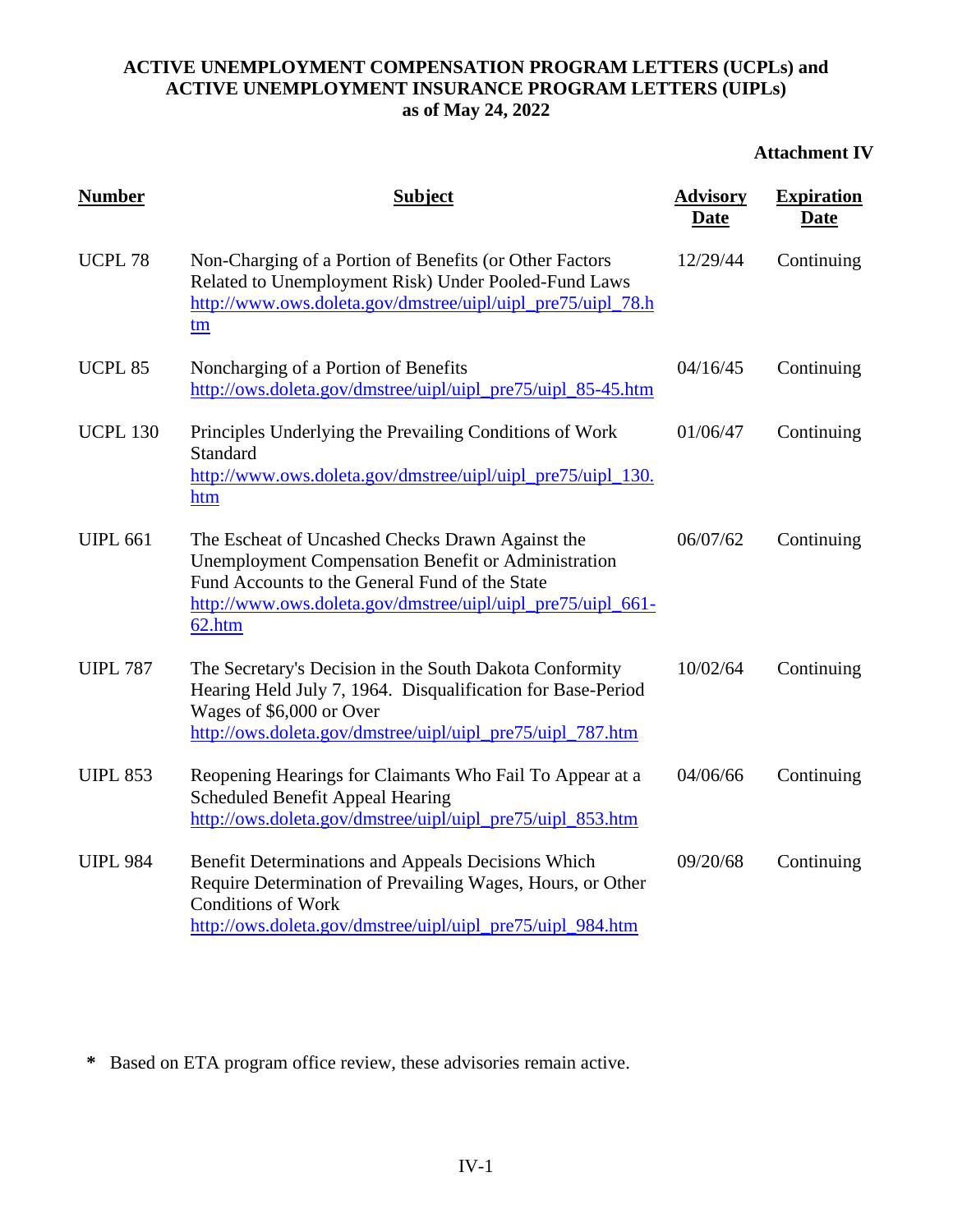| <u>Number</u>    | <b>Subject</b>                                                                                                                                                                                                                 | <b>Advisory</b><br>Date | <b>Expiration</b><br><u>Date</u> |
|------------------|--------------------------------------------------------------------------------------------------------------------------------------------------------------------------------------------------------------------------------|-------------------------|----------------------------------|
| <b>UIPL 1089</b> | Explanation of The Secretary's New Standards for Claim<br>Filing, Claimant Reporting, Job Finding, and Employment<br><b>Services</b><br>http://ows.doleta.gov/dmstree/uipl/uipl_pre75/uipl_1089.ht<br>$\underline{\mathbf{m}}$ | 11/16/70                | Continuing                       |
| <b>UIPL 1126</b> | The Java Decision<br>http://ows.doleta.gov/dmstree/uipl/uipl_pre75/uipl_1126.ht<br>$\underline{\mathbf{m}}$                                                                                                                    | 06/14/71                | Continuing                       |
| <b>UIPL 1136</b> | Draft Legislative Language to Implement the Java<br>Decision<br>http://ows.doleta.gov/dmstree/uipl/uipl_pre75/uipl_1136.ht<br>m                                                                                                | 07/19/71                | Continuing                       |
| <b>UIPL 1145</b> | Procedures for Implementation of the <u>Java</u> Decision<br>http://ows.doleta.gov/dmstree/uipl/uipl_pre75/uipl_1145.ht<br>$\underline{\mathbf{m}}$                                                                            | 11/12/71                | Continuing                       |
| <b>UIPL 1177</b> | Experience Rating – Classification of Employers Who<br>Recapture Experience From a Prior Period of Coverage<br>http://ows.doleta.gov/dmstree/uipl/uipl_pre75/uipl_1177.ht<br>$\underline{\mathbf{m}}$                          | 03/29/72                | Continuing                       |
| <b>UIPL 1189</b> | The Torres and Dinger Decision by the U.S. Supreme<br>Court<br>http://ows.doleta.gov/dmstree/uipl/uipl_pre75/uipl_1189.ht<br>$\underline{\mathbf{m}}$                                                                          | 06/07/72                | Continuing                       |
| <b>UIPL 1211</b> | Conformity of Provisions Omitting Charges for<br><b>Unemployment Directly Due to Disaster</b><br>http://ows.doleta.gov/dmstree/uipl/uipl_pre75/uipl_1211.ht<br>m                                                               | 11/14/72                | Continuing                       |
| <b>UIPL 1212</b> | Maximum Amount of Bond, Deposit or Other Safeguard<br>that May Be Required of Nonprofit Organizations Electing<br>to Make Payments in Lieu of Contributions<br>http://ows.doleta.gov/dmstree/uipl/uipl_pre75/uipl_1212.ht<br>m | 11/14/72                | Continuing                       |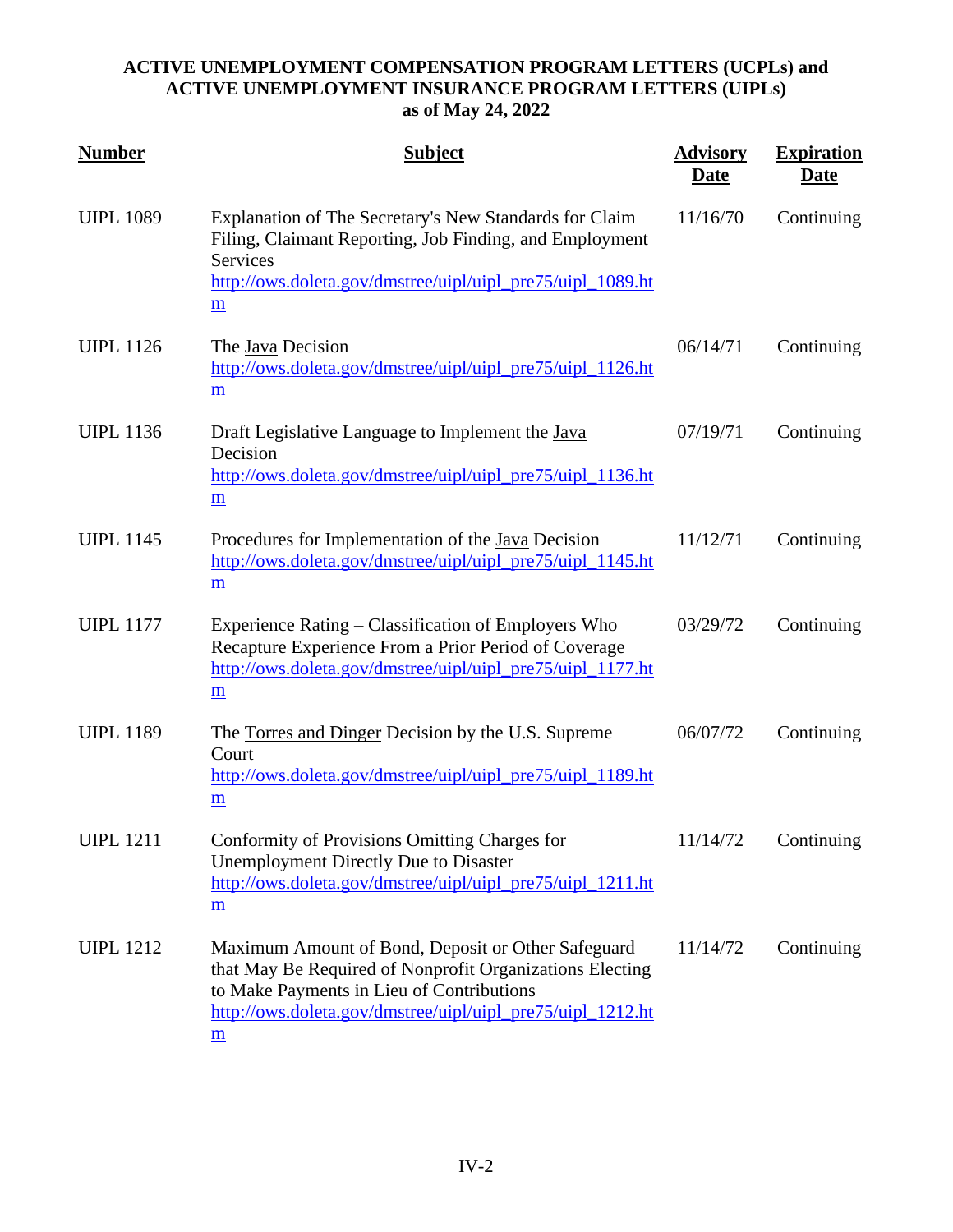| <b>Number</b>     | <b>Subject</b>                                                                                                                                                                                                                                                         | <b>Advisory</b><br><b>Date</b> | <b>Expiration</b><br><u>Date</u> |
|-------------------|------------------------------------------------------------------------------------------------------------------------------------------------------------------------------------------------------------------------------------------------------------------------|--------------------------------|----------------------------------|
| <b>UIPL 1247</b>  | Nonprofit Organizations Not Required By Federal Law To<br><b>Be Covered</b><br>http://ows.doleta.gov/dmstree/uipl/uipl_pre75/uipl_1247.ht<br>m                                                                                                                         | 10/12/73                       | Continuing                       |
| <b>UIPL 1276</b>  | <b>Claimants in Training</b><br>http://ows.doleta.gov/dmstree/uipl/uipl_pre75/uipl_1276.ht<br>$\underline{\mathbf{m}}$                                                                                                                                                 | 07/22/74                       | Continuing                       |
| <b>UIPL 8-75</b>  | The U.S. Supreme Court's Decision of January 14, 1975, in<br>Fusari, Commissioner of Labor v. Steinberg et al.<br>http://ows.doleta.gov/dmstree/uipl/uipl75/uipl_875.htm                                                                                               | 04/10/75                       | Continuing                       |
| <b>UIPL 24-75</b> | The Secretary's Decision in the New York Conformity<br>Hearing Held August 7, 1974; Exclusions From the State<br>Definition of "Employment"<br>http://ows.doleta.gov/dmstree/uipl/uipl75/uipl_2475.htm                                                                 | 07/09/75                       | Continuing*                      |
| <b>UIPL 24-77</b> | Secretary of Labor's Decision on Experience Rating<br><b>Question Raised by Oregon Law</b><br>http://www.ows.doleta.gov/dmstree/uipl/uipl77/uipl_2477.<br>htm                                                                                                          | 04/05/77                       | Continuing*                      |
| <b>UIPL 50-77</b> | <b>Recent Supreme Court Decisions</b><br>http://www.ows.doleta.gov/dmstree/uipl/uipl77/uipl_5077.<br>htm                                                                                                                                                               | 09/16/77                       | Continuing                       |
| <b>UIPL 18-78</b> | State Option to Deny Benefits "Between Terms" and/or<br>"Within Terms" to Employees of an Educational Service<br>Agency Similar to Employees of Educational Institutions<br>http://ows.doleta.gov/dmstree/uipl/uipl78/uipl_1878.htm                                    | 03/06/78                       | Continuing                       |
| <b>UIPL 24-79</b> | U.S. Supreme Court Decision in New York Telephone<br>Company Case Upholding Constitutionality of New York<br>Law Granting Benefits to Unemployed Strikers' After<br>Eight Week Ineligibility Period<br>http://www.ows.doleta.gov/dmstree/uipl/uipl79/uipl_2479.<br>htm | 06/07/79                       | Continuing*                      |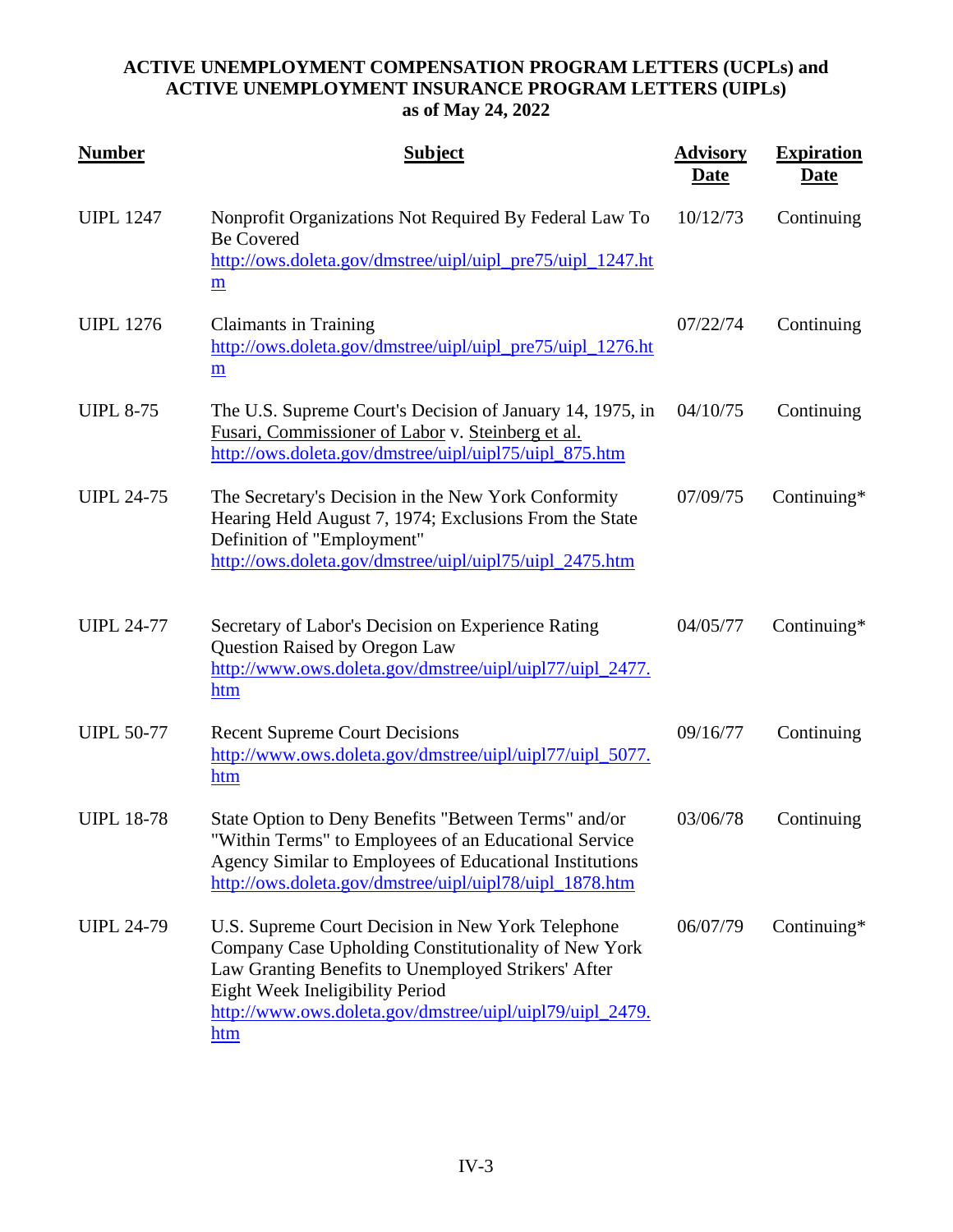| <b>Number</b>                  | <b>Subject</b>                                                                                                                                                                                                          | <b>Advisory</b><br><b>Date</b> | <b>Expiration</b><br><b>Date</b> |
|--------------------------------|-------------------------------------------------------------------------------------------------------------------------------------------------------------------------------------------------------------------------|--------------------------------|----------------------------------|
| <b>UIPL 40-79</b>              | Application of the Between-Terms Denial Provisions<br>Required and/or Allowed by $3304(a)(6)(A)$ , FUTA, to<br><b>Headstart Program Personnel</b><br>http://ows.doleta.gov/dmstree/uipl/uipl79/uipl_4079.htm            | 08/13/79                       | Continuing*                      |
| <b>UIPL 21-80</b>              | Secretary's Decision on Attribution of Benefit Liability to<br>Reimbursing Employers in Proceedings as to Delaware,<br>New Jersey, and New York<br>http://ows.doleta.gov/dmstree/uipl/uipl80/uipl_2180.htm              | 02/29/80                       | Continuing*                      |
| <b>UIPL 22-80</b>              | Coverage of Agricultural or Domestic Service Performed<br>for State or Local Government Entities or Nonprofit<br>Organizations<br>http://ows.doleta.gov/dmstree/uipl/uipl80/uipl_2280.htm                               | 03/11/80                       | Continuing*                      |
| <b>UIPL 22-80,</b><br>Change 1 | Coverage of Agricultural or Domestic Service Performed<br>for State or Local Government Entities or Nonprofit<br>Organizations<br>http://ows.doleta.gov/dmstree/uipl/uipl80/uipl_2280c1.htm                             | 04/30/80                       | Continuing*                      |
| <b>UIPL 23-80</b>              | Implementation of Wavier of Overpayment Provisions in<br><b>State UI Laws</b><br>http://ows.doleta.gov/dmstree/uipl/uipl80/uipl_2380.htm                                                                                | 03/11/80                       | Continuing $*$                   |
| <b>UIPL 34-80</b>              | Determination of the Amount of Benefits Payable<br>"Between Terms" When There are Both School and Non-<br><b>School Wage Credits</b><br>http://ows.doleta.gov/dmstree/uipl/uipl80/uipl_3480.htm                         | 05/23/80                       | Continuing*                      |
| <b>UIPL 44-80</b>              | Period of Time Within Which a Claim for a Week of<br>Partial Unemployment is to be Filed<br>http://ows.doleta.gov/dmstree/uipl/uipl80/uipl_4480.htm                                                                     | 08/08/80                       | Continuing                       |
| <b>UIPL 52-80</b>              | Disclosure of Information to Child Support Enforcement<br>Agencies Required by Public Law 96-265 and to Food<br>Stamp Agencies Required by Public Law 96-249<br>http://ows.doleta.gov/dmstree/uipl/uipl80/uipl_5280.htm | 10/17/80                       | Continuing*                      |
| <b>UIPL 52-80,</b><br>Change 1 | Disclosure of Information to Food Stamp Agencies<br>Required by Public Law; 96-249<br>http://ows.doleta.gov/dmstree/uipl/uipl80/uipl_5280c1.htm                                                                         | 11/23/81                       | Continuing*                      |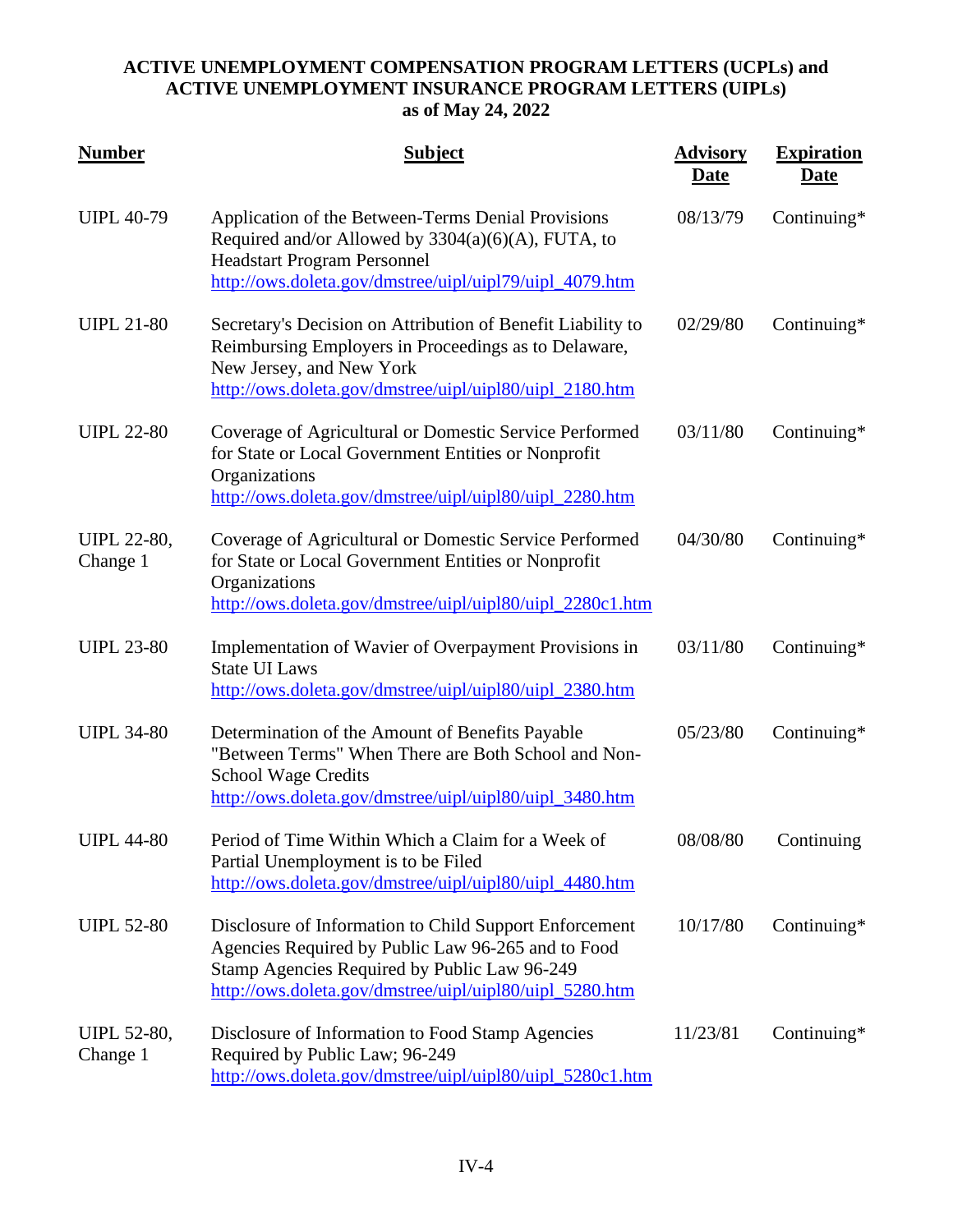| <b>Number</b>           | <b>Subject</b>                                                                                                                                                                                                                                                                                                                                       | <b>Advisory</b><br><b>Date</b> | <b>Expiration</b><br><b>Date</b> |
|-------------------------|------------------------------------------------------------------------------------------------------------------------------------------------------------------------------------------------------------------------------------------------------------------------------------------------------------------------------------------------------|--------------------------------|----------------------------------|
| <b>UIPL 14-81</b>       | Amendments Made by P.L. 96-499 (Omnibus<br>Reconciliation Act of 1980) which affect the<br><b>Unemployment Compensation Program</b><br>http://ows.doleta.gov/dmstree/uipl/uipl81/uipl_1481.htm                                                                                                                                                       | 02/02/81                       | Continuing*                      |
| UIPL 14-81,<br>Change 1 | Amendments Made [by] P.L. 96-499 (Omnibus<br>Reconciliation Act of 1980) which Affect the<br><b>Unemployment Compensation Program</b><br>http://ows.doleta.gov/dmstree/uipl/uipl81/uipl_1481c1.htm                                                                                                                                                   | 03/31/81                       | Continuing*                      |
| UIPL 14-81,<br>Change 2 | Amendments Made by P.L. 96-499 (Omnibus<br>Reconciliation Act of 1980) Which Affect the<br><b>Unemployment Compensation Program</b><br>http://ows.doleta.gov/dmstree/uipl/uipl81/uipl_1481c2.htm                                                                                                                                                     | 09/08/81                       | Continuing*                      |
| <b>UIPL 1-82</b>        | Amendments Made by P.L. 97-35 (Omnibus Budget)<br>Reconciliation Act of 1981) and P.L. 97-34 (Economic<br>Recovery Tax Act of 1981), Which Affect the<br><b>Unemployment Compensation Program</b><br>http://ows.doleta.gov/dmstree/uipl/uipl82/uipl_0182.htm                                                                                         | 10/26/81                       | Continuing*                      |
| <b>UIPL 2-82</b>        | Effect of U.S. Supreme Court's Decision in St. Martin<br>Evangelical Lutheran Church et al v. South Dakota and U.<br>S. District Court's Decision in Grace Brethren Church et al<br>v. State of California et al on Coverage of Church-Related<br><b>Elementary and Secondary Schools</b><br>http://ows.doleta.gov/dmstree/uipl/uipl82/uipl_0282.htm | 10/30/81                       | Continuing*                      |
| <b>UIPL 15-82</b>       | Child Support Intercept (Withholding from Unemployment<br>Compensation)<br>http://ows.doleta.gov/dmstree/uipl/uipl82/uipl_1582.htm                                                                                                                                                                                                                   | 04/08/82                       | Continuing*                      |
| <b>UIPL 20-82</b>       | The Eligibility Review Program (ERP)<br>http://ows.doleta.gov/dmstree/uipl/uipl82/uipl_2082.htm                                                                                                                                                                                                                                                      | 05/25/82                       | Continuing*                      |
| <b>UIPL 4-83</b>        | Amendments Made by P.L. 97-248 (Tax Equity and Fiscal<br>Responsibility Act of 1982), Which Affect the Federal-<br><b>State Unemployment Compensation Program</b><br>http://ows.doleta.gov/dmstree/uipl/uipl83/uipl_0483.htm                                                                                                                         | 11/15/82                       | Continuing*                      |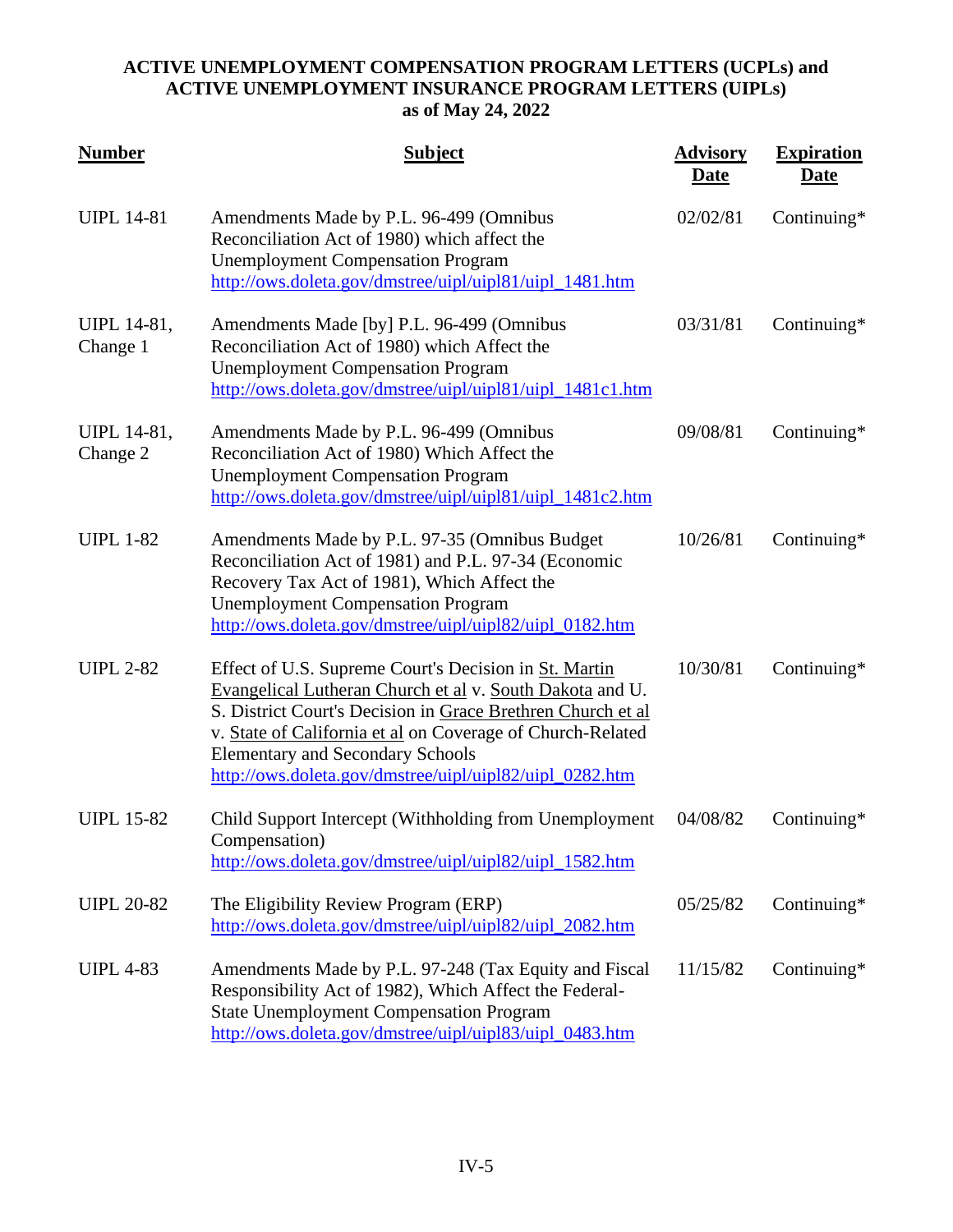| <b>Number</b>                  | <b>Subject</b>                                                                                                                                                                                                                                                              | <b>Advisory</b><br><u>Date</u> | <b>Expiration</b><br><b>Date</b> |
|--------------------------------|-----------------------------------------------------------------------------------------------------------------------------------------------------------------------------------------------------------------------------------------------------------------------------|--------------------------------|----------------------------------|
| <b>UIPL 9-83</b>               | P. L. 97-362, Amendments Which Affect Payment of UCX<br><b>Benefits</b><br>http://ows.doleta.gov/dmstree/uipl/uipl83/uipl_0983.pdf                                                                                                                                          | 12/17/82                       | Continuing*                      |
| <b>UIPL 13-83</b>              | Questions and Answers on Implementation of the UCX<br>Amendments of 1982 under P.L. 97-362<br>http://www.ows.doleta.gov/dmstree/uipl/uipl83/uipl_1383.<br>pdf                                                                                                               | 01/14/83                       | Continuing*                      |
| <b>UIPL 29-83</b>              | General Principles of Experience Rating Under Section<br>3303(a)(1), FUTA<br>http://ows.doleta.gov/dmstree/uipl/uipl83/uipl_2983.htm                                                                                                                                        | 06/23/83                       | Continuing*                      |
| <b>UIPL 29-83,</b><br>Change 1 | The "Uniform Method" Requirement for Measuring the<br>"Experience" of Employers<br>http://ows.doleta.gov/dmstree/uipl/uipl83/uipl_2983c1.htm                                                                                                                                | 09/24/91                       | Continuing*                      |
| <b>UIPL 29-83,</b><br>Change 2 | Experience Rating - Permissible Secondary Adjustments<br>http://ows.doleta.gov/dmstree/uipl/uipl83/uipl_2983c2.htm                                                                                                                                                          | 09/28/95                       | Continuing*                      |
| <b>UIPL 29-83,</b><br>Change 3 | Transfers of Experience<br>http://ows.doleta.gov/dmstree/uipl/uipl83/uipl_2983c3.htm                                                                                                                                                                                        | 07/09/96                       | Continuing                       |
| <b>UIPL 30-83</b>              | Federal Unemployment Tax Credits for 1985 and<br>Thereafter Under Recent Amendments to Federal Law<br>http://ows.doleta.gov/dmstree/uipl/uipl83/uipl_3083.htm                                                                                                               | 06/26/83                       | Continuing*                      |
| <b>UIPL 41-83</b>              | Amendments Made by P.L. 98-21 (Social Security Act<br>Amendments of 1983), Which Affect the Federal-State<br><b>Unemployment Compensation Program</b><br>http://ows.doleta.gov/dmstree/uipl/uipl83/uipl_4183.htm                                                            | 09/13/83                       | Continuing*                      |
| <b>UIPL 15-84</b>              | Experience Rating – Identification of the Standard Rate<br>and its Application to a Single Schedule of Contribution<br>Rates Applicable to a Single Taxable Wage Base with<br>Respect to a Single Period of Time<br>http://ows.doleta.gov/dmstree/uipl/uipl84/uipl_1584.htm | 02/17/84                       | Continuing*                      |
| <b>UIPL 20-84</b>              | Use of DD Form 214 Information to Support UCX<br>Entitlement<br>http://ows.doleta.gov/dmstree/uipl/uipl84/uipl_2084.pdf                                                                                                                                                     | 04/02/84                       | Continuing*                      |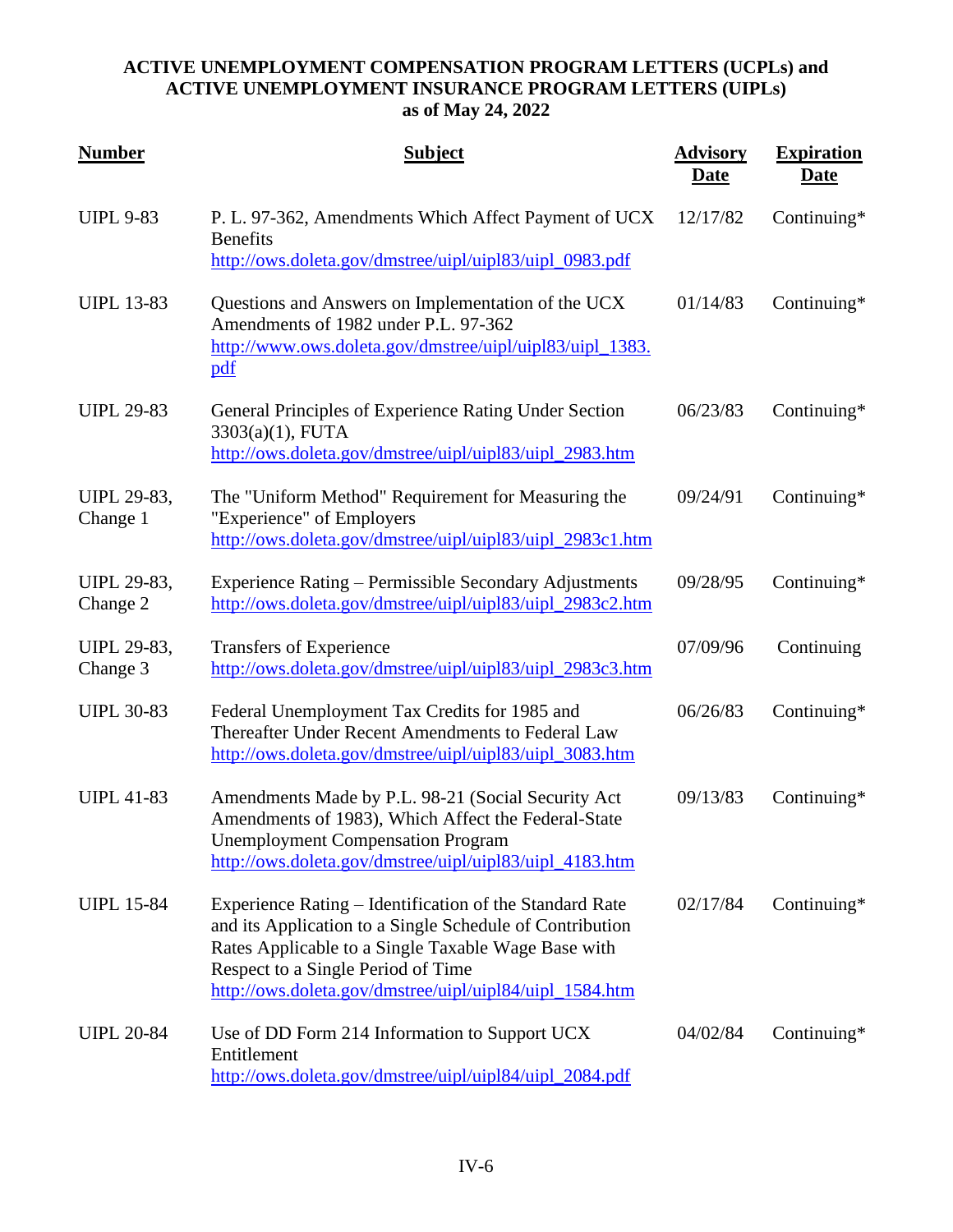| <b>Number</b>                 | <b>Subject</b>                                                                                                                                                                                                               | <b>Advisory</b><br><b>Date</b> | <b>Expiration</b><br><b>Date</b> |
|-------------------------------|------------------------------------------------------------------------------------------------------------------------------------------------------------------------------------------------------------------------------|--------------------------------|----------------------------------|
| <b>UIPL 28-84</b>             | Voluntary Health Insurance Programs for Individuals<br>Receiving Unemployment Compensation<br>http://ows.doleta.gov/dmstree/uipl/uipl84/uipl_2884.htm                                                                        | 07/31/84                       | Continuing                       |
| <b>UIPL 1-85</b>              | Amendments Made by P.L. 98-369, (The Deficit<br>Reduction Act of 1984), Which Affect the Federal-State<br><b>Unemployment Compensation Program</b><br>http://ows.doleta.gov/dmstree/uipl/uipl85/uipl_0185.htm                | 10/10/84                       | Continuing*                      |
| <b>UIPL 1-85,</b><br>Change 1 | Amendments Made by P.L. 98-369, (The Deficit<br>Reduction Act of 1984), Which Affect the Federal-State<br><b>Unemployment Compensation Program</b><br>http://ows.doleta.gov/dmstree/uipl/uipl85/uipl_0185c1.htm              | 01/23/85                       | Continuing*                      |
| <b>UIPL 12-85</b>             | Under Secretary's Decision in the 1984 Minnesota<br><b>Conformity Proceedings</b><br>http://ows.doleta.gov/dmstree/uipl/uipl85/uipl_1285.htm                                                                                 | 03/25/85                       | Continuing $*$                   |
| <b>UIPL 16-85</b>             | Referral of Criminal Cases in Unemployment Insurance<br>(UI) Programs to the Office of Inspector General (OIG) for<br><b>Investigation and Prosecutive Action</b><br>http://ows.doleta.gov/dmstree/uipl/uipl85/uipl_1685.htm | 05/13/85                       | Continuing*                      |
| <b>UIPL 26-85</b>             | Interest on Overpayment of Federal Claims<br>http://wdr.doleta.gov/directives/corr_doc.cfm?DOCN=254<br>$\overline{7}$                                                                                                        | 06/24/85                       | Continuing*                      |
| <b>UIPL 30-85</b>             | Denial of Benefits to Educational Employees in Crossover<br><b>Situations</b><br>http://ows.doleta.gov/dmstree/uipl/uipl85/uipl_3085.htm                                                                                     | 07/12/85                       | Continuing*                      |
| <b>UIPL 34-85</b>             | Voluntary Waiver of Benefit Rights by a Claimant Pending<br>the Outcome of an Employer Initiated Appeal<br>http://ows.doleta.gov/dmstree/uipl/uipl85/uipl_3485.htm                                                           | 09/12/85                       | Continuing*                      |
| <b>UIPL 1-86</b>              | Eligibility of Aliens for Unemployment Compensation<br><b>Under Section</b><br>3304(a)(14)(A), FUTA<br>http://ows.doleta.gov/dmstree/uipl/uipl86/uipl_0186.htm                                                               | 10/28/85                       | Continuing*                      |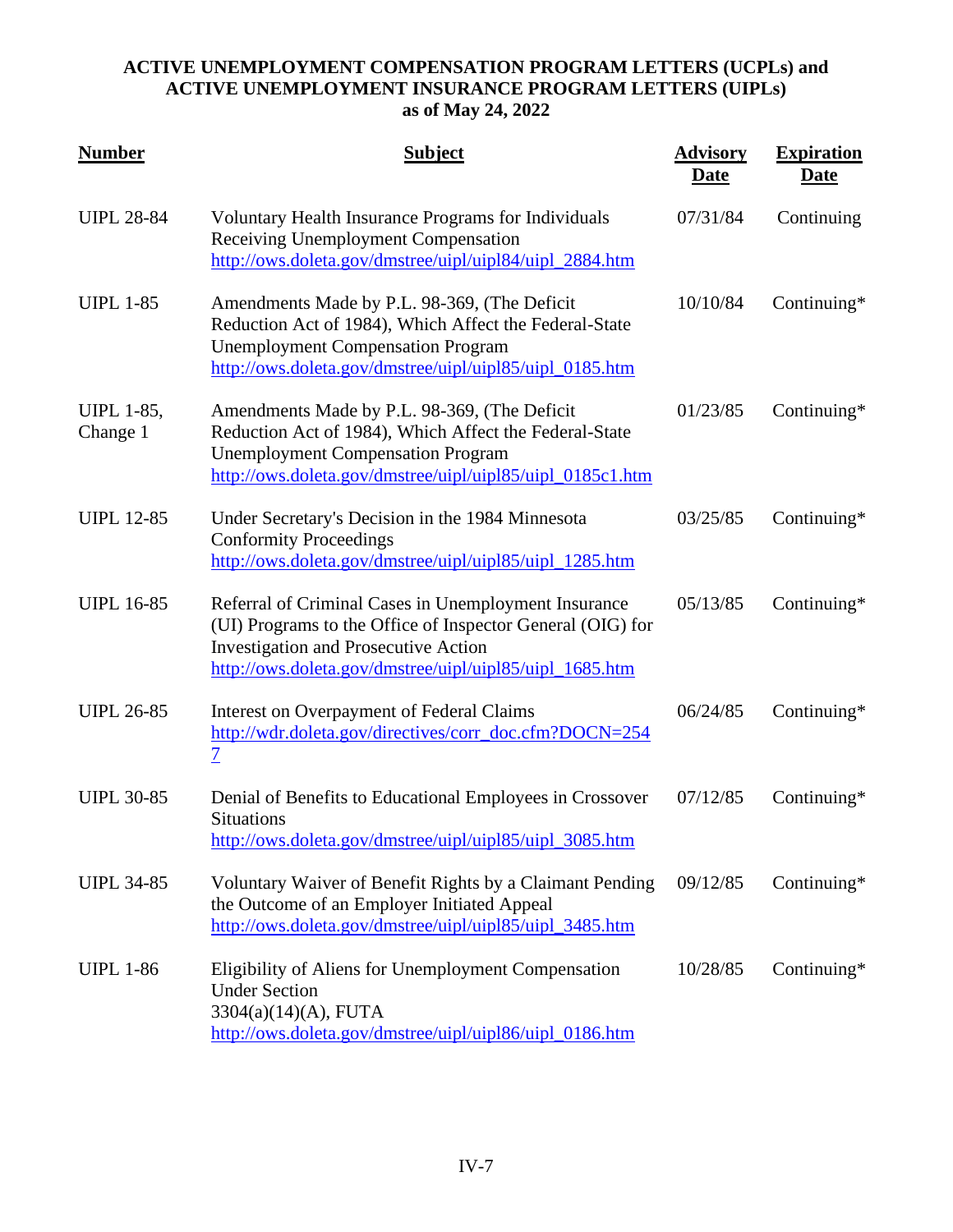| <b>Number</b>                 | <b>Subject</b>                                                                                                                                                                                                                                | <b>Advisory</b><br><b>Date</b> | <b>Expiration</b><br><b>Date</b> |
|-------------------------------|-----------------------------------------------------------------------------------------------------------------------------------------------------------------------------------------------------------------------------------------------|--------------------------------|----------------------------------|
| <b>UIPL 1-86,</b><br>Change 1 | Aliens Permanently Residing in the United States Under<br>Color of Law (PRUCOL)<br>http://ows.doleta.gov/dmstree/uipl/uipl86/uipl_0186c1.htm                                                                                                  | 02/16/89                       | Continuing*                      |
| <b>UIPL 11-86</b>             | UCFE-UCX Application of "Between and Within Terms"<br>Denial Provisions of State Laws to Employees of<br><b>Federally-Operated Schools</b><br>http://ows.doleta.gov/dmstree/uipl/uipl86/uipl_1186.htm                                         | 01/31/86                       | Continuing $*$                   |
| <b>UIPL 18-86</b>             | Secretary's Decision in the 1985 District of Columbia<br><b>Conformity Proceedings</b><br>http://ows.doleta.gov/dmstree/uipl/uipl86/uipl_1886.htm                                                                                             | 03/06/86                       | Continuing*                      |
| <b>UIPL 24-86</b>             | Implementation of the State Income and Eligibility<br>Verification System<br>http://ows.doleta.gov/dmstree/uipl/uipl86/uipl_2486.htm                                                                                                          | 04/01/86                       | Continuing*                      |
| <b>UIPL 30-86</b>             | Permissibility of the Use of Special Funds for the Payment<br>of Interest Due on Title XII Advances<br>http://ows.doleta.gov/dmstree/uipl/uipl86/uipl_3086.htm                                                                                | 05/12/86                       | Continuing $*$                   |
| <b>UIPL 37-86</b>             | Food Stamp Intercept (Withholding from Unemployment<br>Compensation)<br>http://ows.doleta.gov/dmstree/uipl/uipl86/uipl_3786.htm                                                                                                               | 05/19/86                       | Continuing $*$                   |
| <b>UIPL 38-86</b>             | Military Reenlistment Bonuses are Not Considered Federal<br>Military Wages for UCX Purposes<br>http://ows.doleta.gov/dmstree/uipl/uipl86/uipl_3886.pdf                                                                                        | 06/12/86                       | Continuing*                      |
| <b>UIPL 50-86</b>             | Amendments Made by Public Law 99-272, the<br>Consolidated Omnibus Budget Reconciliation Act of 1985,<br>Which Affect the Federal-State Unemployment<br><b>Compensation Program</b><br>http://ows.doleta.gov/dmstree/uipl/uipl86/uipl_5086.htm | 07/21/86                       | Continuing $*$                   |
| <b>UIPL 62-86</b>             | Nonconforming Narrative Reasons for Separation Do Not<br>Affect Eligibility of Certain Individuals for UCX Benefits<br>http://ows.doleta.gov/dmstree/uipl/uipl86/uipl_6286.pdf                                                                | 10/08/86                       | Continuing*                      |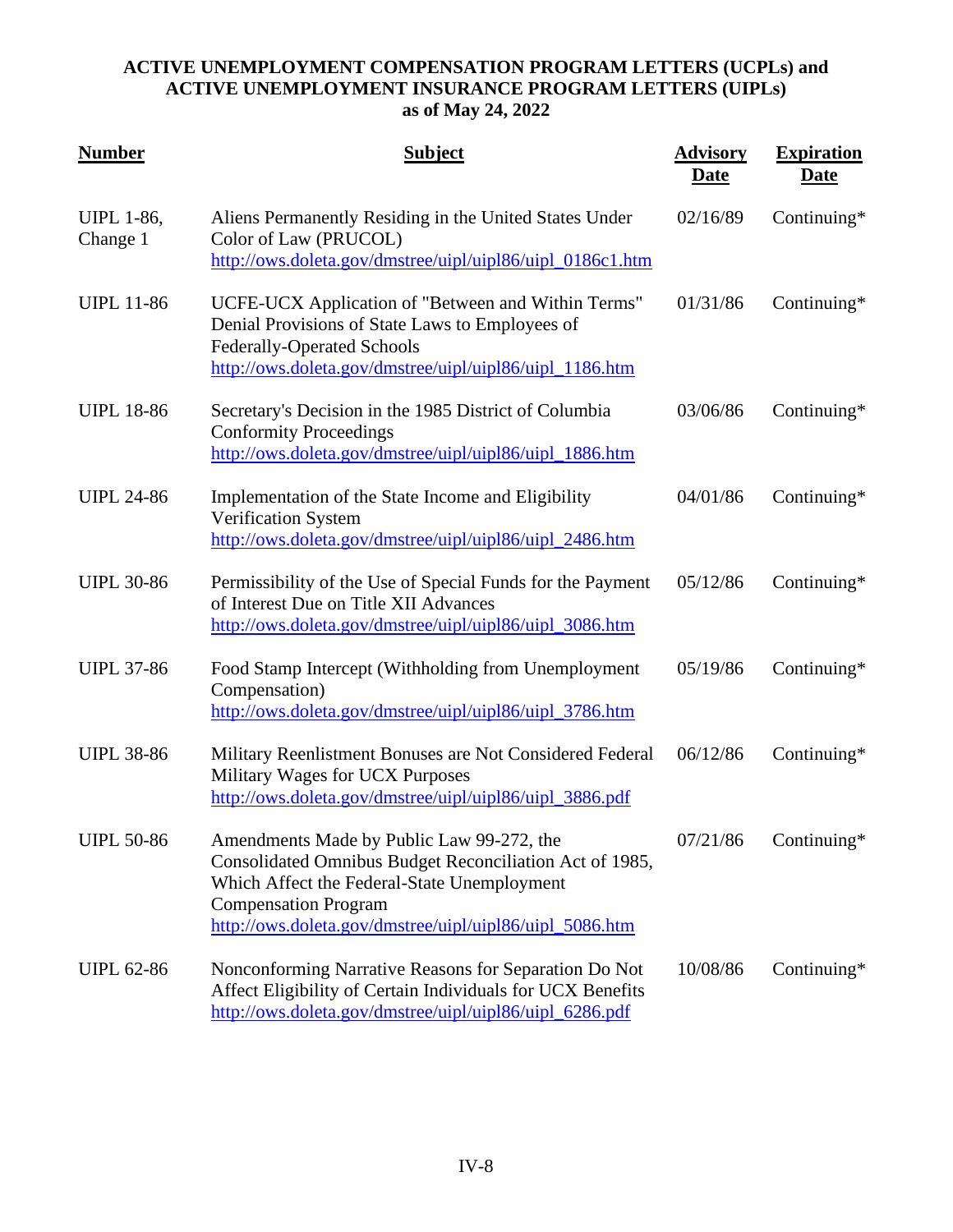| <b>Number</b>                  | <b>Subject</b>                                                                                                                                                                                                                                                                                                         | <b>Advisory</b><br><u>Date</u> | <b>Expiration</b><br><u>Date</u> |
|--------------------------------|------------------------------------------------------------------------------------------------------------------------------------------------------------------------------------------------------------------------------------------------------------------------------------------------------------------------|--------------------------------|----------------------------------|
| <b>UIPL 10-87</b>              | Prosecution of Fraudulent Claims in the Unemployment<br>Insurance (UI) Program<br>http://wdr.doleta.gov/directives/corr_doc.cfm?DOCN=254<br>8                                                                                                                                                                          | 02/17/87                       | Continuing $*$                   |
| <b>UIPL 12-87</b>              | Amendments Made by the Tax Reform Act of 1986 (P.L.<br>99-514), the Alien Farmworker Act (P.L. 99-595), and the<br>Immigration Reform and Control Act of 1986 (P.L. 99-<br>603), Which Affect the Federal-State Unemployment<br><b>Compensation Program</b><br>http://ows.doleta.gov/dmstree/uipl/uipl87/uipl_1287.htm | 03/11/87                       | Continuing*                      |
| UIPL 12-87,<br>Change 1        | Revised Interpretation of Section $3304(a)(14)$ of the<br>Federal Unemployment Tax Act Relating to the<br>Adjustment of Status of Certain Aliens to Lawfully<br><b>Admitted for Temporary Residence</b><br>http://ows.doleta.gov/dmstree/uipl/uipl87/uipl_1287c1.htm                                                   | 09/28/88                       | Continuing*                      |
| <b>UIPL 14-87</b>              | U.S. Supreme Court Decision in Wimberly v. Labor and<br><b>Industrial Commission of Missouri</b><br>http://ows.doleta.gov/dmstree/uipl/uipl87/uipl_1487.htm                                                                                                                                                            | 03/30/87                       | Continuing*                      |
| <b>UIPL 15-87</b>              | Secretary's Decision in the 1986 State of Washington<br><b>Conformity Proceedings</b><br>http://ows.doleta.gov/dmstree/uipl/uipl87/uipl_1587.htm                                                                                                                                                                       | 03/30/87                       | Continuing*                      |
| <b>UIPL 22-87</b>              | Pension Offset Requirements Under the Federal<br><b>Unemployment Tax Act</b><br>http://ows.doleta.gov/dmstree/uipl/uipl87/uipl_2287.htm                                                                                                                                                                                | 04/30/88                       | Continuing                       |
| UIPL 22-87,<br>Change 1        | Whether Unemployment Compensation must be Reduced<br>when Amounts are Rolled Over into Eligible Retirement<br>Plans<br>http://ows.doleta.gov/dmstree/uipl/uipl87/uipl_2287c1.htm                                                                                                                                       | 06/19/95                       | Continuing $*$                   |
| <b>UIPL 22-87,</b><br>Change 2 | Treatment of Retirement Pay – Employee Contributions<br>accordingly<br>https://wdr.doleta.gov/directives/attach/UIPL22-<br>87_Ch2.cfm                                                                                                                                                                                  | 02/03/03                       | Continuing*                      |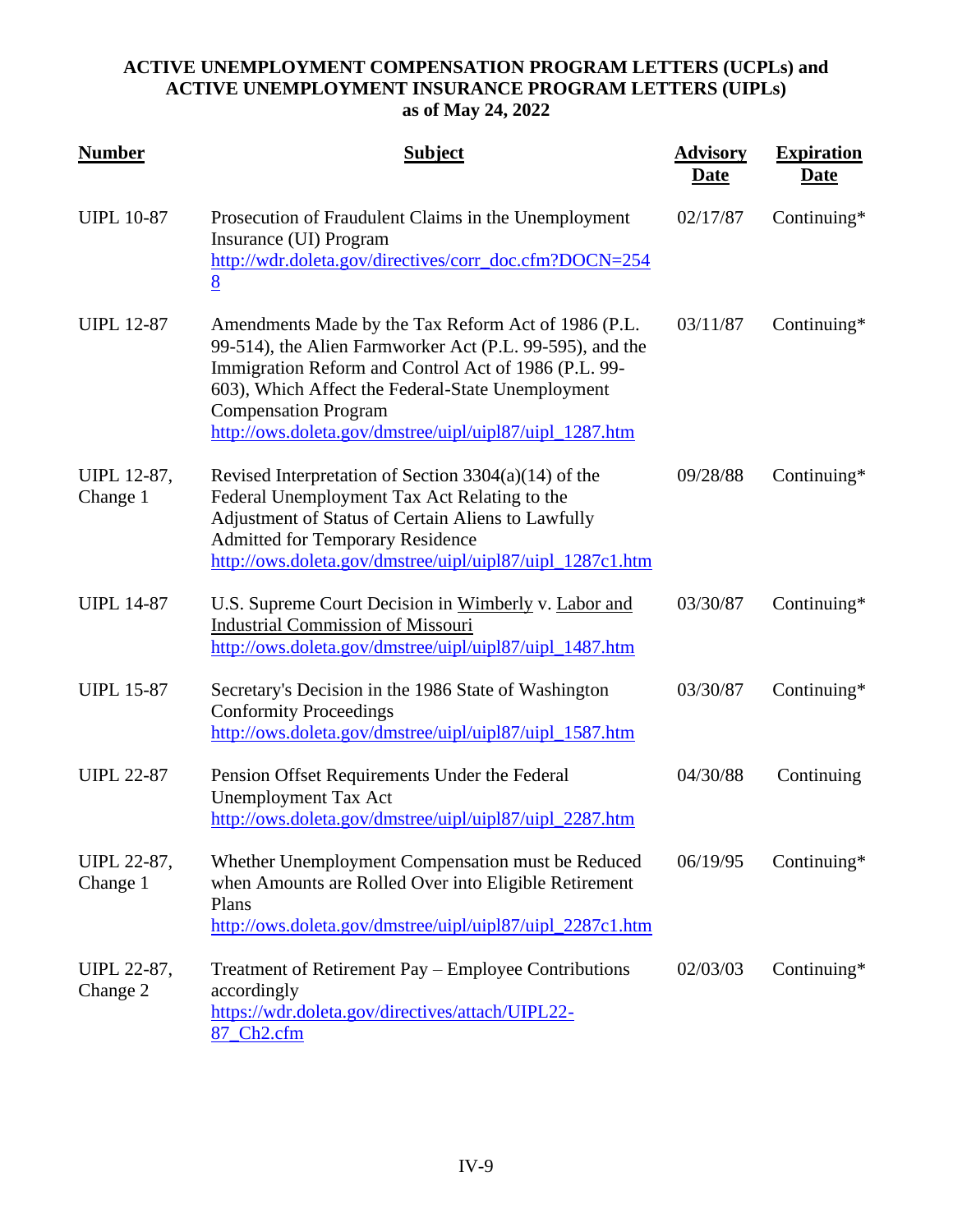| <b>Number</b>     | <b>Subject</b>                                                                                                                                                                                                                              | <b>Advisory</b><br><b>Date</b> | <b>Expiration</b><br><b>Date</b> |
|-------------------|---------------------------------------------------------------------------------------------------------------------------------------------------------------------------------------------------------------------------------------------|--------------------------------|----------------------------------|
| <b>UIPL 23-87</b> | The Agreement with the Secretary of Labor to Implement<br>Section 303 (a) of the Social Security Act<br>http://ows.doleta.gov/dmstree/uipl/uipl87/uipl_2387.htm                                                                             | 05/11/87                       | Continuing*                      |
| <b>UIPL 25-87</b> | Eligibility of "Bumped" Worker[s] for Trade Adjustment<br>Assistance (TAA)<br>http://ows.doleta.gov/dmstree/uipl/uipl87/uipl_2587.pdf                                                                                                       | 05/20/87                       | Continuing*                      |
| <b>UIPL 27-87</b> | UCX Eligibility Determinations Regarding Air Force<br>Separatees with 4 Years or 6 Years of Active Military<br>Service<br>http://ows.doleta.gov/dmstree/uipl/uipl87/uipl_2787.pdf                                                           | 06/03/87                       | Continuing*                      |
| <b>UIPL 28-87</b> | Coverage of Nonaffiliated Religiously-Oriented Entities<br>under Section 3309(b)(1), FUTA<br>http://ows.doleta.gov/dmstree/uipl/uipl87/uipl_2887.htm                                                                                        | 06/10/87                       | Continuing*                      |
| <b>UIPL 34-87</b> | Unemployment Insurance (UI) Internal Security Risk<br>Analysis (Vulnerability Assessment)<br>http://ows.doleta.gov/dmstree/uipl/uipl87/uipl_3487.htm                                                                                        | 08/04/87                       | Continuing*                      |
| <b>UIPL 11-88</b> | Effect of the Immigration Reform and Control Act (IRCA)<br>Upon Unemployment Insurance (UI) Procedures<br>http://ows.doleta.gov/dmstree/uipl/uipl88/uipl_1188.htm                                                                           | 12/07/87                       | Continuing*                      |
| <b>UIPL 26-88</b> | Bases on Which Secretary Will Grant Waivers of Certain<br>Participation in Alien Status Verification System<br>http://wdr.doleta.gov/directives/corr_doc.cfm?DOCN=255<br>$\underline{0}$                                                    | 03/15/88                       | Continuing*                      |
| <b>UIPL 59-88</b> | Secretary's Determinations on Waiver of State<br>Participation in the Systematic Alien Verification for<br>Entitlement (SAVE) Program Effective October 1, 1988<br>http://wdr.doleta.gov/directives/corr_doc.cfm?DOCN=254<br>$\overline{9}$ | 09/28/88                       | Continuing*                      |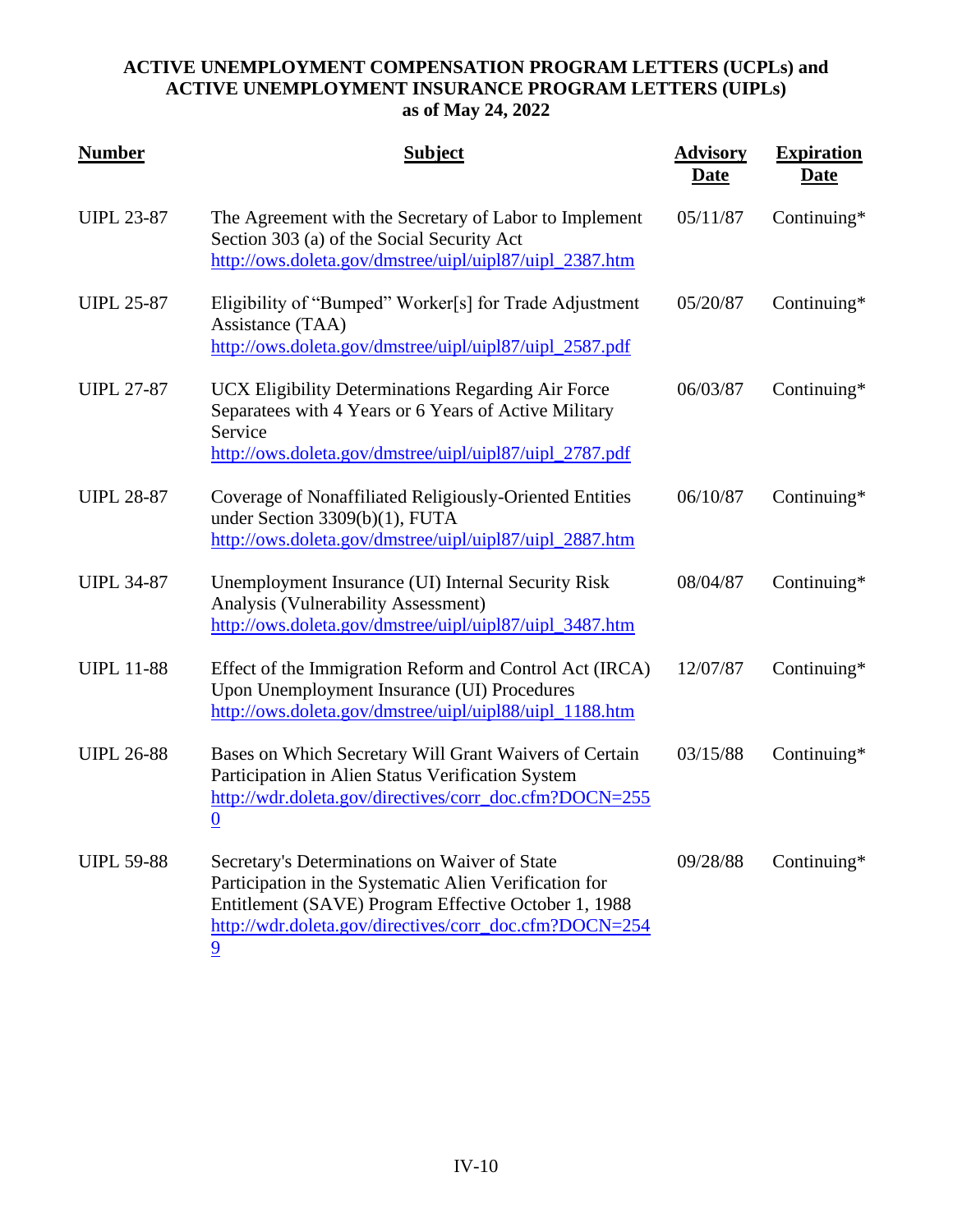| <b>Number</b>                  | <b>Subject</b>                                                                                                                                                                                                                                                                                                  | <b>Advisory</b><br><u>Date</u> | <b>Expiration</b><br><u>Date</u> |
|--------------------------------|-----------------------------------------------------------------------------------------------------------------------------------------------------------------------------------------------------------------------------------------------------------------------------------------------------------------|--------------------------------|----------------------------------|
| <b>UIPL 11-89</b>              | Amendments Made by the Family Support Act of 1988,<br>P.L. 100-485, and the Stewart B. McKinney Homeless<br>Assistance Amendments Act of 1988, P.L. 100-628, Which<br>Affect the Federal-State Unemployment Compensation<br>Program<br>http://wdr.doleta.gov/directives/corr_doc.cfm?DOCN=250<br>$\overline{9}$ | 01/05/89                       | Continuing*                      |
| <b>UIPL 11-89,</b><br>Change 1 | Disclosure of Wage and Benefit Information to the<br>Department of Housing and Urban Development and<br>Representatives of Public Housing Agencies<br>http://wdr.doleta.gov/directives/corr_doc.cfm?DOCN=251<br>$\boldsymbol{0}$                                                                                | 12/19/99                       | Continuing                       |
| <b>UIPL 25-89</b>              | Secretary's Decision in the 1988 State of Minnesota<br><b>Conformity Proceedings</b><br>http://wdr.doleta.gov/directives/corr_doc.cfm?DOCN=251<br>$\overline{4}$                                                                                                                                                | 04/05/89                       | Continuing*                      |
| <b>UIPL 43-89</b>              | U.S. Supreme Court Decision in Frazee v. Illinois<br>Department of Employment Security<br>http://wdr.doleta.gov/directives/corr_doc.cfm?DOCN=252<br><u>1</u>                                                                                                                                                    | 07/10/89                       | Continuing*                      |
| <b>UIPL 45-89</b>              | Permissible Deductions from Payments of Unemployment<br>Compensation<br>http://wdr.doleta.gov/directives/corr_doc.cfm?DOCN=252<br>$\overline{2}$                                                                                                                                                                | 08/11/89                       | Continuing*                      |
| <b>UIPL 46-89</b>              | Equal Opportunity (EO) Data Requirements for<br>Unemployment Insurance (UI)<br>http://wdr.doleta.gov/directives/corr_doc.cfm?DOCN=255                                                                                                                                                                           | 08/16/89                       | Continuing*                      |
| <b>UIPL 49-89</b>              | Corrected Draft Language for Implementing Section<br>3304(a)(14)(A), FUTA<br>http://wdr.doleta.gov/directives/corr_doc.cfm?DOCN=252<br>3                                                                                                                                                                        | 08/24/89                       | Continuing*                      |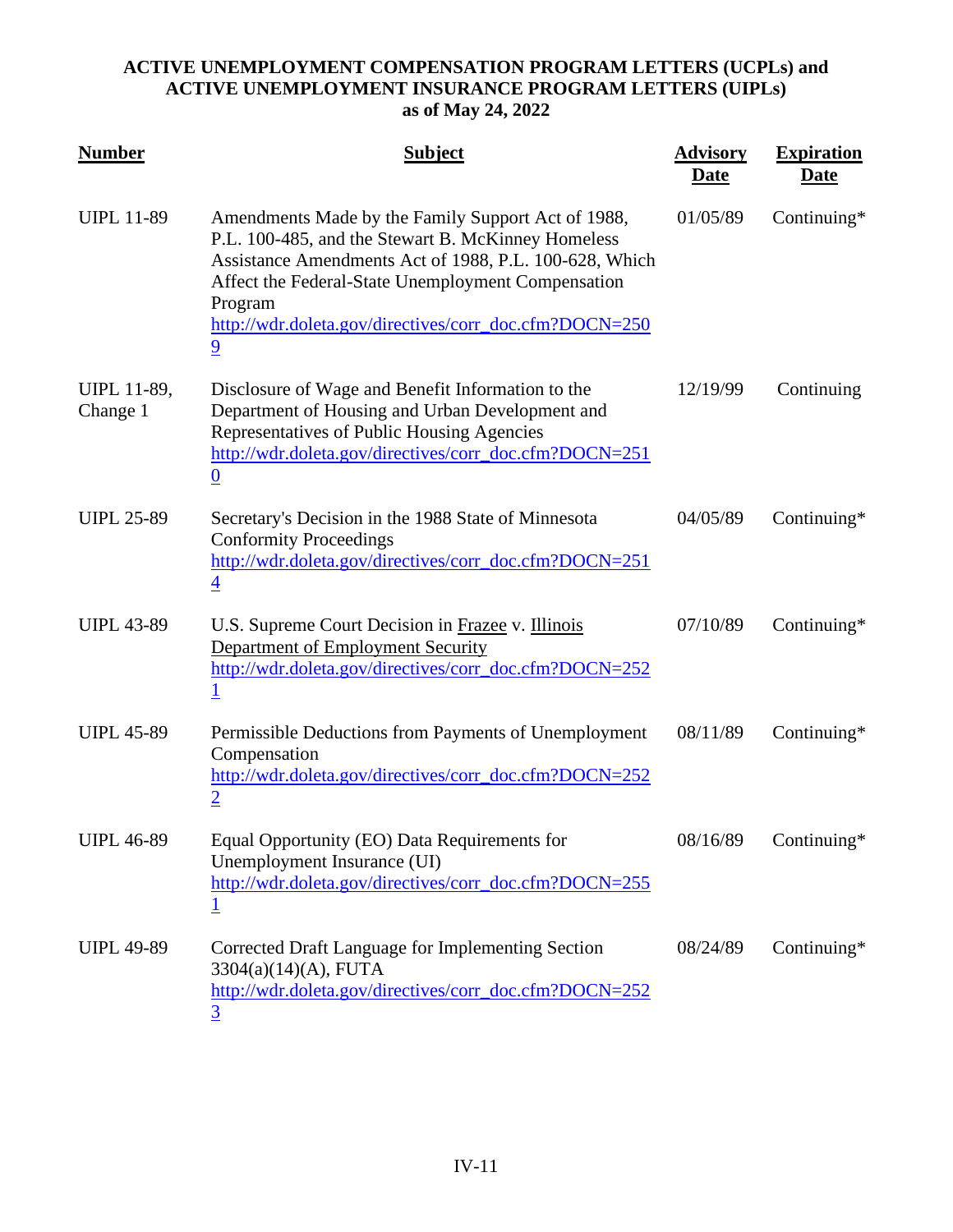| <b>Number</b>     | <b>Subject</b>                                                                                                                                                                                                                                                                                               | <b>Advisory</b><br><u>Date</u> | <b>Expiration</b><br><u>Date</u> |
|-------------------|--------------------------------------------------------------------------------------------------------------------------------------------------------------------------------------------------------------------------------------------------------------------------------------------------------------|--------------------------------|----------------------------------|
| <b>UIPL 4-90</b>  | Applicability of P.L. 100-503, The Computer Matching<br>and Privacy Protection Act of 1988, to State<br><b>Unemployment Insurance Service Operations</b><br>http://wdr.doleta.gov/directives/corr_doc.cfm?DOCN=245<br>8                                                                                      | 11/13/89                       | Continuing*                      |
| <b>UIPL 5-90</b>  | Title XII Advances and Reed Act Obligations<br>http://wdr.doleta.gov/directives/corr_doc.cfm?DOCN=245<br>$\overline{9}$                                                                                                                                                                                      | 11/15/89                       | Continuing*                      |
| <b>UIPL 7-90</b>  | Model Agreement and Memorandum of Understanding<br>(MOU) to Implement the Requirements of Section<br>303(h)(1) of the Social Security Act (SSA) for Operation<br>of the Federal Parent Locator Service (FPLS) Locator<br>System<br>http://wdr.doleta.gov/directives/corr_doc.cfm?DOCN=246<br>$\underline{0}$ | 11/17/89                       | Continuing $*$                   |
| <b>UIPL 21-90</b> | Role of the U.S. Department of Labor's Office of the<br>Inspector General (OIG) in the Criminal Investigation of<br>Unemployment Insurance (UI) Program Fraudulent Claims<br>and Activities<br>http://wdr.doleta.gov/directives/corr_doc.cfm?DOCN=247<br>$\overline{\mathcal{I}}$                            | 04/04/90                       | Continuing*                      |
| <b>UIPL 25-90</b> | Using the Telecommunicated Request for Transfer of<br>Wages (TC-IB4) and Transfer of Wage Responses (TC-<br>IB4R)<br>http://wdr.doleta.gov/directives/corr_doc.cfm?DOCN=248                                                                                                                                  | 04/13/90                       | Continuing                       |
| <b>UIPL 26-90</b> | Requirement that Unemployment Insurance (UI) Appeals<br>Hearings be Simple, Speedy, and Inexpensive<br>http://wdr.doleta.gov/directives/corr_doc.cfm?DOCN=248<br>$\overline{2}$                                                                                                                              | 04/26/90                       | Continuing*                      |
| <b>UIPL 28-90</b> | Interstate Appeals and the Issuing of Subpoenas<br>http://wdr.doleta.gov/directives/corr_doc.cfm?DOCN=248<br>4                                                                                                                                                                                               | 05/30/90                       | Continuing*                      |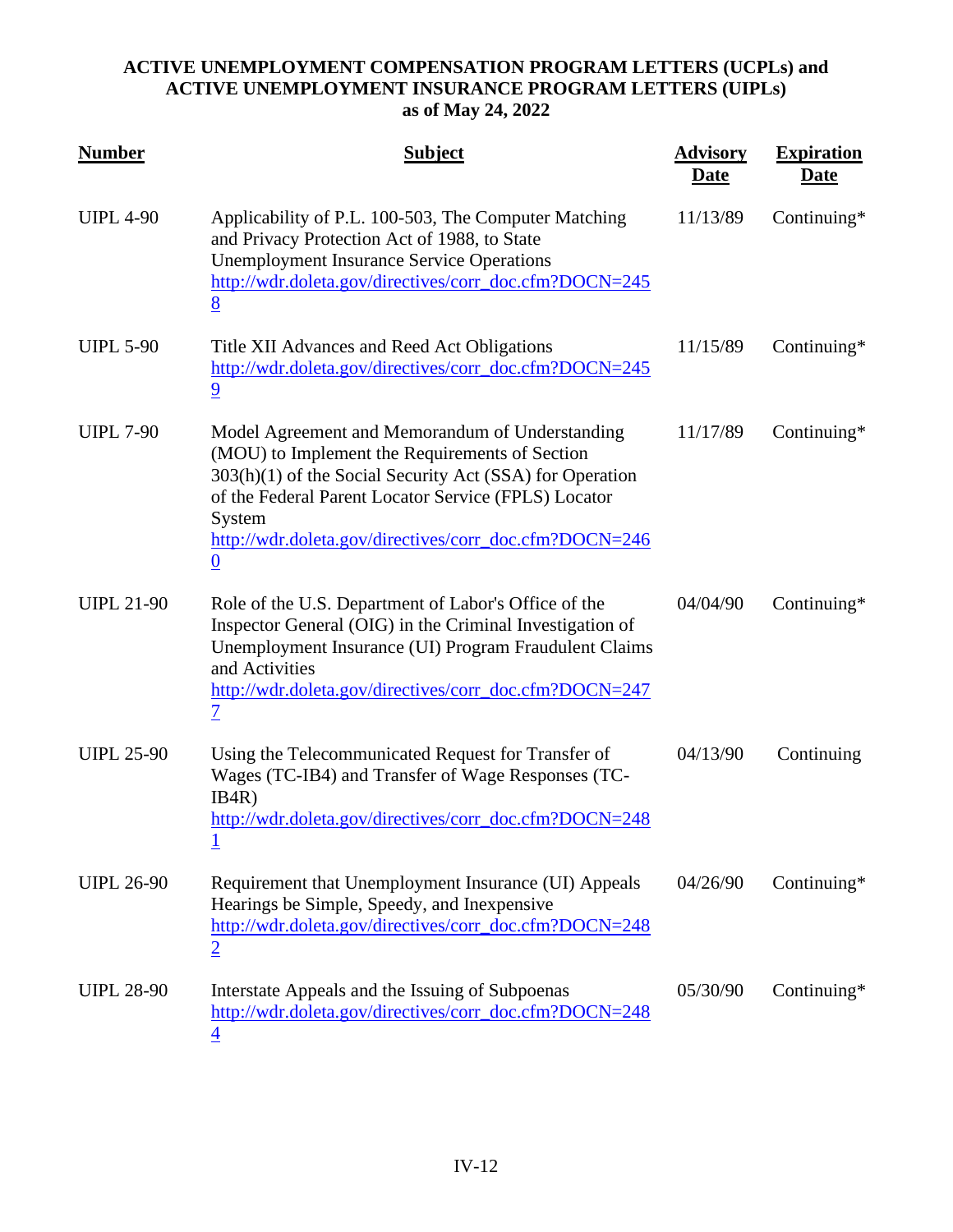| <b>Number</b>     | <b>Subject</b>                                                                                                                                                                                                                      | <b>Advisory</b><br>Date | <b>Expiration</b><br><u>Date</u> |
|-------------------|-------------------------------------------------------------------------------------------------------------------------------------------------------------------------------------------------------------------------------------|-------------------------|----------------------------------|
| <b>UIPL 39-90</b> | Taxation of Unemployment Insurance Benefits, IRS Form<br>1099-G, Statement for Recipients of Certain Government<br>Payments<br>http://wdr.doleta.gov/directives/corr_doc.cfm?DOCN=248<br>$\overline{\mathcal{I}}$                   | 08/14/90                | Continuing*                      |
| <b>UIPL 14-91</b> | Amendment to Section 3304(a)(14)(A), FUTA, Made By<br>Section $162(e)(4)$ of P.L. 101-649, the Immigration Act of<br>1990<br>http://wdr.doleta.gov/directives/corr_doc.cfm?DOCN=241<br>$\underline{1}$                              | 03/06/91                | Continuing*                      |
| <b>UIPL 18-91</b> | Evaluation of Claims Filed Under the Interstate Benefit<br>System<br>http://wdr.doleta.gov/directives/corr_doc.cfm?DOCN=241<br>$\overline{5}$                                                                                       | 04/05/91                | Continuing*                      |
| <b>UIPL 29-91</b> | Trade Readjustment Allowances (TRA) and Disaster<br>Unemployment Assistance (DUA) Filing Requirements for<br><b>Incapacitated or Deceased Claimants</b><br>http://wdr.doleta.gov/directives/corr_doc.cfm?DOCN=242<br>$\overline{9}$ | 06/10/91                | Continuing*                      |
| <b>UIPL 39-91</b> | Child Support Intercept – Section $303(e)$ of the Social<br>Security Act (SSA)<br>http://wdr.doleta.gov/directives/corr_doc.cfm?DOCN=244<br>$\boldsymbol{0}$                                                                        | 08/22/91                | Continuing*                      |
| <b>UIPL 41-91</b> | <b>Unemployment Fund Cash Management</b><br>https://wdr.doleta.gov/directives/corr_doc.cfm?DOCN=24<br>42                                                                                                                            | 08/26/91                | Continuing*                      |
| <b>UIPL 6-92</b>  | Application of Extended Benefits (EB) Work Test to<br>Weeks of "Partial" and "Part-total" Unemployment<br>http://wdr.doleta.gov/directives/corr_doc.cfm?DOCN=234                                                                    | 11/21/91                | Continuing*                      |
| <b>UIPL 11-92</b> | Payment of Interest from a State Unemployment Fund<br>http://wdr.doleta.gov/directives/corr_doc.cfm?DOCN=235                                                                                                                        | 12/31/91                | Continuing*                      |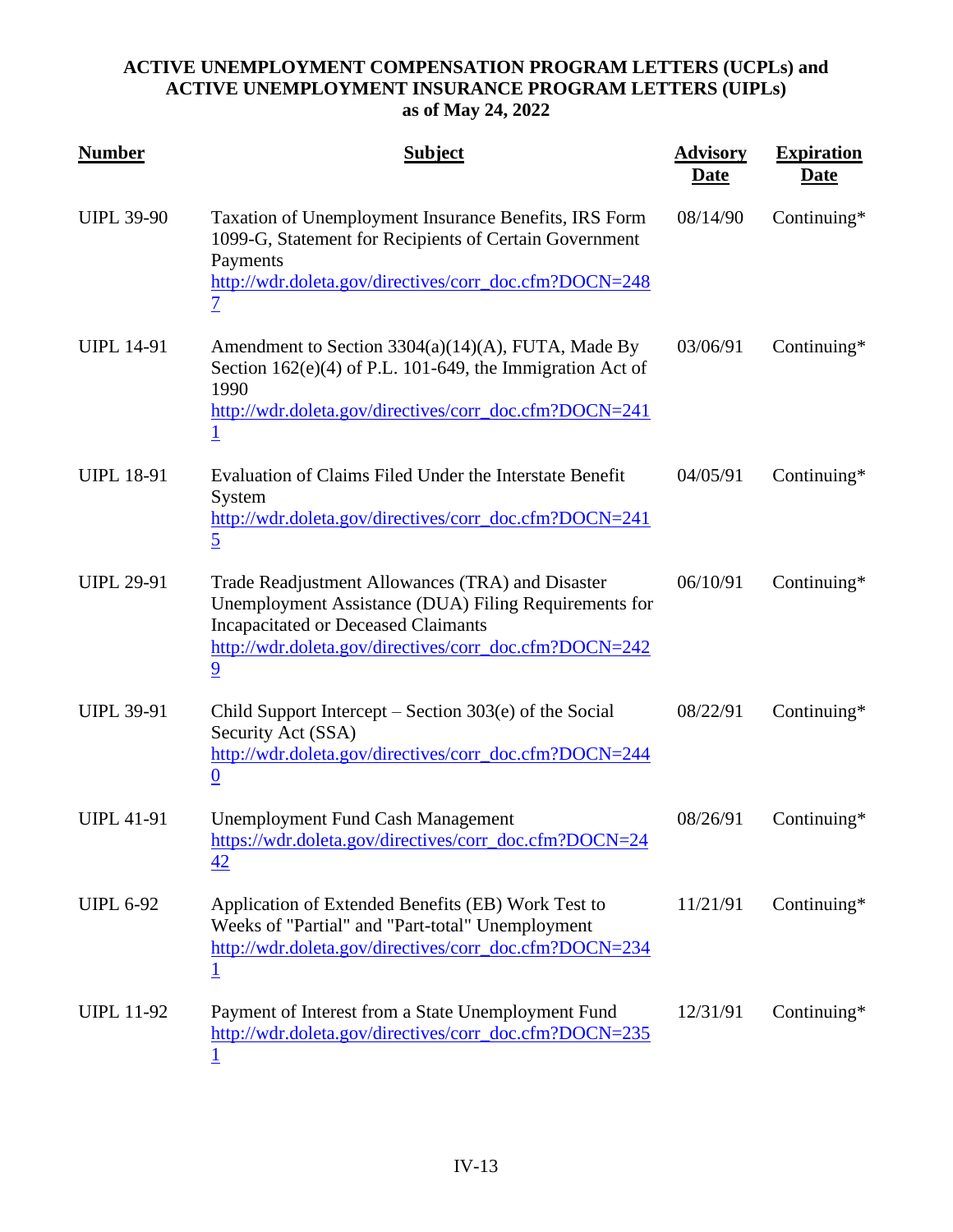| <b>Number</b>                  | <b>Subject</b>                                                                                                                                                                                                                                                                              | <b>Advisory</b><br><u>Date</u> | <b>Expiration</b><br><b>Date</b> |
|--------------------------------|---------------------------------------------------------------------------------------------------------------------------------------------------------------------------------------------------------------------------------------------------------------------------------------------|--------------------------------|----------------------------------|
| <b>UIPL 15-92</b>              | The Emergency Unemployment Compensation Act of<br>1991 (Public Law 102-164)[151] Provisions Amending the<br>Federal Unemployment Tax Act<br>http://wdr.doleta.gov/directives/corr_doc.cfm?DOCN=235<br>$\underline{6}$                                                                       | 01/27/92                       | Continuing*                      |
| <b>UIPL 18-92</b>              | Definition of "Work" for Purposes of Section $3304(a)(7)$ of<br>the Federal Unemployment Tax Act<br>http://wdr.doleta.gov/directives/corr_doc.cfm?DOCN=235<br>$\overline{9}$                                                                                                                | 03/04/92                       | Continuing*                      |
| <b>UIPL 23-92</b>              | <b>Unemployment Compensation for Federal Employees</b><br>(UCFE) – Coverage Ruling for Employees and Members<br>of Agricultural Promotion Boards and Marketing<br>Agreement and Order Administrative Committees<br>http://wdr.doleta.gov/directives/corr_doc.cfm?DOCN=236<br>$\overline{3}$ | 04/21/92                       | Continuing*                      |
| <b>UIPL 23-92,</b><br>Change 1 | <b>Unemployment Compensation for Federal Employees</b><br>(UCFE) – Coverage Ruling for Employees and Members<br>of Agricultural Promotion Boards and Marketing<br>Agreement and Order Administrative Committees<br>http://ows.doleta.gov/dmstree/uipl/uipl92/uipl_2392c1.pdf                | 05/20/93                       | Continuing*                      |
| <b>UIPL 23-92,</b><br>Change 2 | <b>Unemployment Compensation for Federal Employees</b><br>(UCFE) – Coverage Ruling for Employees and Members<br>of Agricultural Promotion Boards and Marketing<br>Agreement and Order Administrative Committees<br>http://ows.doleta.gov/dmstree/uipl/uipl92/uipl_2392c2.pdf                | 11/10/93                       | Continuing*                      |
| <b>UIPL 25-92</b>              | <b>Identifying Tax Items on Employer Contribution Reports</b><br>http://wdr.doleta.gov/directives/corr_doc.cfm?DOCN=236<br>$\overline{5}$                                                                                                                                                   | 05/14/92                       | Continuing*                      |
| <b>UIPL 45-92</b>              | Unemployment Compensation Amendments of 1992 (P.L.<br>102-318) – Provisions Affecting the Federal-State<br><b>Unemployment Compensation (UC) Program</b><br>http://wdr.doleta.gov/directives/corr_doc.cfm?DOCN=238<br><u>3</u>                                                              | 08/20/92                       | Continuing*                      |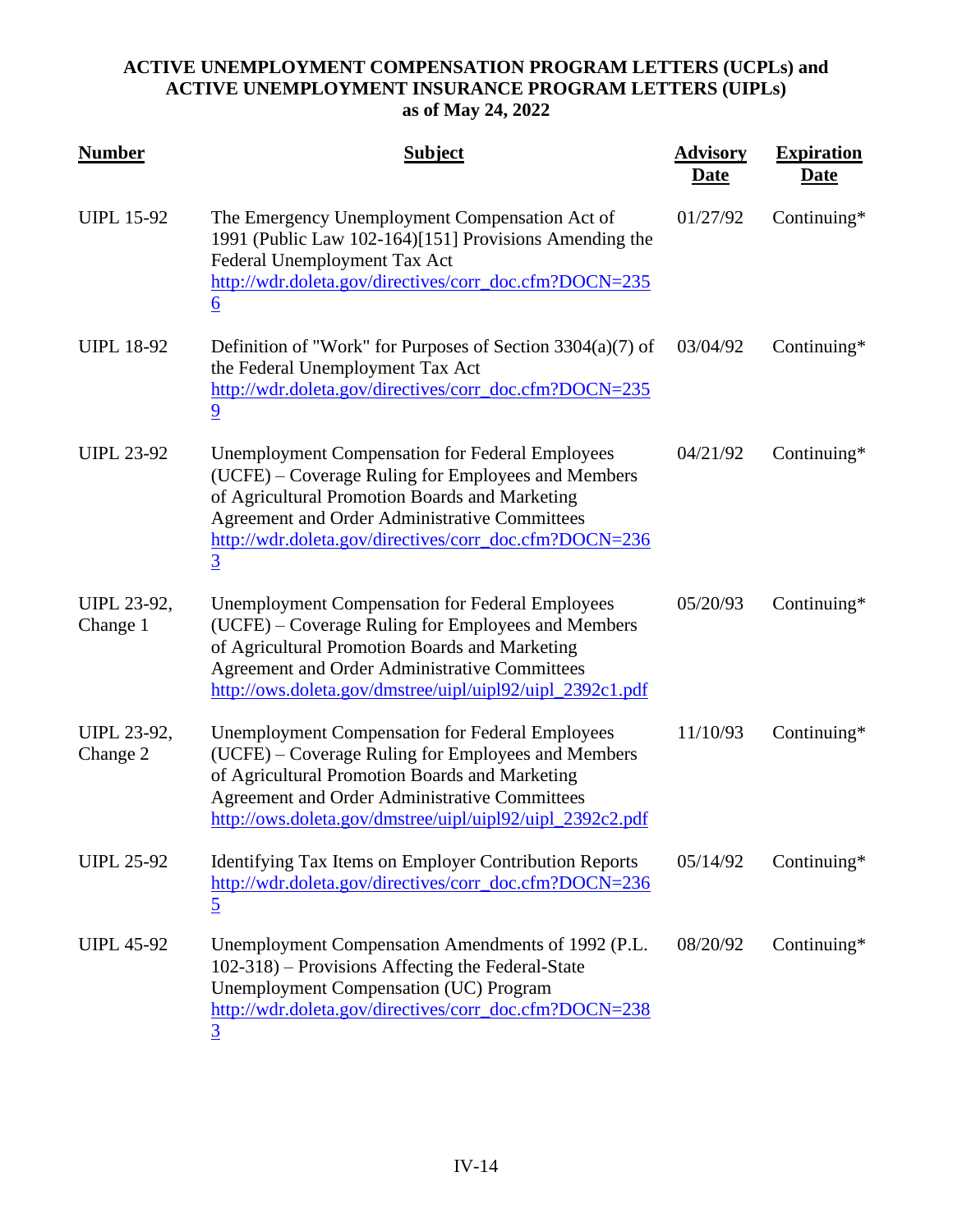| <b>Number</b>     | <b>Subject</b>                                                                                                                                                                                                                                                                       | <b>Advisory</b><br><b>Date</b> | <b>Expiration</b><br><b>Date</b> |
|-------------------|--------------------------------------------------------------------------------------------------------------------------------------------------------------------------------------------------------------------------------------------------------------------------------------|--------------------------------|----------------------------------|
| <b>UIPL 7-93</b>  | State Law Claims Filing Requirements Applicable to UCX<br>and UCFE Claims and Their Impact on the Assignment of<br>Wages<br>http://wdr.doleta.gov/directives/corr_doc.cfm?DOCN=196<br><u>1</u>                                                                                       | 11/30/92                       | Continuing*                      |
| <b>UIPL 18-93</b> | <b>UC Tax Audit Documentation Requirements</b><br>http://wdr.doleta.gov/directives/corr_doc.cfm?DOCN=195<br>$\underline{6}$                                                                                                                                                          | 03/18/92                       | Continuing*                      |
| <b>UIPL 30-93</b> | Definition of Monthly Employment for the ES 202 Report<br>http://ows.doleta.gov/dmstree/uipl/uipl93/uipl_3093.htm                                                                                                                                                                    | 06/22/93                       | Continuing*                      |
| <b>UIPL 31-93</b> | Unemployment Fund Cash Management: Interim Guidance<br>and Instructions<br>http://ows.doleta.gov/dmstree/uipl/uipl93/uipl_3193.htm                                                                                                                                                   | 06/23/93                       | Continuing                       |
| <b>UIPL 43-93</b> | Optional Between and Within Terms Denial Provisions of<br>Section $3304(a)(6)(A)$ of the Federal Unemployment Tax<br>Act<br>http://ows.doleta.gov/dmstree/uipl/uipl93/uipl_4393.htm                                                                                                  | 04/23/93                       | Continuing $*$                   |
| <b>UIPL 44-93</b> | Sections 3304 (a) $(6)(B)$ and 3309 (a) $(2)$ of the Federal<br>Unemployment Tax Act Relating to Liabilities of<br><b>Reimbursing Employers</b><br>http://wdr.doleta.gov/directives/corr_doc.cfm?DOCN=194<br>$\overline{\mathcal{I}}$                                                | 09/13/93                       | Continuing*                      |
| <b>UIPL 13-94</b> | The Unemployment Compensation Amendments of 1993<br>(Public Law 103-152) – Provisions Affecting the Federal-<br><b>State Unemployment Compensation Program</b><br>http://wdr.doleta.gov/directives/corr_doc.cfm?DOCN=194                                                             | 01/28/94                       | Continuing*                      |
| <b>UIPL 14-94</b> | North American Free Trade Agreement Implementation<br>Act (P.L. 103-182) - Provisions Affecting the Federal-<br>State Unemployment Compensation (UC) Program relating<br>to Self-Employment Assistance<br>http://wdr.doleta.gov/directives/corr_doc.cfm?DOCN=194<br>$\boldsymbol{0}$ | 02/16/94                       | Continuing $*$                   |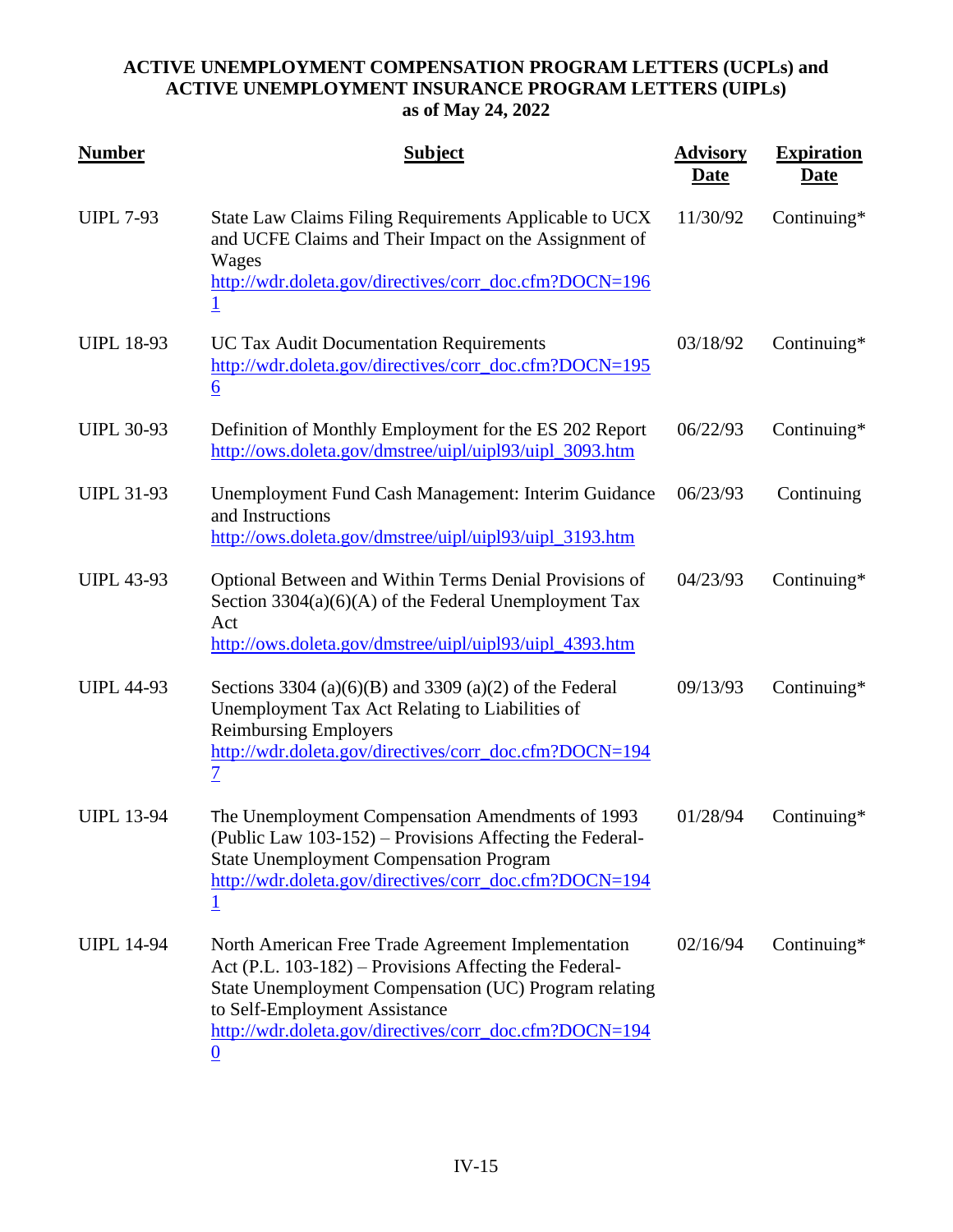| <b>Number</b>                  | <b>Subject</b>                                                                                                                                                                                        | <b>Advisory</b><br>Date | <b>Expiration</b><br><u>Date</u> |
|--------------------------------|-------------------------------------------------------------------------------------------------------------------------------------------------------------------------------------------------------|-------------------------|----------------------------------|
| <b>UIPL 36-94</b>              | Army-Automated DD Form 214<br>http://wdr.doleta.gov/directives/corr_doc.cfm?DOCN=192<br>$\overline{\mathcal{I}}$                                                                                      | 07/18/94                | Continuing*                      |
| <b>UIPL 41-94</b>              | Unemployment Insurance Program Requirements for the<br>Worker Profiling and Reemployment Services System<br>http://ows.doleta.gov/dmstree/uipl/uipl94/uipl_4194.htm                                   | 08/16/94                | Continuing*                      |
| <b>UIPL 47-94</b>              | UCX Eligibility Determination Regarding Federal Military<br>Service for U.S. Army and U.S. Air Force Separatees<br>http://ows.doleta.gov/dmstree/uipl/uipl94/uipl_4794.htm                            | 09/30/94                | Continuing*                      |
| <b>UIPL 17-95</b>              | Withholding of Income Tax From Unemployment<br>Compensation - Amendments Made by Public Law 103-<br>465<br>http://www.ows.doleta.gov/dmstree/uipl/uipl95/uipl_1795.<br>htm                            | 02/28/95                | Continuing*                      |
| <b>UIPL 17-95,</b><br>Change 1 | Priority of Withholding from Unemployment<br>Compensation (UC)<br>http://www.ows.doleta.gov/dmstree/uipl/uipl95/uipl_1795c<br>1.htm                                                                   | 09/28/95                | Continuing*                      |
| <b>UIPL 19-95</b>              | Legislative Changes Affecting the Collection of<br>Unemployment Insurance Contributions on Employers of<br><b>Domestic Workers</b><br>http://www.ows.doleta.gov/dmstree/uipl/uipl95/uipl_1995.<br>htm | 03/08/95                | Continuing*                      |
| <b>UIPL 25-95</b>              | Coverage of Services Performed by AmeriCorps<br>Participants<br>http://www.ows.doleta.gov/dmstree/uipl/uipl95/uipl_2595.<br>htm                                                                       | 04/20/95                | Continuing $*$                   |
| <b>UIPL 34-95</b>              | Combined Wage Program (CWC)<br>http://wdr.doleta.gov/directives/corr_doc.cfm?DOCN=190<br>$\overline{2}$                                                                                               | 06/13/95                | Continuing $*$                   |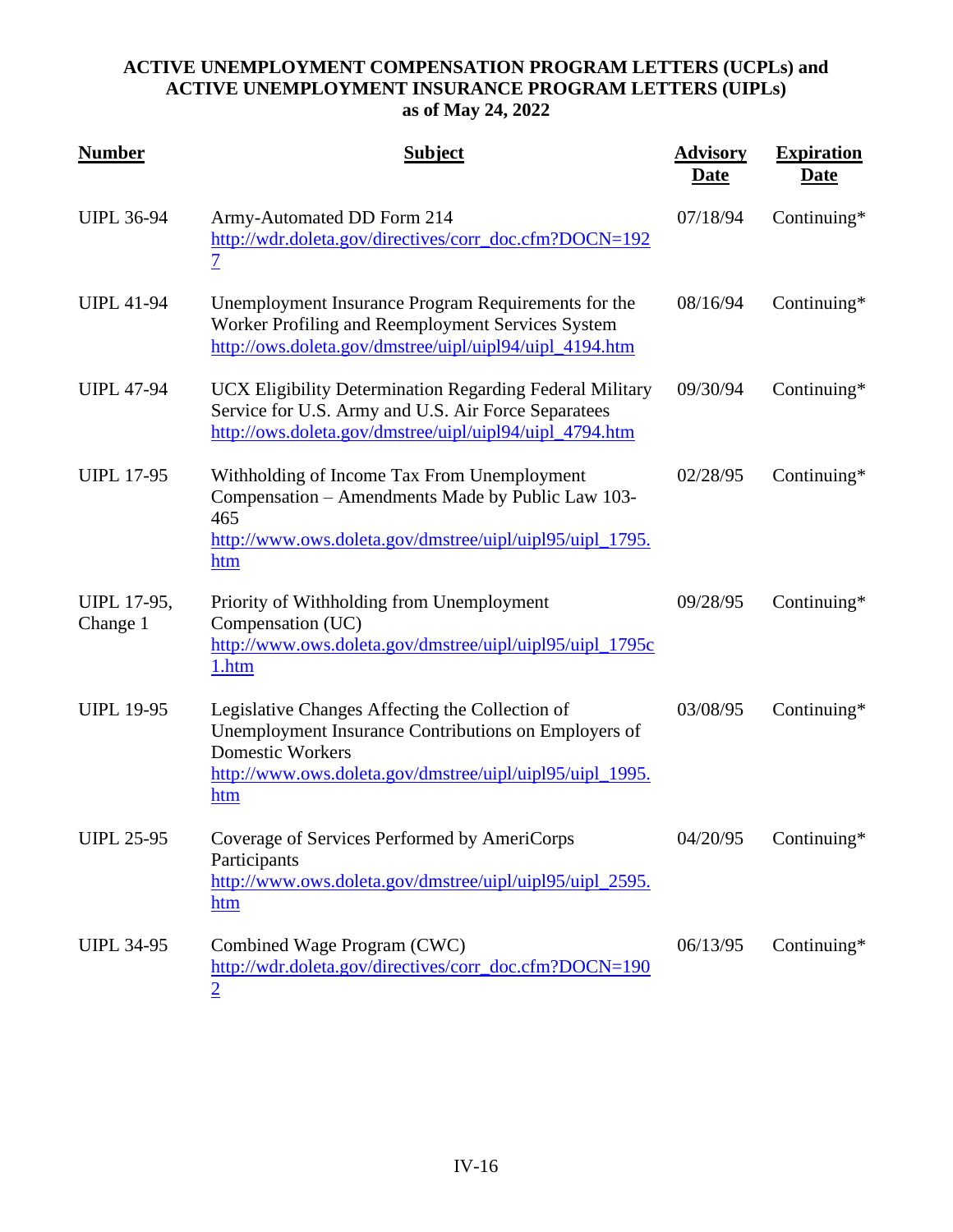| <b>Number</b>                  | <b>Subject</b>                                                                                                                                                                                                                                                        | <b>Advisory</b><br>Date | <b>Expiration</b><br><b>Date</b> |
|--------------------------------|-----------------------------------------------------------------------------------------------------------------------------------------------------------------------------------------------------------------------------------------------------------------------|-------------------------|----------------------------------|
| <b>UIPL 35-95</b>              | The Department of Labor's Position on Issues and<br>Concerns Associated With the Utilization of Telephone<br>and Other Electronic Methods in the Unemployment<br>Insurance (UI) Program<br>http://wdr.doleta.gov/directives/corr_doc.cfm?DOCN=190<br>$\mathbf{1}$     | 06/28/95                | Continuing $*$                   |
| <b>UIPL 1-96</b>               | The Legal Authority of Unemployment Insurance Program<br><b>Letters and Similar Directives</b><br>http://wdr.doleta.gov/directives/corr_doc.cfm?DOCN=189<br>$\overline{4}$                                                                                            | 10/05/95                | Continuing                       |
| <b>UIPL 2-96</b>               | Approval of Training for Individuals who Reside in or File<br>from Another State<br>http://wdr.doleta.gov/directives/corr_doc.cfm?DOCN=189<br>$\overline{3}$                                                                                                          | 10/05/95                | Continuing                       |
| <b>UIPL 22-96</b>              | The Immediate Deposit and Withdrawal Standards<br>http://wdr.doleta.gov/directives/corr_doc.cfm?DOCN=188<br>$\overline{3}$                                                                                                                                            | 05/22/96                | Continuing                       |
| <b>UIPL 30-96</b>              | Work-Relief and Work-Training Exclusion<br>http://wdr.doleta.gov/directives/corr_doc.cfm?DOCN=187<br>$\underline{6}$                                                                                                                                                  | 08/08/96                | Continuing                       |
| <b>UIPL 32-96</b>              | Voluntary Withholding of Federal Income Taxes From<br><b>Unemployment Insurance Benefits</b><br>http://ows.doleta.gov/dmstree/uipl/uipl96/uipl_3296.htm                                                                                                               | 08/15/96                | Continuing*                      |
| <b>UIPL 37-96</b>              | The Personal Responsibility and Work Opportunity<br>Reconciliation Act of 1996<br>http://www.ows.doleta.gov/dmstree/uipl/uipl96/uipl_3796.<br>htm                                                                                                                     | 09/25/96                | Continuing                       |
| <b>UIPL 37-96,</b><br>Change 1 | The Personal Responsibility and Work Opportunity<br>Reconciliation Act of 1996 - Deduction of Child Support<br><b>Obligations from Unemployment Compensation through</b><br><b>Legal Process</b><br>http://www.ows.doleta.gov/dmstree/uipl/uipl96/uipl_3796c<br>1.htm | 07/21/97                | Continuing                       |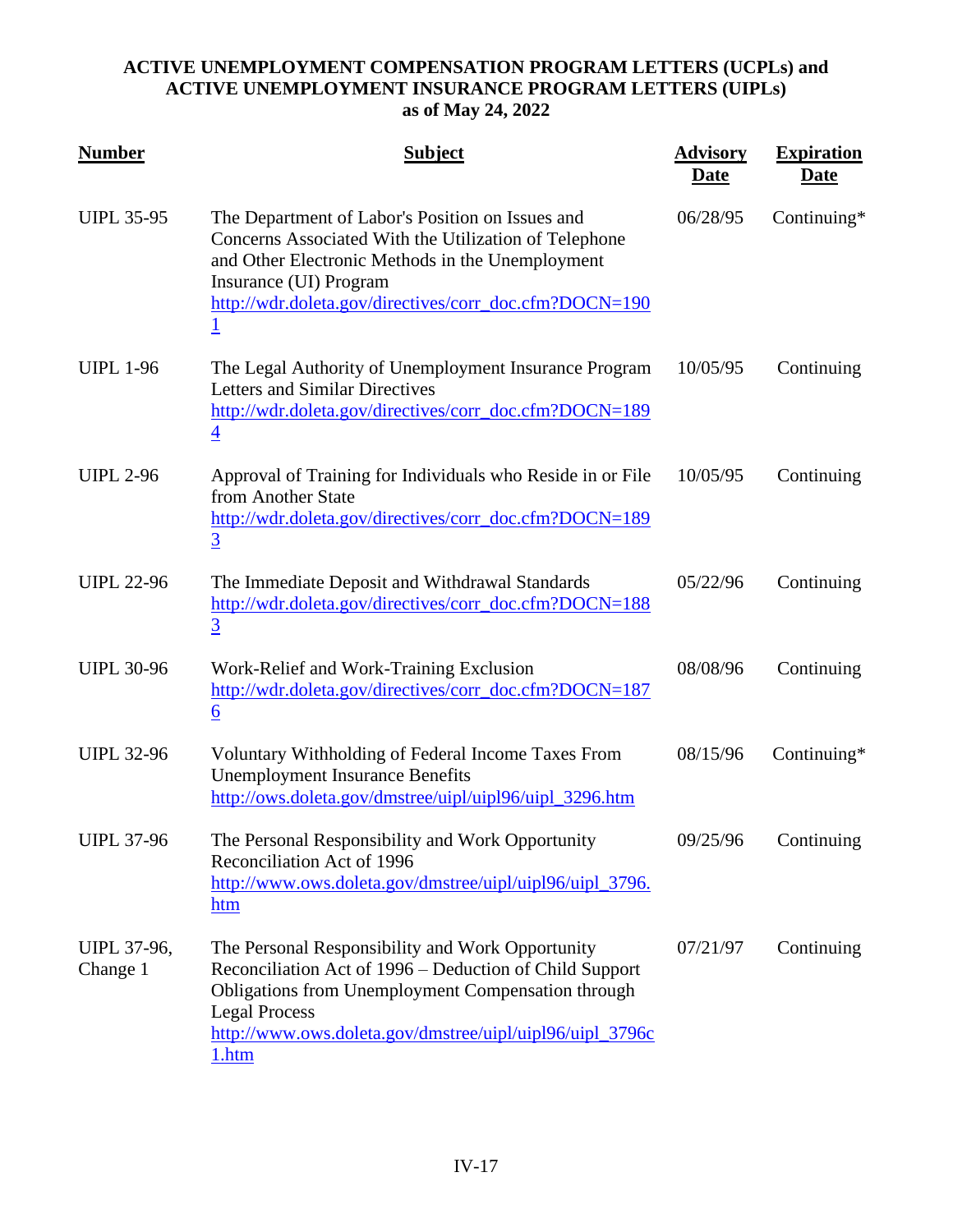| <b>Number</b>                  | <b>Subject</b>                                                                                                                                                                                                                                                                                          | <b>Advisory</b><br><u>Date</u> | <b>Expiration</b><br><u>Date</u> |
|--------------------------------|---------------------------------------------------------------------------------------------------------------------------------------------------------------------------------------------------------------------------------------------------------------------------------------------------------|--------------------------------|----------------------------------|
| UIPL 37-96,<br>Change 2        | The Personal Responsibility and Work Opportunity<br>Reconciliation Act of 1996 – Food Stamp Over Issuances<br>http://www.ows.doleta.gov/dmstree/uipl/uipl96/uipl_3796c<br>2.htm                                                                                                                         | 04/12/99                       | Continuing                       |
| <b>UIPL 38-96</b>              | The Impact of Remote Claimstaking on Reporting and Use<br>of Unemployment Compensation Claims Data and the<br>Required Changes to the Interstate Statistical Data<br>Exchange<br>http://wdr.doleta.gov/directives/corr_doc.cfm?DOCN=187<br>$\overline{4}$                                               | 09/26/96                       | Continuing*                      |
| <b>UIPL 38-96,</b><br>Change 1 | The Impact of Remote Claimstaking on Reporting and Use<br>of Unemployment Compensation Claims Data and the<br>Required Changes to the Interstate Statistical Data<br>Exchange<br>http://wdr.doleta.gov/directives/corr_doc.cfm?DOCN=187<br>$\overline{3}$                                               | 01/07/97                       | Continuing*                      |
| <b>UIPL 38-96,</b><br>Change 2 | Revised Interstate Statistical Data Exchange/Liable -<br>Agent Data Transfer (LADT) Record Format<br>http://ows.doleta.gov/dmstree/uipl/uipl96/uipl_3896c2.htm                                                                                                                                          | 10/23/00                       | Continuing*                      |
| <b>UIPL 5-97</b>               | The Department of Labor's Position on Issues and<br>Concerns Associated With the Utilization of Telephone<br>and Other Electronic Methods of Claimstaking in the<br>Unemployment Insurance (UI) Program<br>http://www.ows.doleta.gov/dmstree/uipl/uipl97/uipl_0597.<br>htm                              | 12/02/96                       | Continuing*                      |
| <b>UIPL 9-97</b>               | <b>Unemployment Compensation for Federal Employees</b><br>(UCFE) Program Coverage Ruling No. 97-1, Human<br>Subjects for Research Studies Conducted by the U.S.<br>Department of Agriculture, Agricultural Research Service<br>(ARS)<br>http://www.ows.doleta.gov/dmstree/uipl/uipl97/uipl_0997.<br>htm | 12/27/96                       | Continuing*                      |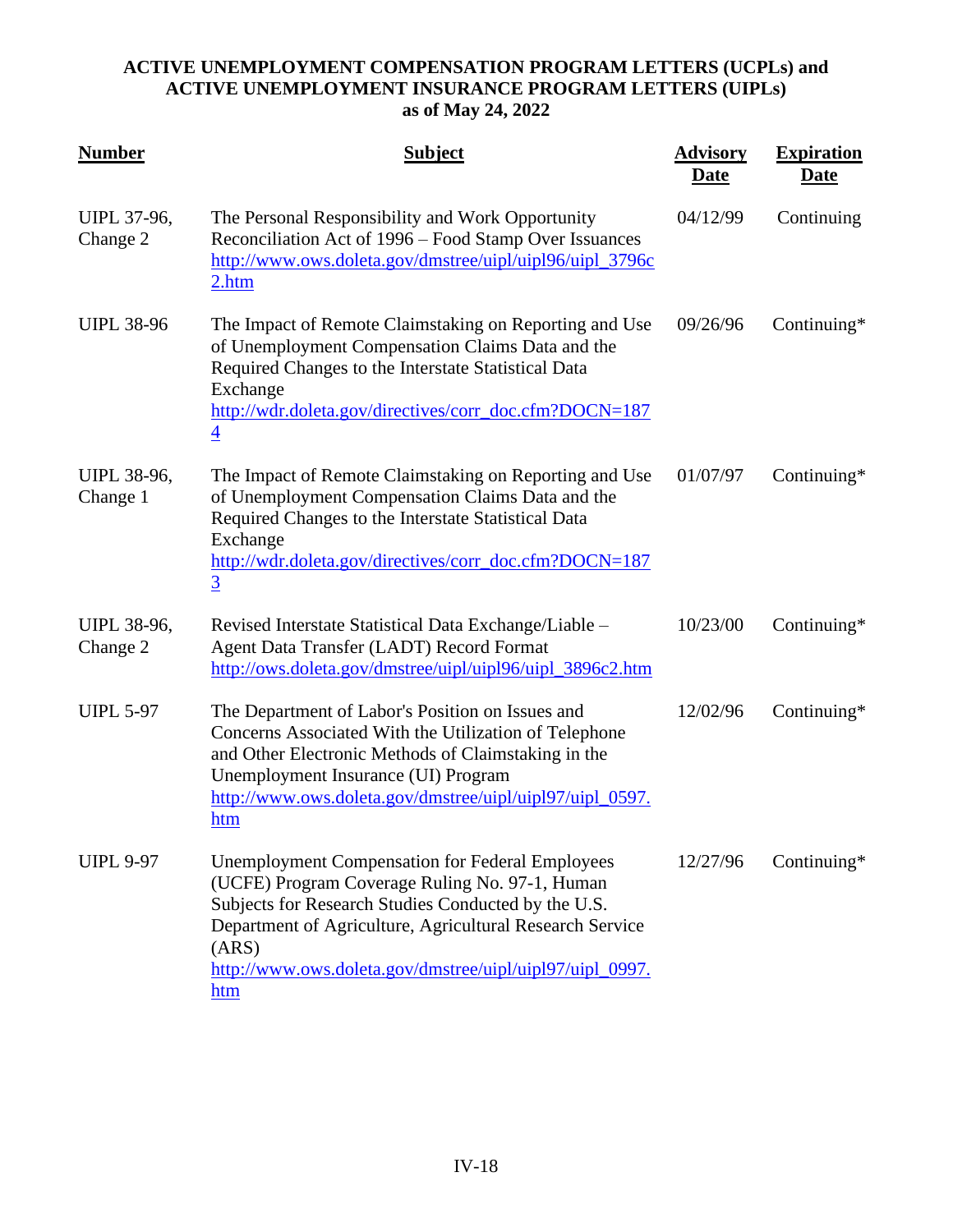| <b>Number</b>     | <b>Subject</b>                                                                                                                                                       | <b>Advisory</b><br><b>Date</b> | <b>Expiration</b><br><u>Date</u> |
|-------------------|----------------------------------------------------------------------------------------------------------------------------------------------------------------------|--------------------------------|----------------------------------|
| <b>UIPL 16-97</b> | Technical Changes to Unemployment Insurance Program<br>Letters (UIPLs)<br>http://www.ows.doleta.gov/dmstree/uipl/uipl97/uipl_1697.<br>htm                            | 02/10/97                       | Continuing                       |
| <b>UIPL 22-97</b> | Exclusion of Governmental Services Performed "In Case<br>of Emergency"<br>http://wdr.doleta.gov/directives/corr_doc.cfm?DOCN=185<br>$\underline{6}$                  | 04/14/97                       | Continuing                       |
| <b>UIPL 39-97</b> | The Reed Act Provisions of Title IX of the Social Security<br>Act<br>http://wdr.doleta.gov/directives/corr_doc.cfm?DOCN=185<br>$\mathbf 1$                           | 09/12/97                       | Continuing                       |
| <b>UIPL 41-97</b> | Application of Between and Within Terms Denial to Head<br><b>Start Program Personnel</b><br>http://wdr.doleta.gov/directives/corr_doc.cfm?DOCN=184<br>$\overline{1}$ | 09/30/97                       | Continuing                       |
| <b>UIPL 42-97</b> | Supreme Court's Decision Overturning the Religious<br>Freedom Restoration Act of 1993<br>http://wdr.doleta.gov/directives/corr_doc.cfm?DOCN=184<br>$\underline{6}$   | 10/01/97                       | Continuing                       |
| <b>UIPL 44-97</b> | The Balanced Budget Act of 1997 and the Taxpayer Relief<br>Act of 1997<br>http://wdr.doleta.gov/directives/corr_doc.cfm?DOCN=184<br>$\overline{5}$                   | 10/09/97                       | Continuing                       |
| <b>UIPL 7-98</b>  | Procedures for Verification of Alien Status<br>http://wdr.doleta.gov/directives/corr_doc.cfm?DOCN=184<br>$\overline{1}$                                              | 12/17/97                       | Continuing $*$                   |
| <b>UIPL 8-98</b>  | Unemployment Compensation $(UC)$ – Payment Only for<br>Periods of Unemployment<br>http://wdr.doleta.gov/directives/corr_doc.cfm?DOCN=184<br>0                        | 01/12/98                       | Continuing                       |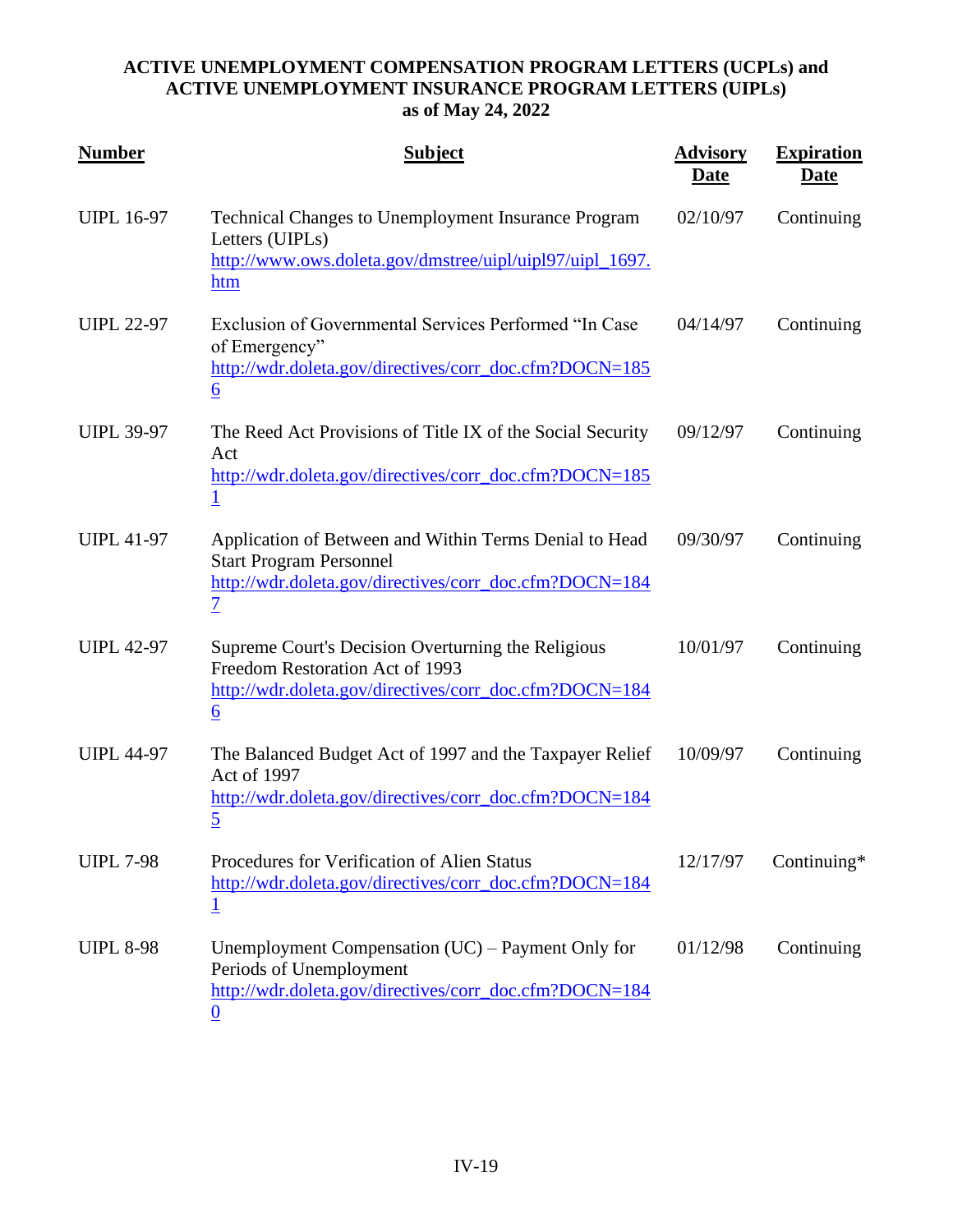| <b>Number</b>                  | <b>Subject</b>                                                                                                                                                                                                                             | <b>Advisory</b><br><u>Date</u> | <b>Expiration</b><br><u>Date</u> |
|--------------------------------|--------------------------------------------------------------------------------------------------------------------------------------------------------------------------------------------------------------------------------------------|--------------------------------|----------------------------------|
| <b>UIPL 9-98</b>               | Application of State-Wide Personnel Actions, including<br>Hiring Freezes, to the Unemployment Insurance (UI)<br>Program<br>http://wdr.doleta.gov/directives/corr_doc.cfm?DOCN=104<br>8                                                     | 01/12/98                       | Continuing                       |
| <b>UIPL 18-98</b>              | Use of Services Performed by Professional Athletes<br><b>Between Seasons</b><br>http://www.ows.doleta.gov/dmstree/uipl/uipl98/uipl_1898.<br>htm                                                                                            | 03/30/98                       | Continuing                       |
| <b>UIPL 25-98</b>              | Internal Revenue Service (IRS) Levy Authority<br>http://wdr.doleta.gov/directives/corr_doc.cfm?DOCN=183<br>$\overline{2}$                                                                                                                  | 05/01/98                       | Continuing*                      |
| <b>UIPL 36-98</b>              | Interstate Benefit (IB) Program – Changes in the<br>Responsibilities of the Agent and Liable States and the<br><b>Elimination of Certain Standard IB Forms</b><br>http://wdr.doleta.gov/directives/corr_doc.cfm?DOCN=182<br>$\overline{3}$ | 07/31/98                       | Continuing $*$                   |
| <b>UIPL 41-98</b>              | Application of the Prevailing Conditions of Work<br>Requirement<br>http://wdr.doleta.gov/directives/corr_doc.cfm?DOCN=181<br>$\overline{9}$                                                                                                | 08/17/98                       | Continuing                       |
| <b>UIPL 41-98,</b><br>Change 1 | Application of the Prevailing Conditions of Work<br>Requirement – Questions and Answers<br>http://wdr.doleta.gov/directives/corr_doc.cfm?DOCN=181<br>8                                                                                     | 07/19/00                       | Continuing                       |
| <b>UIPL 10-99</b>              | Revised Process for Payment of Federal Tax Withholdings<br>from Unemployment Benefits<br>http://www.ows.doleta.gov/dmstree/uipl/uipl99/uipl_1099.<br>htm                                                                                   | 11/30/98                       | Continuing*                      |
| <b>UIPL 11-99</b>              | Permanent Authorization of the Self-Employment<br><b>Assistance Program</b><br>http://wdr.doleta.gov/directives/corr_doc.cfm?DOCN=180                                                                                                      | 12/17/98                       | Continuing                       |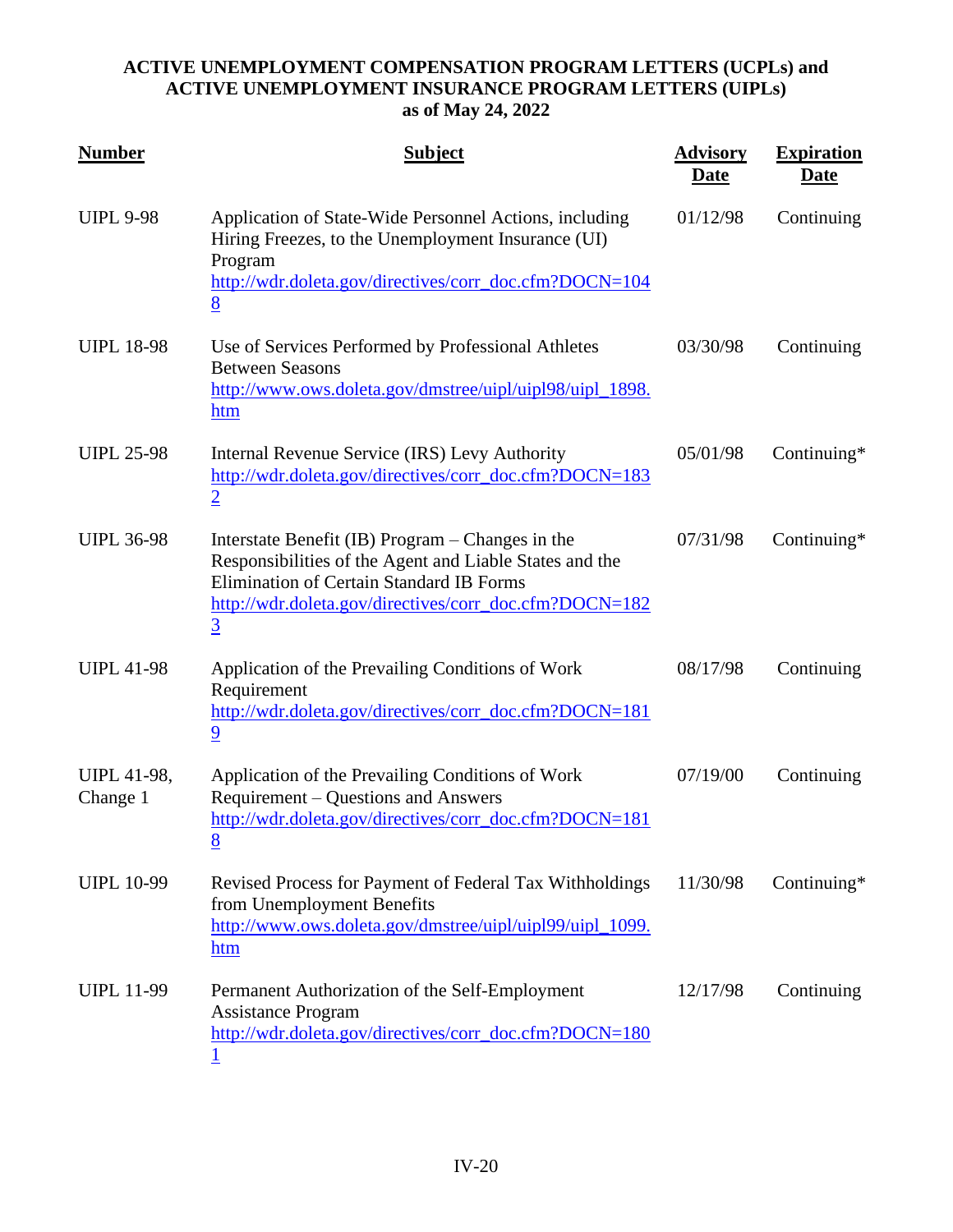| <b>Number</b>     | <b>Subject</b>                                                                                                                                                                                                                     | <b>Advisory</b><br><b>Date</b> | <b>Expiration</b><br><b>Date</b> |
|-------------------|------------------------------------------------------------------------------------------------------------------------------------------------------------------------------------------------------------------------------------|--------------------------------|----------------------------------|
| <b>UIPL 13-99</b> | Consideration of Former Employees' Pre-employment<br>Income or Circumstances In Experience Rating<br>Computations<br>http://www.ows.doleta.gov/dmstree/uipl/uipl99/uipl_1399.<br>htm                                               | 01/22/99                       | Continuing                       |
| <b>UIPL 33-99</b> | Overpayment Recovery Technical Assistance Guide<br>http://wdr.doleta.gov/directives/corr_doc.cfm?DOCN=178<br>8                                                                                                                     | 05/19/99                       | Continuing                       |
| <b>UIPL 46-99</b> | Interstate Claims Filed From and Against Canada<br>http://wdr.doleta.gov/directives/corr_doc.cfm?DOCN=177<br>$\overline{5}$                                                                                                        | 09/15/99                       | Continuing*                      |
| <b>UIPL 47-99</b> | Unemployment Insurance Service (UIS) Risk Analysis<br>Users Guide, A Step-By Step Approach<br>http://wdr.doleta.gov/directives/corr_doc.cfm?DOCN=177<br>$\overline{4}$                                                             | 09/16/99                       | Continuing*                      |
| <b>UIPL 1-00</b>  | Reporting New Hire Information on the ETA-227 Report<br>http://www.ows.doleta.gov/dmstree/uipl/uipl2k/uipl_0100.<br>htm                                                                                                            | 10/08/99                       | Continuing*                      |
| <b>UIPL 25-00</b> | The Ticket to Work and Work Incentives Improvement Act<br>of 1999 – Provisions Affecting the Federal-State<br><b>Unemployment Compensation Program</b><br>http://wdr.doleta.gov/directives/corr_doc.cfm?DOCN=121<br>$\overline{3}$ | 05/19/00                       | Continuing                       |
| <b>UIPL 27-00</b> | Employer Addresses on Quarterly Wage Reports and on<br>New Hire Reports Provided to the State and National<br>Directories of New Hires (Directories)<br>http://wdr.doleta.gov/directives/corr_doc.cfm?DOCN=122<br>$\overline{3}$   | 06/06/00                       | Continuing*                      |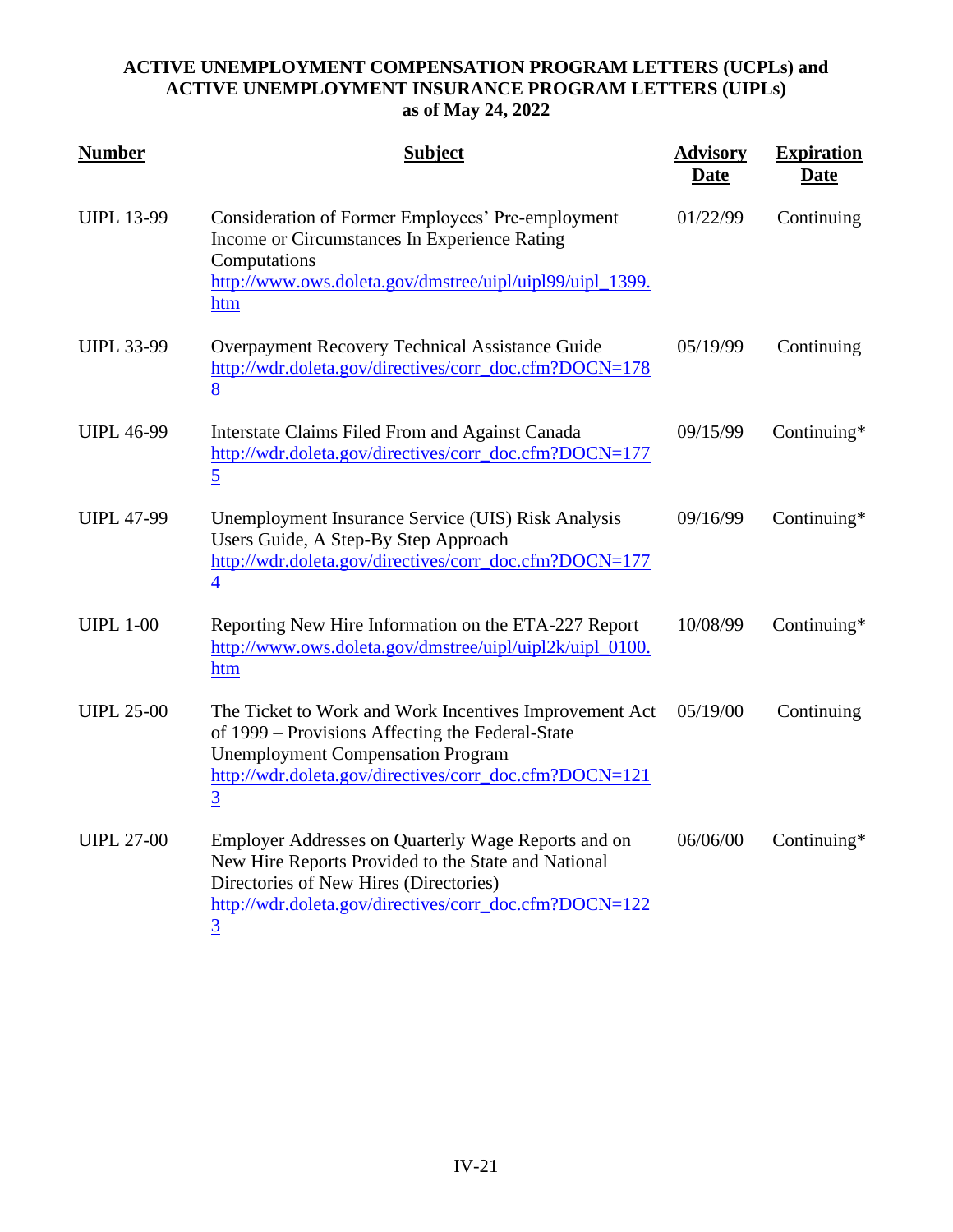| <b>Number</b>           | <b>Subject</b>                                                                                                                                                                                                                                                                                                  | <b>Advisory</b><br><u>Date</u> | <b>Expiration</b><br><b>Date</b> |
|-------------------------|-----------------------------------------------------------------------------------------------------------------------------------------------------------------------------------------------------------------------------------------------------------------------------------------------------------------|--------------------------------|----------------------------------|
| <b>UIPL 29-00</b>       | Applicability of State Unemployment Compensation (UC)<br>Law Benefit Charging Provisions to the Unemployment<br>Compensation for Federal Employees (UCFE) and<br><b>Unemployment Compensation for Ex-servicemembers</b><br>(UCX) Programs<br>http://wdr.doleta.gov/directives/corr_doc.cfm?DOCN=123<br>$\bf{0}$ | 06/27/00                       | Continuing                       |
| <b>UIPL 35-00</b>       | Timely Deposits of Federal Income Taxes Withheld from<br>Unemployment Insurance (UI) Benefits<br>http://wdr.doleta.gov/directives/corr_doc.cfm?DOCN=174<br>$\overline{9}$                                                                                                                                       | 09/29/00                       | Continuing*                      |
| <b>UIPL 36-00</b>       | New Hires Systems Improve Integrity<br>http://wdr.doleta.gov/directives/corr_doc.cfm?DOCN=174<br>8                                                                                                                                                                                                              | 10/10/00                       | Continuing*                      |
| <b>UIPL 4-01</b>        | Payment of Compensation and Timeliness of<br>Determinations during a Continued Claims Series<br>http://wdr.doleta.gov/directives/corr_doc.cfm?DOCN=174<br>$\underline{6}$                                                                                                                                       | 10/27/00                       | Continuing                       |
| <b>UIPL 9-01</b>        | Required Preparations for Final Implementation of the<br>North American Industry Classification System (NAICS)<br>Coding<br>http://wdr.doleta.gov/directives/corr_doc.cfm?DOCN=174<br>$\boldsymbol{0}$                                                                                                          | 12/11/00                       | Continuing*                      |
| <b>UIPL 12-01</b>       | <b>Outsourcing of Unemployment Compensation</b><br><b>Administrative Functions</b><br>http://wdr.doleta.gov/directives/corr_doc.cfm?DOCN=173<br>$\underline{6}$                                                                                                                                                 | 12/28/00                       | Continuing                       |
| UIPL 12-01,<br>Change 1 | Outsourcing of Unemployment Compensation<br><b>Administrative Functions - Claims Taking</b><br>http://wdr.doleta.gov/directives/corr_doc.cfm?DOCN=255<br>8                                                                                                                                                      | 11/26/07                       | Continuing                       |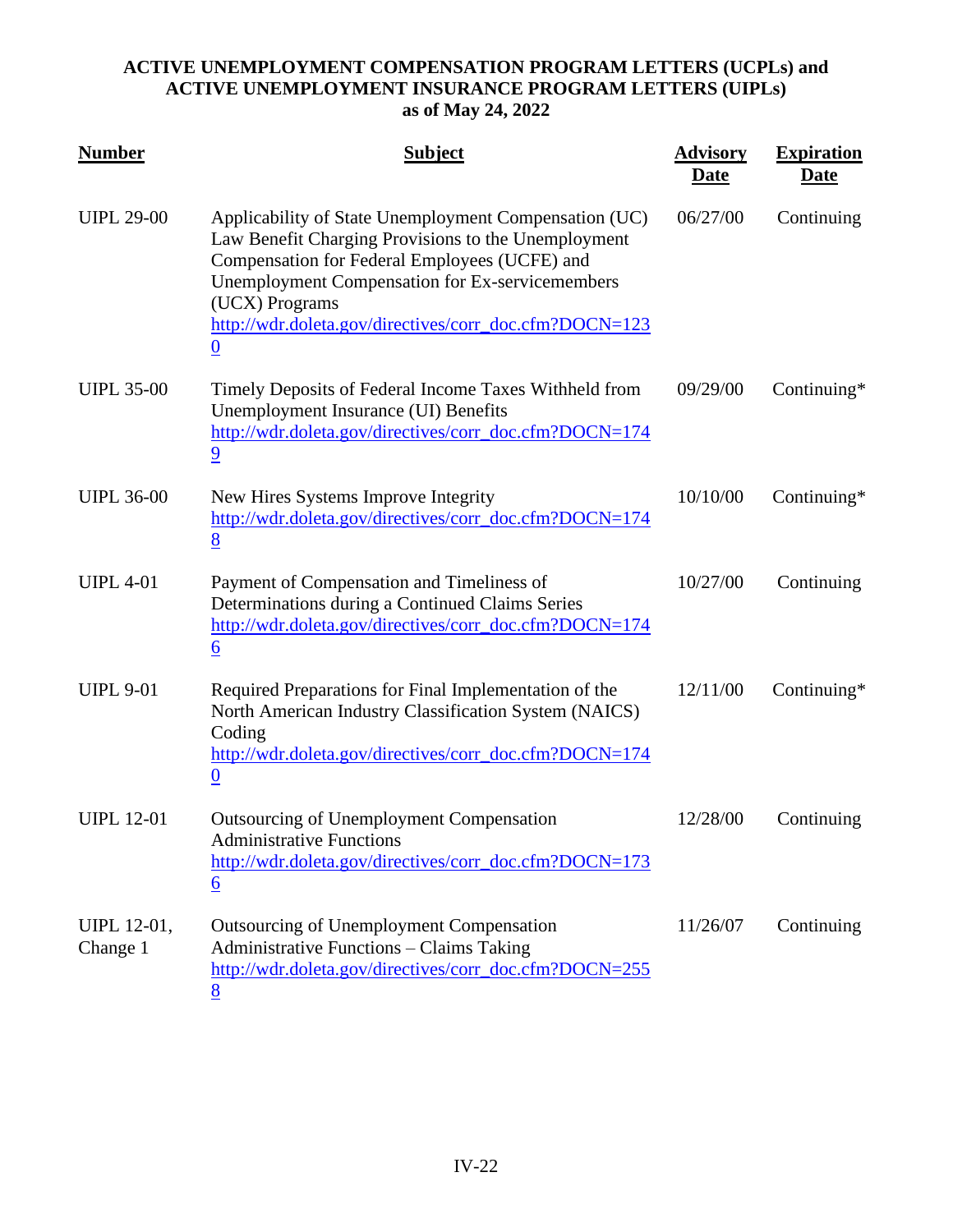| <b>Number</b>           | <b>Subject</b>                                                                                                                                                                                                                                 | <b>Advisory</b><br><u>Date</u> | <b>Expiration</b><br><u>Date</u> |
|-------------------------|------------------------------------------------------------------------------------------------------------------------------------------------------------------------------------------------------------------------------------------------|--------------------------------|----------------------------------|
| UIPL 12-01,<br>Change 2 | States' Ability to Exercise Flexibility in Staffing Models for<br>the Performance of Certain Unemployment Compensation<br>(UC) Administrative Activities<br>https://wdr.doleta.gov/directives/corr_doc.cfm?docn=8998                           | 01/08/21                       | Continuing                       |
| <b>UIPL 14-01</b>       | Treatment of Indian Tribes under Federal Unemployment<br>Compensation Law – Amendments made by the<br>Consolidated Appropriations Act, 2001<br>http://wdr.doleta.gov/directives/corr_doc.cfm?DOCN=173<br>$\overline{\mathcal{I}}$              | 01/12/01                       | Continuing                       |
| UIPL 14-01,<br>Change 1 | Treatment of Indian Tribes under Federal Unemployment<br>Compensation Law – Questions and Answers<br>http://wdr.doleta.gov/directives/corr_doc.cfm?DOCN=127<br>$\overline{2}$                                                                  | 04/06/01                       | Continuing                       |
| <b>UIPL 15-01</b>       | <b>Obtaining Information Necessary to Determine Eligibility</b><br>for Unemployment Compensation<br>http://wdr.doleta.gov/directives/corr_doc.cfm?DOCN=173<br>$\overline{5}$                                                                   | 01/12/01                       | Continuing                       |
| <b>UIPL 23-01</b>       | Reporting Issues on the ETA 538, Advance Weekly Initial<br>and Continued Claims Report and the ETA 539, Weekly<br>Claims and Extended Benefits Trigger Data Report<br>http://wdr.doleta.gov/directives/corr_doc.cfm?DOCN=166<br>$\overline{5}$ | 02/27/01                       | Continuing*                      |
| <b>UIPL 38-01</b>       | Income Tax Withholding from Unemployment<br>Compensation (UC) and Treatment of Employer-provided<br><b>Educational Assistance</b><br>http://wdr.doleta.gov/directives/corr_doc.cfm?DOCN=130<br>$\overline{5}$                                  | 07/02/01                       | Continuing                       |
| <b>UIPL 41-01</b>       | Instructions for Reporting Withholding Information on the<br>ETA 2112<br>http://wdr.doleta.gov/directives/corr_doc.cfm?DOCN=172<br>5                                                                                                           | 07/20/01                       | Continuing*                      |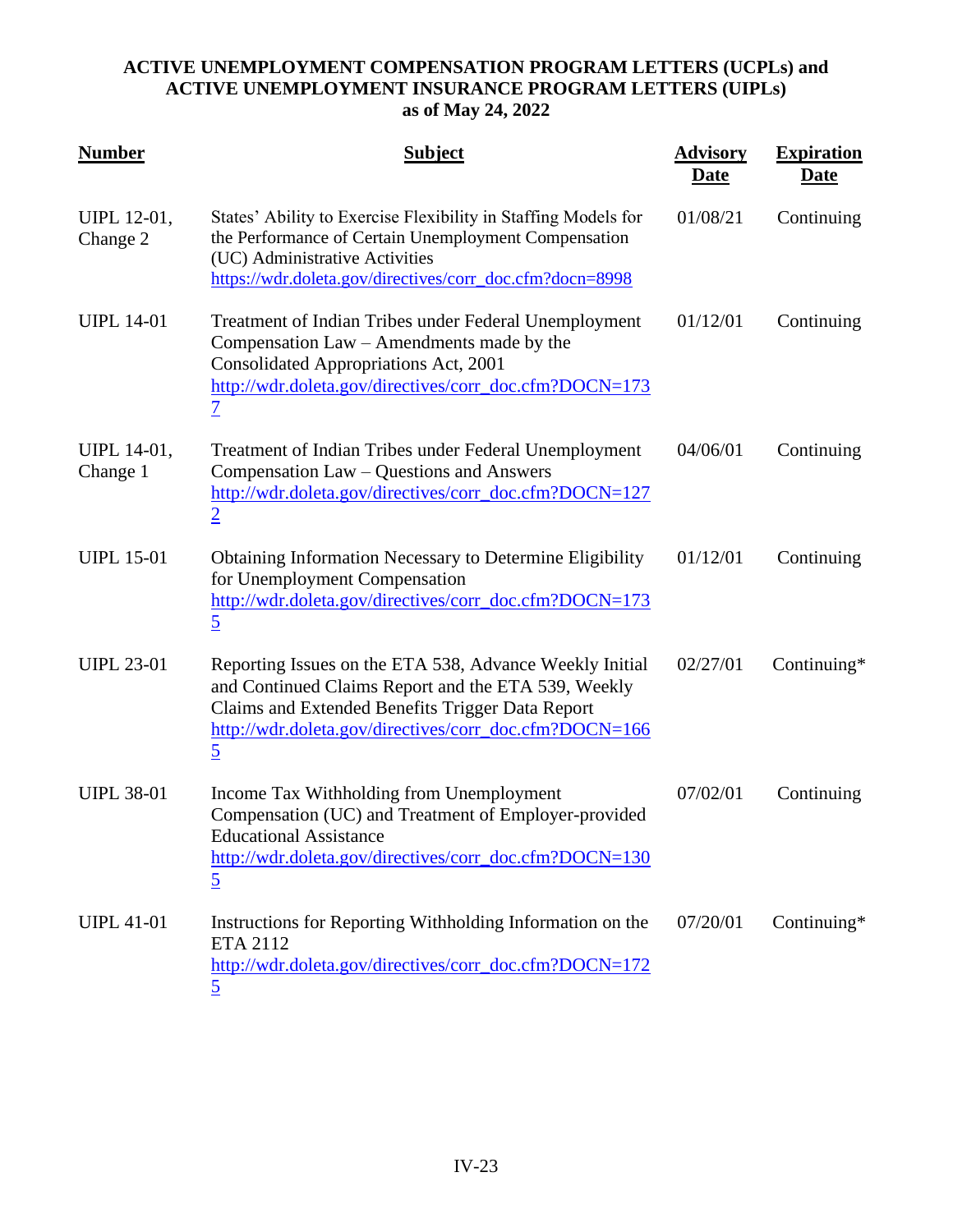| <b>Number</b>                  | <b>Subject</b>                                                                                                                                                                                                                                                          | <b>Advisory</b><br><u>Date</u> | <b>Expiration</b><br><u>Date</u> |
|--------------------------------|-------------------------------------------------------------------------------------------------------------------------------------------------------------------------------------------------------------------------------------------------------------------------|--------------------------------|----------------------------------|
| <b>UIPL 47-01</b>              | Electronic Exchange of Wage and Separation Information<br>for the Unemployment Compensation for Federal<br>Employees (UCFE) and the Unemployment Compensation<br>for Ex-servicemembers (UCX) Programs<br>http://wdr.doleta.gov/directives/corr_doc.cfm?DOCN=132<br>0    | 08/30/01                       | Continuing*                      |
| <b>UIPL 16-02</b>              | Procedures for Notifying the Internal Revenue Service<br>(IRS) and the Department of Labor (DOL) if an Indian<br>Tribe Fails to Make Required Payments Under State<br>Unemployment (UI) Law<br>http://wdr.doleta.gov/directives/corr_doc.cfm?DOCN=136<br>$\overline{5}$ | 03/19/02                       | Continuing $*$                   |
| <b>UIPL 22-02</b>              | Procedures for Requesting and Repaying Title XII<br>Advances from the Federal Unemployment Account<br>(FUA)<br>http://wdr.doleta.gov/directives/corr_doc.cfm?DOCN=138<br>$\overline{2}$                                                                                 | 04/24/02                       | Continuing*                      |
| <b>UIPL 22-02,</b><br>Change 1 | Optional Electronic Procedures for Requesting and<br>Repaying Title XII Advances from the Federal<br>Unemployment Account (FUA)<br>http://wdr.doleta.gov/directives/corr_doc.cfm?DOCN=253<br>$\overline{1}$                                                             | 09/20/07                       | Continuing $*$                   |
| <b>UIPL 29-02</b>              | Data Sharing via the Interstate Connection Network<br>(ICON) Between State Workforce Agencies (SWAs) and<br>the Social Security Administration (SSA)<br>http://wdr.doleta.gov/directives/corr_doc.cfm?DOCN=141<br>$\bf{0}$                                              | 06/26/02                       | Continuing                       |
| <b>UIPL 34-02</b>              | Tax Rate Manipulation – State Unemployment Tax<br>(SUTA) Dumping<br>http://wdr.doleta.gov/directives/corr_doc.cfm?DOCN=141<br>5                                                                                                                                         | 08/09/02                       | Continuing*                      |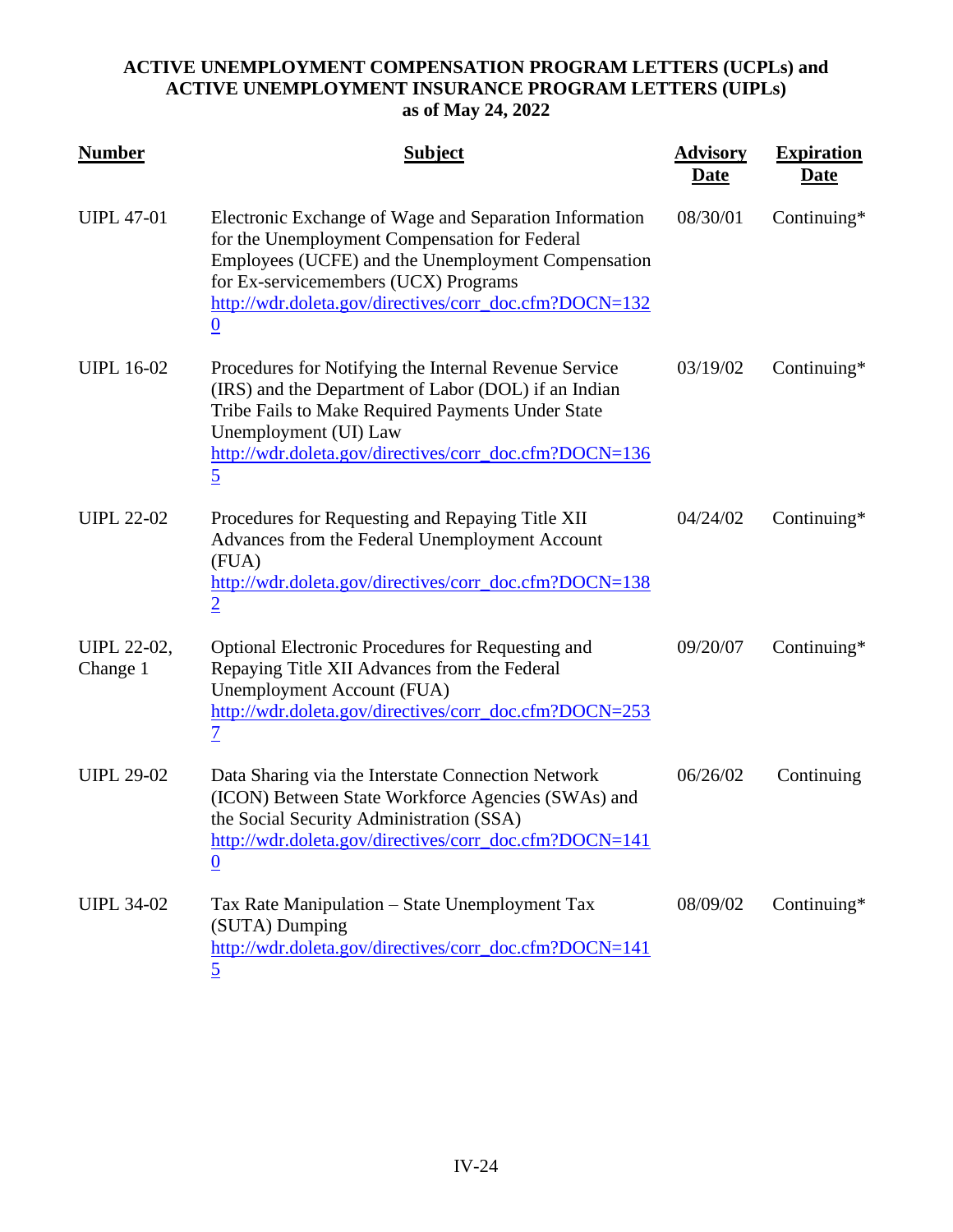| <b>Number</b>     | <b>Subject</b>                                                                                                                                                                                                                    | <b>Advisory</b><br><b>Date</b> | <b>Expiration</b><br><b>Date</b> |
|-------------------|-----------------------------------------------------------------------------------------------------------------------------------------------------------------------------------------------------------------------------------|--------------------------------|----------------------------------|
| <b>UIPL 2-03</b>  | Health Insurance Tax Credit for Eligible Trade Adjustment<br>Assistance/Trade Readjustment Allowances (TAA/TRA)<br>Recipients<br>http://wdr.doleta.gov/directives/corr_doc.cfm?DOCN=142<br>$\overline{5}$                         | 10/10/02                       | Continuing*                      |
| <b>UIPL 4-03</b>  | Completing Form ETA 581, Contribution Operations<br>http://wdr.doleta.gov/directives/corr_doc.cfm?DOCN=143<br>$\underline{6}$                                                                                                     | 11/15/02                       | Continuing*                      |
| <b>UIPL 5-03</b>  | Health Insurance Tax Credit for Eligible Trade Adjustment<br>Assistance/Trade Readjustment Allowances (TAA/TRA)<br>Recipients<br>http://wdr.doleta.gov/directives/corr_doc.cfm?DOCN=143<br>$\overline{9}$                         | 11/22/02                       | Continuing*                      |
| <b>UIPL 11-03</b> | Active Duty Constituting Federal Military Service for<br><b>Unemployment Compensation for Ex-servicemembers</b><br>(UCX) Purposes<br>http://wdr.doleta.gov/directives/corr_doc.cfm?DOCN=145<br>$\overline{4}$                     | 01/06/03                       | Continuing*                      |
| <b>UIPL 12-03</b> | SAVE - Automated Secondary Verification of Aliens'<br><b>Status</b><br>http://wdr.doleta.gov/directives/corr_doc.cfm?DOCN=144<br>$\underline{6}$                                                                                  | 01/02/03                       | Continuing                       |
| <b>UIPL 24-03</b> | Implementation of the Advance Health Coverage Tax<br>Credit (HCTC) for Eligible Trade Adjustment<br>Assistance/Trade Readjustment Allowances (TAA/TRA)<br>Recipients http://wdr.doleta.gov/directives/attach/UIPL24-<br>$03.c$ fm | 04/14/03                       | Continuing*                      |
| <b>UIPL 33-03</b> | Questions and Answers About Implementation of the<br>Advance Health Coverage Tax Credit<br>http://wdr.doleta.gov/directives/corr_doc.cfm?DOCN=150<br><u>7</u>                                                                     | 08/18/03                       | Continuing*                      |
| <b>UIPL 4-04</b>  | Installation of the Revised Automated Quarterly Statement<br>of Benefits Paid to Combined Wage Claimants<br>http://ows.doleta.gov/dmstree/uipl/uipl2k4/uipl_0404.htm                                                              | 12/08/03                       | Continuing*                      |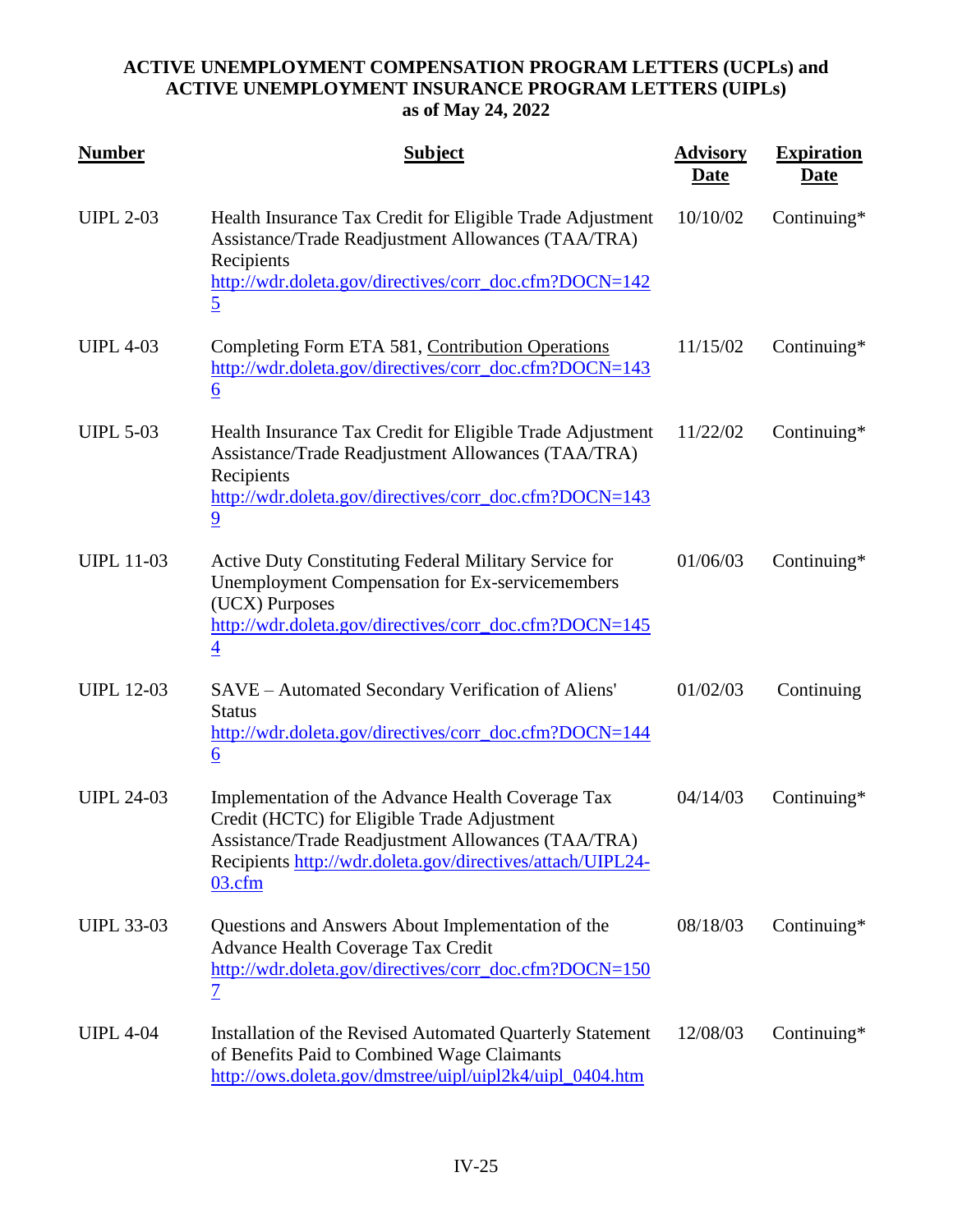| <b>Number</b>                 | <b>Subject</b>                                                                                                                                                                                                                                                          | <b>Advisory</b><br><u>Date</u> | <b>Expiration</b><br><u>Date</u> |
|-------------------------------|-------------------------------------------------------------------------------------------------------------------------------------------------------------------------------------------------------------------------------------------------------------------------|--------------------------------|----------------------------------|
| <b>UIPL 4-04,</b><br>Change 1 | Installation of the Revised Automated Quarterly Statement<br>of Benefits Paid to Combined Wage Claimants, TC-IB6<br>http://wdr.doleta.gov/directives/corr_doc.cfm?DOCN=155<br>8                                                                                         | 03/31/04                       | Continuing*                      |
| <b>UIPL 7-04</b>              | Repayment of Non-Federal Loans Used to Pay<br><b>Unemployment Compensation</b><br>http://wdr.doleta.gov/directives/corr_doc.cfm?DOCN=153<br><u>7</u>                                                                                                                    | 12/17/03                       | Continuing                       |
| <b>UIPL 7-04,</b><br>Change 1 | Payment of Interest and Other Administrative Costs on<br>Loans Used to Pay Unemployment Compensation<br>http://wdr.doleta.gov/directives/corr_doc.cfm?DOCN=290                                                                                                          | 05/11/10                       | Continuing                       |
| <b>UIPL 14-04</b>             | Funding for State Workforce Agency (SWA) Alternative<br>Trade Adjustment Assistance (ATAA) Activities<br>http://wdr.doleta.gov/directives/corr_doc.cfm?DOCN=155<br>$\mathbf 1$                                                                                          | 03/01/04                       | Continuing*                      |
| <b>UIPL 15-04</b>             | Wages – Treatment of Health Savings Accounts<br>http://wdr.doleta.gov/directives/corr_doc.cfm?DOCN=155<br>$\overline{3}$                                                                                                                                                | 03/16/04                       | Continuing                       |
| <b>UIPL 18-04</b>             | <b>Unemployment Compensation for Ex-Servicemembers</b><br>(UCX) National Call to Service - 15-Month Enlistment<br>Term<br>http://wdr.doleta.gov/directives/corr_doc.cfm?DOCN=155<br>$\overline{\mathcal{I}}$                                                            | 03/30/04                       | Continuing                       |
| <b>UIPL 20-04</b>             | Localization of Work Provisions – Principles for<br>Determining Where Wages Should Be Reported When<br>Work is Performed Entirely in One State or in a Number of<br><b>Different States</b><br>http://wdr.doleta.gov/directives/corr_doc.cfm?DOCN=156<br>$\overline{5}$ | 05/10/04                       | Continuing                       |
| <b>UIPL 30-04</b>             | SUTA Dumping – Amendments to Federal Law affecting<br>the Federal-State Unemployment Compensation Program<br>http://wdr.doleta.gov/directives/corr_doc.cfm?DOCN=159<br>$\underline{6}$                                                                                  | 08/13/04                       | Continuing                       |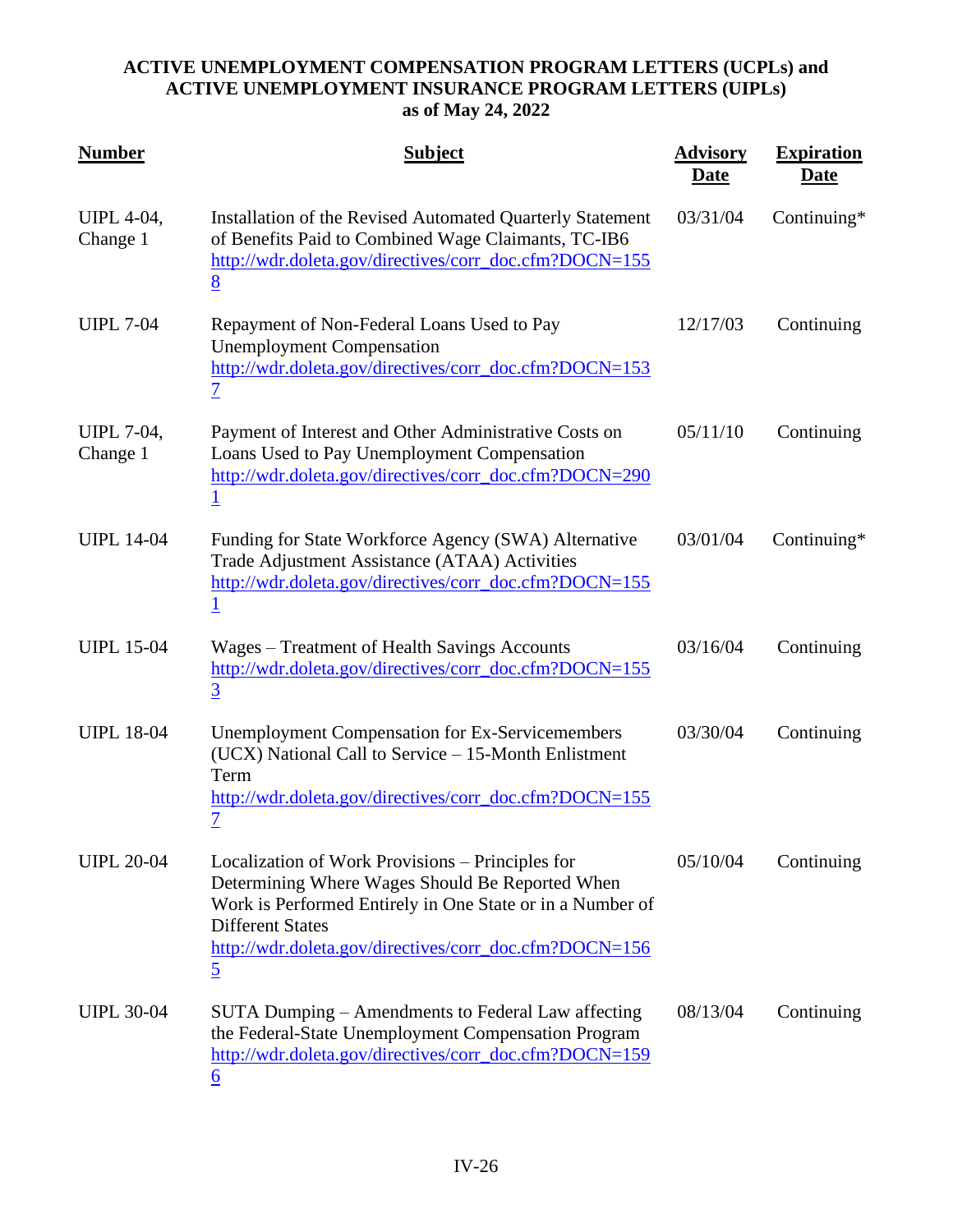| <b>Number</b>                  | <b>Subject</b>                                                                                                                                                                                                                                                     | <b>Advisory</b><br><u>Date</u> | <b>Expiration</b><br><u>Date</u> |
|--------------------------------|--------------------------------------------------------------------------------------------------------------------------------------------------------------------------------------------------------------------------------------------------------------------|--------------------------------|----------------------------------|
| <b>UIPL 30-04,</b><br>Change 1 | SUTA Dumping – Amendments to Federal Law Affecting<br>the Federal-State Unemployment Compensation Program -<br><b>Additional Guidance</b><br>http://wdr.doleta.gov/directives/corr_doc.cfm?DOCN=161<br>$\overline{0}$                                              | 10/13/04                       | Continuing                       |
| <b>UIPL 31-04</b>              | Handbook for Interstate Overpayment Recovery<br>http://wdr.doleta.gov/directives/corr_doc.cfm?DOCN=159<br><u>7</u>                                                                                                                                                 | 08/16/04                       | Continuing*                      |
| <b>UIPL 14-05</b>              | <b>Changes to UI Performs</b><br>http://wdr.doleta.gov/directives/corr_doc.cfm?DOCN=168<br>$\overline{3}$                                                                                                                                                          | 02/18/05                       | Continuing*                      |
| <b>UIPL 14-05,</b><br>Change 1 | Performance Criterion for the Overpayment Detection<br>Measure; Clarification of Appeals Timeliness Measures;<br>and Implementation of Tax Quality Measure Corrective<br><b>Action Plans (CAPs)</b><br>http://wdr.doleta.gov/directives/corr_doc.cfm?DOCN=215<br>7 | 10/12/05                       | Continuing                       |
| <b>UIPL 14-05,</b><br>Change 2 | Performance Criteria for Appeals Case Aging Measures<br>and the Starting Date for Measuring Nonmonetary<br>Determinations Time Lapse<br>http://wdr.doleta.gov/directives/corr_doc.cfm?DOCN=228<br>7                                                                | 12/13/06                       | Continuing                       |
| <b>UIPL 14-05,</b><br>Change 3 | Acceptable Levels of Performance (ALP) Criteria for<br>Appeals Case Aging Measures and Nonmonetary<br><b>Determination Quality Review</b><br>http://wdr.doleta.gov/directives/corr_doc.cfm?DOCN=262<br>$\overline{5}$                                              | 04/16/08                       | Continuing                       |
| <b>UIPL 21-05</b>              | Use of Identifying Information on Unemployment<br>Insurance (UI) Documents<br>http://wdr.doleta.gov/directives/corr_doc.cfm?DOCN=171<br>3                                                                                                                          | 04/18/05                       | Continuing*                      |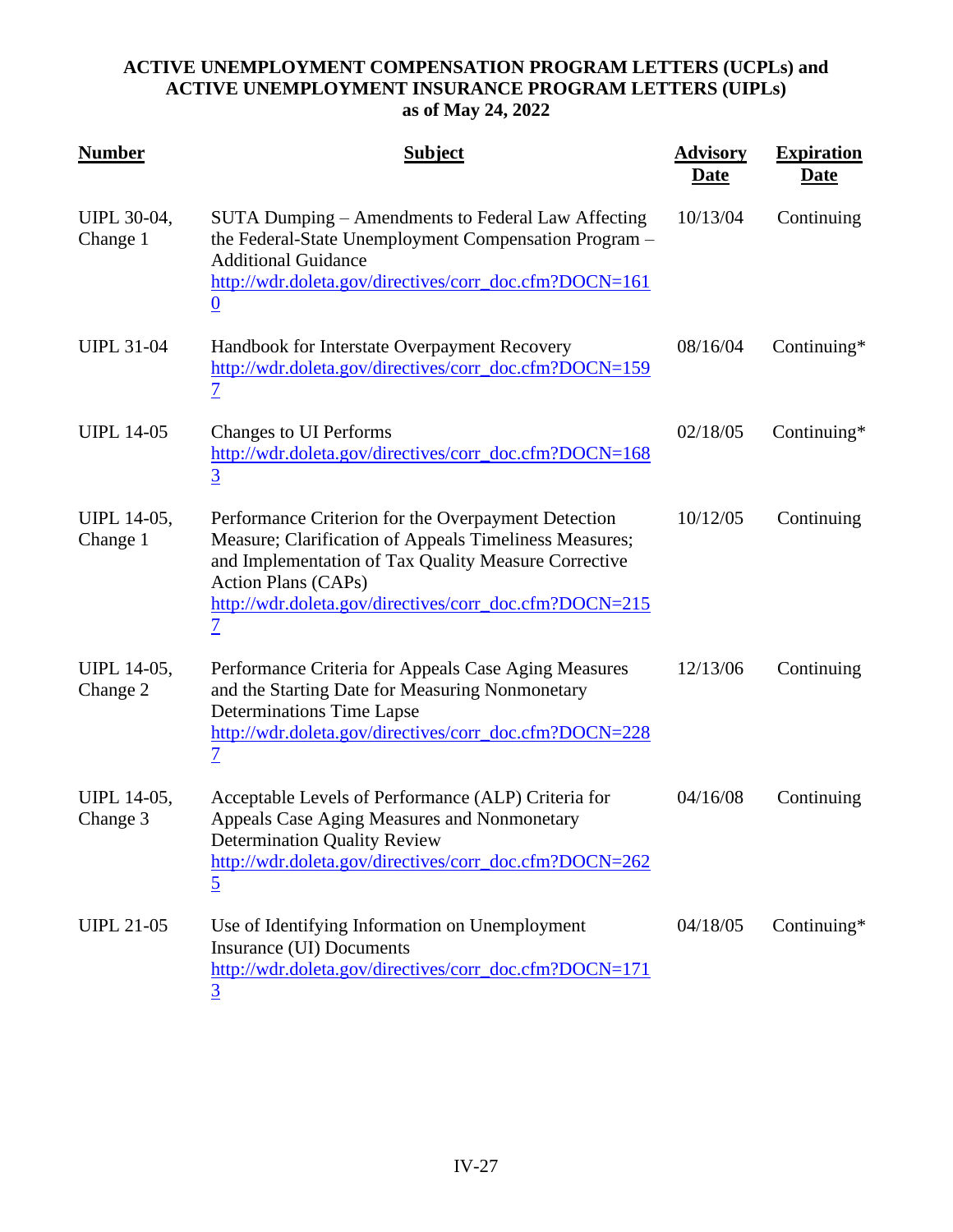| <b>Number</b>           | <b>Subject</b>                                                                                                                                                                                                          | <b>Advisory</b><br><u>Date</u> | <b>Expiration</b><br><b>Date</b> |
|-------------------------|-------------------------------------------------------------------------------------------------------------------------------------------------------------------------------------------------------------------------|--------------------------------|----------------------------------|
| <b>UIPL 22-05</b>       | Unemployment Insurance Data Validation (UI DV)<br>Program Software and Policy Guidance<br>http://wdr.doleta.gov/directives/corr_doc.cfm?DOCN=207<br>$\overline{4}$                                                      | 04/28/05                       | Continuing*                      |
| UIPL 22-05,<br>Change 1 | Unemployment Insurance Data Validation (UI DV)<br>Program Activities During Validation Years (VY) 2007<br>and 2008 and Policy Clarification<br>http://wdr.doleta.gov/directives/corr_doc.cfm?DOCN=224<br>$\overline{5}$ | 07/21/06                       | Continuing*                      |
| UIPL 22-05,<br>Change 2 | Unemployment Insurance Data Validation (UI DV)<br>Program Activities during Validation Years (VY) 2008 and<br>Beyond<br>http://wdr.doleta.gov/directives/corr_doc.cfm?DOCN=261<br><u>1</u>                              | 03/14/08                       | Continuing*                      |
| <b>UIPL 5-06</b>        | Revision of Internal Revenue Service (IRS) Form 1099-G,<br><b>Statement for Recipients of Certain Government Payments</b><br>http://wdr.doleta.gov/directives/corr_doc.cfm?DOCN=216<br>$\overline{\mathcal{I}}$         | 11/22/05                       | Continuing                       |
| <b>UIPL 7-06</b>        | Use of Grants for the Administration of State<br><b>Unemployment Compensation Laws</b><br>http://wdr.doleta.gov/directives/corr_doc.cfm?DOCN=217<br>$\boldsymbol{0}$                                                    | 12/02/05                       | Continuing                       |
| <b>UIPL 27-06</b>       | <b>Unemployment Compensation for Ex-servicemembers</b><br>(UCX) Program Questions and Answers<br>http://wdr.doleta.gov/directives/corr_doc.cfm?DOCN=225<br>$\overline{3}$                                               | 08/02/06                       | Continuing $*$                   |
| <b>UIPL 3-07</b>        | Use of National Directory of New Hires (NDNH) in<br>Unemployment Insurance (UI) Benefit Accuracy<br>Measurement (BAM) Audits<br>http://wdr.doleta.gov/directives/corr_doc.cfm?DOCN=228<br>0                             | 10/31/06                       | Continuing                       |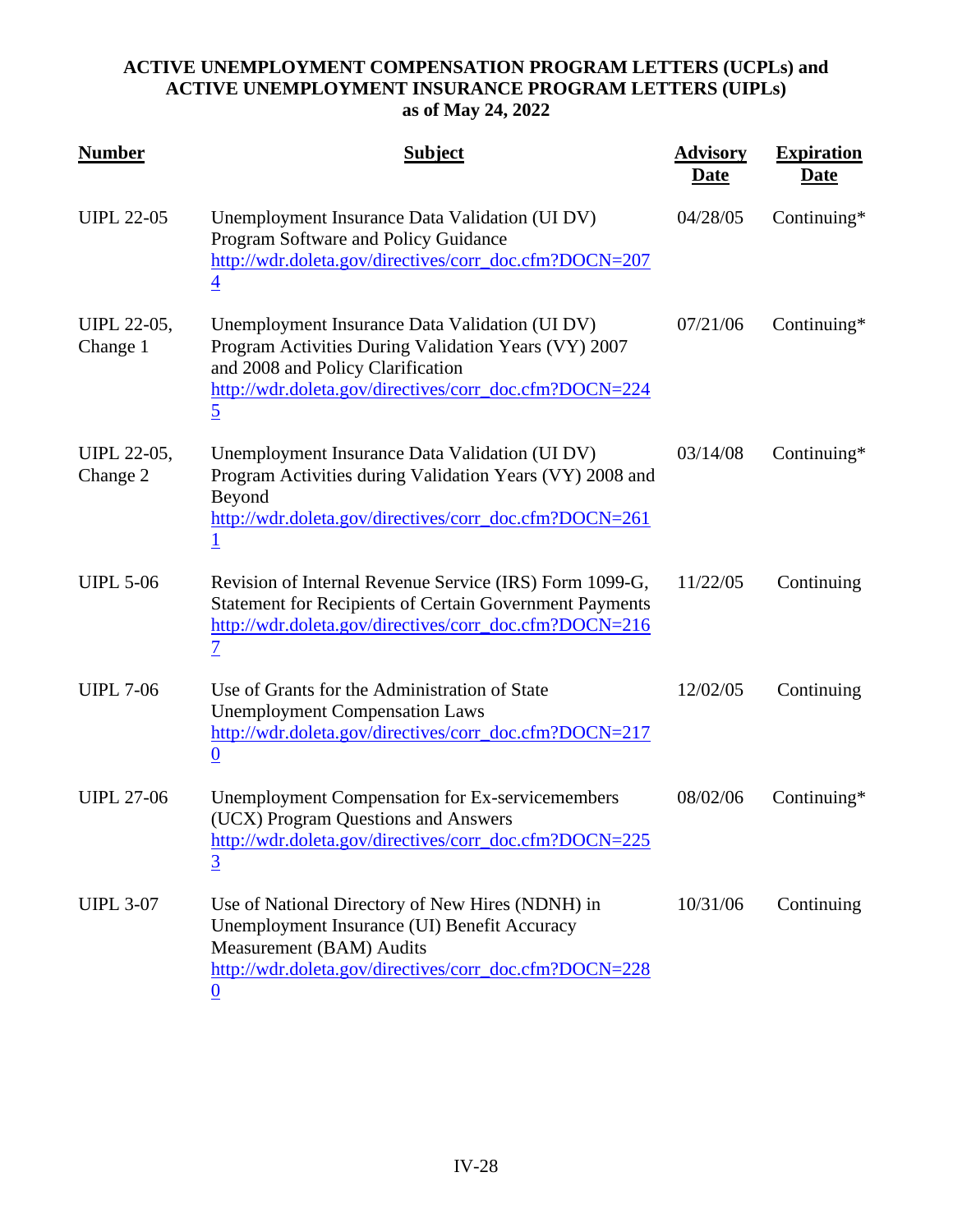| <b>Number</b>                 | <b>Subject</b>                                                                                                                                                                                                                         | <b>Advisory</b><br><u>Date</u> | <b>Expiration</b><br><b>Date</b> |
|-------------------------------|----------------------------------------------------------------------------------------------------------------------------------------------------------------------------------------------------------------------------------------|--------------------------------|----------------------------------|
| <b>UIPL 3-07,</b><br>Change 1 | Use of National Directory of New Hires (NDNH) in<br>Unemployment Insurance (UI) Benefit Accuracy<br>Measurement (BAM) Audits<br>http://wdr.doleta.gov/directives/corr_doc.cfm?DOCN=259<br>$\overline{\mathcal{I}}$                     | 02/27/08                       | Continuing                       |
| <b>UIPL 4-07</b>              | Continued Access to the Distributed Data Base Index<br>(DDBI) for Unemployment Insurance (UI) Purposes<br>http://wdr.doleta.gov/directives/corr_doc.cfm?DOCN=228<br>$\underline{6}$                                                    | 12/13/06                       | Continuing*                      |
| <b>UIPL 15-07</b>             | Questions and Answers for Unemployment Insurance (UI)<br>Benefit Accuracy Measurement (BAM) Paid Claims<br>Accuracy (PCA) and Denied Claims Accuracy (DCA)<br>http://wdr.doleta.gov/directives/corr_doc.cfm?DOCN=232<br>$\overline{3}$ | 03/29/07                       | Continuing                       |
| <b>UIPL 17-07</b>             | Initiative to Address Questionable Employment Tax<br>Practices<br>http://wdr.doleta.gov/directives/corr_doc.cfm?DOCN=233<br>$\overline{4}$                                                                                             | 04/10/07                       | Continuing $*$                   |
| <b>UIPL 22-07</b>             | Maintenance of the Interstate Connection (ICON) Network<br><b>Central Listing of Vessels</b><br>http://wdr.doleta.gov/directives/corr_doc.cfm?DOCN=245<br>$\bf{0}$                                                                     | 06/13/07                       | Continuing*                      |
| <b>UIPL 26-07</b>             | <b>Administrative Funding for Disaster Unemployment</b><br>Assistance (DUA) Activities<br>http://wdr.doleta.gov/directives/corr_doc.cfm?DOCN=249<br>$\overline{5}$                                                                     | 07/23/07                       | Continuing $*$                   |
| <b>UIPL 27-07</b>             | Required Submission of Unemployment Compensation<br><b>Materials Using Form</b><br>MA 8-7<br>http://wdr.doleta.gov/directives/corr_doc.cfm?DOCN=250<br>6                                                                               | 08/10/07                       | Continuing                       |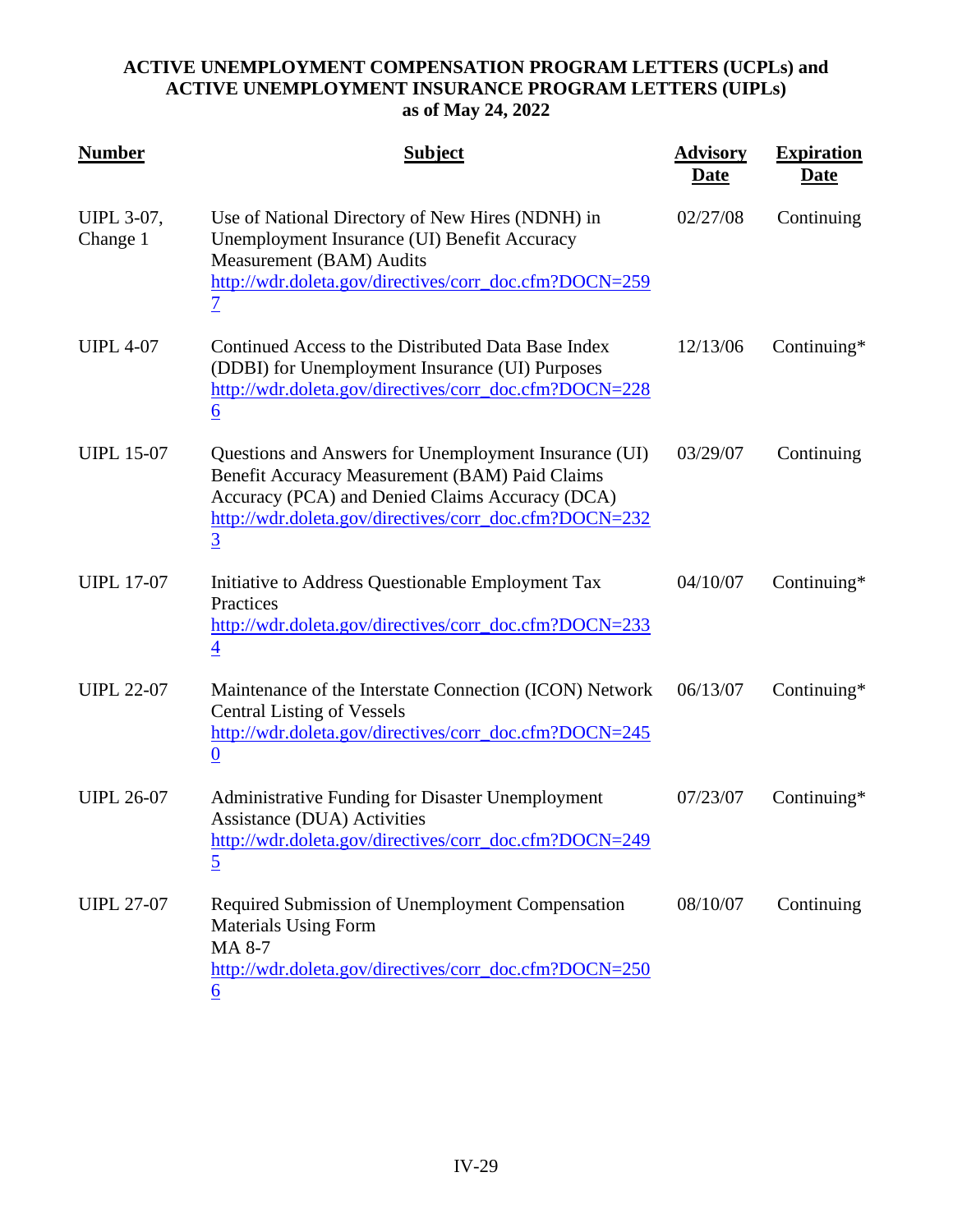| <b>Number</b>                  | <b>Subject</b>                                                                                                                                                                                                                                                                 | <b>Advisory</b><br>Date | <b>Expiration</b><br><u>Date</u> |
|--------------------------------|--------------------------------------------------------------------------------------------------------------------------------------------------------------------------------------------------------------------------------------------------------------------------------|-------------------------|----------------------------------|
| <b>UIPL 2-08</b>               | Reporting Postage, Trade Readjustment Allowances<br>(TRA), and Systematic Alien Verification Entitlement<br>(SAVE) Administrative Expenditures through the Resource<br>Justification Model (RJM)<br>http://wdr.doleta.gov/directives/corr_doc.cfm?DOCN=257<br>$\boldsymbol{0}$ | 12/28/07                | Continuing*                      |
| <b>UIPL 9-08</b>               | Immediate Deposit and Withdrawal Standards - Intercept<br>of Refunds of Erroneous Employer Contributions<br>http://wdr.doleta.gov/directives/corr_doc.cfm?DOCN=258<br>$\overline{3}$                                                                                           | 01/29/08                | Continuing                       |
| <b>UIPL 14-08</b>              | Treatment of Fees Collected by State Child Support<br>Agencies<br>http://wdr.doleta.gov/directives/corr_doc.cfm?DOCN=261<br>$\underline{0}$                                                                                                                                    | 03/12/08                | Continuing                       |
| <b>UIPL 16-08</b>              | Collection of Monthly Employment Data for the Quarterly<br>Census of Employment and Wages (QCEW) Program<br>http://wdr.doleta.gov/directives/corr_doc.cfm?DOCN=262<br>$\underline{6}$                                                                                          | 04/23/08                | Continuing                       |
| <b>UIPL 22-08</b>              | Disaster Unemployment Assistance – Questions and<br>Answers<br>http://wdr.doleta.gov/directives/corr_doc.cfm?DOCN=264<br>8                                                                                                                                                     | 07/02/08                | Continuing                       |
| <b>UIPL 23-08</b>              | Supplemental Appropriation Act, 2008, Title IV-<br><b>Emergency Unemployment Compensation</b><br>http://wdr.doleta.gov/directives/corr_doc.cfm?DOCN=264<br><u>9</u>                                                                                                            | 07/07/08                | Continuing*                      |
| <b>UIPL 23-08,</b><br>Change 1 | Emergency Unemployment Compensation, 2008 -<br><b>Questions and Answers</b><br>http://wdr.doleta.gov/directives/corr_doc.cfm?DOCN=265<br><u>7</u>                                                                                                                              | 08/15/08                | Continuing                       |
| <b>UIPL 23-08,</b><br>Change 2 | Emergency Unemployment Compensation, 2008 –<br>Program Expansion<br>http://wdr.doleta.gov/directives/corr_doc.cfm?DOCN=268<br>$\overline{\mathcal{A}}$                                                                                                                         | 11/24/08                | Continuing                       |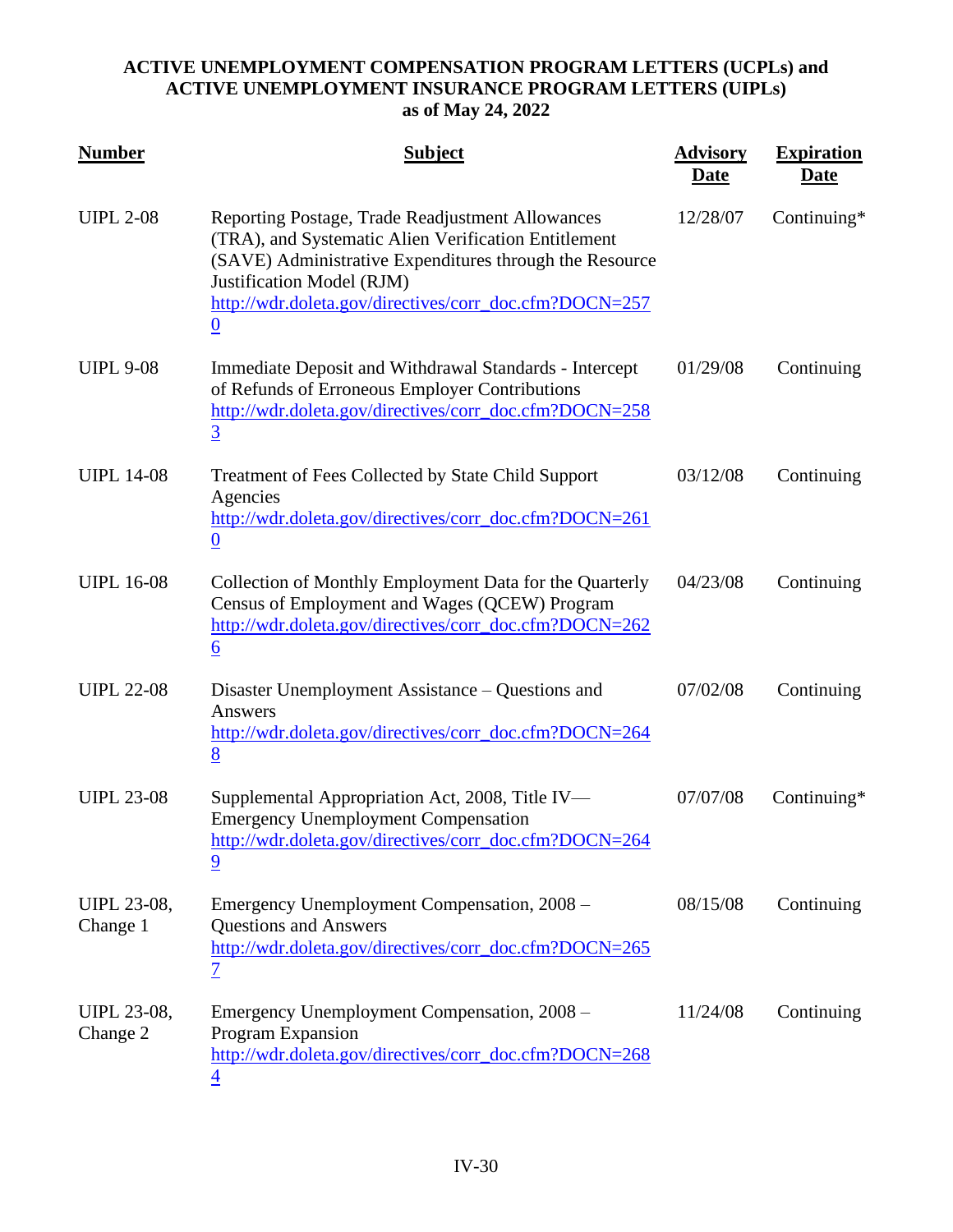| <b>Number</b>                  | <b>Subject</b>                                                                                                                                                                                                                                                       | <b>Advisory</b><br><u>Date</u> | <b>Expiration</b><br><u>Date</u> |
|--------------------------------|----------------------------------------------------------------------------------------------------------------------------------------------------------------------------------------------------------------------------------------------------------------------|--------------------------------|----------------------------------|
| <b>UIPL 23-08,</b><br>Change 3 | Emergency Unemployment Compensation, 2008 -<br><b>Questions and Answers</b><br>http://wdr.doleta.gov/directives/corr_doc.cfm?DOCN=269<br>$\overline{3}$                                                                                                              | 12/24/08                       | Continuing                       |
| <b>UIPL 23-08</b><br>Change 4  | Emergency Unemployment Compensation, 2008 -<br><b>Program Extension</b><br>http://wdr.doleta.gov/directives/corr_doc.cfm?DOCN=271<br>$\underline{6}$                                                                                                                 | 03/04/09                       | Continuing                       |
| <b>UIPL 23-08</b><br>Change 5  | Emergency Unemployment Compensation, 2008 (EUC08)<br>- Program Expansion; EUC08 Second-Tier Expansion, and<br>new EUC08 Third and Fourth-Tiers for States with Certain<br>Levels of High Unemployment<br>http://wdr.doleta.gov/directives/corr_doc.cfm?DOCN=281<br>8 | 11/13/09                       | Continuing                       |
| <b>UIPL 23-08</b><br>Change 6  | Emergency Unemployment Compensation, 2008 (EUC08)<br>- Program Expansion Questions and Answers<br>http://wdr.doleta.gov/directives/corr_doc.cfm?DOCN=282<br>$\overline{4}$                                                                                           | 11/23/09                       | Continuing                       |
| <b>UIPL 26-08</b>              | Internal Revenue Service Bulletin 2007-39 - Changes to<br>Treatment of Disregarded Entities That Affect the FUTA<br><b>Certification Process</b><br>http://wdr.doleta.gov/directives/corr_doc.cfm?DOCN=266<br>$\overline{5}$                                         | 09/08/08                       | Continuing*                      |
| <b>UIPL 29-08</b>              | <b>Exclusion of Emergency Unemployment Compensation</b><br>(EUC08) Administrative Funds from Resource<br>Justification Model (RJM) Data Submissions<br>http://wdr.doleta.gov/directives/corr_doc.cfm?DOCN=267<br>$\overline{2}$                                      | 10/08/08                       | Continuing*                      |
| <b>UIPL 1-09</b>               | Interstate Arrangement for Combining Employment and<br>Wages; New Definition of Paying State for Combined-<br><b>Wage Claims</b><br>http://wdr.doleta.gov/directives/corr_doc.cfm?DOCN=268                                                                           | 11/14/08                       | Continuing                       |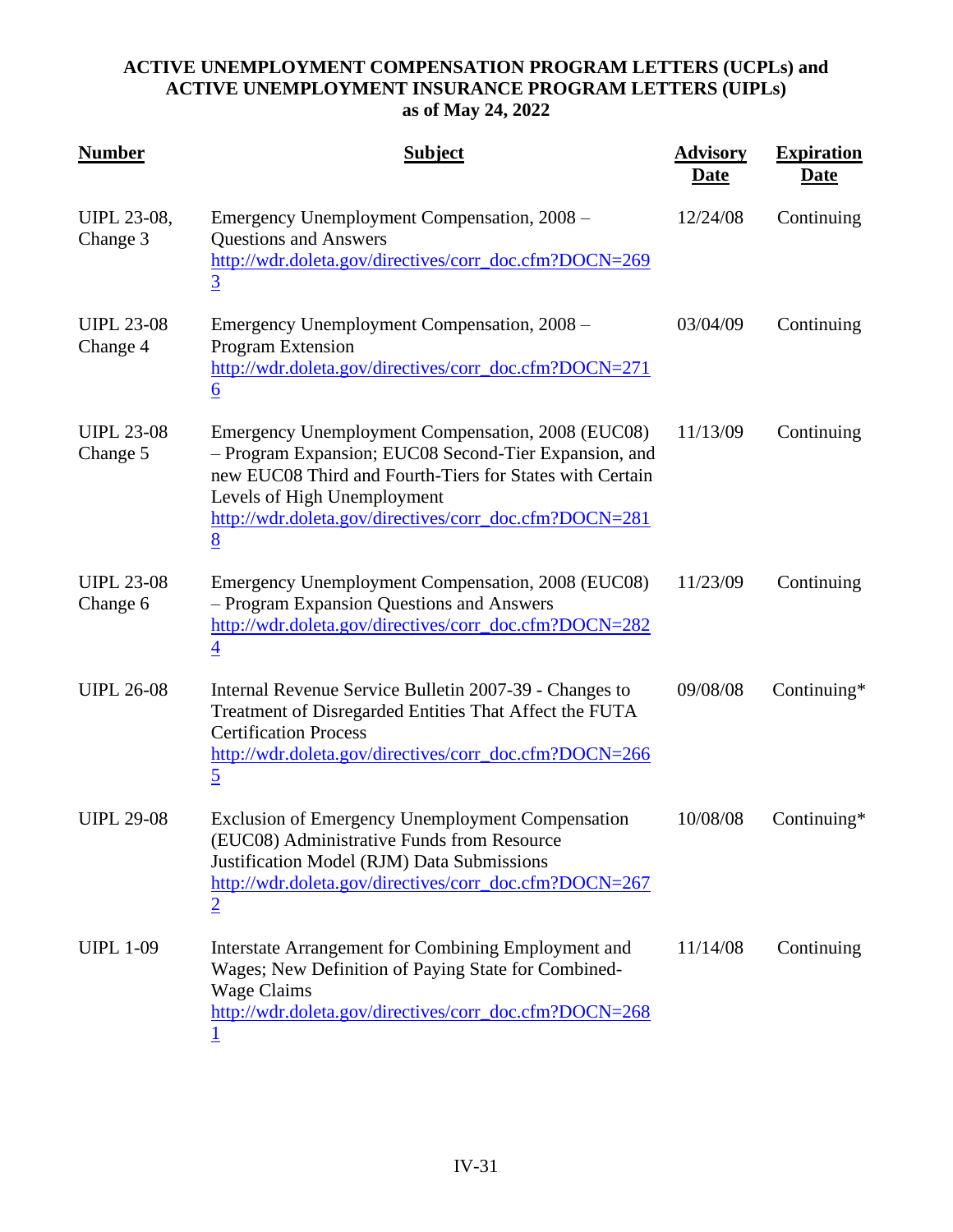| <b>Number</b>                 | <b>Subject</b>                                                                                                                                                                                                        | <b>Advisory</b><br><b>Date</b> | <b>Expiration</b><br><u>Date</u> |
|-------------------------------|-----------------------------------------------------------------------------------------------------------------------------------------------------------------------------------------------------------------------|--------------------------------|----------------------------------|
| <b>UIPL 2-09</b>              | Recovery of Unemployment Compensation Debts Due to<br>Fraud from Federal Income Tax Refunds<br>http://wdr.doleta.gov/directives/corr_doc.cfm?DOCN=268<br>$\overline{\mathcal{I}}$                                     | 11/28/08                       | Continuing                       |
| <b>UIPL 2-09,</b><br>Change 1 | Recovery of Unemployment Compensation Debts Due to<br>Fraud from Federal Income Tax Refunds<br>http://wdr.doleta.gov/directives/corr_doc.cfm?docn=2917                                                                | 06/18/10                       | Continuing                       |
| <b>UIPL 2-09,</b><br>Change 2 | Recovery of Unemployment Compensation Debts Due to<br>Fraud or to Working while Claiming Benefits from Federal<br><b>Income Tax Refunds</b><br>http://wdr.doleta.gov/directives/corr_doc.cfm?DOCN=303<br>$\mathbf{1}$ | 05/26/11                       | Continuing                       |
| <b>UIPL 2-09,</b><br>Change 3 | Recovery of Unpaid Unemployment Insurance Employer<br>Tax Debt Under the Treasury Offset Program<br>http://wdr.doleta.gov/directives/corr_doc.cfm?docn=4110                                                           | 01/09/15                       | Continuing                       |
| <b>UIPL 7-09</b>              | Federal-State Extended Unemployment Compensation Act<br>of 1970– Temporary Change in Federal Sharing for First<br><b>Week of Extended Benefits</b><br>http://wdr.doleta.gov/directives/corr_doc.cfm?DOCN=269<br>8     | 01/02/09                       | Continuing                       |
| <b>UIPL 10-09</b>             | <b>Treatment of Pension Rollover Distributions</b><br>http://wdr.doleta.gov/directives/corr_doc.cfm?DOCN=270<br>$\overline{5}$                                                                                        | 01/16/09                       | Continuing                       |
| <b>UIPL 11-09</b>             | New Temporary Federal Additional Compensation<br>Program<br>http://wdr.doleta.gov/directives/corr_doc.cfm?DOCN=271<br>$\overline{3}$                                                                                  | 02/23/09                       | Continuing                       |
| <b>UIPL 11-09</b><br>Change 1 | <b>Federal Additional Compensation Program</b><br>http://wdr.doleta.gov/directives/corr_doc.cfm?docn=2839                                                                                                             | 01/04/10                       | Continuing                       |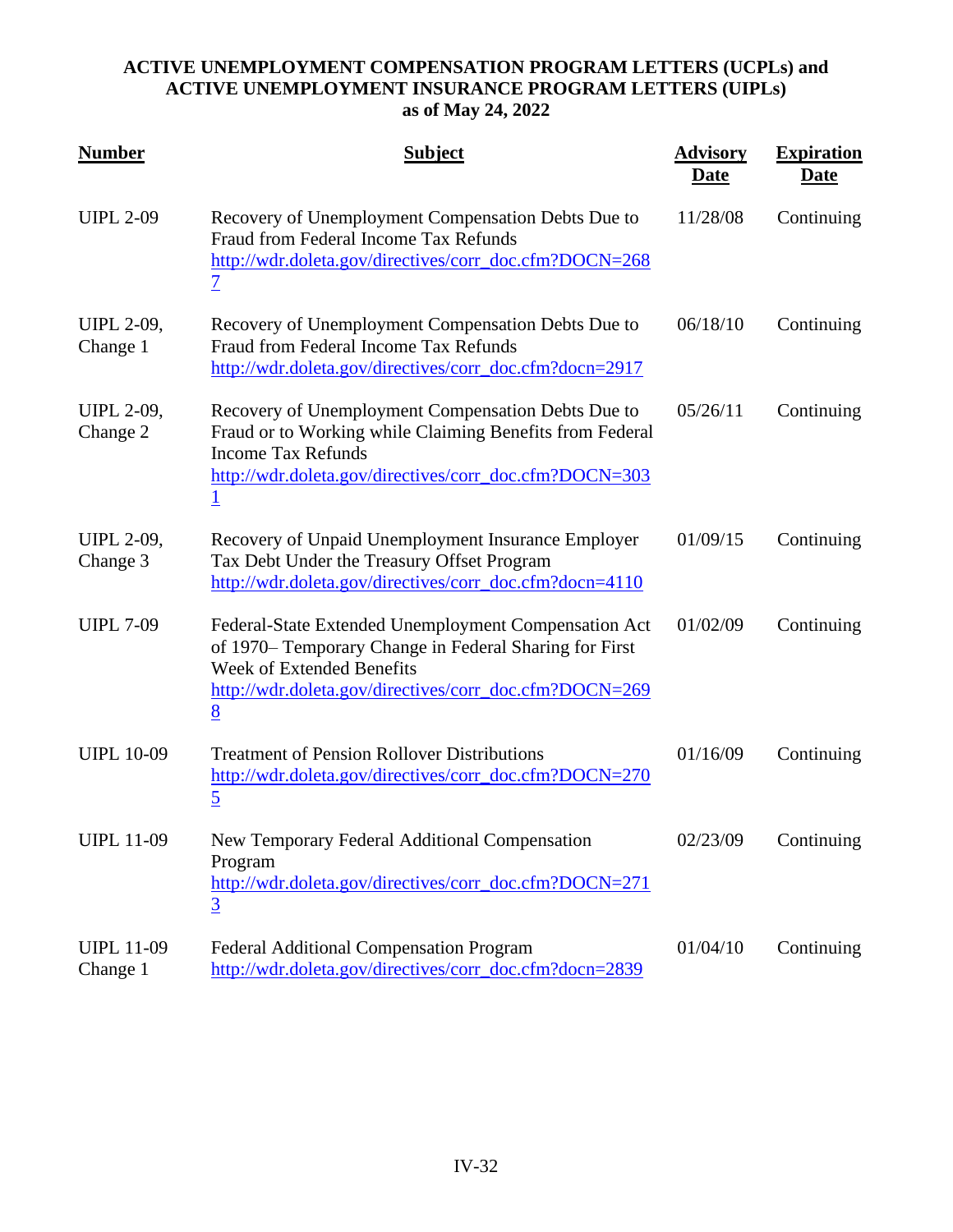| <b>Number</b>                 | <b>Subject</b>                                                                                                                                                                                                                                                 | <b>Advisory</b><br><u>Date</u> | <b>Expiration</b><br><u>Date</u> |
|-------------------------------|----------------------------------------------------------------------------------------------------------------------------------------------------------------------------------------------------------------------------------------------------------------|--------------------------------|----------------------------------|
| <b>UIPL 12-09</b>             | Extended Benefits Program – Temporary Changes made by<br>the Assistance for Unemployed Workers and Struggling<br><b>Families Act</b><br>http://wdr.doleta.gov/directives/corr_doc.cfm?DOCN=271<br>$\overline{2}$                                               | 02/23/09                       | Continuing                       |
| <b>UIPL 12-09</b><br>Change 1 | Extended Benefits Program – Temporary Changes made by<br>the Assistance for Unemployed Workers and Struggling<br><b>Families Act</b><br>http://wdr.doleta.gov/directives/corr_doc.cfm?DOCN=275<br>$\underline{0}$                                              | 05/04/09                       | Continuing                       |
| <b>UIPL 14-09</b>             | <b>Special Transfers for Unemployment Compensation</b><br>Modernization and Administration and Relief from Interest<br>on Advances<br>http://wdr.doleta.gov/directives/corr_doc.cfm?DOCN=271<br>$\overline{5}$                                                 | 02/26/09                       | Continuing                       |
| <b>UIPL 14-09</b><br>Change 1 | Special Transfers for Unemployment Compensation<br>Modernization and Administration and Relief from Interest<br>on Advances<br>http://wdr.doleta.gov/directives/corr_doc.cfm?DOCN=273<br>$\overline{2}$                                                        | 03/19/09                       | Continuing                       |
| <b>UIPL 14-09</b><br>Change 3 | <b>Special Transfers for Unemployment Compensation</b><br>Modernization and Administration and Relief from Interest<br>on Advances<br>http://wdr.doleta.gov/directives/corr_doc.cfm?DOCN=282<br>$\overline{\mathcal{I}}$                                       | 11/30/09                       | Continuing                       |
| <b>UIPL 17-09</b>             | Revisions to Chapter VI of ET Handbook No. 395, 4th<br>Edition, the State Operations Handbook for the<br>Unemployment Insurance (UI) Benefit Accuracy<br>Measurement (BAM) Program<br>http://wdr.doleta.gov/directives/corr_doc.cfm?DOCN=272<br>$\overline{3}$ | 03/10/09                       | Continuing                       |
| <b>UIPL 18-09</b>             | Application of State-Wide Personnel Actions, including<br>Hiring Freezes, to the Unemployment Insurance Program<br>http://wdr.doleta.gov/directives/corr_doc.cfm?DOCN=272<br>$\overline{\mathcal{I}}$                                                          | 03/11/09                       | Continuing                       |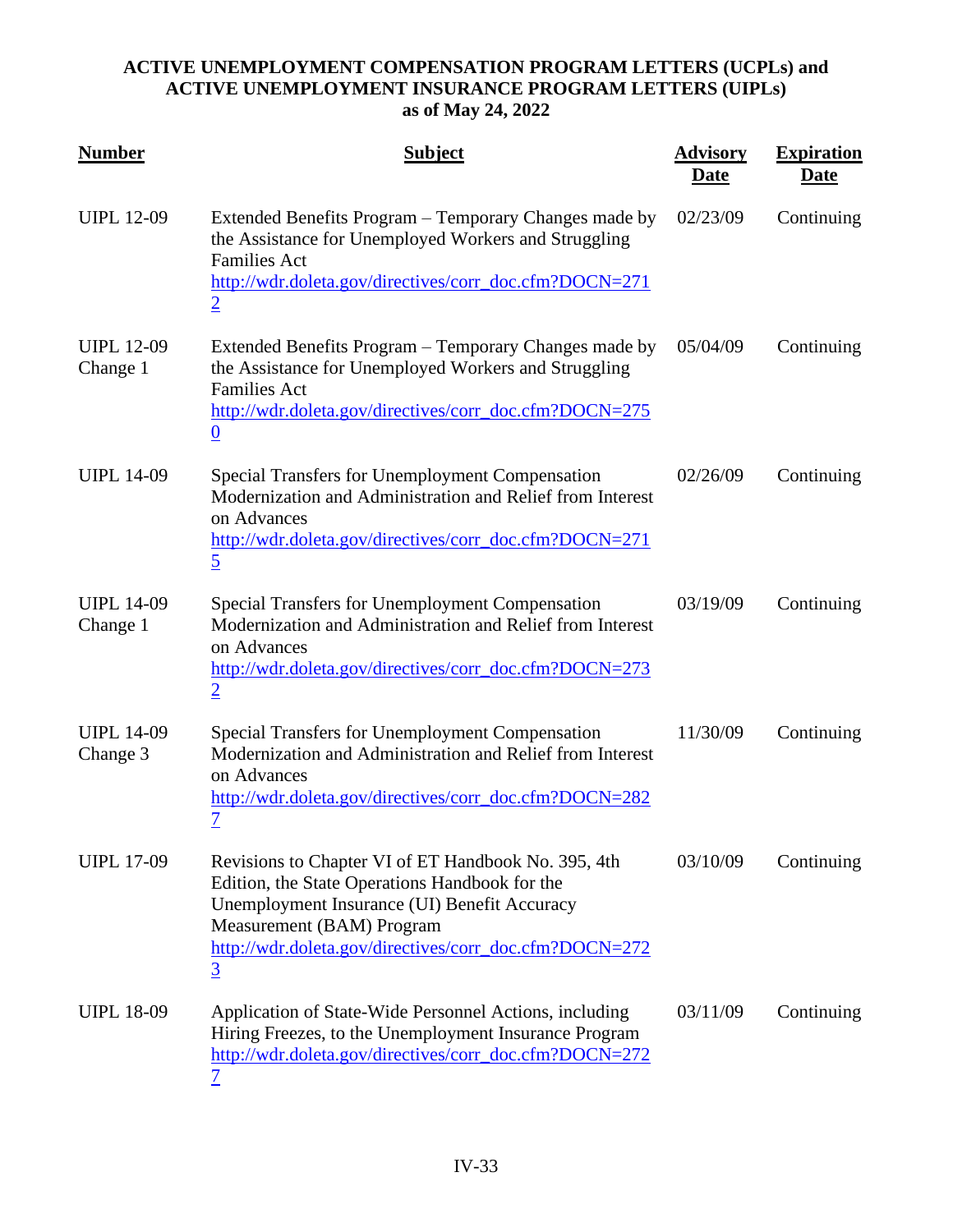| <b>Number</b>                 | <b>Subject</b>                                                                                                                                                                                                                                      | <b>Advisory</b><br><u>Date</u> | <b>Expiration</b><br><u>Date</u> |
|-------------------------------|-----------------------------------------------------------------------------------------------------------------------------------------------------------------------------------------------------------------------------------------------------|--------------------------------|----------------------------------|
| <b>UIPL 23-09</b>             | Fiscal Year (FY) 2009 Unemployment Insurance (UI)<br>Reemployment and Eligibility Assessment (REA) Grants<br>http://wdr.doleta.gov/directives/corr_doc.cfm?DOCN=274<br>$\overline{4}$                                                               | 04/20/09                       | Continuing*                      |
| <b>UIPL 31-09</b>             | Unemployment Insurance (UI) Supplemental Funding<br><b>Opportunity for Automated Integrity Related Systems</b><br>http://wdr.doleta.gov/directives/corr_doc.cfm?DOCN=278<br>$\overline{5}$                                                          | 07/15/09                       | Continuing*                      |
| <b>UIPL 31-09</b><br>Change 1 | Unemployment Insurance (UI) Supplemental Funding<br>Opportunity for Automated Integrity Related Systems:<br>Including Systems to Improve Services and/or<br>Performance<br>http://wdr.doleta.gov/directives/corr_doc.cfm?DOCN=279<br>$\overline{4}$ | 08/21/09                       | Continuing*                      |
| <b>UIPL 32-09</b>             | Title XII Advances – Whether Amounts Are Available for<br>the Payment of Benefits and the Establishment of<br><b>Administrative Subaccounts</b><br>http://wdr.doleta.gov/directives/corr_doc.cfm?DOCN=278<br>$\underline{6}$                        | 07/16/09                       | Continuing                       |
| <b>UIPL 33-09</b>             | Measuring State Effectiveness in Implementing State<br>Unemployment Tax Act (SUTA) Dumping Detection and<br><b>Enforcement Procedures</b><br>http://wdr.doleta.gov/directives/corr_doc.cfm?DOCN=279                                                 | 08/11/09                       | Continuing $*$                   |
| <b>UIPL 34-09</b>             | Best Practices for Payment of Unemployment<br>Compensation (UC) by Debit Cards<br>http://wdr.doleta.gov/directives/corr_doc.cfm?DOCN=279<br>$\overline{5}$                                                                                          | 08/21/09                       | Continuing                       |
| <b>UIPL 2-10</b>              | Revisions to the State Operations Handbook for the<br>Unemployment Insurance (UI) Benefit Accuracy<br>Measurement(BAM) Program<br>http://wdr.doleta.gov/directives/corr_doc.cfm?DOCN=282                                                            | 11/17/09                       | Continuing                       |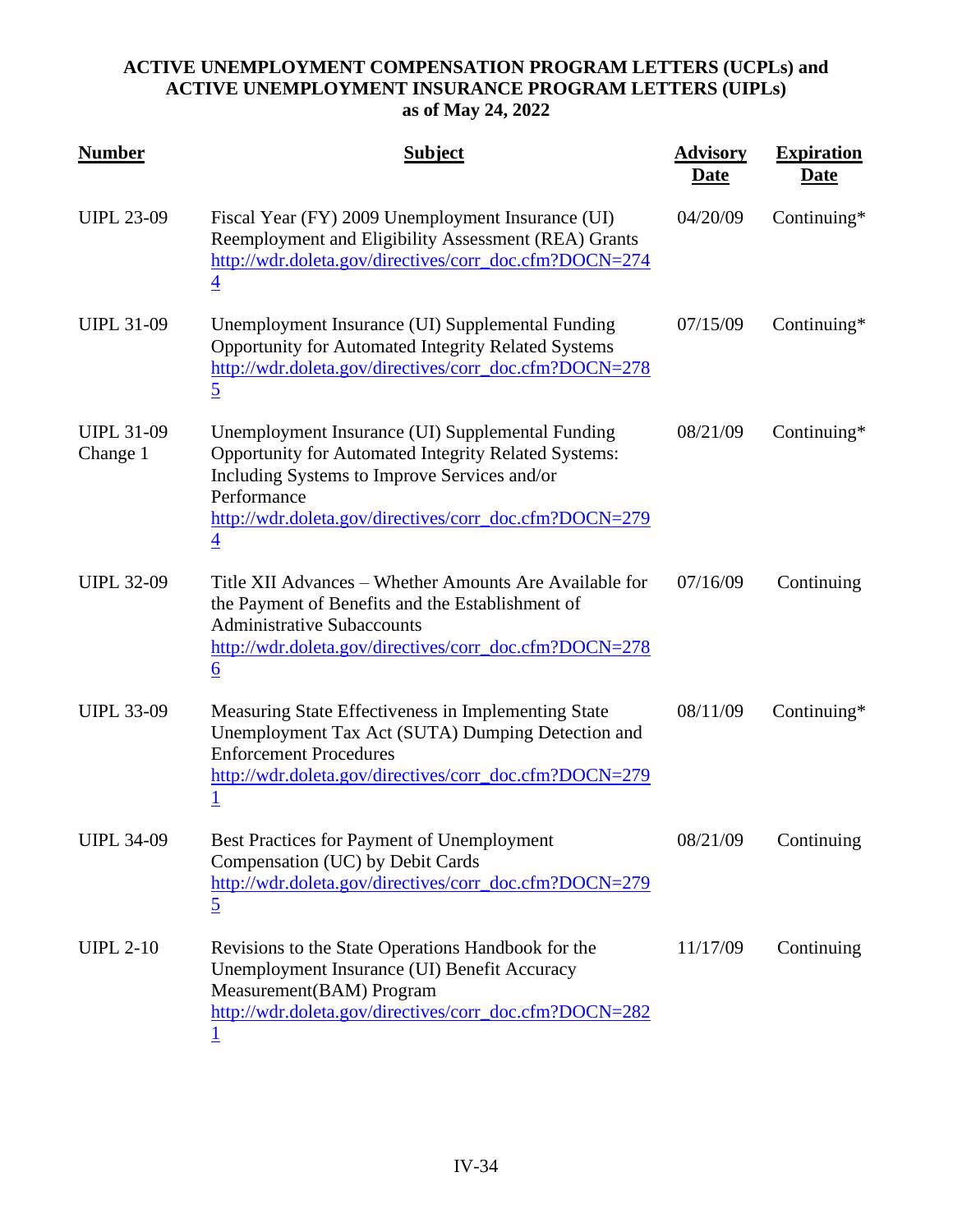| <b>Number</b>                 | <b>Subject</b>                                                                                                                                                                                                                                                           | <b>Advisory</b><br><u>Date</u> | <b>Expiration</b><br><u>Date</u> |
|-------------------------------|--------------------------------------------------------------------------------------------------------------------------------------------------------------------------------------------------------------------------------------------------------------------------|--------------------------------|----------------------------------|
| <b>UIPL 3-10</b>              | Revisions to Employment and Training (ET) Handbook<br>336, 18th Edition: "Unemployment Insurance (UI) State<br>Quality Service Plan (SQSP) Planning and Reporting<br>Guidelines"<br>http://wdr.doleta.gov/directives/corr_doc.cfm?DOCN=283<br>$\mathbf{1}$               | 12/04/09                       | Continuing                       |
| <b>UIPL 4-10</b>              | Extension of Temporary Provisions – Emergency<br>Unemployment Compensation, 2008, Federal Additional<br>Compensation, and Extended Benefits<br>http://wdr.doleta.gov/directives/corr_doc.cfm?DOCN=283<br>$\underline{6}$                                                 | 12/23/09                       | Continuing                       |
| <b>UIPL 4-10,</b><br>Change 1 | Extension of Temporary Provisions – Emergency<br>Unemployment Compensation, 2008, Federal Additional<br>Compensation, and Extended Benefits<br>http://wdr.doleta.gov/directives/corr_doc.cfm?docn=2866                                                                   | 03/05/10                       | Continuing                       |
| <b>UIPL 4-10,</b><br>Change 2 | Extension of Temporary Provisions – Emergency<br>Unemployment Compensation, 2008, Federal Additional<br>Compensation, and Extended Benefits<br>http://wdr.doleta.gov/directives/corr_doc.cfm?DOCN=288<br>$\underline{6}$                                                 | 04/16/10                       | Continuing                       |
| <b>UIPL 4-10,</b><br>Change 3 | <b>Emergency Unemployment Compensation Program</b><br><b>Extension and Modification, Extended Benefits Temporary</b><br>Provisions Extension, and Expiration of Federal Additional<br>Compensation<br>http://wdr.doleta.gov/directives/corr_doc.cfm?DOCN=292<br><u>7</u> | 07/23/10                       | Continuing                       |
| <b>UIPL</b> 4-10,<br>Change 4 | <b>Emergency Unemployment Compensation Program</b><br><b>Extension and Modification</b><br>http://wdr.doleta.gov/directives/corr_doc.cfm?DOCN=293<br>$\overline{5}$                                                                                                      | 08/13/10                       | Continuing                       |
| <b>UIPL 4-10,</b><br>Change 5 | Emergency Unemployment Compensation—Web-Based<br><b>Tool for State-to-State Communications</b><br>http://wdr.doleta.gov/directives/corr_doc.cfm?DOCN=295                                                                                                                 | 10/29/10                       | Continuing                       |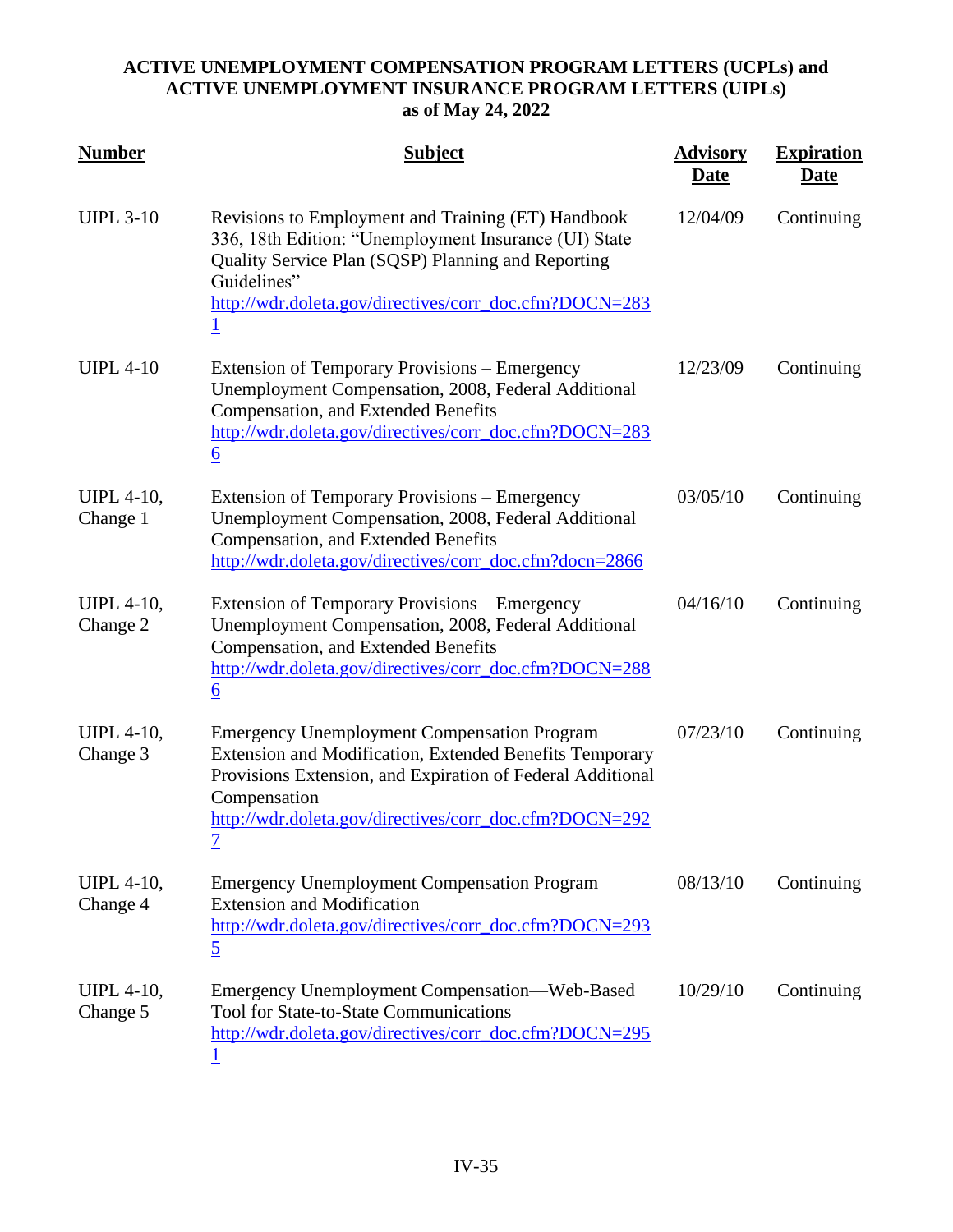| <b>Number</b>                 | <b>Subject</b>                                                                                                                                                                                                                                                                                                          | <b>Advisory</b><br><u>Date</u> | <b>Expiration</b><br><u>Date</u> |
|-------------------------------|-------------------------------------------------------------------------------------------------------------------------------------------------------------------------------------------------------------------------------------------------------------------------------------------------------------------------|--------------------------------|----------------------------------|
| <b>UIPL 4-10,</b><br>Change 6 | Extension of Temporary Provisions – Emergency<br>Unemployment Compensation and Extended Benefits, and<br>New Temporary Extended Benefits Provisions<br>http://wdr.doleta.gov/directives/corr_doc.cfm?docn=2968                                                                                                          | 12/21/10                       | Continuing                       |
| <b>UIPL 4-10,</b><br>Change 7 | Extended Benefits Program – Temporary Changes made by<br>the Tax Relief, Unemployment Insurance Reauthorization,<br>and Job Creation Act of 2010, and Reminder of the<br>Continuation of the Emergency Unemployment<br><b>Compensation Nonreduction Rule</b><br>http://wdr.doleta.gov/directives/corr_doc.cfm?docn=2969 | 12/23/10                       | Continuing                       |
| <b>UIPL 4-10</b><br>Change 8  | Extension of Temporary Provisions – Emergency<br><b>Unemployment Compensation and Extended Benefits</b><br>Provisions<br>http://wdr.doleta.gov/directives/corr_doc.cfm?DOCN=508<br>8                                                                                                                                    | 12/28/11                       | Continuing                       |
| <b>UIPL 4-10</b><br>Change 9  | <b>Extension and Modification of Emergency Unemployment</b><br>Compensation, 2008 (EUC08) and Extension of<br>Temporary Extended Benefits (EB) Provisions<br>http://wdr.doleta.gov/directives/corr_doc.cfm?DOCN=527<br>$\underline{1}$                                                                                  | 03/05/12                       | Continuing                       |
| <b>UIPL 4-10</b><br>Change 10 | Work Search Requirements for Emergency Unemployment<br>Compensation (EUC) Recipients<br>http://wdr.doleta.gov/directives/corr_doc.cfm?DOCN=976<br>$\overline{5}$                                                                                                                                                        | 09/20/12                       | Continuing                       |
| <b>UIPL 4-10</b><br>Change 11 | <b>Extension of Temporary Provisions – Emergency</b><br><b>Unemployment Compensation and Extended Benefits</b><br>Provisions<br>http://wdr.doleta.gov/directives/corr_doc.cfm?DOCN=492<br>$\overline{2}$                                                                                                                | 01/07/13                       | Continuing                       |
| <b>UIPL 5-10</b>              | Fiscal Year (FY) 2010 Unemployment Insurance (UI)<br>Reemployment and Eligibility Assessment (REA) Grants<br>http://wdr.doleta.gov/directives/corr_doc.cfm?DOCN=283<br>8                                                                                                                                                | 01/04/10                       | Continuing                       |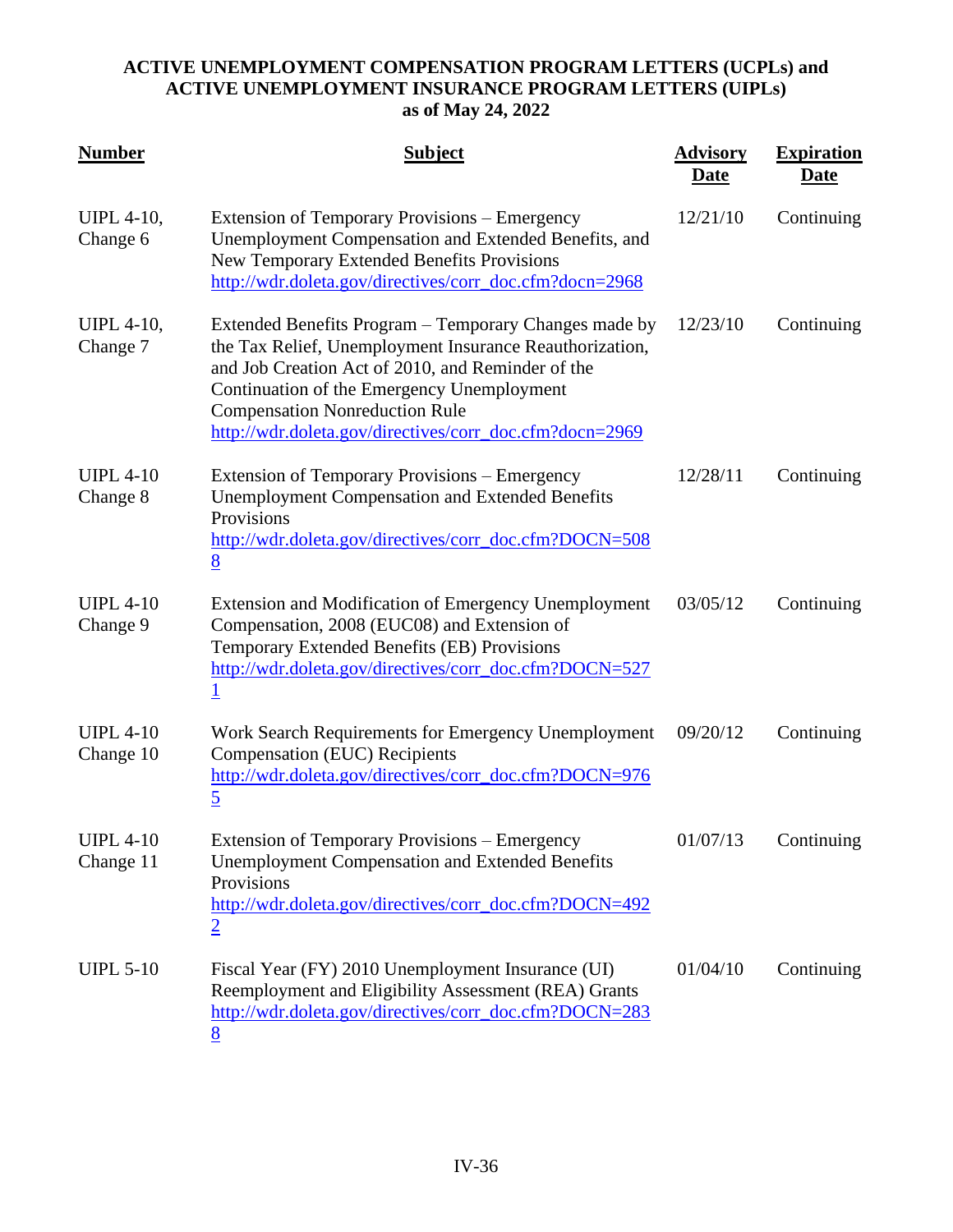| <b>Number</b>                  | <b>Subject</b>                                                                                                                                                                                                                      | <b>Advisory</b><br><u>Date</u> | <b>Expiration</b><br><u>Date</u> |
|--------------------------------|-------------------------------------------------------------------------------------------------------------------------------------------------------------------------------------------------------------------------------------|--------------------------------|----------------------------------|
| <b>UIPL 6-10</b>               | Unemployment Insurance (UI) Data Validation (DV)<br>Program Questions and Answers<br>http://wdr.doleta.gov/directives/corr_doc.cfm?DOCN=284<br>$\underline{0}$                                                                      | 01/05/10                       | Continuing*                      |
| <b>UIPL 10-10</b>              | Web-Based Software for Modifying Module 3 of the<br>Unemployment Insurance (UI) Data Validation (DV)<br>Handbook<br>http://wdr.doleta.gov/directives/corr_doc.cfm?DOCN=284<br>$\underline{6}$                                       | 01/19/10                       | Continuing*                      |
| <b>UIPL 13-10</b>              | Tax Performance System Handbook Updates<br>http://wdr.doleta.gov/directives/corr_doc.cfm?DOCN=285<br>$\overline{1}$                                                                                                                 | 01/16/10                       | Continuing                       |
| <b>UIPL 17-10</b>              | Revisions to the State Unemployment Insurance (UI) Data<br>Validation (DV) Handbook, Benefits<br>http://wdr.doleta.gov/directives/corr_doc.cfm?DOCN=286<br>8                                                                        | 03/08/10                       | Continuing                       |
| <b>UIPL 17-10,</b><br>Change 1 | Revisions to the State Unemployment Insurance (UI) Data<br>Validation (DV) Handbook, Benefits<br>http://wdr.doleta.gov/directives/corr_doc.cfm?DOCN=306<br>$\overline{1}$                                                           | 07/29/11                       | Continuing                       |
| <b>UIPL 17-10,</b><br>Change 2 | Revisions to the State Unemployment Insurance (UI) Data<br>Validation (DV) Handbook, Benefits<br>http://wdr.doleta.gov/directives/corr_doc.cfm?DOCN=332<br>$\underline{6}$                                                          | 06/06/13                       | Continuing                       |
| <b>UIPL 18-10</b>              | Application of the Heroes Earnings Assistance and Relief<br>Tax Act of 2008 (HEART Act) to the Provisions of the<br>Federal Unemployment Tax Act (FUTA)<br>http://wdr.doleta.gov/directives/corr_doc.cfm?DOCN=287<br>$\overline{4}$ | 03/19/10                       | Continuing                       |
| <b>UIPL 22-10</b>              | Selecting and Monitoring At-Risk States for Continuous<br>Improvement and Compliance with First Payment<br>Timeliness and First Level Appeals Promptness<br>http://wdr.doleta.gov/directives/corr_doc.cfm?DOCN=289<br>$\bf{0}$      | 04/23/10                       | Continuing*                      |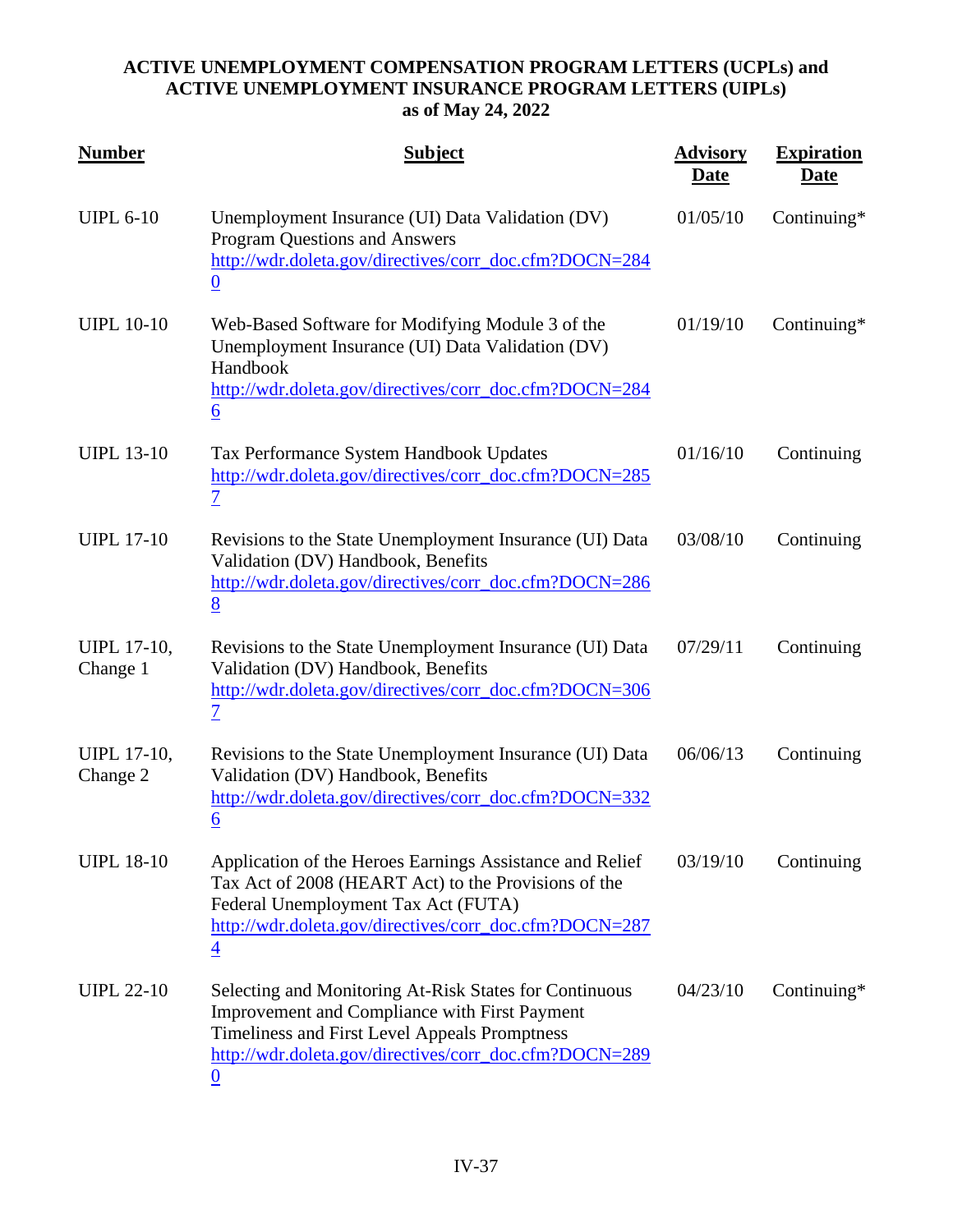| <b>Number</b>                 | <b>Subject</b>                                                                                                                                                                                                                  | <b>Advisory</b><br><b>Date</b> | <b>Expiration</b><br><b>Date</b> |
|-------------------------------|---------------------------------------------------------------------------------------------------------------------------------------------------------------------------------------------------------------------------------|--------------------------------|----------------------------------|
| <b>UIPL 24-10</b>             | Federal Additional Compensation – Application of the<br><b>Nonreduction Rule</b><br>http://wdr.doleta.gov/directives/corr_doc.cfm?DOCN=290<br>$\overline{4}$                                                                    | 05/26/10                       | Continuing                       |
| <b>UIPL 25-10</b>             | Unemployment Insurance (UI) Supplemental Funding<br>Opportunity for Automated Integrity Related Systems<br>http://wdr.doleta.gov/directives/corr_doc.cfm?DOCN=291<br>4                                                          | 06/10/10                       | Continuing*                      |
| <b>UIPL 26-10</b>             | Unemployment Insurance (UI) Supplemental Funding<br>Opportunity to Improve Performance<br>http://wdr.doleta.gov/directives/corr_doc.cfm?DOCN=291<br>$\overline{9}$                                                              | 06/14/10                       | Continuing*                      |
| <b>UIPL 29-10</b>             | Tax Performance System Handbook Updates, ET<br>Handbook No. 407, 4 <sup>th</sup> Edition, Change 5<br>http://wdr.doleta.gov/directives/corr_doc.cfm?DOCN=292<br>$\overline{9}$                                                  | 08/04/10                       | Continuing*                      |
| <b>UIPL 30-10</b>             | Proposed Effective Audit Measure for State<br>Unemployment Insurance (UI) Employer Audit Programs<br>http://wdr.doleta.gov/directives/corr_doc.cfm?DOCN=294<br>$\overline{3}$                                                   | 09/02/10                       | Continuing                       |
| <b>UIPL 1-11</b>              | Issuance of State Unemployment Insurance Data<br>Validation Operations Guide (ET Operations Guide 411)<br>http://wdr.doleta.gov/directives/corr_doc.cfm?DOCN=295<br>$\overline{0}$                                              | 10/22/10                       | Continuing*                      |
| <b>UIPL 1-11</b><br>Change 1  | Revisions to the State Unemployment Insurance (UI) Data<br>Validation (DV) Operations Guide (Employment and<br>Training (ET) Operations Guide 411)<br>http://wdr.doleta.gov/directives/corr_doc.cfm?DOCN=528<br>$\underline{0}$ | 12/14/11                       | Continuing*                      |
| <b>UIPL 1-11,</b><br>Change 2 | Revisions to the State Unemployment Insurance (UI) Data<br>Validation (DV) Operations Guide (Employment and<br>Training (ET) Operations Guide 411)<br>http://wdr.doleta.gov/directives/corr_doc.cfm?DOCN=509                    | 11/29/12                       | Continuing                       |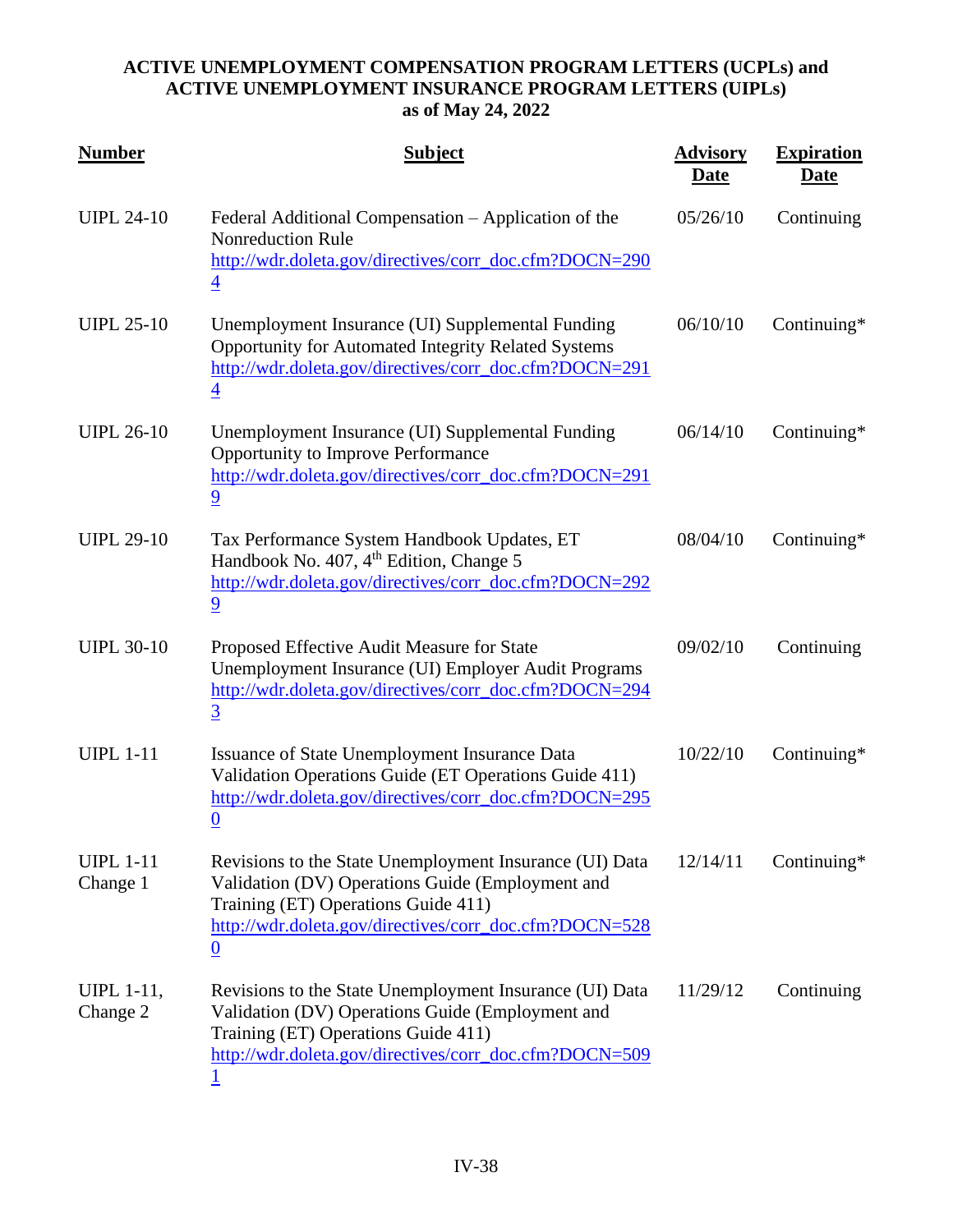| <b>Number</b>     | <b>Subject</b>                                                                                                                                                                                                                                                                                                              | <b>Advisory</b><br><u>Date</u> | <b>Expiration</b><br><u>Date</u> |
|-------------------|-----------------------------------------------------------------------------------------------------------------------------------------------------------------------------------------------------------------------------------------------------------------------------------------------------------------------------|--------------------------------|----------------------------------|
| <b>UIPL 2-11</b>  | Changes to the Employment and Training Administration<br>(ETA) 581 Contribution Operations Report, and related<br>Handbooks<br>http://wdr.doleta.gov/directives/corr_doc.cfm?DOCN=295<br>$\overline{5}$                                                                                                                     | 11/09/10                       | Continuing                       |
| <b>UIPL 3-11</b>  | Implementation of the Effective Audit Measure<br>http://wdr.doleta.gov/directives/corr_doc.cfm?DOCN=297                                                                                                                                                                                                                     | 12/30/10                       | Continuing                       |
| <b>UIPL 10-11</b> | Fiscal Year (FY) 2011 Unemployment Insurance (UI)<br>Reemployment and Eligibility Assessment (REA) Grants<br>http://wdr.doleta.gov/directives/corr_doc.cfm?DOCN=298<br>$\mathcal I$                                                                                                                                         | 02/10/11                       | Continuing $*$                   |
| <b>UIPL 11-11</b> | The Claims Resolution Act of 2010 (P.L. 111-291) and the<br>Tax Relief, Unemployment Insurance Reauthorization, and<br>Job Creation Act of 2010 (P.L.111-312) – Provisions<br>Affecting the Federal-State Unemployment Compensation<br>Program<br>http://wdr.doleta.gov/directives/corr_doc.cfm?DOCN=299<br>$\underline{6}$ | 03/08/11                       | Continuing*                      |
| <b>UIPL 16-11</b> | Federal-State Extended Benefits Program - Methodology<br>for Calculating "on" or "off" Total Unemployment Rate<br>Indicators for Purposes of Determining When a State<br>Begins and Ends an Extended Benefit Period<br>http://wdr.doleta.gov/directives/corr_doc.cfm?DOCN=302<br><u>7</u>                                   | 05/20/11                       | Continuing                       |
| <b>UIPL 18-11</b> | Revisions to the State Unemployment Insurance (UI) Data<br>Validation (DV) Handbook, Tax<br>http://wdr.doleta.gov/directives/corr_doc.cfm?DOCN=303<br>$\overline{5}$                                                                                                                                                        | 06/09/11                       | Continuing*                      |
| <b>UIPL 19-11</b> | National Effort to Reduce Improper Payments in the<br>Unemployment Insurance (UI) Program<br>http://wdr.doleta.gov/directives/corr_doc.cfm?DOCN=303<br>6                                                                                                                                                                    | 06/10/11                       | Continuing                       |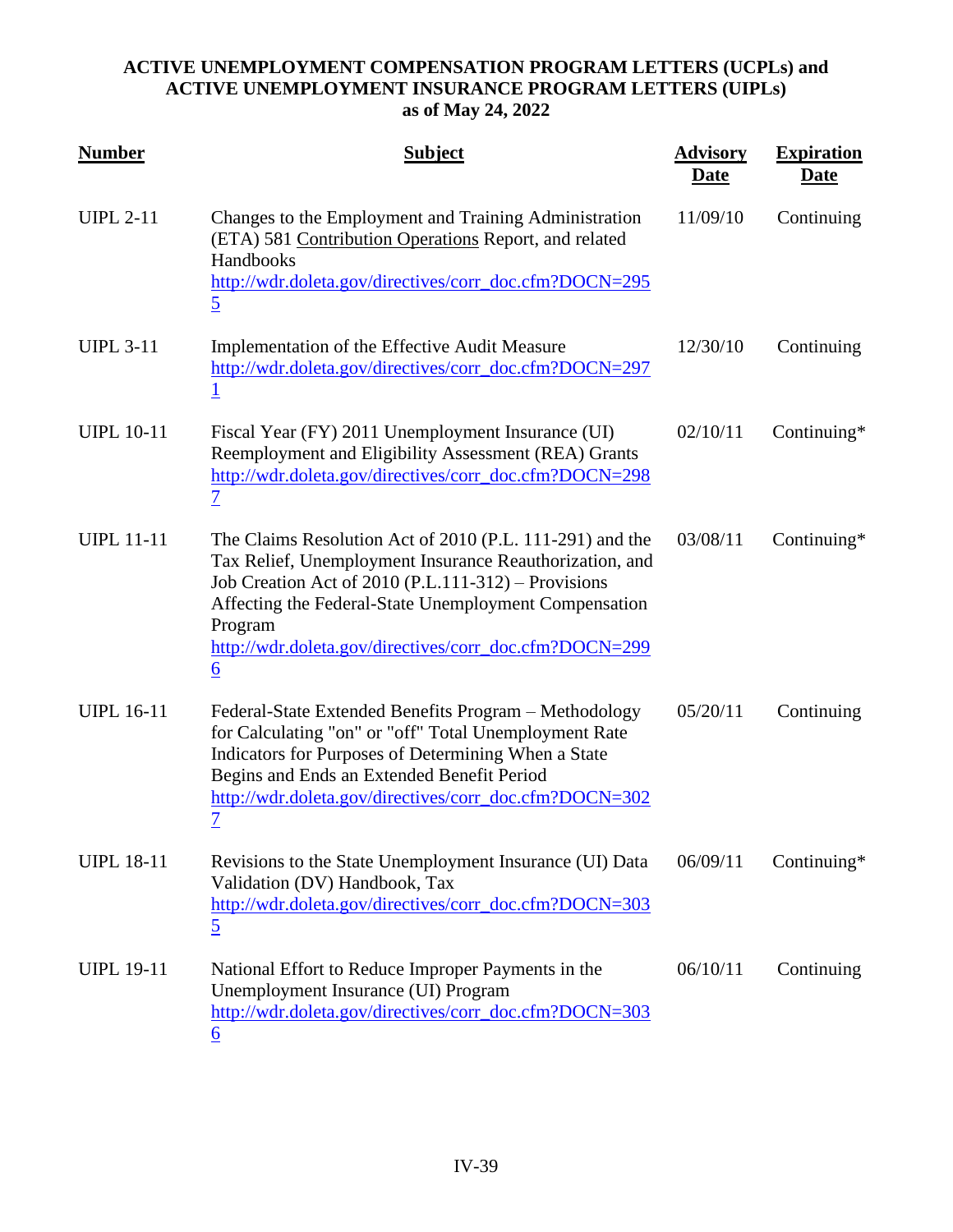| <b>Number</b>     | <b>Subject</b>                                                                                                                                                                                                      | <b>Advisory</b><br><u>Date</u> | <b>Expiration</b><br><u>Date</u> |
|-------------------|---------------------------------------------------------------------------------------------------------------------------------------------------------------------------------------------------------------------|--------------------------------|----------------------------------|
| <b>UIPL 20-11</b> | Revised Employment and Training (ET) Handbook No.<br>382, Handbook for Measuring Unemployment Insurance<br>Lower Authority Appeals Quality<br>http://wdr.doleta.gov/directives/corr_doc.cfm?DOCN=304<br>8           | 06/22/11                       | Continuing                       |
| <b>UIPL 22-11</b> | Elimination of Sampling as a Method for Producing the<br>Employment and Training Administration (ETA) 203<br>Report<br>http://wdr.doleta.gov/directives/corr_doc.cfm?DOCN=305<br>$\overline{4}$                     | 06/29/11                       | Continuing                       |
| <b>UIPL 26-11</b> | Unemployment Insurance (UI) Supplemental Funding<br>Opportunity for Program Integrity and Performance and<br><b>System Improvements</b><br>http://wdr.doleta.gov/directives/corr_doc.cfm?DOCN=306<br>$\overline{4}$ | 07/18/11                       | Continuing*                      |
| <b>UIPL 28-11</b> | Unemployment Insurance (UI) State Integrity Task Forces<br>and Strategic Plans<br>http://wdr.doleta.gov/directives/corr_doc.cfm?DOCN=307<br>8                                                                       | 09/01/11                       | Continuing*                      |
| <b>UIPL 29-11</b> | Payment of Interest on Title XII Advances<br>http://wdr.doleta.gov/directives/corr_doc.cfm?DOCN=307<br>$\overline{9}$                                                                                               | 09/07/11                       | Continuing                       |
| <b>UIPL 30-11</b> | <b>State Responsibilities Regarding Limited English</b><br>Proficient (LEP) Individuals<br>http://wdr.doleta.gov/directives/corr_doc.cfm?DOCN=308<br>$\overline{3}$                                                 | 09/16/11                       | Continuing*                      |
| <b>UIPL 33-11</b> | Identification of "Improper Payment High Priority States"<br>for Unemployment Insurance (UI)<br>http://wdr.doleta.gov/directives/corr_doc.cfm?DOCN=308<br>$\overline{\mathcal{A}}$                                  | 09/21/11                       | Continuing                       |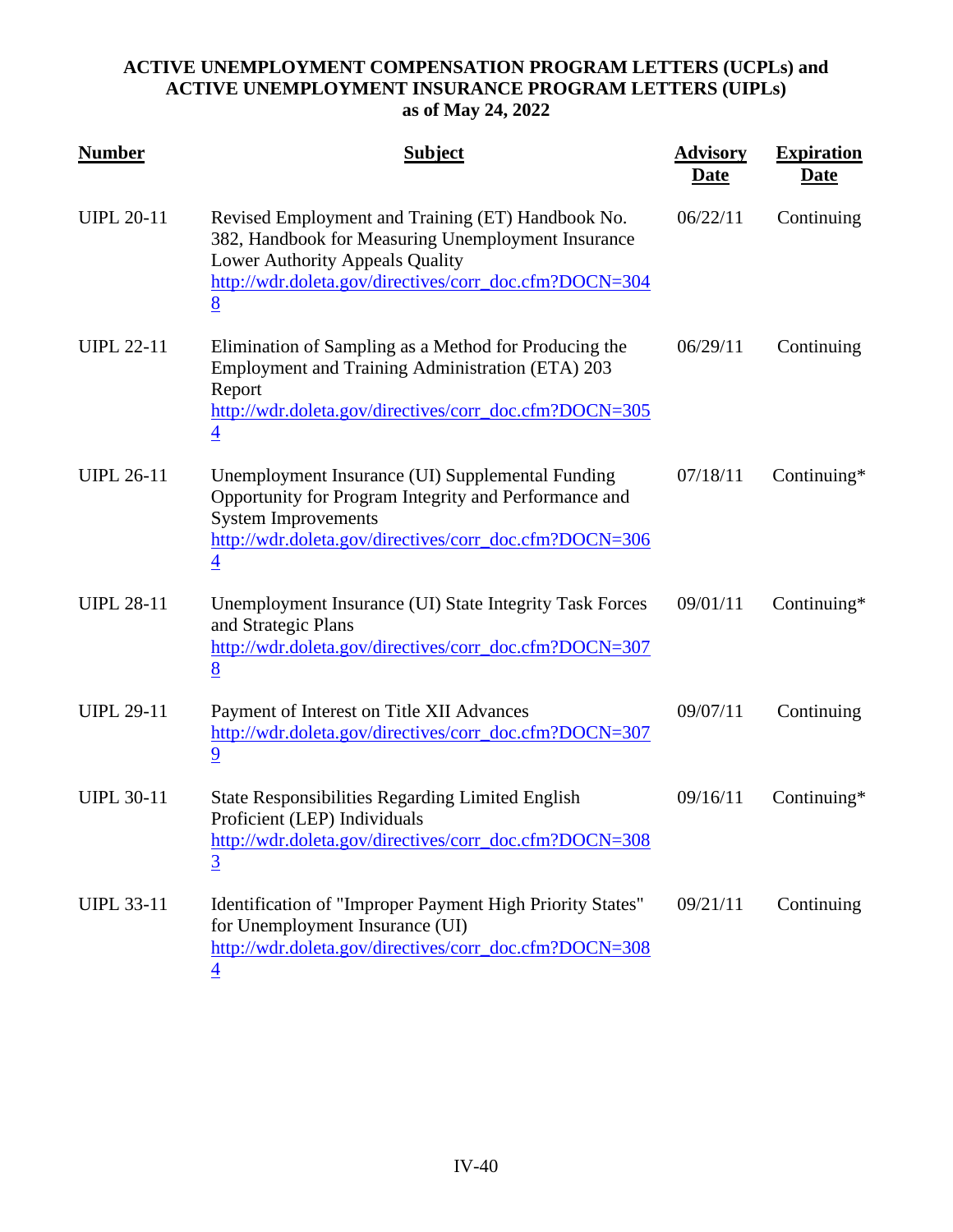| <b>Number</b>                | <b>Subject</b>                                                                                                                                                                                                                                                                                | <b>Advisory</b><br><b>Date</b> | <b>Expiration</b><br><b>Date</b> |
|------------------------------|-----------------------------------------------------------------------------------------------------------------------------------------------------------------------------------------------------------------------------------------------------------------------------------------------|--------------------------------|----------------------------------|
| <b>UIPL 1-12</b>             | Release of the new Withdrawal/Invalid Claim (WIC2)<br>Application on the Unemployment Insurance Interstate<br>Connections (UI-ICON) Network<br>http://wdr.doleta.gov/directives/corr_doc.cfm?DOCN=309<br>$\overline{3}$                                                                       | 10/31/11                       | Continuing                       |
| <b>UIPL 2-12</b>             | Unemployment Compensation (UC) Program Integrity -<br>Amendments made by the Trade Adjustment Assistance<br>Extension Act of 2011 (TAAEA)<br>http://wdr.doleta.gov/directives/corr_doc.cfm?DOCN=670<br>$\overline{1}$                                                                         | 12/20/11                       | Continuing                       |
| <b>UIPL 2-12</b><br>Change 1 | Unemployment Compensation (UC) Program Integrity -<br>Amendments made by the Trade Adjustment Assistance<br>Extension Act of 2011 (TAAEA) -- Questions and<br>Answers<br>http://wdr.doleta.gov/directives/corr_doc.cfm?DOCN=596<br>$6 \overline{6}$                                           | 08/07/12                       | Continuing                       |
| <b>UIPL 2-12</b><br>Change 2 | Unemployment Compensation (UC) Program Integrity<br>Provisions - Amendments made by the Trade Adjustment<br>Assistance Extension Act of 2011 (TAAEA) - Combined<br>Wage Claim (CWC) Program Questions and Answers<br>http://wdr.doleta.gov/directives/corr_doc.cfm?DOCN=889<br>$\overline{1}$ | 10/15/14                       | Continuing                       |
| <b>UIPL 8-12</b>             | Consolidation of the Employment and Training<br>Administration (ETA) 9000 and ETA 227 Reports<br>http://wdr.doleta.gov/directives/corr_doc.cfm?DOCN=331<br><u>1</u>                                                                                                                           | 01/11/12                       | Continuing                       |
| <b>UIPL 8-12</b><br>Change 1 | Consolidation of the Employment and Training<br>Administration (ETA) 9000 and ETA 227 Reports<br>http://wdr.doleta.gov/directives/corr_doc.cfm?docn=9079                                                                                                                                      | 07/27/15                       | Continuing                       |
| <b>UIPL 10-12</b>            | Fiscal Year (FY) 2012 Unemployment Insurance (UI)<br>Reemployment and Eligibility Assessment (REA) Grants<br>http://wdr.doleta.gov/directives/corr_doc.cfm?DOCN=774<br>2                                                                                                                      | 02/16/12                       | Continuing                       |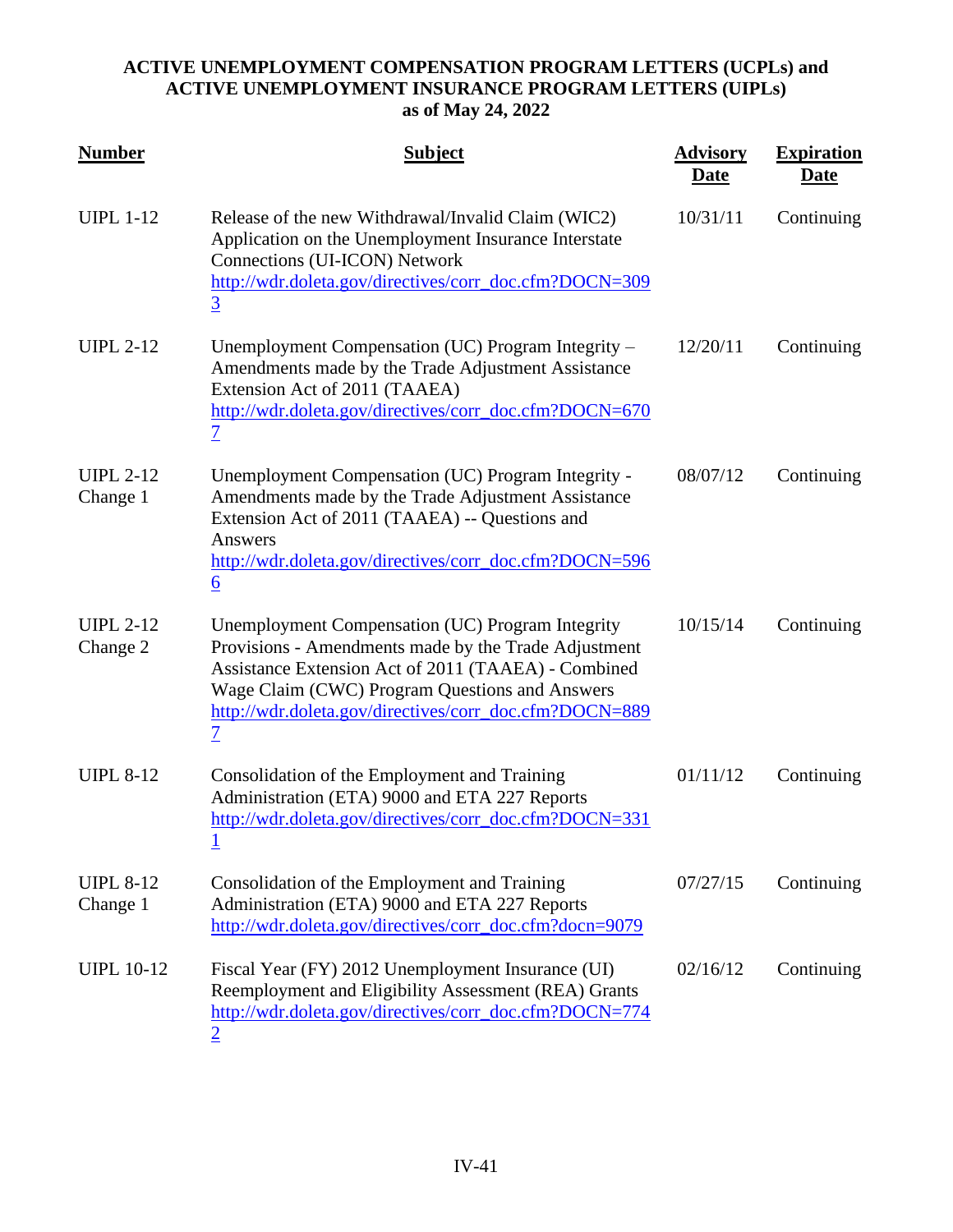| <b>Number</b>                  | <b>Subject</b>                                                                                                                                                                                                                         | <b>Advisory</b><br><u>Date</u> | <b>Expiration</b><br><u>Date</u> |
|--------------------------------|----------------------------------------------------------------------------------------------------------------------------------------------------------------------------------------------------------------------------------------|--------------------------------|----------------------------------|
| <b>UIPL 11-12</b>              | Unemployment Insurance (UI) Claimant and Employer<br>Messaging Toolkit Availability and State Implementation<br>http://wdr.doleta.gov/directives/corr_doc.cfm?DOCN=645<br>$\overline{\mathcal{I}}$                                     | 03/19/12                       | Continuing                       |
| <b>UIPL 15-12</b>              | <b>Unemployment Insurance Demonstration Projects under</b><br>Section 2102 of the Middle Class Tax Relief and Job<br>Creation Act of 2012 (P.L. 112-96)<br>http://wdr.doleta.gov/directives/corr_doc.cfm?DOCN=817<br>$\overline{3}$    | 04/19/12                       | Continuing*                      |
| <b>UIPL 15-12</b><br>Change 1  | <b>Unemployment Insurance Demonstration Projects under</b><br>Section 2102 of the Middle Class Tax Relief and Job<br>Creation Act of 2012 (Pub. L. 112-96)<br>http://wdr.doleta.gov/directives/corr_doc.cfm?DOCN=591<br>$\overline{3}$ | 07/17/12                       | Continuing                       |
| <b>UIPL 15-12,</b><br>Change 2 | <b>Unemployment Insurance Demonstration Projects under</b><br>Section 305 of the Social Security Act<br>http://wdr.doleta.gov/directives/corr_doc.cfm?DOCN=618<br>8                                                                    | 02/11/13                       | Continuing                       |
| <b>UIPL 16-12</b>              | Payment of Unemployment Compensation to Individuals<br>who are Volunteering<br>http://wdr.doleta.gov/directives/corr_doc.cfm?DOCN=840<br>$\overline{\mathcal{I}}$                                                                      | 04/19/12                       | Continuing                       |
| <b>UIPL 17-12</b>              | Unemployment Insurance (UI) State Information Data<br>Exchange System (SIDES) Messaging and<br><b>Communications Toolkit Availability</b><br>http://wdr.doleta.gov/directives/corr_doc.cfm?DOCN=595<br>$\overline{4}$                  | 05/09/12                       | Continuing                       |
| <b>UIPL 19-12</b>              | Disclosure of Confidential Unemployment Compensation<br>(UC) Information to Private Entities Under 20 CFR<br>603.5(d)(2)<br>http://wdr.doleta.gov/directives/corr_doc.cfm?DOCN=828<br>$\bf{0}$                                         | 05/23/12                       | Continuing                       |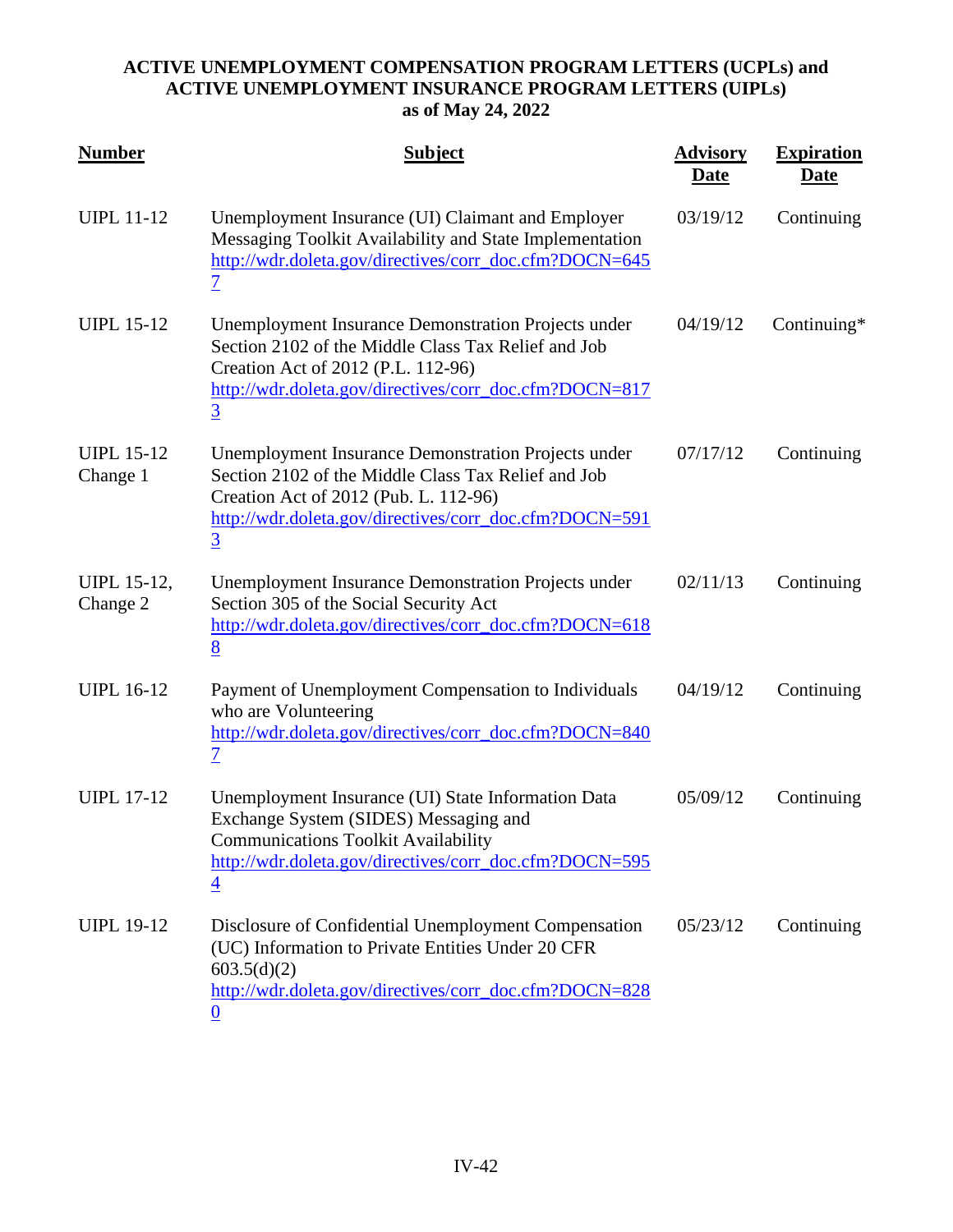| <b>Number</b>                 | <b>Subject</b>                                                                                                                                                                                                                                                         | <b>Advisory</b><br><b>Date</b> | <b>Expiration</b><br><u>Date</u> |
|-------------------------------|------------------------------------------------------------------------------------------------------------------------------------------------------------------------------------------------------------------------------------------------------------------------|--------------------------------|----------------------------------|
| <b>UIPL 20-12</b>             | The Middle Class Tax Relief and Job Creation Act of 2012<br>(Public Law (P.L.) 112-96) – Provisions on Self-<br><b>Employment Assistance Programs</b><br>http://wdr.doleta.gov/directives/corr_doc.cfm?DOCN=391<br>9                                                   | 05/24/12                       | Continuing                       |
| <b>UIPL 20-12</b><br>Change 1 | The Middle Class Tax Relief and Job Creation Act of 2012<br>(Act) - Extension of Application Deadline for the Self-<br><b>Employment Assistance (SEA) Program Grants</b><br>http://wdr.doleta.gov/directives/corr_doc.cfm?DOCN=623<br>$\overline{0}$                   | 04/03/13                       | Continuing                       |
| <b>UIPL 21-12</b>             | State Unemployment Compensation (UC) Agency<br>Responsibilities to Provide Information to the Department<br>of Veterans' Affairs (VA) on Certain Veterans' UC<br><b>Eligibility Status</b><br>http://wdr.doleta.gov/directives/corr_doc.cfm?DOCN=602<br>$\overline{5}$ | 05/31/12                       | Continuing                       |
| <b>UIPL 22-12</b>             | Short-Time Compensation Provisions in the Middle Class<br>Tax Relief and Job Creation Act of 2012<br>http://wdr.doleta.gov/directives/corr_doc.cfm?DOCN=938<br>$\overline{2}$                                                                                          | 06/18/12                       | Continuing                       |
| <b>UIPL 22-12</b><br>Change 1 | Short-Time Compensation Provisions in the Middle Class<br>Tax Relief and Job Creation Act of 2012<br>http://wdr.doleta.gov/directives/corr_doc.cfm?DOCN=575<br>$\overline{4}$                                                                                          | 12/21/12                       | Continuing                       |
| <b>UIPL 22-12</b><br>Change 2 | Short-Time Compensation Provisions in the Middle Class<br>Tax Relief and Job Creation Act of 2012<br>http://wdr.doleta.gov/directives/corr_doc.cfm?DOCN=783<br>$\overline{2}$                                                                                          | 02/07/14                       | Continuing                       |
| <b>UIPL 23-12</b>             | Mandatory Disclosure of Unemployment Compensation<br>Information for Department of Labor Evaluations of<br><b>Unemployment Compensation Programs</b><br>http://wdr.doleta.gov/directives/corr_doc.cfm?DOCN=847<br>$\overline{3}$                                       | 06/25/12                       | Continuing                       |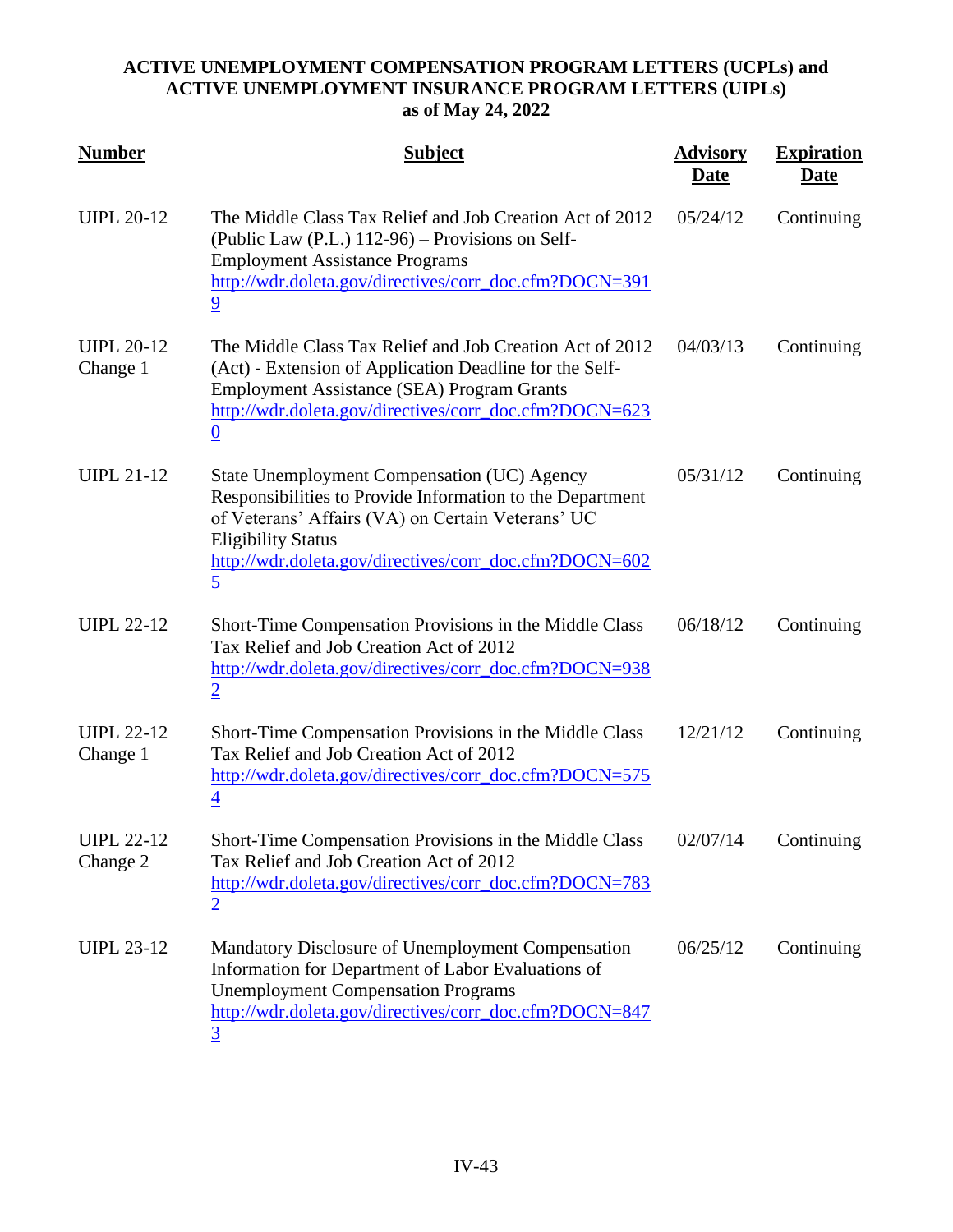| <b>Number</b>                | <b>Subject</b>                                                                                                                                                                                                                                                           | <b>Advisory</b><br><u>Date</u> | <b>Expiration</b><br><u>Date</u> |
|------------------------------|--------------------------------------------------------------------------------------------------------------------------------------------------------------------------------------------------------------------------------------------------------------------------|--------------------------------|----------------------------------|
| <b>UIPL 27-12</b>            | <b>Short-Time Compensation Grant Funding</b><br>http://wdr.doleta.gov/directives/corr_doc.cfm?DOCN=474<br>$\overline{9}$                                                                                                                                                 | 08/13/12                       | Continuing                       |
| <b>UIPL 28-12</b>            | Supplemental Funding Opportunity for the Establishment<br>of an Unemployment Insurance (UI) Integrity Center of<br>Excellence<br>http://wdr.doleta.gov/directives/corr_doc.cfm?DOCN=342<br>$\overline{5}$                                                                | 08/20/12                       | Continuing*                      |
| <b>UIPL 29-12</b>            | <b>Improving Overpayment Detection and Recovery Efforts</b><br>Related to Emergency Unemployment Compensation<br>(EUC), Extended Benefits (EB), and Federal Additional<br>Compensation (FAC)<br>http://wdr.doleta.gov/directives/corr_doc.cfm?DOCN=923<br>$\overline{1}$ | 08/21/12                       | Continuing                       |
| <b>UIPL 5-13</b>             | Work Search and Overpayment Offset Provisions Added to<br>Permanent Federal Unemployment Compensation Law by<br>Title II, Subtitle A of the Middle Class Tax Relief and Job<br>Creation Act of 2012<br>http://wdr.doleta.gov/directives/corr_doc.cfm?DOCN=369<br>8       | 01/10/13                       | Continuing                       |
| <b>UIPL 7-13</b>             | Unemployment Compensation - Federal Civilian Wage<br>Assignment<br>http://wdr.doleta.gov/directives/corr_doc.cfm?DOCN=652<br>$\overline{1}$                                                                                                                              | 01/17/13                       | Continuing                       |
| <b>UIPL 9-13</b>             | <b>Integrity Performance Measures for Unemployment</b><br>Insurance (UI)<br>http://wdr.doleta.gov/directives/corr_doc.cfm?DOCN=892<br>$\overline{2}$                                                                                                                     | 01/29/13                       | Continuing                       |
| <b>UIPL 9-13</b><br>Change 1 | <b>Integrity Performance Measure for Unemployment</b><br>Insurance<br>http://wdr.doleta.gov/directives/corr_doc.cfm?DOCN=742<br>$\overline{2}$                                                                                                                           | 01/27/15                       | Continuing                       |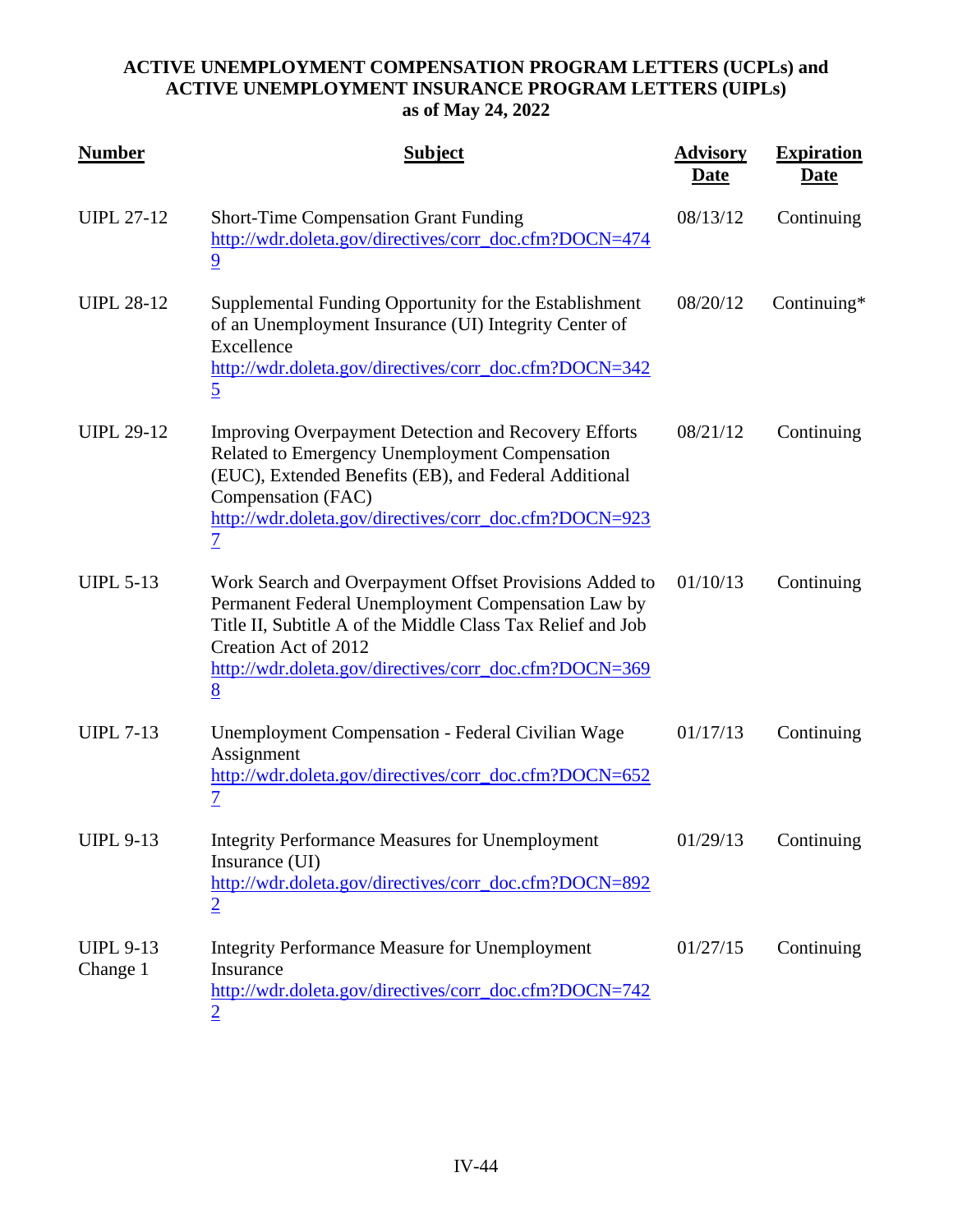| <b>Number</b>                 | <b>Subject</b>                                                                                                                                                                                                                                                                             | <b>Advisory</b><br><u>Date</u> | <b>Expiration</b><br><u>Date</u> |
|-------------------------------|--------------------------------------------------------------------------------------------------------------------------------------------------------------------------------------------------------------------------------------------------------------------------------------------|--------------------------------|----------------------------------|
| <b>UIPL 13-13</b><br>Change 1 | Implementation of Sequestration under the Budget Control<br>Act of 2011 for the Unemployment Insurance Programs for<br>Fiscal Year 2013 - Questions and Answers: Emergency<br><b>Unemployment Compensation</b><br>http://wdr.doleta.gov/directives/corr_doc.cfm?DOCN=400<br>$\overline{4}$ | 04/09/13                       | Continuing                       |
| <b>UIPL 16-13</b>             | Reissuance of the State Unemployment Insurance (UI)<br>Benefit Accuracy Measurement (BAM) Operations Guide<br>(Employment and Training (ET) Operations Guide 400)<br>http://wdr.doleta.gov/directives/corr_doc.cfm?DOCN=763<br>$\overline{5}$                                              | 04/12/13                       | Continuing                       |
| <b>UIPL 17-13</b>             | Fiscal Year (FY) 2013 Unemployment Insurance (UI)<br>Reemployment and Eligibility Assessment (REA) Grants<br>http://wdr.doleta.gov/directives/corr_doc.cfm?DOCN=875<br>$\overline{9}$                                                                                                      | 05/06/13                       | Continuing                       |
| <b>UIPL 18-13</b>             | Rules for the Appropriate Use of and Access to Social<br><b>Security Numbers</b><br>http://wdr.doleta.gov/directives/corr_doc.cfm?DOCN=913<br>8                                                                                                                                            | 05/24/13                       | Continuing                       |
| <b>UIPL 21-13</b>             | Unemployment Insurance (UI) State Information Data<br>Exchange System (SIDES) Messaging Video Availability<br>http://wdr.doleta.gov/directives/corr_doc.cfm?docn=8735                                                                                                                      | 07/01/13                       | Continuing                       |
| <b>UIPL 24-13</b>             | Unemployment Insurance (UI) Supplemental Funding<br>Opportunity for Program Integrity and Performance and<br><b>System Improvements</b><br>http://wdr.doleta.gov/directives/corr_doc.cfm?DOCN=699<br>$\overline{2}$                                                                        | 07/25/13                       | 09/30/19                         |
| <b>UIPL 26-13</b>             | Extension of Approval and Reminder of Requirement to<br>Use Form MA 8-7, Transmittal for Unemployment<br><b>Insurance Materials</b><br>http://wdr.doleta.gov/directives/corr_doc.cfm?DOCN=842<br>$\bf{0}$                                                                                  | 09/06/13                       | Continuing                       |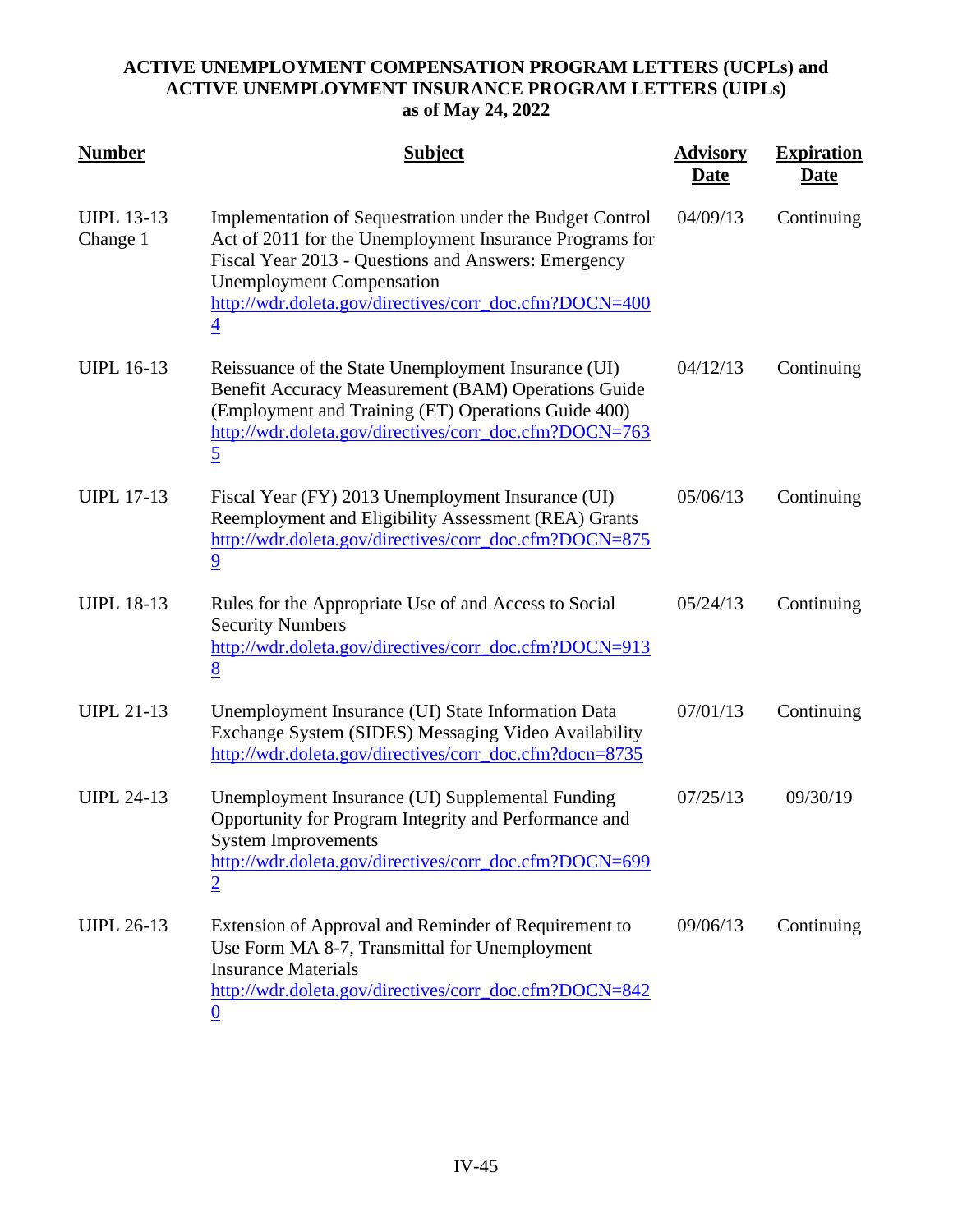| <b>Number</b>                 | <b>Subject</b>                                                                                                                                                                                         | <b>Advisory</b><br><b>Date</b> | <b>Expiration</b><br><u>Date</u> |
|-------------------------------|--------------------------------------------------------------------------------------------------------------------------------------------------------------------------------------------------------|--------------------------------|----------------------------------|
| <b>UIPL 26-13</b><br>Change 1 | Request for Current Law on State Work Search<br>Requirements<br>http://wdr.doleta.gov/directives/corr_doc.cfm?DOCN=796<br>8                                                                            | 04/10/14                       | Continuing                       |
| <b>UIPL 26-13</b><br>Change 2 | Request for Current Law on Confidentiality Requirements<br>http://wdr.doleta.gov/directives/corr_doc.cfm?docn=9521                                                                                     | 02/23/16                       | Continuing                       |
| UIPL 26-13,<br>Change 3       | Request for Current Law on State Work Search<br>Requirements<br>https://wdr.doleta.gov/directives/corr_doc.cfm?docn=4578                                                                               | 03/15/19                       | Continuing                       |
| <b>UIPL 7-14</b>              | Expiration of the Health Coverage Tax Credit (HCTC) for<br>Eligible Trade Adjustment Assistance (TAA) Recipients<br>http://wdr.doleta.gov/directives/corr_doc.cfm?DOCN=623<br>6                        | 02/05/14                       | Continuing                       |
| <b>UIPL 10-14</b>             | Fiscal Year (FY) 2014 Unemployment Insurance (UI)<br>Reemployment and Eligibility Assessment (REA) Grants<br>http://wdr.doleta.gov/directives/corr_doc.cfm?DOCN=692<br>4                               | 04/07/14                       | Continuing                       |
| <b>UIPL 11-14</b>             | Collection and Analysis of Claimant Demographic Data<br>http://wdr.doleta.gov/directives/corr_doc.cfm?DOCN=907<br>$\overline{5}$                                                                       | 05/15/14                       | Continuing                       |
| <b>UIPL 12-14</b>             | Required Use of the Treasury Offset Program to Collect<br><b>Covered Unemployment Compensation Debt</b><br>http://wdr.doleta.gov/directives/corr_doc.cfm?DOCN=934<br>$\overline{4}$                    | 05/20/14                       | Continuing                       |
| <b>UIPL 13-14</b>             | Unemployment Insurance (UI) Supplemental Funding<br>Opportunity for Program Integrity and Performance and<br><b>System Improvements</b><br>http://wdr.doleta.gov/directives/corr_doc.cfm?DOCN=983<br>3 | 06/16/14                       | Continuing                       |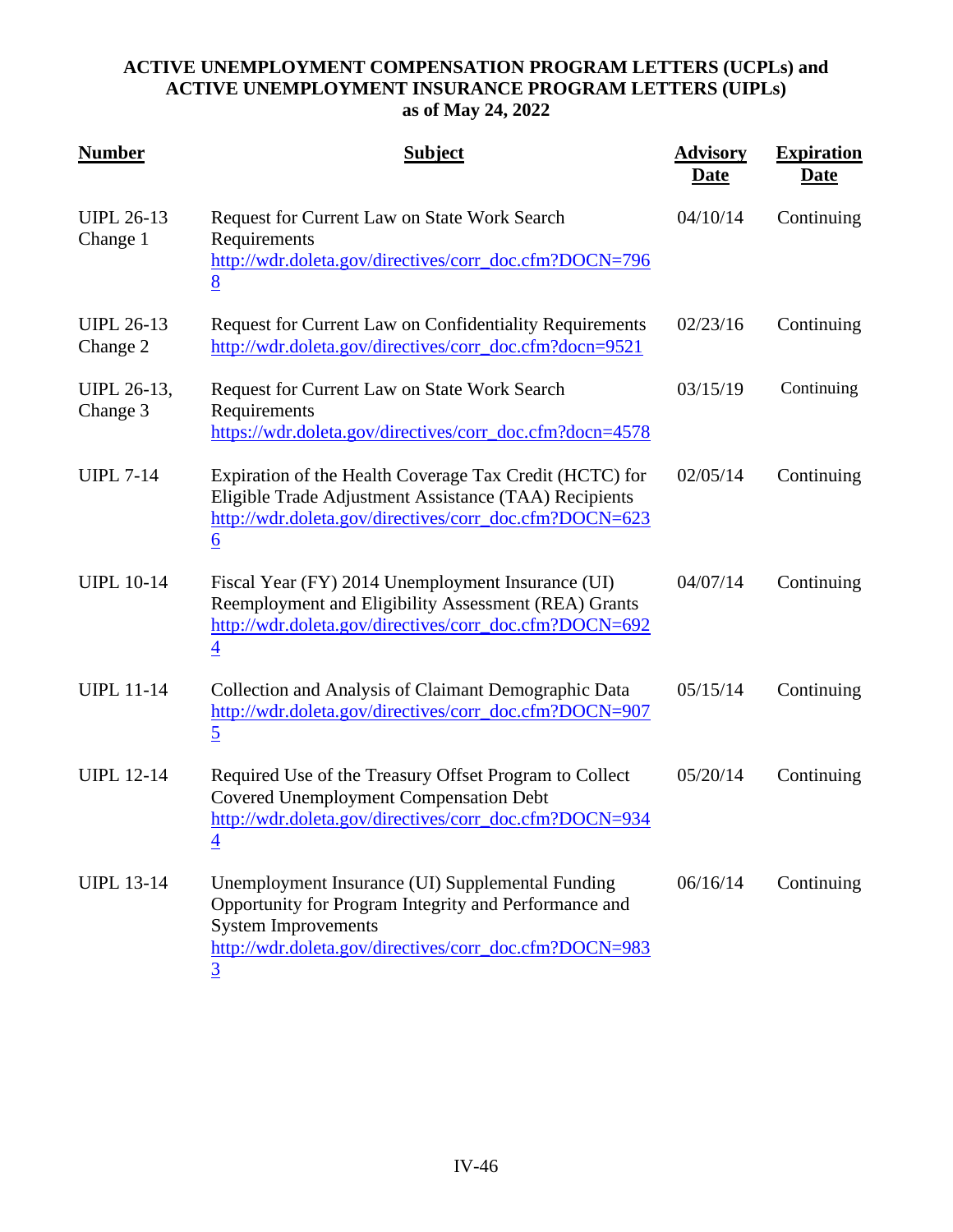| <b>Number</b>                 | <b>Subject</b>                                                                                                                                                                                                                                                 | <b>Advisory</b><br><u>Date</u> | <b>Expiration</b><br><u>Date</u> |
|-------------------------------|----------------------------------------------------------------------------------------------------------------------------------------------------------------------------------------------------------------------------------------------------------------|--------------------------------|----------------------------------|
| <b>UIPL 13-14</b><br>Change 1 | Unemployment Insurance (UI) Supplemental Funding for<br>Reemployment and Eligibility Assessment (REA)<br>Programs<br>http://wdr.doleta.gov/directives/corr_doc.cfm?DOCN=861<br>$\overline{5}$                                                                  | 07/11/14                       | Continuing                       |
| <b>UIPL 14-14</b>             | Effect of the U.S. Supreme Court's Decision in United<br>States v. Windsor on the Federal-State Unemployment<br><b>Compensation Program</b><br>http://wdr.doleta.gov/directives/corr_doc.cfm?DOCN=766<br>$\underline{6}$                                       | 06/18/14                       | Continuing                       |
| <b>UIPL 16-14</b>             | Unemployment Compensation for Employees of the<br>United States Public Health Service Commissioned Corps<br>(PHSCC)<br>http://wdr.doleta.gov/directives/corr_doc.cfm?DOCN=618<br>$\overline{9}$                                                                | 06/25/14                       | Continuing                       |
| <b>UIPL 17-14</b>             | Revised Employment and Training (ET) Handbook No.<br>336, 18th Edition: "Unemployment Insurance (UI) State<br>Quality Service Plan (SQSP) Planning and Reporting<br>Guidelines"<br>http://wdr.doleta.gov/directives/corr_doc.cfm?DOCN=969<br>$\boldsymbol{0}$  | 07/07/14                       | Continuing                       |
| <b>UIPL 18-14</b>             | Fiscal Year 2014 Unemployment Insurance Worker<br>Misclassification Prevention and Detection Supplemental<br><b>Funding Opportunity</b><br>http://wdr.doleta.gov/directives/corr_doc.cfm?DOCN=990<br><u>5</u>                                                  | 07/16/14                       | Continuing*                      |
| <b>UIPL 1-15</b>              | Permissible Drug Testing of Certain Unemployment<br>Compensation Applicants Provided for in Title II, Subtitle<br>A of the Middle Class Tax Relief and Job Creation Act of<br>2012<br>http://wdr.doleta.gov/directives/corr_doc.cfm?DOCN=653<br>$\overline{3}$ | 10/09/14                       | Continuing                       |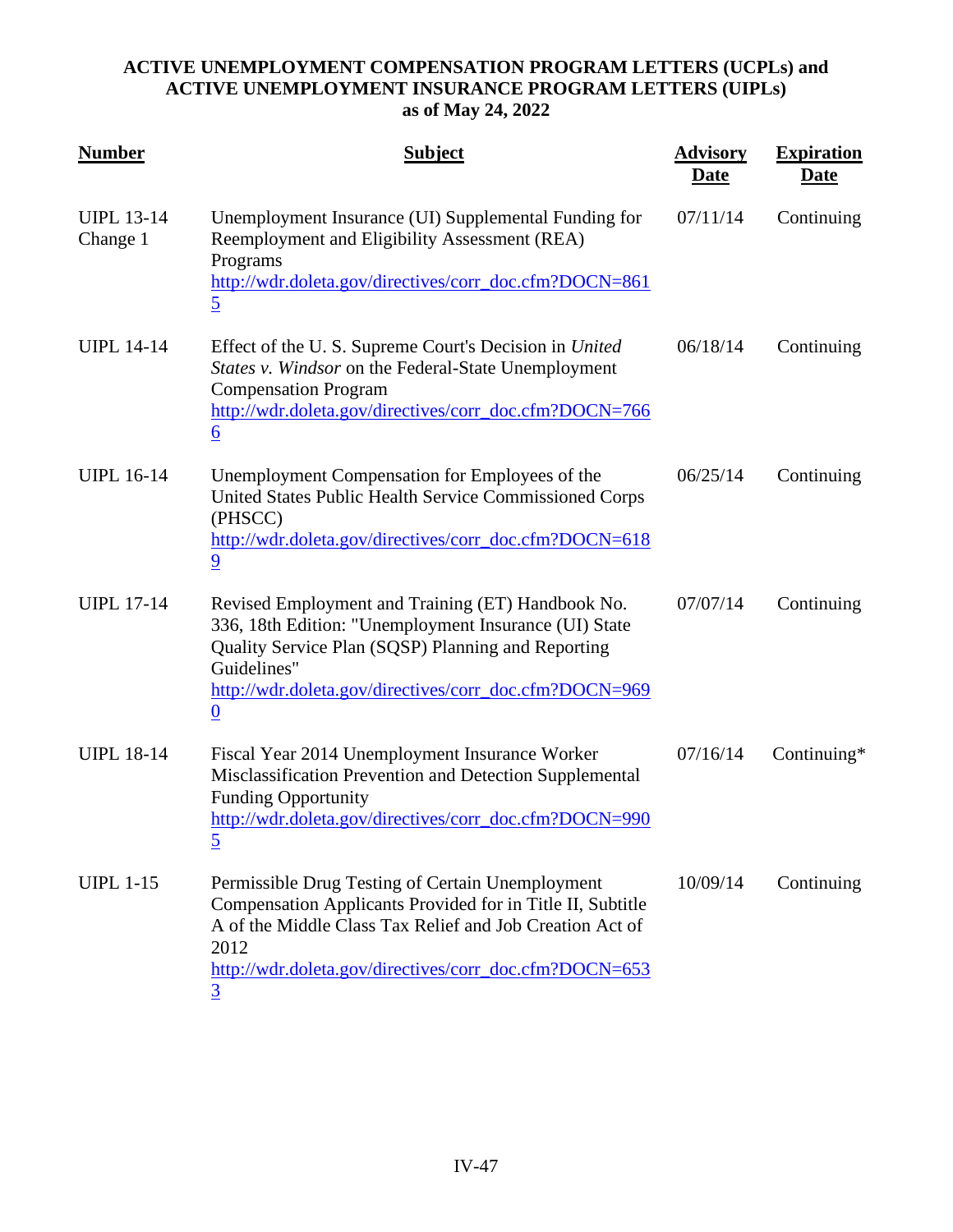| <b>Number</b>                 | <b>Subject</b>                                                                                                                                                                                                                                       | <b>Advisory</b><br>Date | <b>Expiration</b><br><u>Date</u> |
|-------------------------------|------------------------------------------------------------------------------------------------------------------------------------------------------------------------------------------------------------------------------------------------------|-------------------------|----------------------------------|
| <b>UIPL 1-15</b><br>Change 2  | Removal of 20 CFR Part 620 - Occupations that Regularly<br><b>Conduct Drug Testing for State Unemployment</b><br><b>Compensation Eligibility Determination Purposes</b><br>https://wdr.doleta.gov/directives/corr_doc.cfm?docn=5945                  | 05/17/17                | Continuing                       |
| <b>UIPL 3-15</b>              | <b>Confidentiality of Unemployment Compensation Appeals</b><br>Information<br>http://wdr.doleta.gov/directives/corr_doc.cfm?DOCN=804<br>$\overline{9}$                                                                                               | 10/30/14                | Continuing                       |
| <b>UIPL 4-15</b>              | Disclosure of Confidential Unemployment Compensation<br>Information to State Health Insurance Exchanges<br>http://wdr.doleta.gov/directives/corr_doc.cfm?DOCN=669<br>$\overline{5}$                                                                  | 11/18/14                | Continuing                       |
| <b>UIPL 12-15</b>             | Guidelines for Fiscal Year (FY) 2015 State Agency<br>Unemployment Insurance (UI) Resource Allocations,<br>Supplemental Budget Requests (SBRs), and Above-Base<br>Funding<br>http://wdr.doleta.gov/directives/corr_doc.cfm?DOCN=500<br>$\overline{4}$ | 03/04/15                | Continuing *                     |
| <b>UIPL 13-15</b>             | Fiscal Year (FY) 2015 Unemployment Insurance (UI)<br>Reemployment Services and Eligibility Assessment<br>(RESEA) Grants<br>http://wdr.doleta.gov/directives/corr_doc.cfm?docn=4482                                                                   | 03/27/15                | Continuing                       |
| <b>UIPL 13-15</b><br>Change 1 | Fiscal Year (FY) 2015 Unemployment Insurance (UI)<br>Reemployment Services and Eligibility Assessment<br>(RESEA) Grants: Questions and Answers<br>http://wdr.doleta.gov/directives/corr_doc.cfm?docn=3631                                            | 07/30/15                | Continuing                       |
| <b>UIPL 16-15</b>             | Unemployment Insurance (UI) Supplemental Funding<br>Opportunity for Program Integrity and Performance and<br><b>System Improvements</b><br>http://wdr.doleta.gov/directives/corr_doc.cfm?docn=6012                                                   | 06/15/15                | Continuing                       |
| <b>UIPL 18-15</b>             | Fiscal Year (FY) 2015 Unemployment Insurance (UI)<br>Worker Misclassification Prevention and Detection<br><b>Supplemental Funding Opportunity</b><br>http://wdr.doleta.gov/directives/corr_doc.cfm?docn=4031                                         | 07/30/15                | Continuing                       |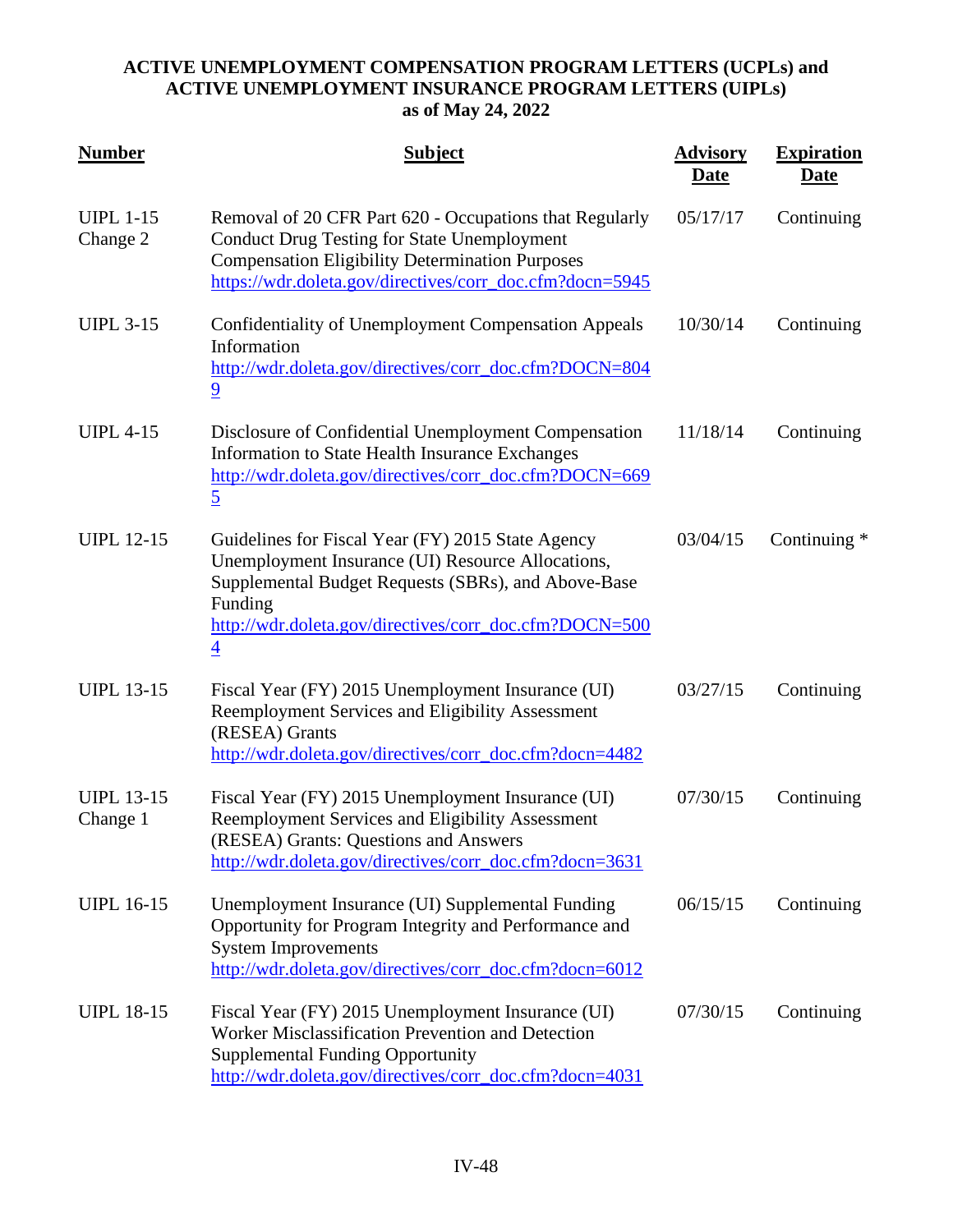| <b>Number</b>                | <b>Subject</b>                                                                                                                                                                                                                         | <b>Advisory</b><br><u>Date</u> | <b>Expiration</b><br><u>Date</u> |
|------------------------------|----------------------------------------------------------------------------------------------------------------------------------------------------------------------------------------------------------------------------------------|--------------------------------|----------------------------------|
| <b>UIPL 1-16</b>             | Federal Requirements to Protect Individual Rights in State<br><b>Unemployment Compensation Overpayment Prevention</b><br>and Recovery Procedures<br>http://wdr.doleta.gov/directives/corr_doc.cfm?DOCN=576<br>$\overline{3}$           | 10/01/15                       | Continuing                       |
| <b>UIPL 1-16</b><br>Change 1 | Federal Requirements to Protect Claimant Rights in State<br><b>Unemployment Compensation Overpayment Prevention</b><br>and Recovery Procedures - Questions and Answers<br>https://wdr.doleta.gov/directives/corr_doc.cfm?DOCN=77<br>06 | 12/13/17                       | Continuing                       |
| <b>UIPL 2-16</b>             | State Responsibilities for Ensuring Access to<br><b>Unemployment Insurance Benefits</b><br>http://wdr.doleta.gov/directives/corr_doc.cfm?DOCN=423<br>$\overline{3}$                                                                    | 10/01/15                       | Continuing                       |
| <b>UIPL 2-16</b><br>Change 1 | State Responsibilities for Ensuring Access to<br>Unemployment Insurance Benefits, Services, and<br>Information<br>https://wdr.doleta.gov/directives/corr_doc.cfm?docn=5491                                                             | 05/11/20                       | Continuing                       |
| <b>UIPL 3-16</b>             | <b>Unemployment Compensation for Federal Employees</b><br>Process for the 2020 Decennial Census<br>http://wdr.doleta.gov/directives/corr_doc.cfm?docn=8246                                                                             | 11/19/15                       | 12/31/22                         |
| <b>UIPL 7-16</b>             | Fiscal Year (FY) 2016 Unemployment Insurance (UI)<br>Reemployment Services and Eligibility Assessment<br>(RESEA) Grants<br>http://wdr.doleta.gov/directives/corr_doc.cfm?docn=6312                                                     | 01/07/16                       | Continuing                       |
| <b>UIPL 10-16</b>            | Guidelines for Fiscal Year (FY) 2016 State Agency<br>Unemployment Insurance (UI) Resource Allocations,<br>Supplemental Budget Requests (SBRs), and Above-Base<br>Funding<br>http://wdr.doleta.gov/directives/corr_doc.cfm?docn=5692    | 13/01/16                       | 09/30/22                         |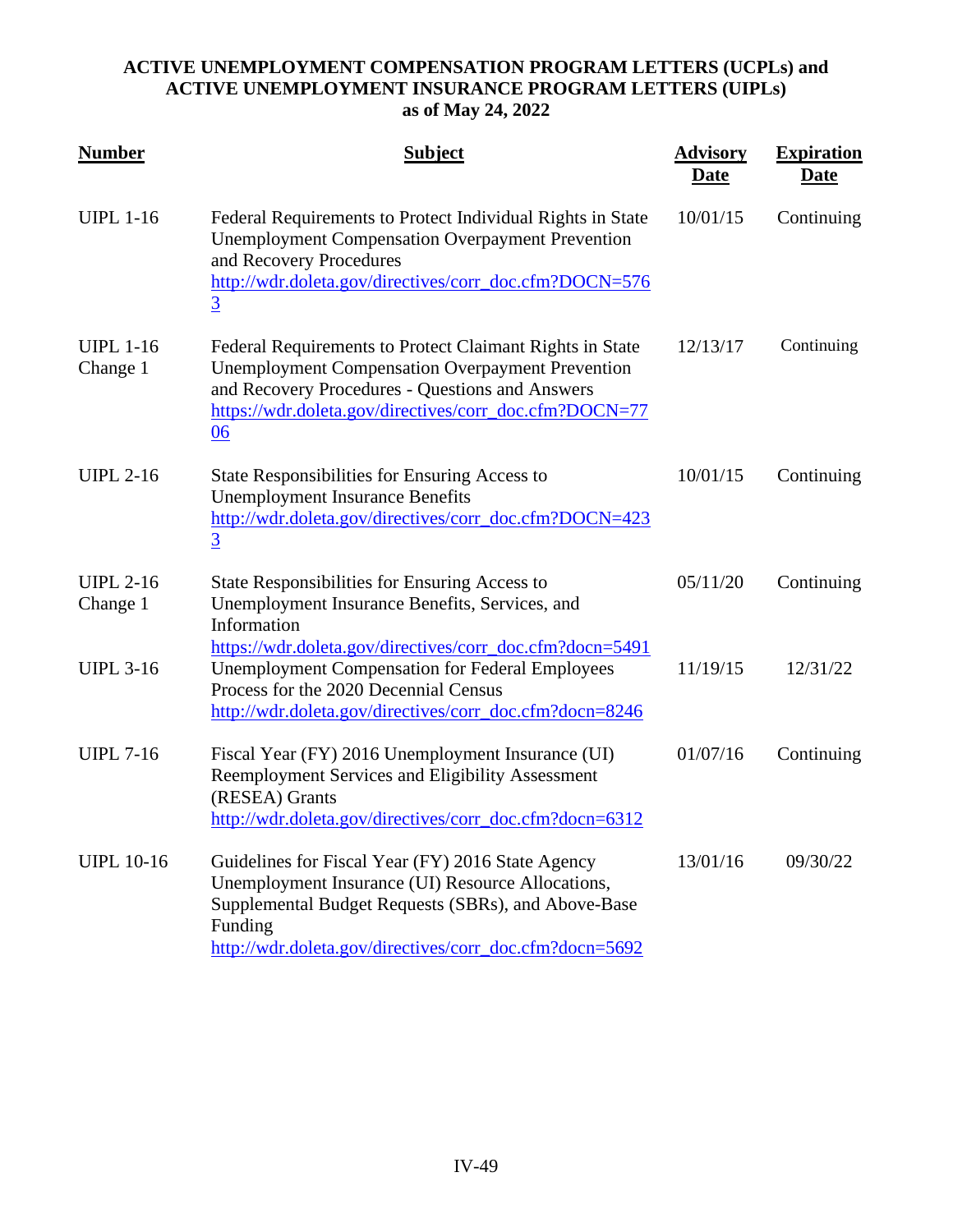| <b>Number</b>                 | <b>Subject</b>                                                                                                                                                                                                                                     | <b>Advisory</b><br><b>Date</b> | <b>Expiration</b><br><u>Date</u> |
|-------------------------------|----------------------------------------------------------------------------------------------------------------------------------------------------------------------------------------------------------------------------------------------------|--------------------------------|----------------------------------|
| <b>UIPL 14-16</b>             | The National Defense Authorization Act for Fiscal Year<br>2016 (Pub. L. 114-92) - Provisions that Affect the<br><b>Unemployment Compensation for Ex-servicemembers</b><br>Programs<br>https://wdr.doleta.gov/directives/corr_doc.cfm?DOCN=97<br>37 | 04/15/16                       | Continuing                       |
| <b>UIPL 14-16</b><br>Change 1 | The National Defense Authorization Act for Fiscal Year<br>2016 (Pub. L. 114-92) - Provisions that Affect the<br><b>Unemployment Compensation for Ex-servicemembers</b><br>Programs<br>https://wdr.doleta.gov/directives/corr_doc.cfm?DOCN=77<br>87 | 07/21/16                       | Continuing                       |
| <b>UIPL 14-16</b><br>Change 2 | <b>Unemployment Compensation for Ex-Servicemembers</b><br>(UCX): Continuous Active Duty Service for Reservists<br>https://wdr.doleta.gov/directives/corr_doc.cfm?DOCN=74<br>04                                                                     | 10/24/18                       | Continuing                       |
| <b>UIPL 17-16</b>             | Reengineering Unemployment Insurance (UI) Benefits<br>Program Accountability Process: High Priority Designation<br>of States with Sustained Poor Performance<br>https://wdr.doleta.gov/directives/corr_doc.cfm?DOCN=39<br>10                       | 07/13/16                       | Continuing                       |
| <b>UIPL 19-16</b>             | Unemployment Insurance (UI) Supplemental Funding<br><b>Opportunity for Improved Operations</b><br>https://wdr.doleta.gov/directives/corr_doc.cfm?DOCN=69<br>82                                                                                     | 08/02/16                       | Continuing                       |
| <b>UIPL 1-17</b>              | Health Coverage Tax Credit (HCTC) for Eligible Trade<br>Adjustment Assistance (TAA) Recipients and Alternative<br>TAA (ATAA) and Reemployment TAA (RTAA)<br>Recipients.<br>https://wdr.doleta.gov/directives/corr_doc.cfm?DOCN=67<br>80            | 10/25/16                       | Continuing                       |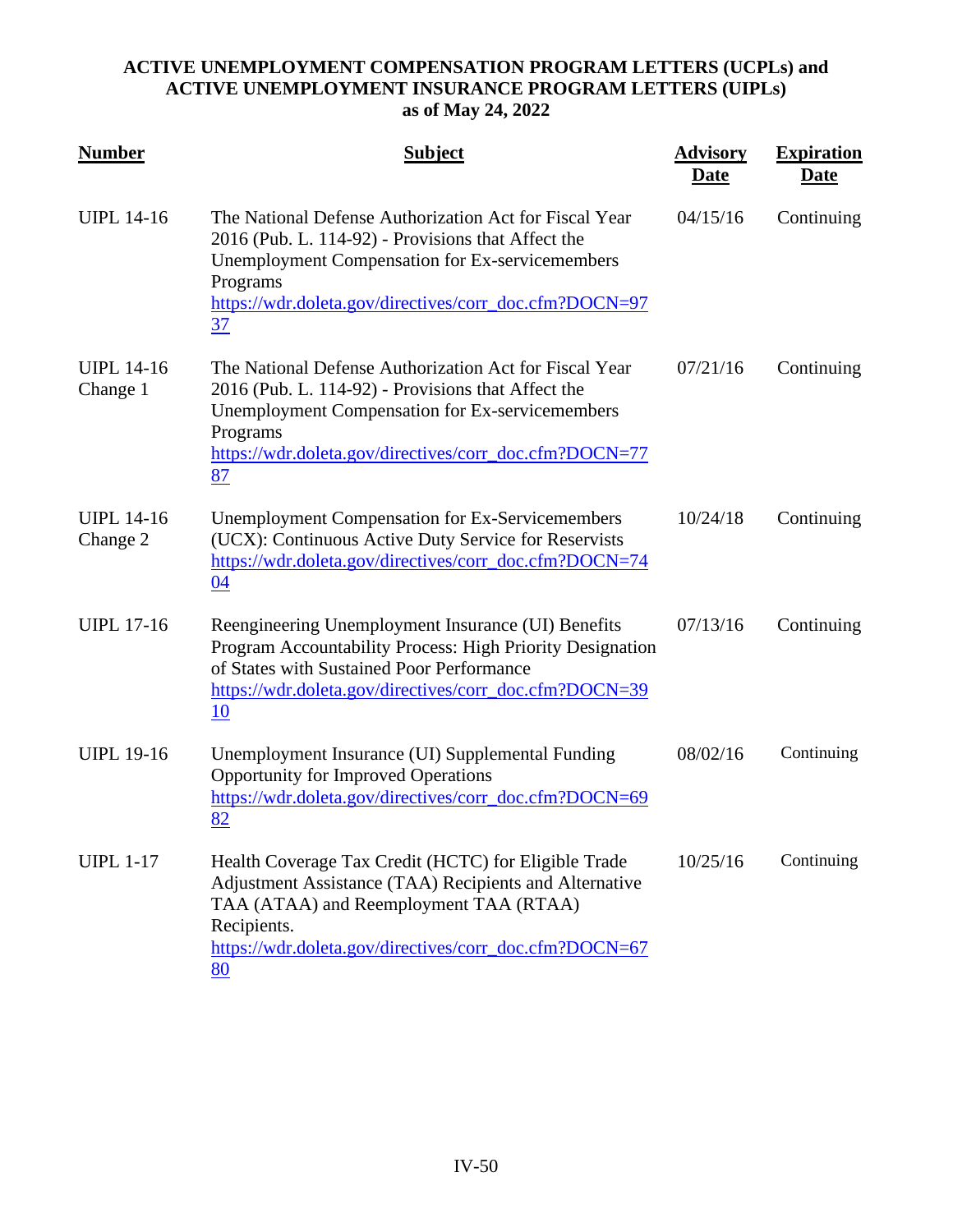| <b>Number</b>                 | <b>Subject</b>                                                                                                                                                                                                                                                                                                                                                                                                                                                             | <b>Advisory</b><br><u>Date</u> | <b>Expiration</b><br><u>Date</u> |
|-------------------------------|----------------------------------------------------------------------------------------------------------------------------------------------------------------------------------------------------------------------------------------------------------------------------------------------------------------------------------------------------------------------------------------------------------------------------------------------------------------------------|--------------------------------|----------------------------------|
| <b>UIPL 3-17</b>              | Fiscal Year (FY) 2017 Unemployment Insurance (UI)<br>Reemployment Services and Eligibility Assessment<br>(RESEA) Grants<br>https://wdr.doleta.gov/directives/corr_doc.cfm?DOCN=52<br><u>18</u>                                                                                                                                                                                                                                                                             | 12/08/16                       | Continuing                       |
| <b>UIPL 3-17</b><br>Change 1  | Fiscal Year (FY) 2017 Unemployment Insurance (UI)<br>Reemployment Services and Eligibility Assessment<br>(RESEA) Grants<br>https://wdr.doleta.gov/directives/corr_doc.cfm?docn=6557                                                                                                                                                                                                                                                                                        | 09/22/17                       | Continuing                       |
| <b>UIPL 4-17</b>              | Disclosure of Confidential Unemployment Compensation<br>(UC) Information to the Department of Labor's Office of<br><b>Inspector General (OIG)</b><br>https://wdr.doleta.gov/directives/corr_doc.cfm?DOCN=75<br>23                                                                                                                                                                                                                                                          | 12/16/16                       | Continuing                       |
| <b>UIPL 4-17,</b><br>Change 1 | Requirement for States to Refer Allegations of<br>Unemployment Compensation (UC) Fraud, Waste, Abuse,<br>Mismanagement, or Misconduct to the Department of<br>Labor's (Department) Office of Inspector General's (DOL-<br>OIG) and to Disclose Information Related to the<br>Coronavirus Aid, Relief, and Economic Security (CARES)<br>Act to DOL-OIG for Purposes of UC Fraud Investigation<br>and Audits<br>https://wdr.doleta.gov/directives/corr_doc.cfm?DOCN=58<br>17 | 08/03/21                       | Continuing                       |
| <b>UIPL 5-17</b>              | Interpretation of "Contract" and "Reasonable Assurance" in<br>Section 3304(a)(6)(A) of the Federal Unemployment Tax<br>Act<br>https://wdr.doleta.gov/directives/corr_doc.cfm?DOCN=89<br><u>99</u>                                                                                                                                                                                                                                                                          | 12/22/16                       | Continuing                       |
| <b>UIPL 12-17</b>             | Adjudication of Unemployment Insurance Combined<br><b>Wage Claims Issues</b><br>https://wdr.doleta.gov/directives/corr_doc.cfm?DOCN=77<br><u>12</u>                                                                                                                                                                                                                                                                                                                        | 02/28/17                       | Continuing                       |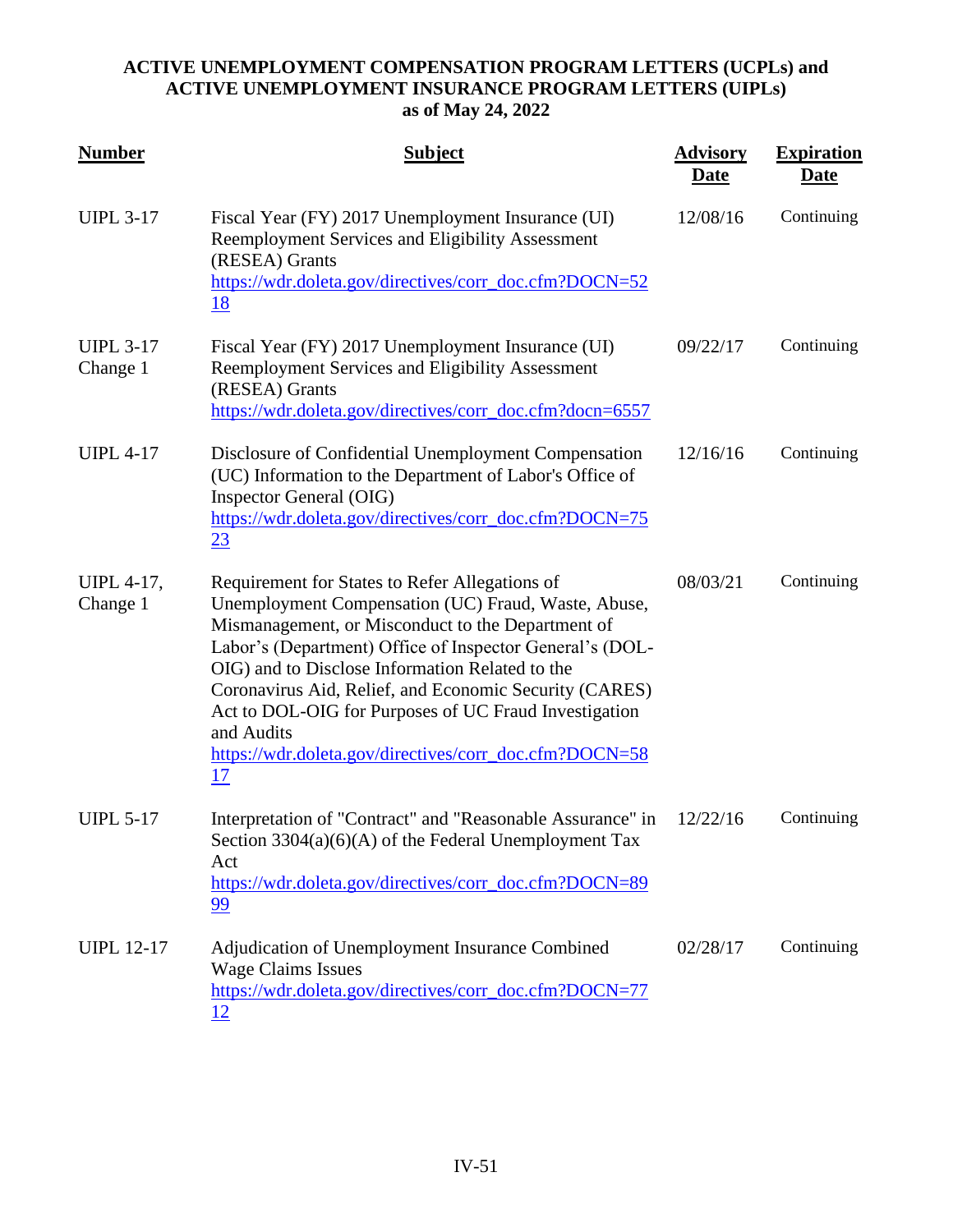| <b>Number</b>           | <b>Subject</b>                                                                                                                                                                                                                                     | <b>Advisory</b><br>Date | <b>Expiration</b><br><b>Date</b> |
|-------------------------|----------------------------------------------------------------------------------------------------------------------------------------------------------------------------------------------------------------------------------------------------|-------------------------|----------------------------------|
| <b>UIPL 14-17</b>       | States' Responsibilities for Internal Security in the<br><b>Unemployment Insurance Program</b><br>https://wdr.doleta.gov/directives/corr_doc.cfm?docn=5496                                                                                         | 03/23/17                | Continuing                       |
| <b>UIPL 18-17</b>       | <b>Unemployment Insurance Benefits Operations Self-</b><br><b>Assessment Tool</b><br>https://wdr.doleta.gov/directives/corr_doc.cfm?docn=9282                                                                                                      | 07/28/17                | Continuing                       |
| UIPL 18-17,<br>Change 1 | Announcing Next Steps in the Implementation of the<br>Unemployment Insurance (UI) Benefit Operations State<br>Self-Assessment Tool, Including Frequency of Future<br>Reviews<br>https://wdr.doleta.gov/directives/corr_doc.cfm?docn=3218           | 11/07/19                | Continuing                       |
| <b>UIPL 19-17</b>       | Federal Employees' Compensation Act Benefits and<br>Unemployment Insurance Benefits Crossmatch through the<br><b>Interstate Connection Network</b><br>https://wdr.doleta.gov/directives/corr_doc.cfm?docn=3103                                     | 07/28/17                | Continuing                       |
| <b>UIPL 20-17</b>       | Guidelines for Fiscal Year (FY) 2017 State Agency<br>Unemployment Insurance (UI) Resource Allocations,<br>Supplemental Budget Requests (SBRs), and Above-Base<br>Funding<br>https://wdr.doleta.gov/directives/corr_doc.cfm?docn=9900               | 07/31/17                | 09/30/22                         |
| <b>UIPL 22-17</b>       | Unemployment Insurance (UI) Supplemental Funding<br>Opportunity for State Consortia to Modernize Tax and<br><b>Benefit Systems</b><br>https://wdr.doleta.gov/directives/corr_doc.cfm?DOCN=35<br><u>52</u>                                          | 09/08/17                | Continuing                       |
| <b>UIPL 23-17</b>       | Office of Management and Budget (OMB) Approval of the<br>Extension with Revision of Approved Collection, OMB<br>Control No. 1205-0499, for the Short-Time Compensation<br>(STC) Grants<br>https://wdr.doleta.gov/directives/corr_doc.cfm?docn=9695 | 09/22/17                | Contining*                       |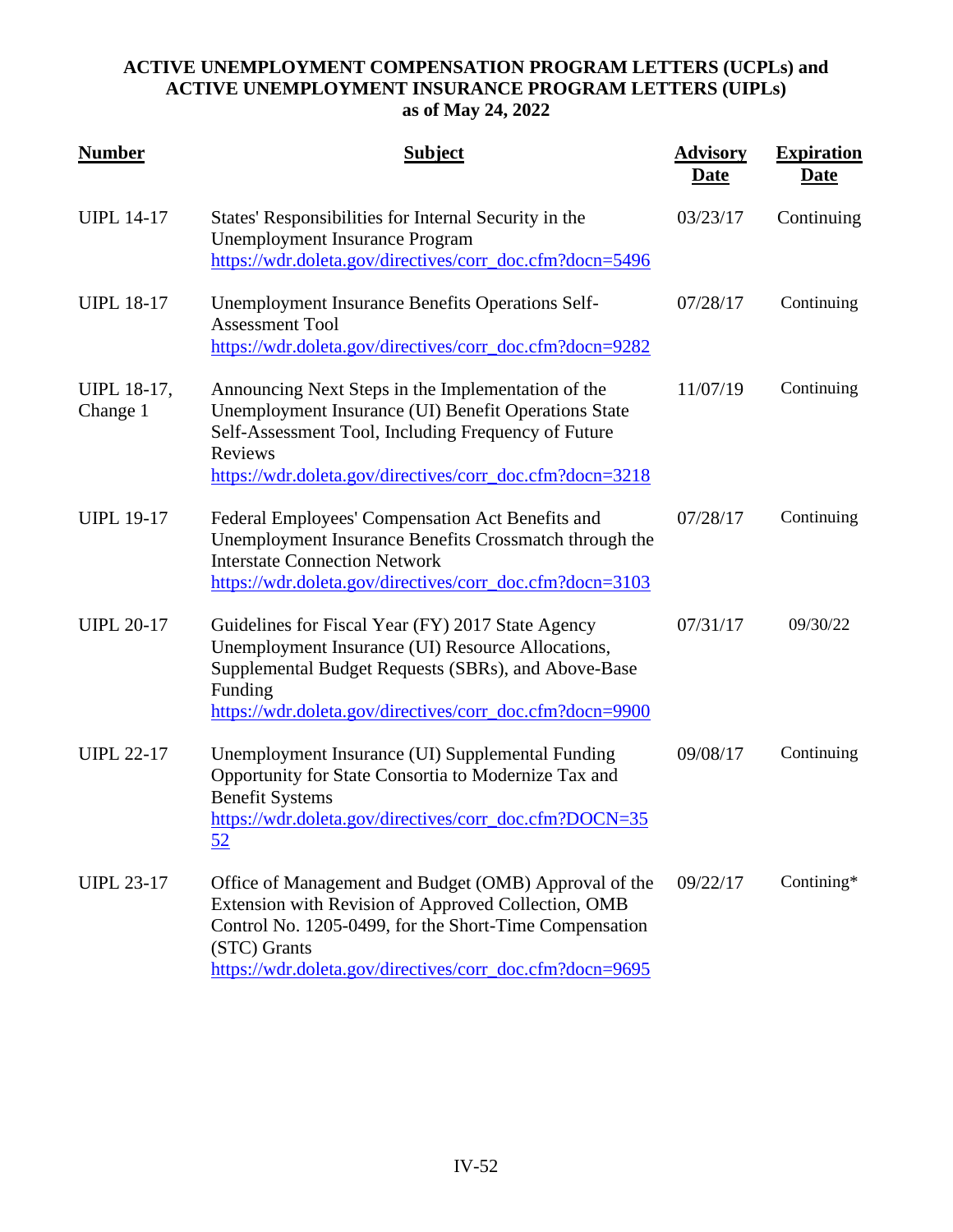| <b>Number</b>                 | <b>Subject</b>                                                                                                                                                                                                                                                                                                                                     | <b>Advisory</b><br><b>Date</b> | <b>Expiration</b><br><u>Date</u> |
|-------------------------------|----------------------------------------------------------------------------------------------------------------------------------------------------------------------------------------------------------------------------------------------------------------------------------------------------------------------------------------------------|--------------------------------|----------------------------------|
| <b>UIPL 8-18</b>              | Fiscal Year (FY) 2018 Funding Allotments and Operating<br>Guidance for Unemployment Insurance (UI)<br>Reemployment Services and Eligibility Assessment<br>(RESEA) Grants<br>https://wdr.doleta.gov/directives/corr_doc.cfm?DOCN=80<br>87                                                                                                           | 07/16/18                       | Continuing                       |
| <b>UIPL 11-18</b>             | ETA 9177 Report - Pre-Implementation Planning Checklist<br>Report for State Unemployment Insurance (UI)<br>Information Technology (IT) Modernization Projects<br>https://wdr.doleta.gov/directives/corr_doc.cfm?DOCN=91<br>14                                                                                                                      | 08/17/18                       | Continuing                       |
| <b>UIPL 11-18</b><br>Change 1 | Employment and Training Administration (ETA) 9177<br>Report - Pre-Implementation Planning Checklist Report for<br>State Unemployment Insurance (UI) Information<br>Technology (IT) Modernization Projects - Additional<br>Updates to the ETA 9177 Report and Reporting<br>Instructions<br>https://wdr.doleta.gov/directives/corr_doc.cfm?docn=3973 | 07/16/20                       | Continuing                       |
| <b>UIPL 13-18</b>             | Guidelines for Fiscal Year (FY) 2018 State Agency<br>Unemployment Insurance (UI) Resource Allocations,<br>Supplemental Budget Requests (SBRs), and Above-Base<br>Funding<br>https://wdr.doleta.gov/directives/corr_doc.cfm?DOCN=86<br>41                                                                                                           | 08/17/18                       | 09/30/23                         |
| <b>UIPL 14-18</b>             | Unemployment Insurance and the Workforce Innovation<br>and Opportunity Act<br>https://wdr.doleta.gov/directives/corr_doc.cfm?DOCN=40<br>89                                                                                                                                                                                                         | 08/20/18                       | Continuing                       |
| <b>UIPL 2-19</b>              | <b>Recovery of Certain Unemployment Compensation Debts</b><br>under the Treasury Offset Program<br>https://wdr.doleta.gov/directives/corr_doc.cfm?DOCN=84<br>57                                                                                                                                                                                    | 12/12/18                       | Continuing                       |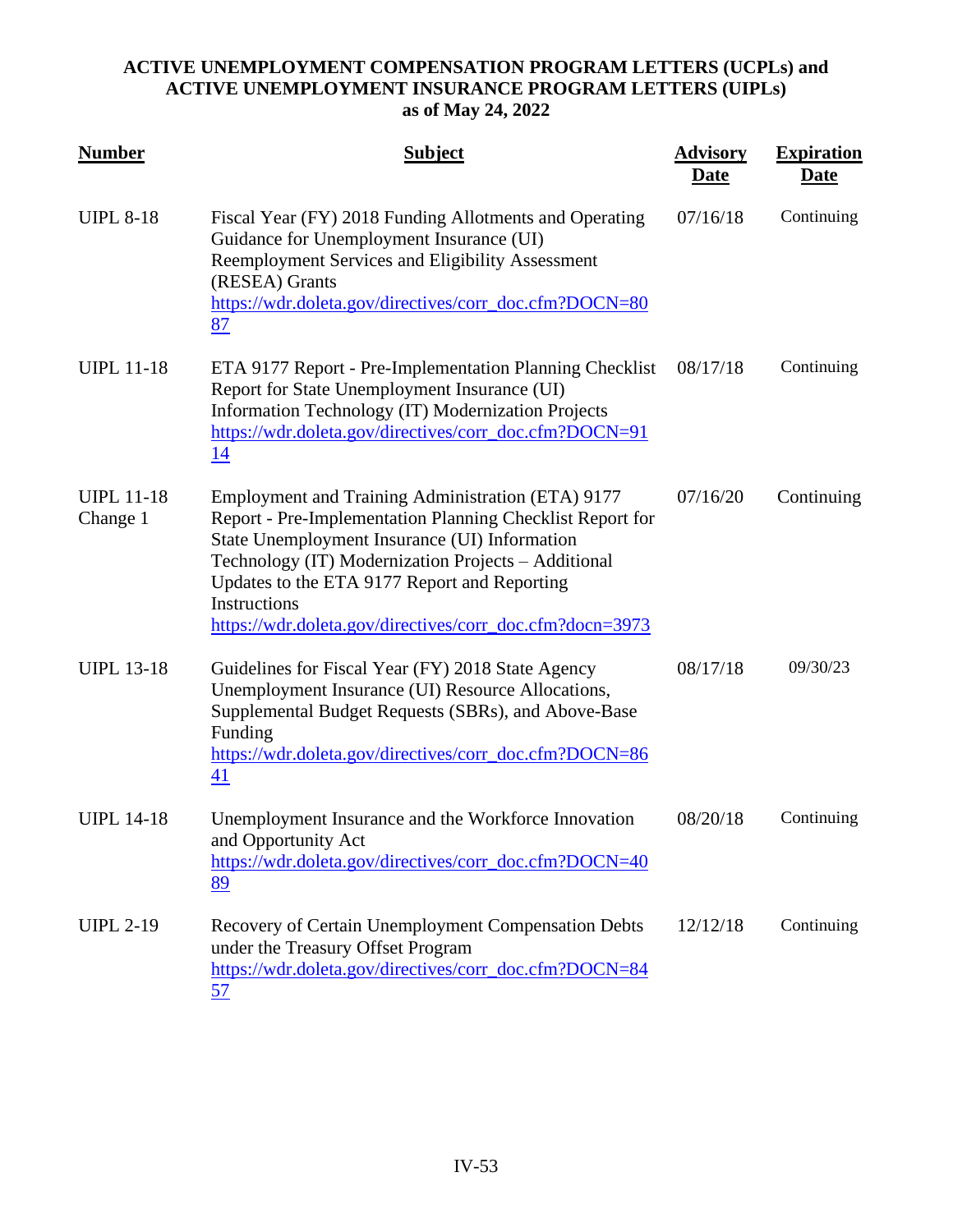| <b>Number</b>     | <b>Subject</b>                                                                                                                                                                                                                           | <b>Advisory</b><br><u>Date</u> | <b>Expiration</b><br><u>Date</u> |
|-------------------|------------------------------------------------------------------------------------------------------------------------------------------------------------------------------------------------------------------------------------------|--------------------------------|----------------------------------|
| <b>UIPL 3-19</b>  | Minimum Disaster Unemployment Assistance (DUA)<br>Weekly Benefit Amount: January 1 - March 31, 2019<br>https://wdr.doleta.gov/directives/corr_doc.cfm?DOCN=58<br>08                                                                      | 12/19/18                       | Continuing                       |
| <b>UIPL 4-19</b>  | Social Security Annuities and Federal Civilian Pensions<br>https://wdr.doleta.gov/directives/corr_doc.cfm?DOCN=68<br>87                                                                                                                  | 12/19/18                       | Continuing                       |
| <b>UIPL 5-19</b>  | Form ETA 9178 for Employment and Training<br><b>Supplemental Grant Reporting</b><br>https://wdr.doleta.gov/directives/corr_doc.cfm?DOCN=40<br>71                                                                                         | 12/19/18                       | Continuing *                     |
| <b>UIPL 6-19</b>  | Federal Military Pensions Cost of Living Adjustments<br>(COLA)<br>https://wdr.doleta.gov/directives/corr_doc.cfm?DOCN=79<br>47                                                                                                           | 12/28/18                       | Continuing                       |
| <b>UIPL 7-19</b>  | Fiscal Year (FY) 2019 Funding Allotments and Operating<br>Guidance for Unemployment Insurance (UI)<br>Reemployment Services and Eligibility Assessment<br>(RESEA) Grants<br>https://wdr.doleta.gov/directives/corr_doc.cfm?DOCN=83<br>97 | 01/11/19                       | Continuing                       |
| <b>UIPL 8-19</b>  | Guidelines for Fiscal Year (FY) 2019 State Agency<br>Unemployment Insurance (UI) Resource Allocations,<br>Supplemental Budget Requests (SBRs), and Above-Base<br>Funding<br>https://wdr.doleta.gov/directives/corr_doc.cfm?docn=5421     | 02/27/19                       | 09/30/25                         |
| <b>UIPL 9-19</b>  | Disaster Unemployment Assistance (DUA): DUA Claims<br>Documentation and Late Appeals<br>https://wdr.doleta.gov/directives/corr_doc.cfm?docn=4048                                                                                         | 03/15/19                       | Continuing                       |
| <b>UIPL 10-19</b> | Minimum Disaster Unemployment Assistance (DUA)<br>Weekly Benefit Amount: April 1 - June 30, 2019<br>https://wdr.doleta.gov/directives/corr_doc.cfm?DOCN=83<br>70                                                                         | 03/29/19                       | Continuing                       |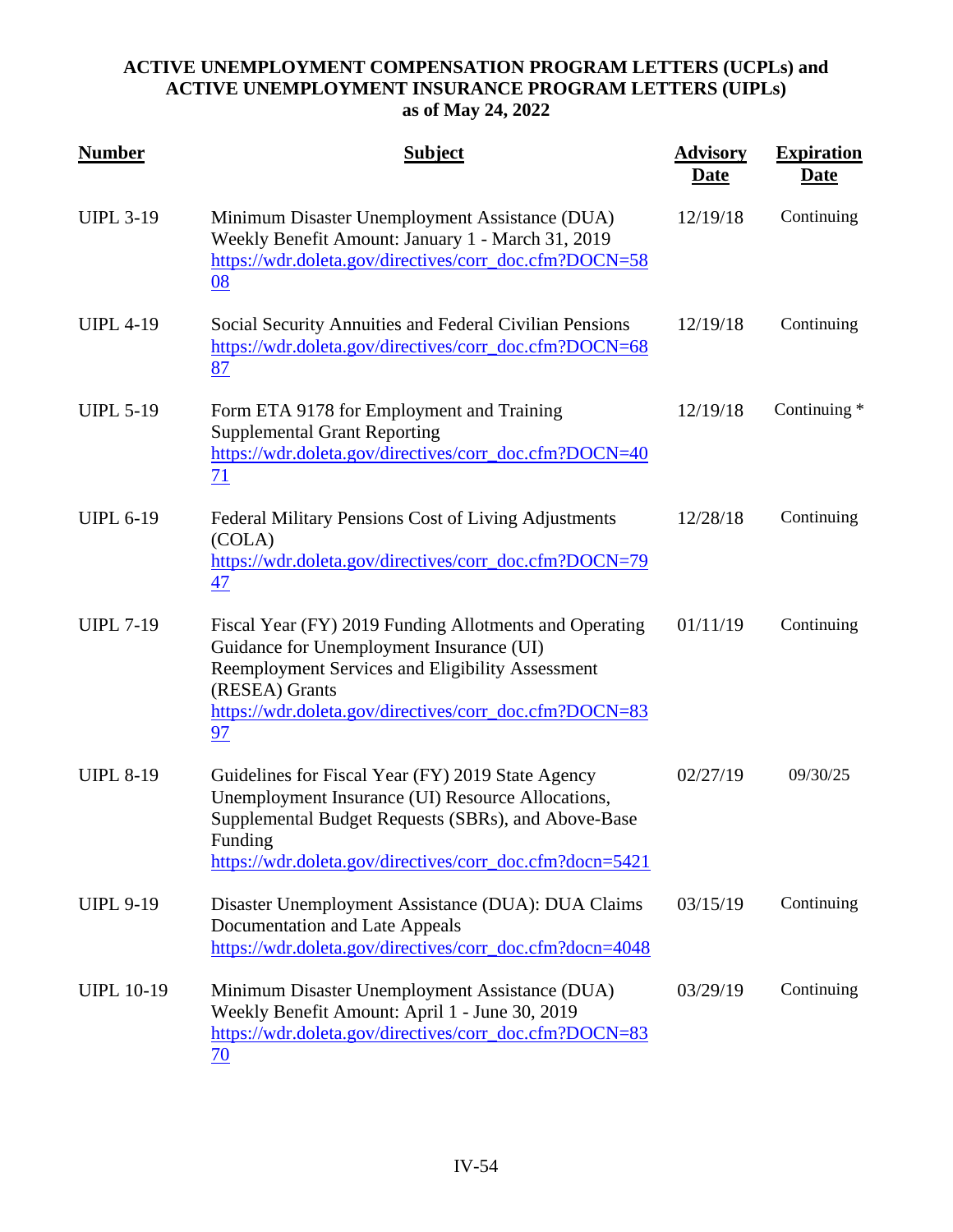| <b>Number</b>     | <b>Subject</b>                                                                                                                                                                                                                  | <b>Advisory</b><br><u>Date</u> | <b>Expiration</b><br><u>Date</u> |
|-------------------|---------------------------------------------------------------------------------------------------------------------------------------------------------------------------------------------------------------------------------|--------------------------------|----------------------------------|
| <b>UIPL 11-19</b> | 2019 Pay Adjustments for Annual Salary Rates for General<br>Schedule (GS) Federal Employees in 53 Locality Pay<br>Areas<br>https://wdr.doleta.gov/directives/corr_doc.cfm?DOCN=70<br>22                                         | 04/24/19                       | Continuing                       |
| <b>UIPL 13-19</b> | National Directory of New Hires (NDNH) and State<br>Directory of New Hires (SDNH) Guidance and Best<br>Practices<br>https://wdr.doleta.gov/directives/corr_doc.cfm?docn=5373                                                    | 06/07/19                       | Continuing                       |
| <b>UIPL 14-19</b> | Minimum Disaster Unemployment Assistance (DUA)<br>Weekly Benefit Amount: July 1 - September 30, 2019<br>https://wdr.doleta.gov/directives/corr_doc.cfm?docn=4431                                                                | 06/19/19                       | Continuing                       |
| <b>UIPL 15-19</b> | Additional Planning Guidance for the Fiscal Year (FY)<br>2020 Unemployment Insurance (UI) State Quality Service<br>Plan (SQSP)<br>https://wdr.doleta.gov/directives/corr_doc.cfm?docn=8831                                      | 06/28/19                       | Continuing*                      |
| <b>UIPL 16-19</b> | Fiscal Year (FY) 2020 State Workforce Agency<br>Unemployment Insurance (UI) Resource Planning Targets<br>and Guidelines<br>https://wdr.doleta.gov/directives/corr_doc.cfm?docn=7941                                             | 08/19/19                       | Continuing*                      |
| <b>UIPL 17-19</b> | <b>Federal Requirements Regarding State Unemployment</b><br>Compensation (UC) Alternative Base Period (ABP)<br><b>Determination Procedures</b><br>https://wdr.doleta.gov/directives/corr_doc.cfm?DOCN=57<br><u>69</u>           | 09/16/19                       | Continuing                       |
| <b>UIPL 18-19</b> | Implementation of Sequestration under the Budget Control<br>Act of 2011 (BCA) for Mandatory Unemployment<br>Insurance Programs for Fiscal Year (FY) 2020<br>https://wdr.doleta.gov/directives/corr_doc.cfm?DOCN=59<br><u>55</u> | 09/16/19                       | Continuing*                      |
| <b>UIPL 19-19</b> | Minimum Disaster Unemployment Assistance (DUA)<br>Weekly Benefit Amount: October 1 - December 31, 2019<br>https://wdr.doleta.gov/directives/corr_doc.cfm?DOCN=42<br>93                                                          | 09/30/19                       | Continuing                       |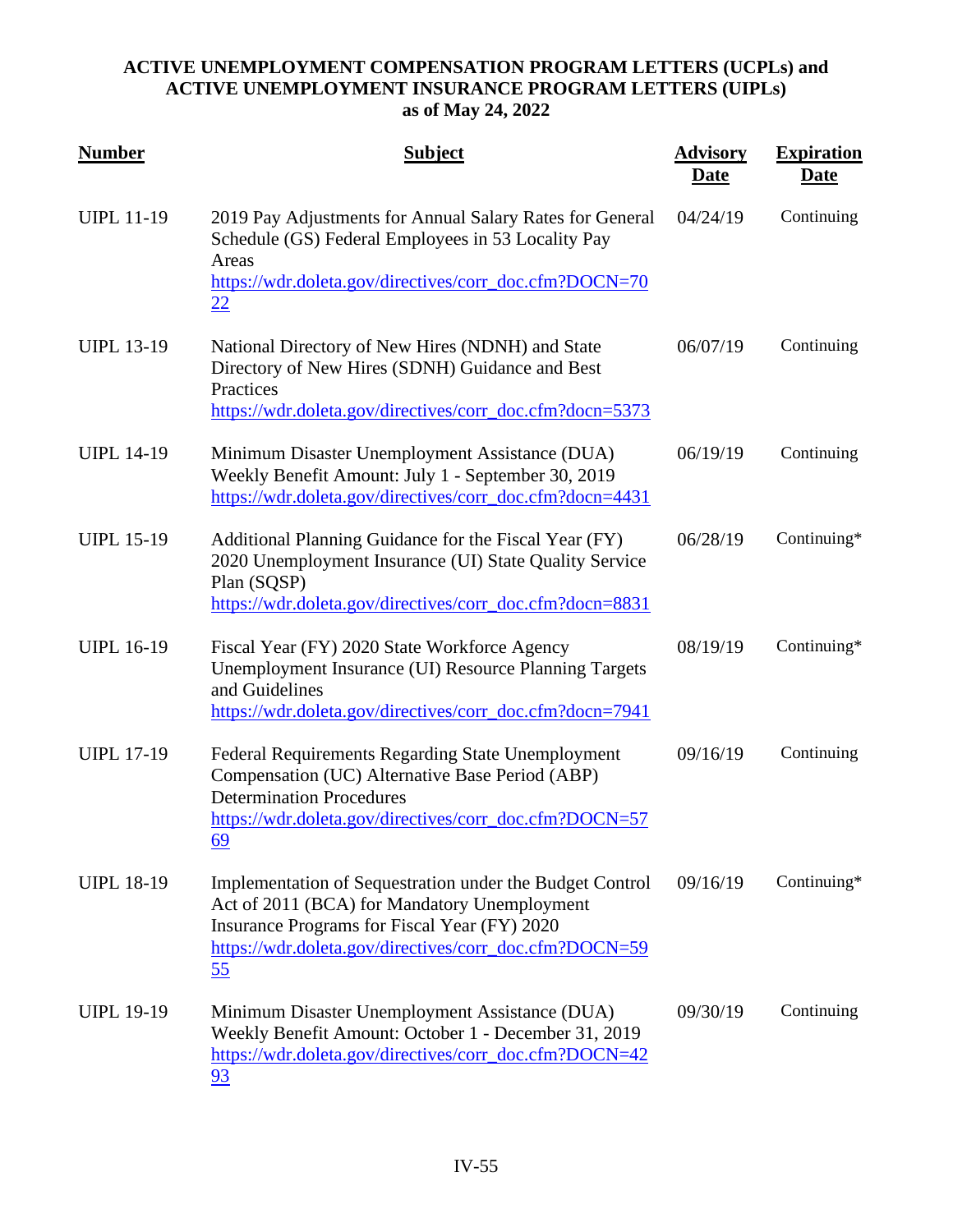| <b>Number</b>    | <b>Subject</b>                                                                                                                                                                                                                                      | <b>Advisory</b><br><b>Date</b> | <b>Expiration</b><br><u>Date</u> |
|------------------|-----------------------------------------------------------------------------------------------------------------------------------------------------------------------------------------------------------------------------------------------------|--------------------------------|----------------------------------|
| <b>UIPL 1-20</b> | Expectations for States Implementing the Reemployment<br>Service and Eligibility Assessment (RESEA) Program<br>Requirements for Conducting Evaluations and Building<br>Program Evidence<br>https://wdr.doleta.gov/directives/corr_doc.cfm?docn=6691 | 10/31/19                       | Continuing                       |
| <b>UIPL 2-20</b> | Office of Management and Budget (OMB) Approval of<br>Employment and Training (ET) Handbook 410, 6th<br>Edition, Resource Justification Model (RJM)<br>https://wdr.doleta.gov/directives/corr_doc.cfm?docn=6296                                      | 11/01/19                       | Continuing*                      |
| <b>UIPL 3-20</b> | Minimum Disaster Unemployment Assistance (DUA)<br>Weekly Benefit Amount: January 1 - March 31, 2020<br>https://wdr.doleta.gov/directives/corr_doc.cfm?DOCN=36<br>75                                                                                 | 12/12/19                       | Continuing                       |
| <b>UIPL 4-20</b> | Treasury Offset Program (TOP) Revised and Clarified<br>Requirements for Referring Unemployment Compensation<br>(UC) Debts for Recovery through Federal Tax Refund<br>Offset<br>https://wdr.doleta.gov/directives/corr_doc.cfm?DOCN=85<br>82         | 12/16/19                       | Continuing                       |
| <b>UIPL 5-20</b> | Federal Military Pensions Cost of Living (COLA)<br>adjustments<br>https://wdr.doleta.gov/directives/corr_doc.cfm?DOCN=95<br>50                                                                                                                      | 12/20/19                       | Continuing                       |
| <b>UIPL 6-20</b> | Social Security Annuities and Federal Civilian Pensions<br>https://wdr.doleta.gov/directives/corr_doc.cfm?DOCN=69<br>17                                                                                                                             | 12/23/19                       | Continuing                       |
| <b>UIPL 7-20</b> | 2020 Pay Adjustments for Annual Salary Rates for General<br>Schedule (GS) Federal Employees in 53 Locality Pay<br>Areas<br>https://wdr.doleta.gov/directives/corr_doc.cfm?DOCN=98<br>18                                                             | 01/16/20                       | Continuing                       |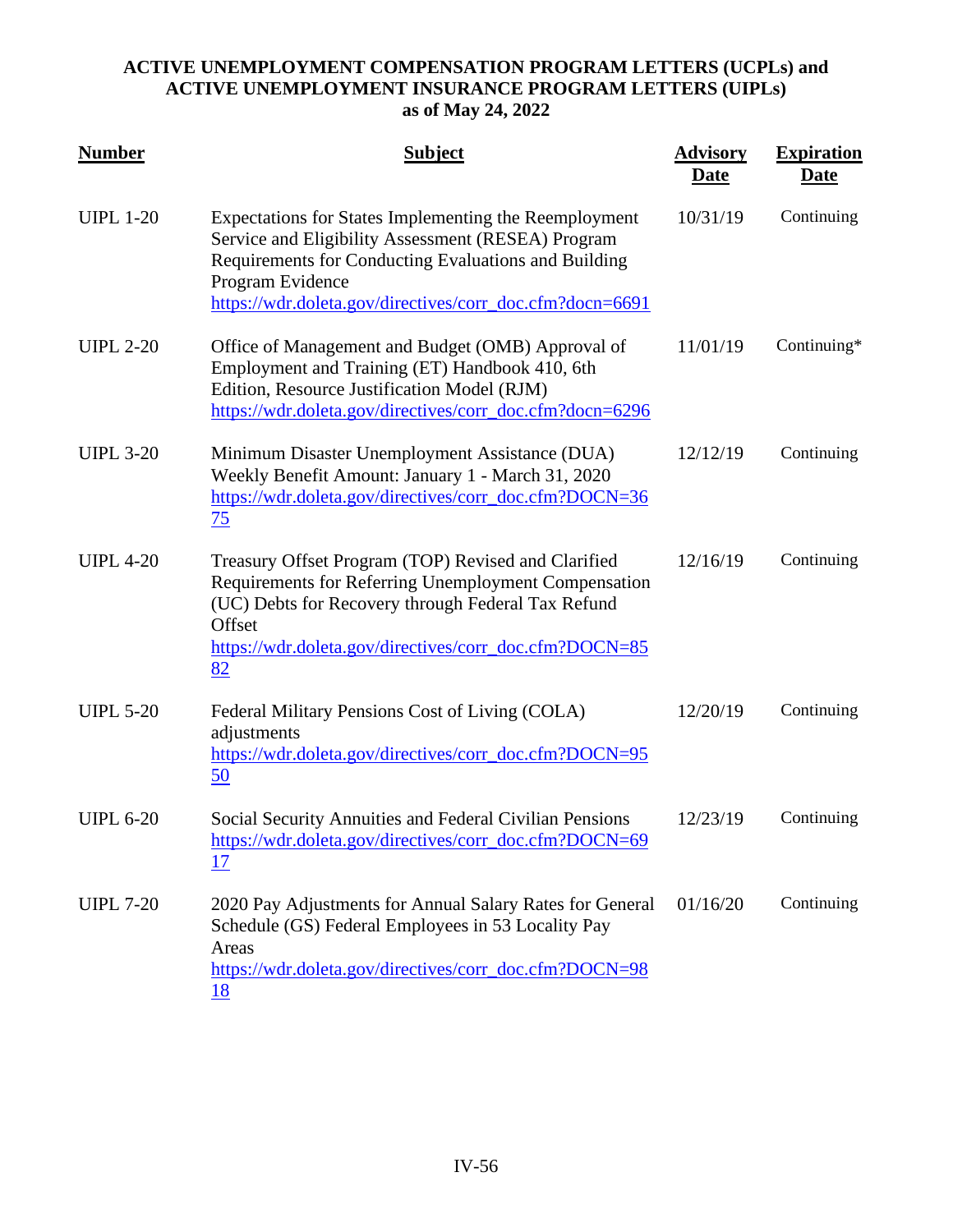| <b>Number</b>                  | <b>Subject</b>                                                                                                                                                                                                                                                                                                    | <b>Advisory</b><br>Date | <b>Expiration</b><br><b>Date</b> |
|--------------------------------|-------------------------------------------------------------------------------------------------------------------------------------------------------------------------------------------------------------------------------------------------------------------------------------------------------------------|-------------------------|----------------------------------|
| <b>UIPL 8-20</b>               | Fiscal Year (FY) 2020 Funding Allotments and Operating<br>Guidance for Unemployment Insurance (UI)<br>Reemployment Services and Eligibility Assessments<br>(RESEA) Grants<br>https://wdr.doleta.gov/directives/corr_doc.cfm?docn=4214                                                                             | 01/30/20                | Continuing                       |
| <b>UIPL 9-20</b>               | Unemployment Insurance (UI) State Quality Service Plan<br>(SQSP) Submittal Schedule<br>https://wdr.doleta.gov/directives/corr_doc.cfm?docn=7801                                                                                                                                                                   | 02/06/20                | Continuing                       |
| <b>UIPL 10-20</b>              | Unemployment Compensation (UC) for Individuals<br>Affected by the Coronavirus Disease 2019 (COVID-19)<br>https://wdr.doleta.gov/directives/corr_doc.cfm?docn=8893                                                                                                                                                 | 03/12/20                | Continuing                       |
| <b>UIPL 10-20</b><br>Change 1  | Unemployment Compensation (UC) for Individuals<br>Affected by the Coronavirus Disease 2019 (COVID-19) -<br>Interpretation of "Between and Within Terms" Denial<br>Provisions in Section $3304(a)(6)(A)$ of the Federal<br>Unemployment Tax Act (FUTA)<br>https://wdr.doleta.gov/directives/corr_doc.cfm?docn=8879 | 05/15/20                | Continuing                       |
| <b>UIPL 10-20,</b><br>Change 2 | Unemployment Compensation (UC) for Individuals<br>Affected by the Coronavirus Disease 2019 (COVID-19) –<br>Short-Time Compensation (STC) for Reopening the<br>Economy<br>https://wdr.doleta.gov/directives/corr_doc.cfm?docn=9042                                                                                 | 05/25/21                | Continuing                       |
| <b>UIPL 11-20</b>              | Minimum Disaster Unemployment Assistance (DUA)<br>Weekly Benefit Amount: April 1 - June 30, 2020<br>https://wdr.doleta.gov/directives/corr_doc.cfm?docn=8052                                                                                                                                                      | 03/19/20                | Continuing                       |
| <b>UIPL 12-20</b>              | Renewal of Form ETA 581, Contribution Operations<br>https://wdr.doleta.gov/directives/corr_doc.cfm?docn=7714                                                                                                                                                                                                      | 03/20/20                | Continuing *                     |
| <b>UIPL 13-20</b>              | Families First Coronavirus Response Act, Division D<br>Emergency Unemployment Insurance Stabilization and<br>Access Act of 2020<br>https://wdr.doleta.gov/directives/corr_doc.cfm?docn=8634                                                                                                                       | 03/22/20                | Continuing                       |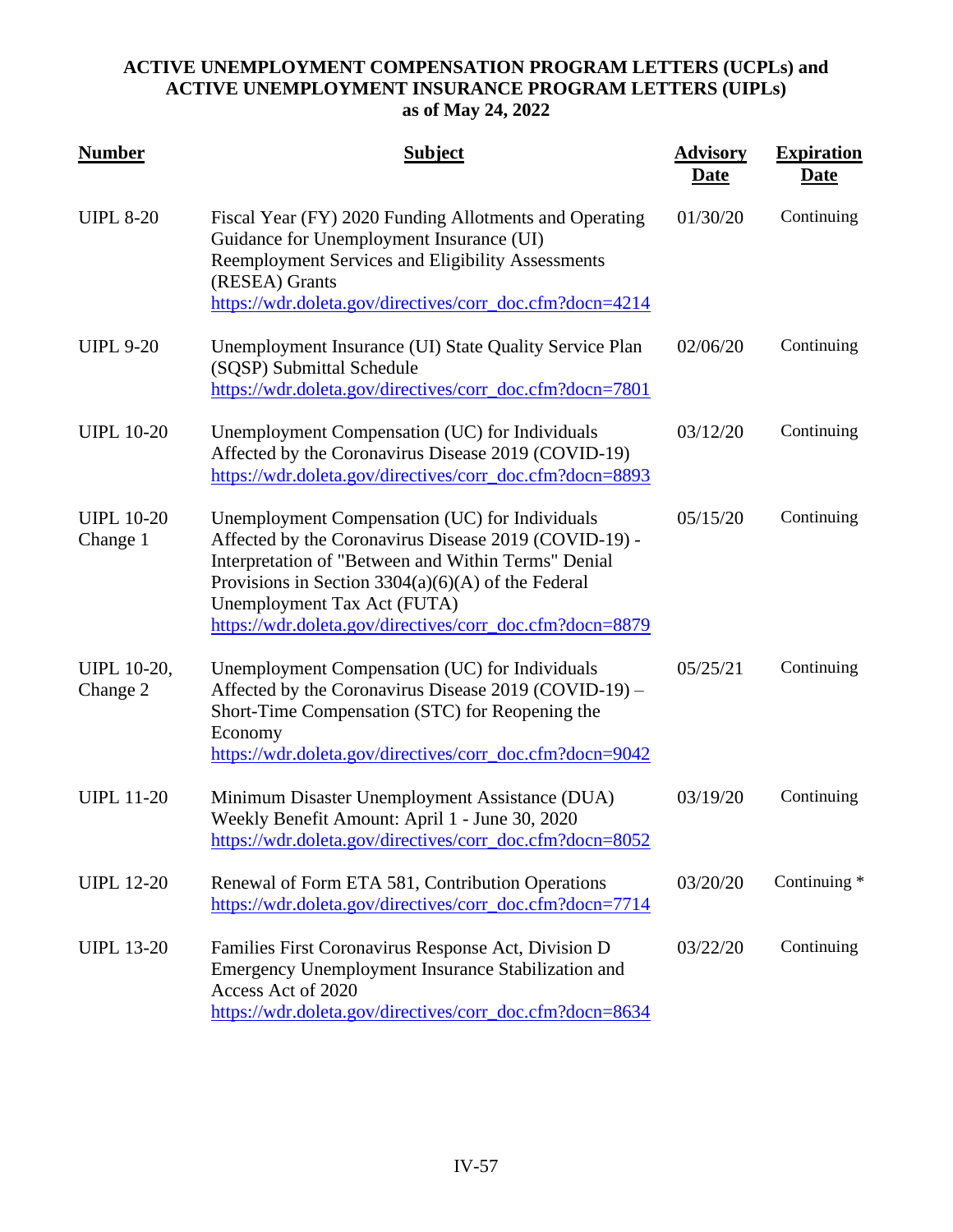| <b>Number</b>                  | <b>Subject</b>                                                                                                                                                                                                                                                                                                                          | <b>Advisory</b><br>Date | <b>Expiration</b><br><b>Date</b> |
|--------------------------------|-----------------------------------------------------------------------------------------------------------------------------------------------------------------------------------------------------------------------------------------------------------------------------------------------------------------------------------------|-------------------------|----------------------------------|
| <b>UIPL 13-20</b><br>Change 1  | Families First Coronavirus Response Act, Division D<br>Emergency Unemployment Insurance Stabilization and<br>Access Act of 2020 (EUISAA) - Reporting Instructions,<br>Modification to Emergency Administrative Grants<br>Application Requirement, and Questions and Answers<br>https://wdr.doleta.gov/directives/corr_doc.cfm?docn=5374 | 05/04/20                | Continuing                       |
| UIPL 13-20,<br>Change 2        | Families First Coronavirus Response Act, Division D<br>Emergency Unemployment Insurance Stabilization and<br>Access Act of 2020 (EUISAA) – Review of State<br>Compliance for Receipt of Emergency Administrative<br>Grants and Clarification on Benefit Offset Requirements<br>https://wdr.doleta.gov/directives/corr_doc.cfm?docn=8645 | 06/03/21                | Continuing                       |
| <b>UIPL 13-20,</b><br>Change 3 | Families First Coronavirus Response Act, Division D<br>Emergency Unemployment Insurance Stabilization and<br>Access Act of 2020 (EUISAA) – Ending the Emergency<br>Flexibilities Authorized under Section 4102(b)<br>https://wdr.doleta.gov/directives/corr_doc.cfm?docn=3275                                                           | 07/01/21                | Continuing                       |
| <b>UIPL 14-20</b>              | Coronavirus Aid, Relief, and Economic Security (CARES)<br>Act of 2020 - Summary of Key Unemployment Insurance<br>(UI) Provisions and Guidance Regarding Temporary<br><b>Emergency State Staffing Flexibility</b><br>https://wdr.doleta.gov/directives/corr_doc.cfm?docn=3390                                                            | 04/02/20                | Continuing                       |
| <b>UIPL 14-20</b><br>Change 1  | Coronavirus Aid, Relief, and Economic Security (CARES)<br>Act of 2020 - Questions and Answers<br>https://wdr.doleta.gov/directives/corr_doc.cfm?docn=3791                                                                                                                                                                               | 08/12/20                | Continuing                       |
| UIPL 14-20,<br>Change 2        | American Rescue Plan Act of 2021 (ARPA) – Provisions<br>Affecting the Federal-State Extended Benefits (EB)<br>Program<br>https://wdr.doleta.gov/directives/corr_doc.cfm?DOCN=74<br>43                                                                                                                                                   | 04/07/21                | Continuing                       |
| <b>UIPL 15-20</b>              | Coronavirus Aid, Relief, and Economic Security (CARES)<br>Act of 2020 - Federal Pandemic Unemployment<br>Compensation (FPUC) Program Operating, Financial, and<br><b>Reporting Instructions</b><br>https://wdr.doleta.gov/directives/corr_doc.cfm?docn=9297                                                                             | 04/04/20                | Continuing                       |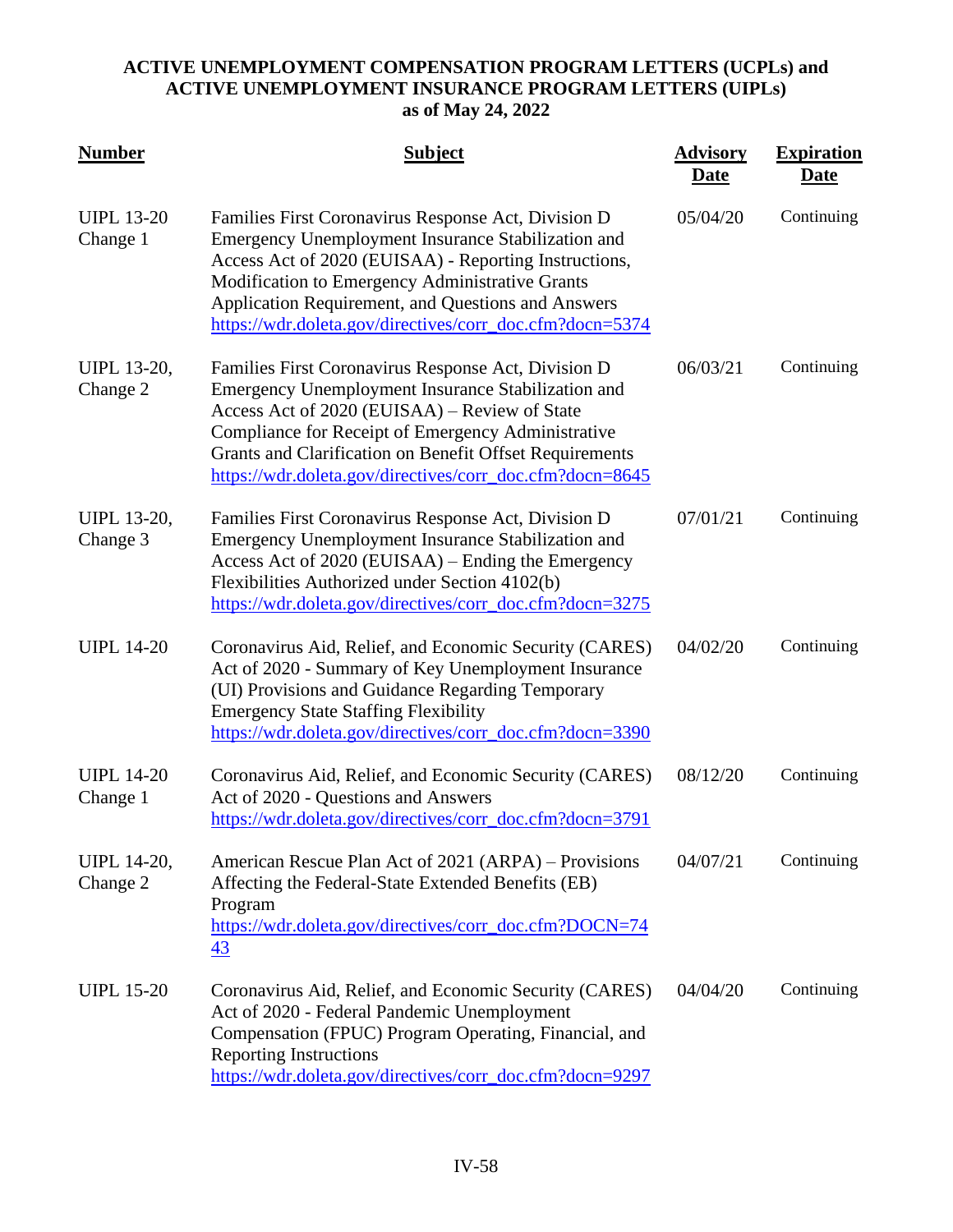| <b>Number</b>                  | <b>Subject</b>                                                                                                                                                                                                                                                                                                                                                                              | <b>Advisory</b><br><u>Date</u> | <b>Expiration</b><br><u>Date</u> |
|--------------------------------|---------------------------------------------------------------------------------------------------------------------------------------------------------------------------------------------------------------------------------------------------------------------------------------------------------------------------------------------------------------------------------------------|--------------------------------|----------------------------------|
| <b>UIPL 15-20</b><br>Change 1  | Coronavirus Aid, Relief, and Economic Security (CARES)<br>Act of 2020 - Federal Pandemic Unemployment<br>Compensation (FPUC) Program Reporting Instructions and<br><b>Questions and Answers</b><br>https://wdr.doleta.gov/directives/corr_doc.cfm?docn=3946                                                                                                                                 | 05/09/20                       | Continuing                       |
| <b>UIPL 15-20</b><br>Change 2  | Coronavirus Aid, Relief, and Economic Security (CARES)<br>Act of 2020-New Data Collection Instrument and Revised<br>Reporting Instructions for Federal Pandemic<br><b>Unemployment Compensation (FPUC)</b><br>https://wdr.doleta.gov/directives/corr_doc.cfm?docn=7785                                                                                                                      | 06/15/20                       | Continuing                       |
| <b>UIPL 15-20,</b><br>Change 3 | <b>Continued Assistance for Unemployed Workers</b><br>(Continued Assistance) Act of 2020 — Federal Pandemic<br><b>Unemployment Compensation (FPUC) Program</b><br>Reauthorization and Modification and Mixed Earners<br><b>Unemployment Compensation (MEUC) Program</b><br>Operating, Reporting, and Financial Instructions<br>https://wdr.doleta.gov/directives/corr_doc.cfm?DOCN=61<br>22 | 01/05/21                       | Continuing                       |
| <b>UIPL 15-20,</b><br>Change 4 | American Rescue Plan Act of 2021 (ARPA) — Extensions<br>to the Federal Pandemic Unemployment Compensation<br>(FPUC) Program and Mixed Earners Unemployment<br>Compensation (MEUC) Program<br>https://wdr.doleta.gov/directives/corr_doc.cfm?docn=3728                                                                                                                                       | 03/26/21                       | Continuing                       |
| <b>UIPL 16-20</b>              | Coronavirus Aid, Relief, and Economic Security (CARES)<br>Act of 2020 - Pandemic Unemployment Assistance (PUA)<br>Program Operating, Financial, and Reporting Instructions<br>https://wdr.doleta.gov/directives/corr_doc.cfm?docn=4628                                                                                                                                                      | 04/05/20                       | Continuing                       |
| <b>UIPL 16-20</b><br>Change 1  | Coronavirus Aid, Relief, and Economic Security (CARES)<br>Act of 2020 - Pandemic Unemployment Assistance (PUA)<br>Program Reporting Instructions and Questions and<br>Answers<br>https://wdr.doleta.gov/directives/corr_doc.cfm?docn=5899                                                                                                                                                   | 04/27/20                       | Continuing                       |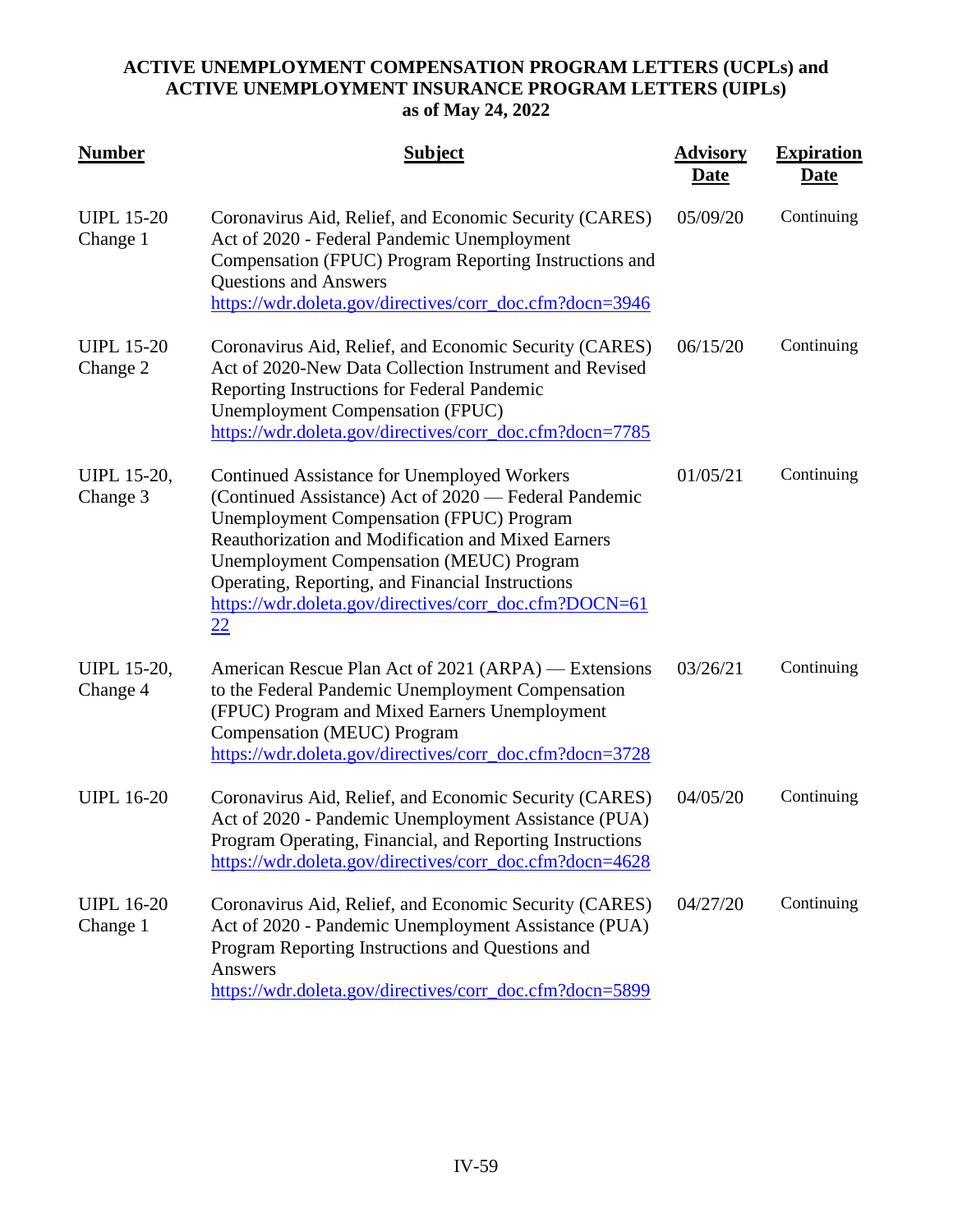| <b>Number</b>                  | <b>Subject</b>                                                                                                                                                                                                                                                                       | <b>Advisory</b><br>Date | <b>Expiration</b><br><u>Date</u> |
|--------------------------------|--------------------------------------------------------------------------------------------------------------------------------------------------------------------------------------------------------------------------------------------------------------------------------------|-------------------------|----------------------------------|
| <b>UIPL 16-20,</b><br>Change 2 | Coronavirus Aid, Relief, and Economic Security (CARES)<br>Act of 2020 - Pandemic Unemployment Assistance (PUA)<br><b>Additional Questions and Answers</b><br>https://wdr.doleta.gov/directives/corr_doc.cfm?docn=5479                                                                | 07/21/20                | Continuing                       |
| <b>UIPL 16-20,</b><br>Change 3 | Coronavirus Aid, Relief, and Economic Security (CARES)<br>Act of 2020 - Eligibility of Individuals who are Caregivers<br>for Pandemic Unemployment Assistance (PUA) in the<br><b>Context of School Systems Reopening</b><br>https://wdr.doleta.gov/directives/corr_doc.cfm?docn=3849 | 08/27/20                | Continuing                       |
| <b>UIPL 16-20,</b><br>Change 4 | Continued Assistance to Unemployed Workers Act of 2020-<br>Pandemic Unemployment Assistance (PUA) Program:<br><b>Updated Operating Instructions and Reporting Changes</b><br>https://wdr.doleta.gov/directives/corr_doc.cfm?docn=6973                                                | 01/08/21                | Continuing                       |
| UIPL 16-20,<br>Change 5        | Expanded Eligibility Provisions for the Pandemic<br>Unemployment Assistance (PUA) Program<br>https://wdr.doleta.gov/directives/corr_doc.cfm?DOCN=32<br>02                                                                                                                            | 02/25/21                | Continuing                       |
| <b>UIPL 16-20,</b><br>Change 6 | Pandemic Unemployment Assistance (PUA) Program:<br><b>Updated Operating Instructions and Reporting Changes</b><br>https://wdr.doleta.gov/directives/corr_doc.cfm?docn=4801                                                                                                           | 09/03/21                | Continuing                       |
| <b>UIPL 17-20</b>              | Coronavirus Aid, Relief, and Economic Security (CARES)<br>Act of 2020-Pandemic Emergency Unemployment<br>Compensation (PEUC) Program Operating, Financial, and<br><b>Reporting Instructions</b><br>https://wdr.doleta.gov/directives/corr_doc.cfm?docn=8452                          | 04/10/20                | Continuing                       |
| <b>UIPL 17-20</b><br>Change 1  | Coronavirus Aid, Relief, and Economic Security (CARES)<br>Act of 2020-Pandemic Emergency Unemployment<br>Compensation (PEUC) Program: Questions and Answers,<br>and Revised Reporting Instructions for the PEUC ETA 227<br>https://wdr.doleta.gov/directives/corr_doc.cfm?docn=8689  | 05/13/20                | Continuing                       |
| <b>UIPL 17-20,</b><br>Change 2 | Continued Assistance for Unemployed Workers Act of<br>2020—Pandemic Emergency Unemployment<br>Compensation (PEUC) Program: Extension, Transition<br>Rule, Increase in Total Benefits, and Coordination Rules<br>https://wdr.doleta.gov/directives/corr_doc.cfm?docn=9291             | 12/31/20                | Continuing                       |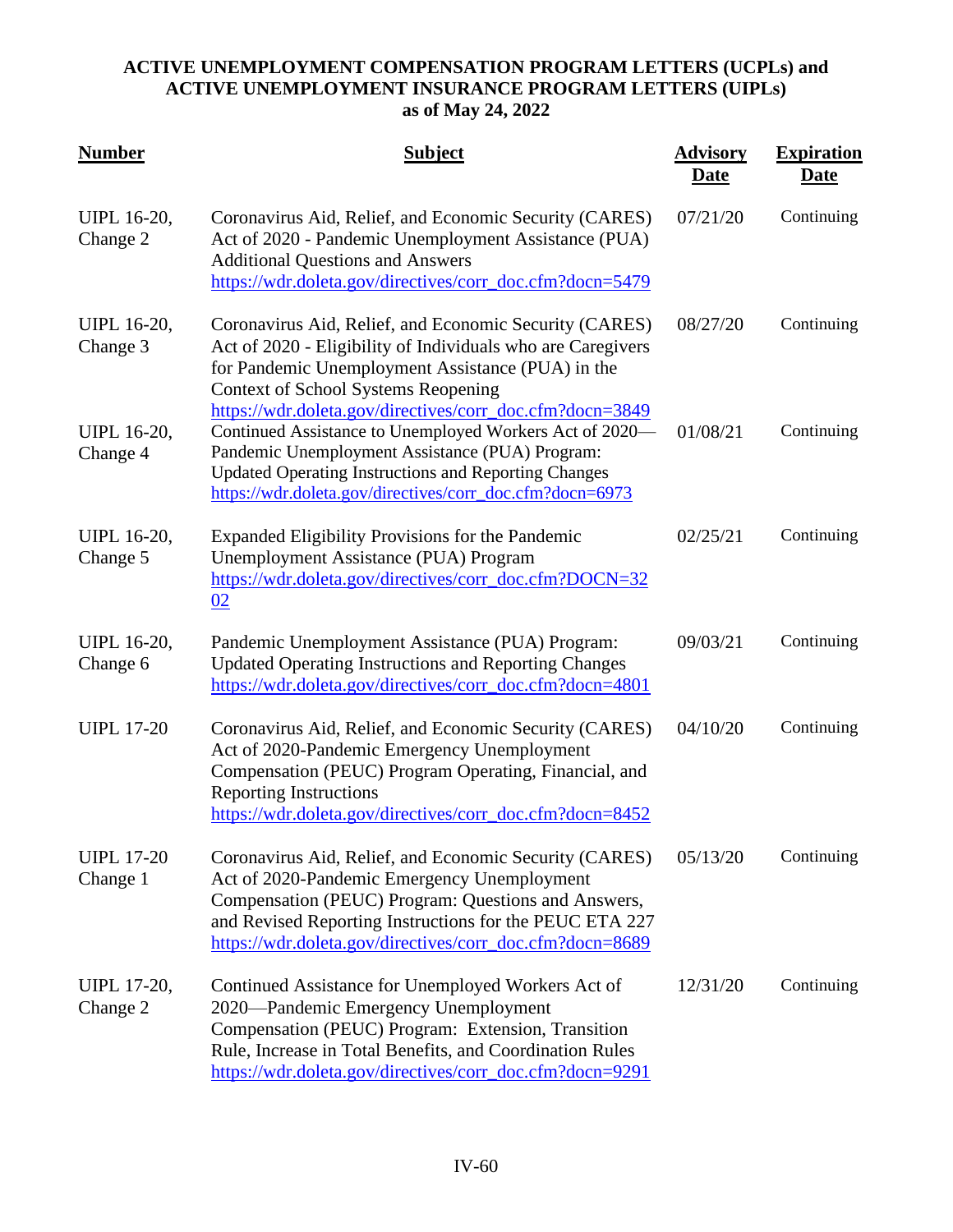| <b>Number</b>                  | <b>Subject</b>                                                                                                                                                                                                                                                                                                                       | <b>Advisory</b><br>Date | <b>Expiration</b><br>Date |
|--------------------------------|--------------------------------------------------------------------------------------------------------------------------------------------------------------------------------------------------------------------------------------------------------------------------------------------------------------------------------------|-------------------------|---------------------------|
| <b>UIPL 17-20,</b><br>Change 3 | American Rescue Plan Act of 2021 (ARPA) -Pandemic<br><b>Emergency Unemployment Compensation (PEUC)</b><br>Program: Extension, Elimination of Transition Rule,<br>Increase in Total Benefits, and Extension of Coordination<br>Rule<br>https://wdr.doleta.gov/directives/corr_doc.cfm?docn=9169                                       | 03/26/21                | Continuing                |
| <b>UIPL 18-20</b>              | Coronavirus Aid, Relief, and Economic Security (CARES)<br>Act of 2020 - Emergency Unemployment Relief for State<br>and Local Governmental Entities, Certain Nonprofit<br>Organizations, and Federally-Recognized Indian Tribes<br>https://wdr.doleta.gov/directives/corr_doc.cfm?docn=5893                                           | 04/27/20                | Continuing                |
| <b>UIPL 18-20,</b><br>Change 1 | Amendments to the Coronavirus Aid, Relief, and<br>Economic Security (CARES) Act of 2020 - Emergency<br>Unemployment Relief for State and Local Governmental<br>Entities, Certain Nonprofit Organizations, and Federally-<br><b>Recognized Indian Tribes</b><br>https://wdr.doleta.gov/directives/corr_doc.cfm?docn=8149              | 08/12/20                | Continuing                |
| <b>UIPL 18-20,</b><br>Change 2 | American Rescue Plan Act of 2021 (ARPA) –<br>Amendments to the Emergency Unemployment Relief for<br>State and Local Governmental Entities, Certain Nonprofit<br>Organizations, and Federally-Recognized Indian Tribes<br>https://wdr.doleta.gov/directives/corr_doc.cfm?docn=7171                                                    | 03/26/21                | Continuing                |
| <b>UIPL 19-20</b>              | Procedures for the Completion and Publication of<br>Unemployment Insurance (UI) Benefit Accuracy<br>Measurement (BAM) Data for Improper Payment<br>Information Act (IPIA) Reporting Year 2020<br>https://wdr.doleta.gov/directives/corr_doc.cfm?docn=7197                                                                            | 04/29/20                | Continuing *              |
| <b>UIPL 20-20</b>              | Coronavirus Aid, Relief, and Economic Security (CARES)<br>Act of 2020 - Operating, Financial, and Reporting<br>Instructions for Section 2105: Temporary Full Federal<br>Funding of the First Week of Compensable Regular<br>Unemployment for States with No Waiting Week<br>https://wdr.doleta.gov/directives/corr_doc.cfm?docn=6324 | 04/30/20                | Continuing                |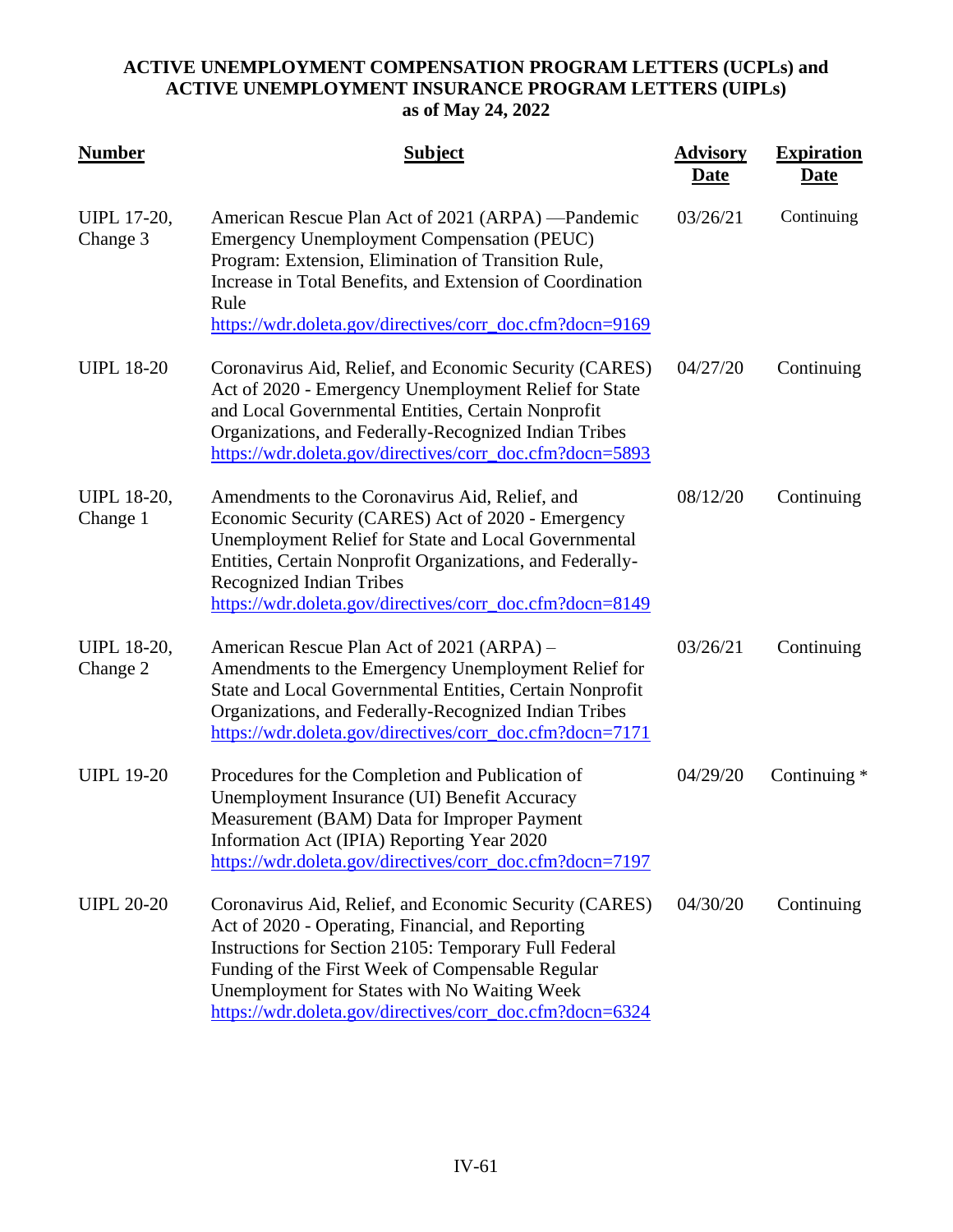| <b>Number</b>                  | <b>Subject</b>                                                                                                                                                                                                                                                                                                                                                                                                            | <b>Advisory</b><br>Date | <b>Expiration</b><br><b>Date</b> |
|--------------------------------|---------------------------------------------------------------------------------------------------------------------------------------------------------------------------------------------------------------------------------------------------------------------------------------------------------------------------------------------------------------------------------------------------------------------------|-------------------------|----------------------------------|
| <b>UIPL 21-20</b>              | Coronavirus Aid, Relief, and Economic Security (CARES)<br>Act of 2020 - Short-Time Compensation (STC) Program<br>Provisions and Guidance Regarding 100 Percent Federal<br>Reimbursement of Certain State STC Payments<br>https://wdr.doleta.gov/directives/corr_doc.cfm?docn=9622                                                                                                                                         | 05/03/20                | Continuing                       |
| <b>UIPL 22-20</b>              | Coronavirus Aid, Relief, and Economic Security (CARES)<br>Act of 2020 – Short-Time Compensation (STC) Program<br>Grants<br>https://wdr.doleta.gov/directives/corr_doc.cfm?docn=6220                                                                                                                                                                                                                                       | 05/10/20                | Continuing                       |
| <b>UIPL 23-20</b>              | Program Integrity for the Unemployment Insurance (UI)<br>Program and the UI Programs Authorized by the<br>Coronavirus Aid, Relief, and Economic Security (CARES)<br>Act of 2020 - Federal Pandemic Unemployment<br>Compensation (FPUC), Pandemic Unemployment<br>Assistance (PUA), and Pandemic Emergency<br><b>Unemployment Compensation (PEUC) Programs</b><br>https://wdr.doleta.gov/directives/corr_doc.cfm?docn=4621 | 05/11/20                | Continuing                       |
| <b>UIPL 24-20</b>              | Temporary Changes to the Federal-State Extended Benefits<br>(EB) Program in Response to the Economic Impacts of the<br>Coronavirus Disease 2019 (COVID-19) Pandemic<br>Emergency<br>https://wdr.doleta.gov/directives/corr_doc.cfm?docn=7132                                                                                                                                                                              | 05/14/20                | Continuing                       |
| <b>UIPL 24-20,</b><br>Change 1 | Continued Assistance for Unemployed Workers Act<br>(Continued Assistance Act) of 2020 – Provisions Affecting<br>the Federal-State Extended Benefits Program<br>https://wdr.doleta.gov/directives/corr_doc.cfm?docn=7779                                                                                                                                                                                                   | 12/31/20                | Continuing                       |
| UIPL 24-20,<br>Change 2        | American Rescue Plan Act of 2021 (ARPA) – Provisions<br>Affecting the Federal-State Extended Benefits (EB)<br>Program<br>https://wdr.doleta.gov/directives/corr_doc.cfm?DOCN=74<br>$\overline{43}$                                                                                                                                                                                                                        | 04/07/21                | Continuing                       |
| <b>UIPL 25-20</b>              | Benefit Accuracy Measurement (BAM) Program<br>Operations in Response to the Coronavirus Disease of<br>2019 (COVID-19) Pandemic<br>https://wdr.doleta.gov/directives/corr_doc.cfm?docn=6819                                                                                                                                                                                                                                | 06/15/20                | Continuing                       |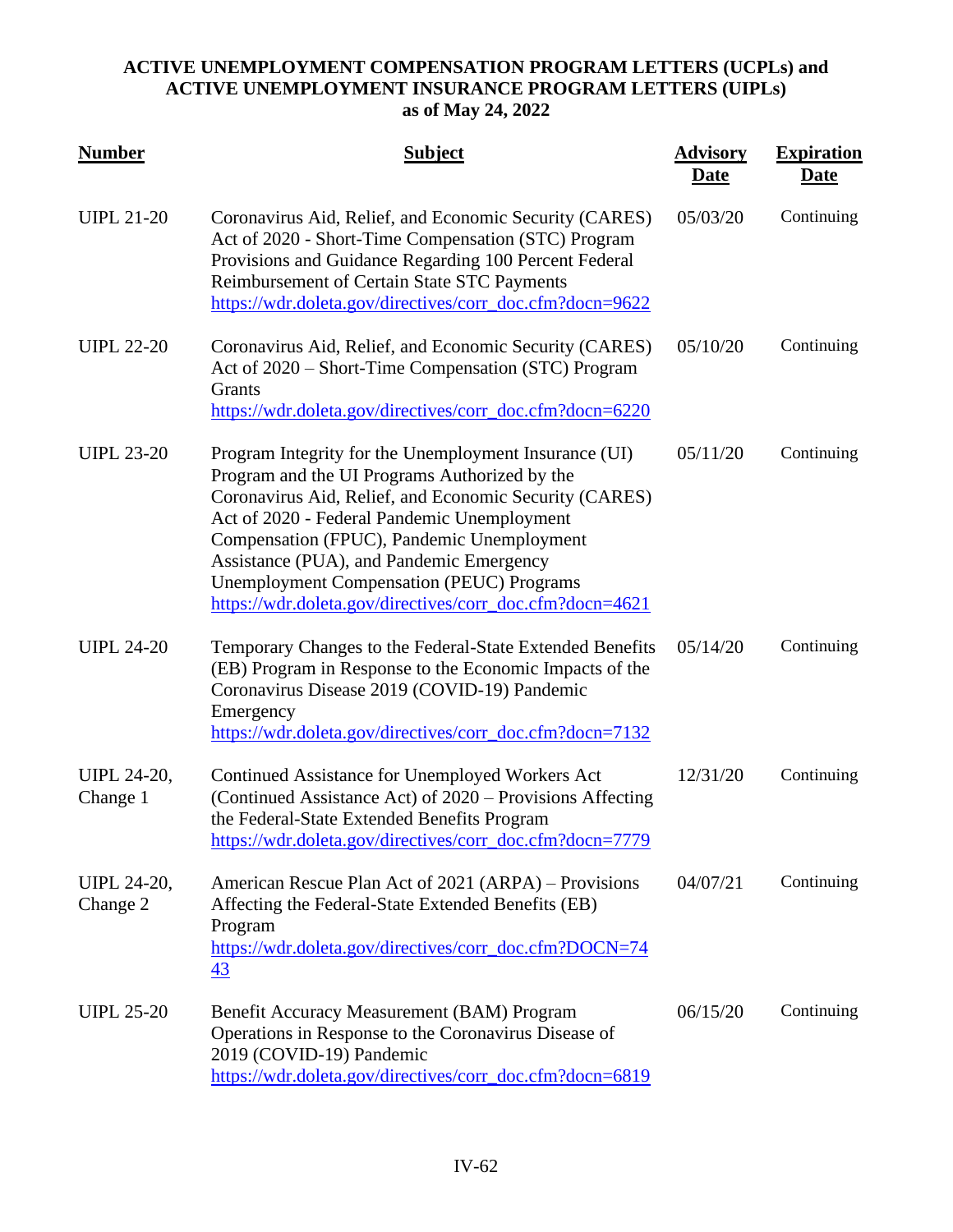| <b>Number</b>                  | <b>Subject</b>                                                                                                                                                                                                                                                                                                                                                                                        | <b>Advisory</b><br>Date | <b>Expiration</b><br><u>Date</u> |
|--------------------------------|-------------------------------------------------------------------------------------------------------------------------------------------------------------------------------------------------------------------------------------------------------------------------------------------------------------------------------------------------------------------------------------------------------|-------------------------|----------------------------------|
| <b>UIPL 26-20</b>              | Minimum Disaster Unemployment Assistance (DUA)<br>Weekly Benefit Amount: July 1 - September 30, 2020<br>https://wdr.doleta.gov/directives/corr_doc.cfm?docn=7999                                                                                                                                                                                                                                      | 06/25/20                | Continuing                       |
| <b>UIPL 27-20</b>              | Presidential Memorandum on Authorizing the Other Needs<br><b>Assistance Program for Major Disaster Declarations</b><br>Related to Coronavirus Disease 2019 (COVID-19)-<br>Unemployment Insurance (UI)-Related Technical<br><b>Assistance for States Administering Lost Wages</b><br>Assistance (LWA)<br>https://wdr.doleta.gov/directives/corr_doc.cfm?docn=7859                                      | 08/12/20                | Continuing                       |
| <b>UIPL 27-20</b><br>Change 1  | Presidential Memorandum on Authorizing the Other Needs<br><b>Assistance Program for Major Disaster Declarations</b><br>Related to Coronavirus Disease 2019 (COVID-19)--<br>Unemployment Insurance (UI) Related Technical<br><b>Assistance for States Administering Lost Wages</b><br><b>Assistance (LWA) Questions and Answers</b><br>https://wdr.doleta.gov/directives/corr_doc.cfm?docn=4387        | 08/17/20                | Continuing                       |
| <b>UIPL 27-20,</b><br>Change 2 | Presidential Memorandum on Authorizing the Other Needs<br><b>Assistance Program for Major Disaster Declarations</b><br>Related to Coronavirus Disease 2019 (COVID-19)-<br>Unemployment Insurance (UI) Related Technical<br><b>Assistance for States Administering Lost Wages</b><br>Assistance (LWA)<br>https://wdr.doleta.gov/directives/corr_doc.cfm?docn=8665                                      | 11/16/20                | Continuing                       |
| <b>UIPL 28-20</b>              | Addressing Fraud in the Unemployment Insurance (UI)<br>System and Providing States with Funding to Assist with<br>Efforts to Prevent and Detect Fraud and Identity Theft and<br>Recover Fraud Overpayments in the Pandemic<br>Unemployment Assistance (PUA) and Pandemic<br><b>Emergency Unemployment Compensation (PEUC)</b><br>Programs<br>https://wdr.doleta.gov/directives/corr_doc.cfm?docn=8044 | 08/31/20                | Continuing                       |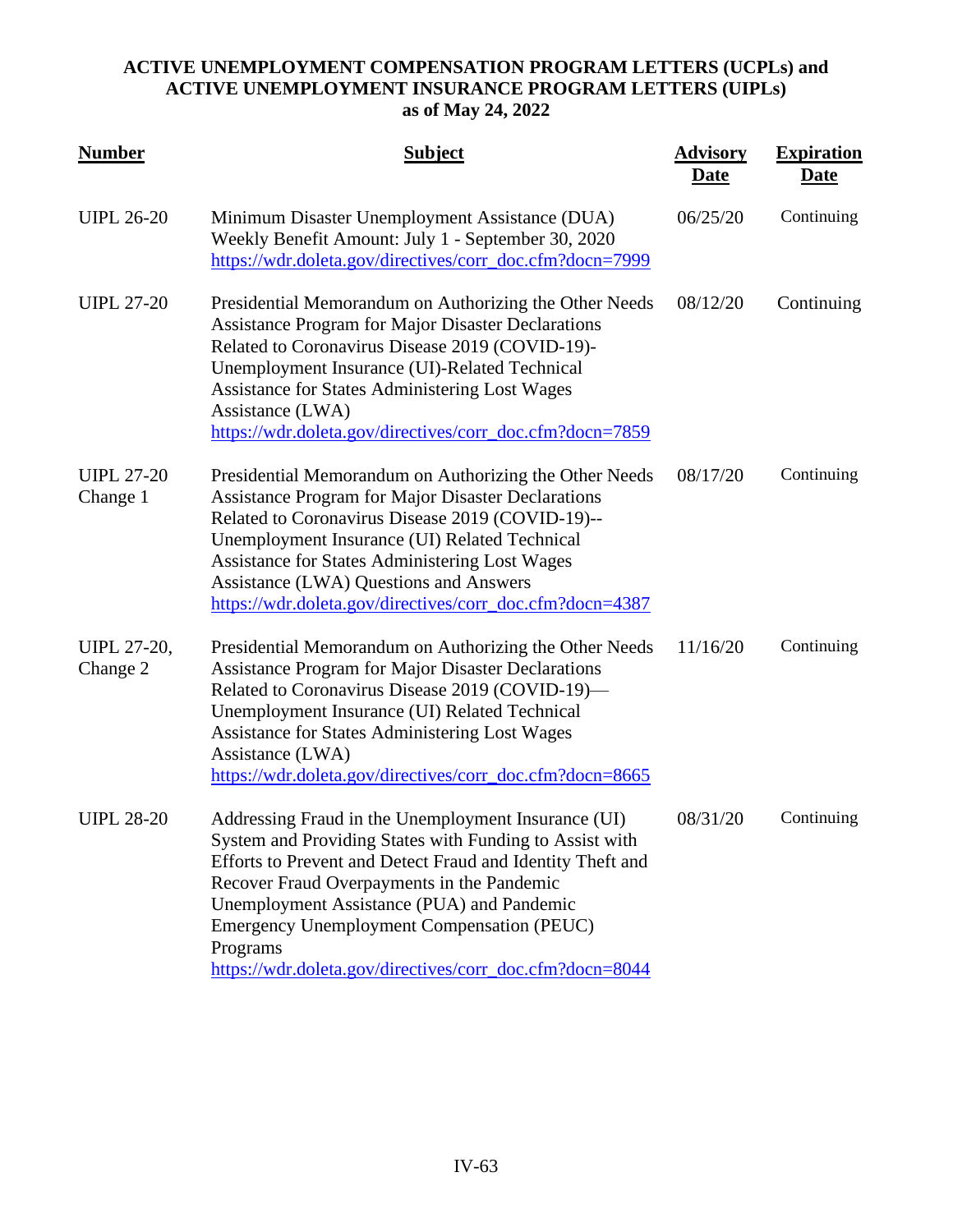| <b>Number</b>                  | <b>Subject</b>                                                                                                                                                                                                                                                                                                                                                                                         | <b>Advisory</b><br><b>Date</b> | <b>Expiration</b><br><u>Date</u> |
|--------------------------------|--------------------------------------------------------------------------------------------------------------------------------------------------------------------------------------------------------------------------------------------------------------------------------------------------------------------------------------------------------------------------------------------------------|--------------------------------|----------------------------------|
| <b>UIPL 28-20,</b><br>Change 1 | Additional Funding for Identity Verification or Verification<br>of Pandemic Unemployment Assistance (PUA) Claimants<br>and Funding to Assist with Efforts to Prevent and Detect<br>Fraud and Identity Theft as well as Recover Fraud<br>Overpayments in the PUA and Pandemic Emergency<br><b>Unemployment Compensation (PEUC) Programs</b><br>https://wdr.doleta.gov/directives/corr_doc.cfm?docn=9897 | 01/15/21                       | Continuing                       |
| <b>UIPL 28-20,</b><br>Change 2 | Additional Funding to Assist with Strengthening Fraud<br>Detection and Prevention Efforts and the Recovery of<br>Overpayments in the Pandemic Unemployment Assistance<br>(PUA) and Pandemic Emergency Unemployment<br>Compensation (PEUC) Programs, as well as Guidance on<br>Processes for Combatting Identity Fraud<br>https://wdr.doleta.gov/directives/corr_doc.cfm?docn=7207                      | 08/11/21                       | Continuing                       |
| <b>UIPL 28-20,</b><br>Change 3 | Extension of Time to Submit Request for Funding under<br><b>Grant Opportunity Announced in Unemployment</b><br>Insurance Program Letter (UIPL) No. 28-20, Change 2<br>https://wdr.doleta.gov/directives/corr_doc.cfm?docn=3558                                                                                                                                                                         | 09/17/21                       | Continuing                       |
| <b>UIPL 29-20</b>              | Additional Planning Guidance for the Fiscal Year (FY)<br>2021 Unemployment Insurance (UI) State Quality Service<br>Plan (SQSP)<br>https://wdr.doleta.gov/directives/corr_doc.cfm?docn=7540                                                                                                                                                                                                             | 09/14/20                       | Continuing *                     |
| <b>UIPL 30-20</b>              | "Acceptable" Narrative Reasons for Separation Used in the<br><b>Unemployment Compensation for Ex-servicemembers</b><br>(UCX) Program and Processing Discrepancies.<br>https://wdr.doleta.gov/directives/corr_doc.cfm?docn=6786                                                                                                                                                                         | 09/24/20                       | Continuing                       |
| <b>UIPL 1-21</b>               | Minimum Disaster Unemployment Assistance (DUA)<br>Weekly Benefit Amount: October 1 - December 31, 2020<br>https://wdr.doleta.gov/directives/corr_doc.cfm?DOCN=69<br>95                                                                                                                                                                                                                                 | 10/01/20                       | Continuing                       |
| <b>UIPL 2-21</b>               | Fiscal Year (FY) 2021 State Workforce Agency<br>Unemployment Insurance (UI) Resource Planning Targets<br>and Guidelines<br>https://wdr.doleta.gov/directives/corr_doc.cfm?DOCN=55<br>72                                                                                                                                                                                                                | 10/26/20                       | 09/30/22                         |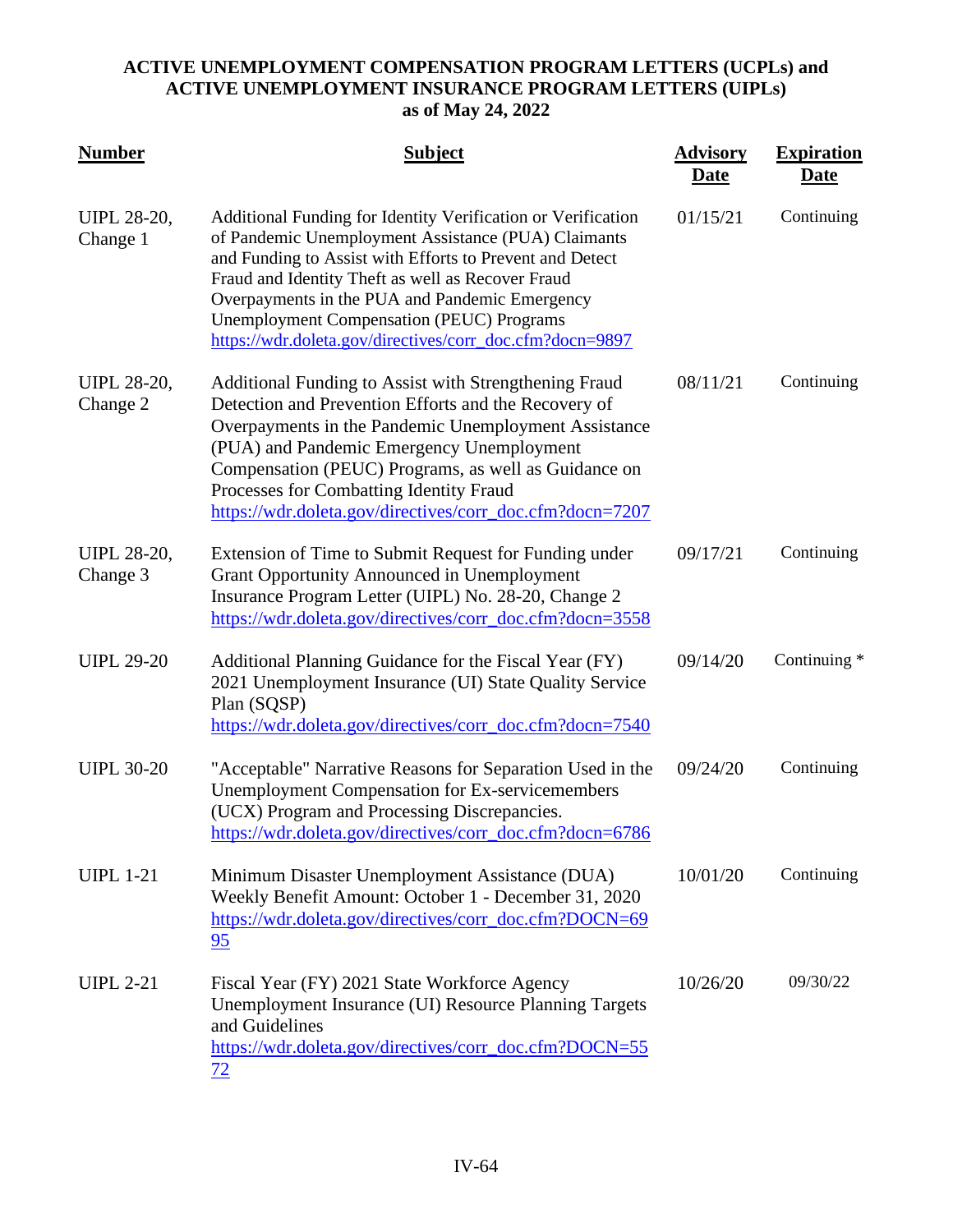| <b>Number</b>                 | <b>Subject</b>                                                                                                                                                                                                      | <b>Advisory</b><br>Date | <b>Expiration</b><br><u>Date</u> |
|-------------------------------|---------------------------------------------------------------------------------------------------------------------------------------------------------------------------------------------------------------------|-------------------------|----------------------------------|
| <b>UIPL 2-21,</b><br>Change 1 | Corrected Attachments I and II to Unemployment<br>Insurance Program Letter (UIPL) 2-21<br>https://wdr.doleta.gov/directives/corr_doc.cfm?docn=5168                                                                  | 11/30/20                | 09/30/22                         |
| <b>UIPL 3-21</b>              | Replacement of Information Technology Hardware<br>supporting the State Unemployment Insurance Data Base<br>Management System (UIDBMS)<br>https://wdr.doleta.gov/directives/corr_doc.cfm?DOCN=95<br>15               | 10/29/20                | Continuing *                     |
| <b>UIPL 4-21</b>              | Unemployment Insurance (UI) Information Technology<br>(IT) Security – Additional Information<br>https://wdr.doleta.gov/directives/corr_doc.cfm?DOCN=55<br>90                                                        | 11/02/20                | Continuing                       |
| <b>UIPL 5-21</b>              | 2020 Decennial Census Separations<br>https://wdr.doleta.gov/directives/corr_doc.cfm?docn=9665                                                                                                                       | 11/30/20                | Continuing                       |
| <b>UIPL 6-21</b>              | Minimum Disaster Unemployment Assistance (DUA)<br>Weekly Benefit Amount: January 1 - March 31, 2021<br>https://wdr.doleta.gov/directives/corr_doc.cfm?docn=6300                                                     | 12/10/20                | Continuing                       |
| <b>UIPL 7-21</b>              | Performance Measures for Reemployment Services and<br>Eligibility Assessments (RESEA) and Unemployment<br>Insurance (UI) participants<br>https://wdr.doleta.gov/directives/corr_doc.cfm?docn=3854                   | 12/17/20                | Continuing                       |
| <b>UIPL 8-21</b>              | Federal Military Pensions Cost of Living adjustments<br>(COLA)<br>https://wdr.doleta.gov/directives/corr_doc.cfm?docn=6661                                                                                          | 12/17/20                | Continuing                       |
| <b>UIPL 9-21</b>              | Continued Assistance for Unemployed Workers Act of<br>2020 (Continued Assistance Act) – Summary of Key<br><b>Unemployment Insurance (UI) Provisions</b><br>https://wdr.doleta.gov/directives/corr_doc.cfm?docn=3831 | 12/30/20                | Continuing                       |
| <b>UIPL 10-21</b>             | Social Security Annuities and Federal Civilian Pensions<br>https://wdr.doleta.gov/directives/corr_doc.cfm?docn=5465                                                                                                 | 01/04/21                | Continuing                       |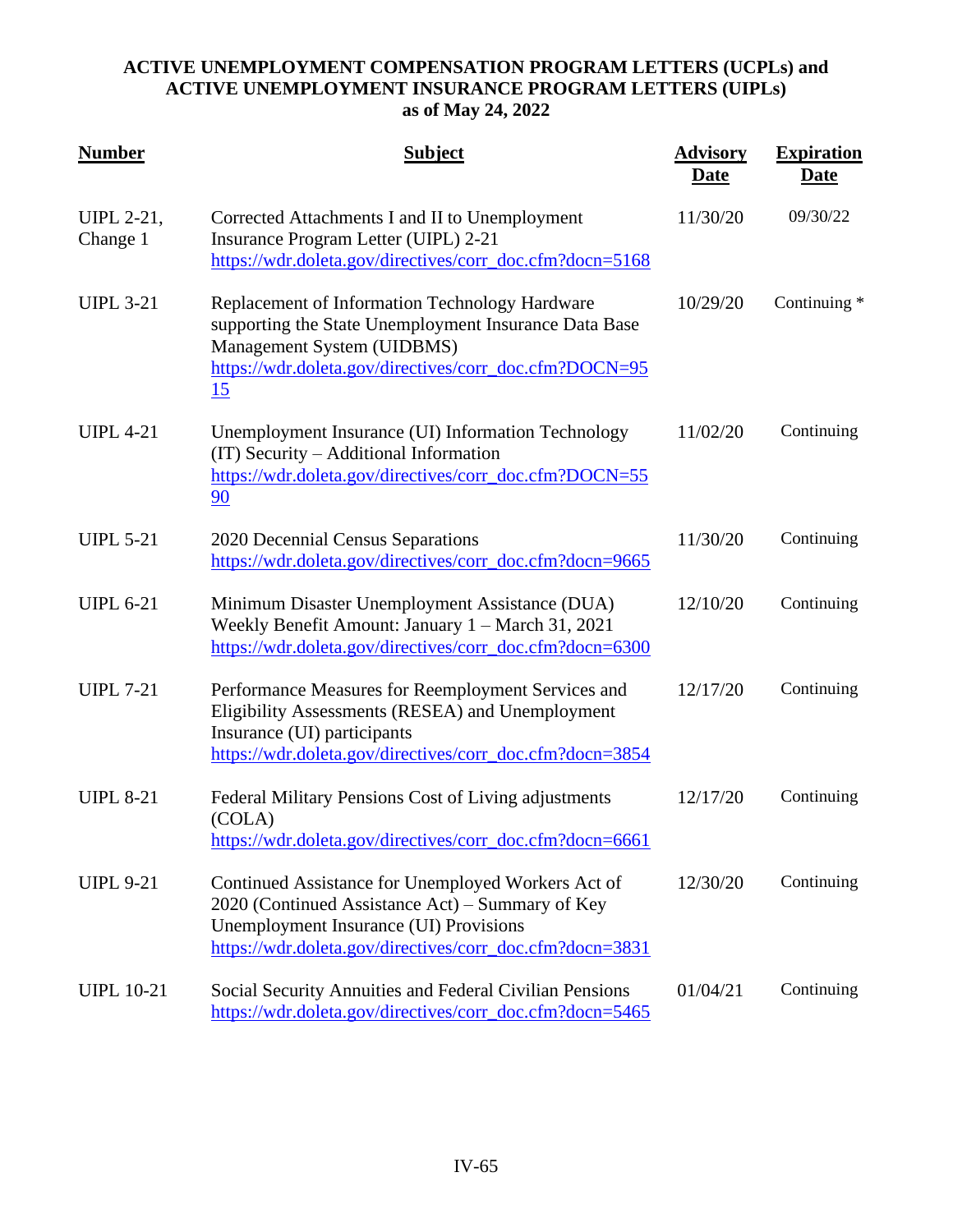| <b>Number</b>           | <b>Subject</b>                                                                                                                                                                                                                                                                                                | <b>Advisory</b><br><u>Date</u> | <b>Expiration</b><br><u>Date</u> |
|-------------------------|---------------------------------------------------------------------------------------------------------------------------------------------------------------------------------------------------------------------------------------------------------------------------------------------------------------|--------------------------------|----------------------------------|
| <b>UIPL 11-21</b>       | 2021 Pay Adjustments for Annual Salary Rates for General<br>Schedule (GS) Federal Employees in 53 Locality Pay<br>Areas                                                                                                                                                                                       | 01/07/21                       | Continuing                       |
|                         | https://wdr.doleta.gov/directives/corr_doc.cfm?docn=9809                                                                                                                                                                                                                                                      |                                |                                  |
| <b>UIPL 12-21</b>       | Implementation of Sequestration under the Budget Control<br>Act of 2011 (BCA) for Mandatory Unemployment<br>Insurance Programs for Fiscal Year (FY) 2021<br>https://wdr.doleta.gov/directives/corr_doc.cfm?docn=9913                                                                                          | 01/19/21                       | Continuing*                      |
| <b>UIPL 13-21</b>       | Fiscal Year (FY) 2021 Funding Allotments and Operating<br>Guidance for Unemployment Insurance (UI)<br>Reemployment Services and Eligibility Assessments<br>(RESEA) Grants<br>https://wdr.doleta.gov/directives/corr_doc.cfm?docn=6686                                                                         | 01/19/21                       | Continuing                       |
| <b>UIPL 14-21</b>       | American Rescue Plan Act of 2021 (ARPA) – Key<br><b>Unemployment Insurance (UI) Provisions</b><br>https://wdr.doleta.gov/directives/corr_doc.cfm?docn=5669                                                                                                                                                    | 03/15/21                       | Continuing                       |
| UIPL 14-21,<br>Change 1 | State Responsibilities After the Temporary Unemployment<br>Benefit Programs under the Coronavirus Aid, Relief, and<br>Economic Security (CARES) Act, as amended, End Due to<br>State Termination of Administration or When the Programs<br>Expire<br>https://wdr.doleta.gov/directives/corr_doc.cfm?docn=9502 | 07/12/21                       | Continuing                       |
| <b>UIPL 15-21</b>       | Minimum Disaster Unemployment Assistance (DUA)<br>Weekly Benefit Amount: April 1 - June 30, 2021<br>https://wdr.doleta.gov/directives/corr_doc.cfm?docn=9386                                                                                                                                                  | 03/23/21                       | Continuing                       |
| <b>UIPL 16-21</b>       | Identity Verification for Unemployment Insurance (UI)<br>Claims<br>https://wdr.doleta.gov/directives/corr_doc.cfm?docn=9141                                                                                                                                                                                   | 04/13/21                       | Continuing                       |
| <b>UIPL 17-21</b>       | Guidelines for Fiscal Year (FY) 2021 State Agency<br>Unemployment Insurance (UI) Resource Allocations,<br>Supplemental Budget Requests (SBRs), and Above-Base<br>Funding<br>https://wdr.doleta.gov/directives/corr_doc.cfm?docn=9616                                                                          | 04/27/21                       | 09/30/24                         |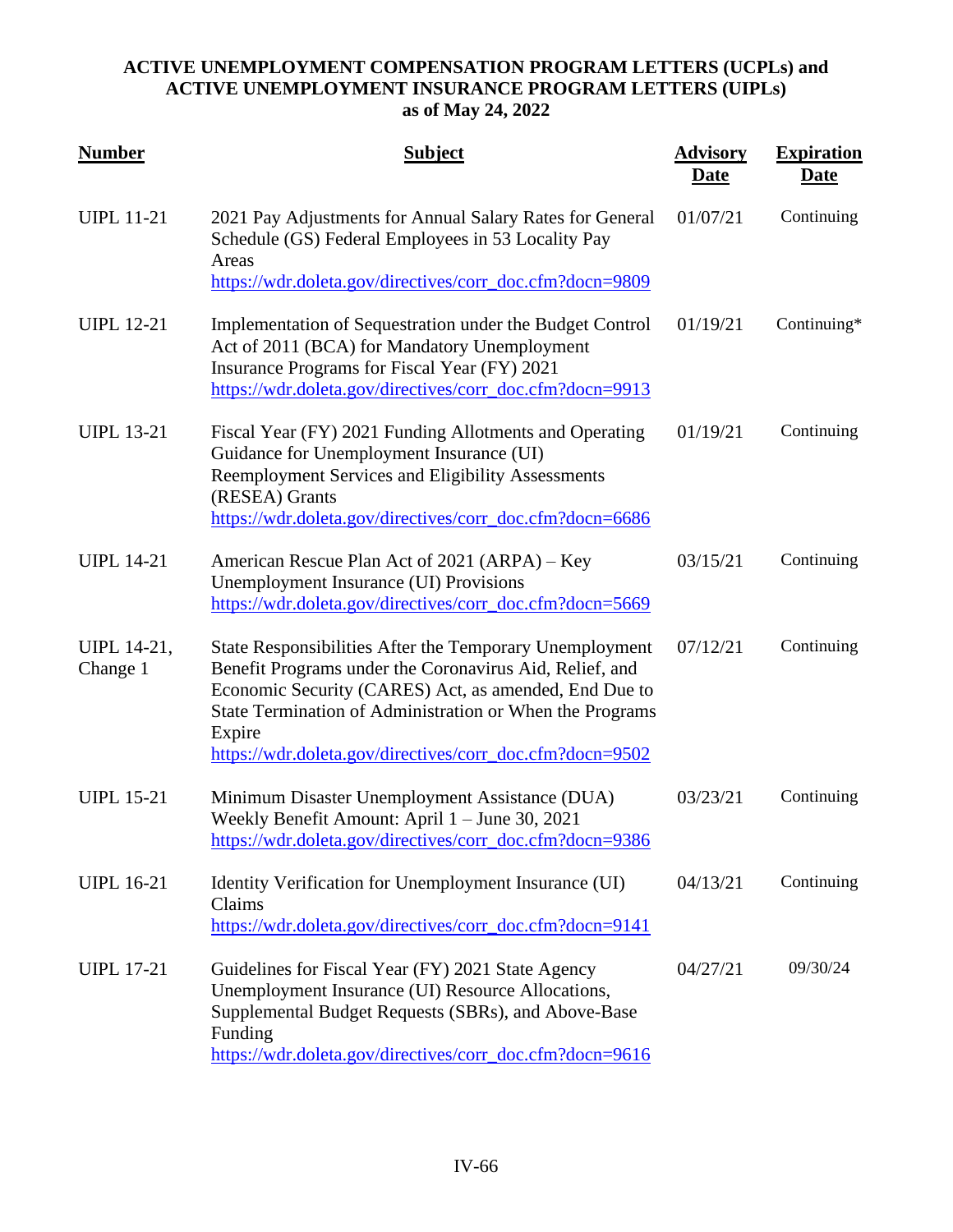| <b>Number</b>           | <b>Subject</b>                                                                                                                                                                                                                                                                                                                                  | <b>Advisory</b><br><b>Date</b> | <b>Expiration</b><br><b>Date</b> |
|-------------------------|-------------------------------------------------------------------------------------------------------------------------------------------------------------------------------------------------------------------------------------------------------------------------------------------------------------------------------------------------|--------------------------------|----------------------------------|
| <b>UIPL 18-21</b>       | Procedures for the Completion and Publication of<br>Unemployment Insurance (UI) Benefit Accuracy<br>Measurement (BAM) Data for Payment Integrity<br>Information Act (PIIA) Reporting Year 2021<br>https://wdr.doleta.gov/directives/corr_doc.cfm?docn=4764                                                                                      | 05/03/21                       | Continuing*                      |
| <b>UIPL 19-21</b>       | Benefits Held by Banks and Financial Institutions as a<br>Result of Suspicious and/or Potentially Fraudulent Activity<br>and the Proportional Distribution Methodology Required<br>for Recovering/Returning Federally Funded<br><b>Unemployment Compensation (UC) Program Funds</b><br>https://wdr.doleta.gov/directives/corr_doc.cfm?docn=9571 | 05/04/21                       | Continuing                       |
| <b>UIPL 20-21</b>       | <b>State Instructions for Assessing Fraud Penalties and</b><br>Processing Overpayment Waivers under the Coronavirus<br>Aid, Relief, and Economic Security (CARES) Act, as<br>Amended<br>https://wdr.doleta.gov/directives/corr_doc.cfm?docn=6830                                                                                                | 05/05/21                       | Continuing                       |
| UIPL 20-21,<br>Change 1 | Additional State Instructions for Processing Waivers of<br>Recovery of Overpayments under the Coronavirus Aid,<br>Relief, and Economic Security (CARES) Act, as Amended<br>https://wdr.doleta.gov/directives/corr_doc.cfm?docn=8527                                                                                                             | 02/07/22                       | Continuing                       |
| <b>UIPL 21-21</b>       | Minimum Disaster Unemployment Assistance (DUA)<br>Weekly Benefit Amount: July 1 – September 30, 2021<br>https://wdr.doleta.gov/directives/corr_doc.cfm?docn=8612                                                                                                                                                                                | 06/21/21                       | Continuing                       |
| <b>UIPL 22-21</b>       | Grant Opportunity to Support States with Fraud Detection<br>and Prevention, Including Identity Verification and<br>Overpayment Recovery Activities, in All Unemployment<br>Compensation (UC) Programs<br>https://wdr.doleta.gov/directives/corr_doc.cfm?docn=4240                                                                               | 08/11/21                       | Continuing                       |
| UIPL 22-21,<br>Change 1 | Extension of Time to Submit Request for Funding under<br><b>Grant Opportunity Announced in Unemployment</b><br>Insurance Program Letter (UIPL) No. 22-21<br>https://wdr.doleta.gov/directives/corr_doc.cfm?docn=5369                                                                                                                            | 09/17/21                       | Continuing                       |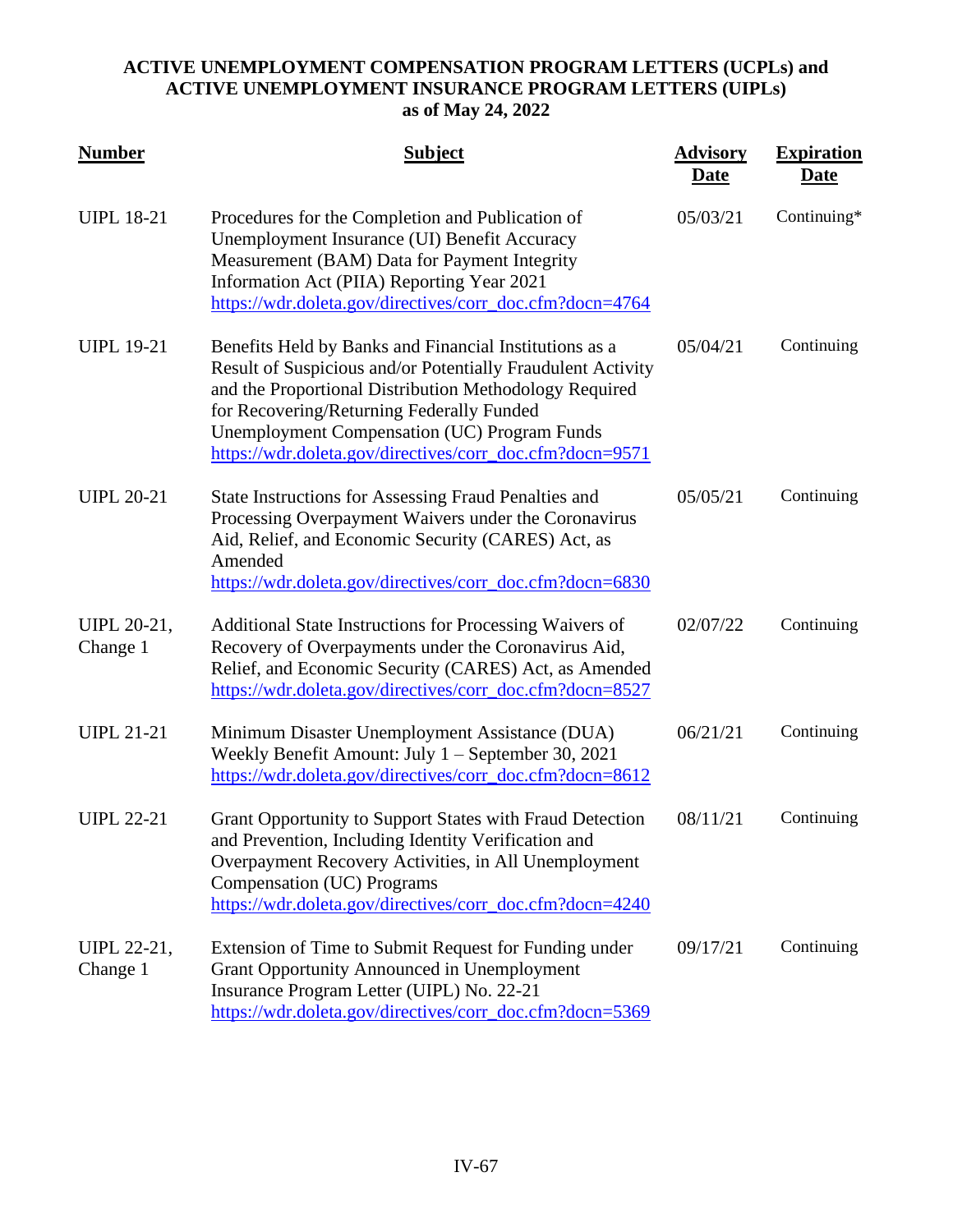| <b>Number</b>                 | <b>Subject</b>                                                                                                                                                                                                          | <b>Advisory</b><br><b>Date</b> | <b>Expiration</b><br><b>Date</b> |
|-------------------------------|-------------------------------------------------------------------------------------------------------------------------------------------------------------------------------------------------------------------------|--------------------------------|----------------------------------|
| <b>UIPL 23-21</b>             | Grant Opportunity for Promoting Equitable Access to<br><b>Unemployment Compensation (UC) Programs</b><br>https://wdr.doleta.gov/directives/corr_doc.cfm?docn=7400                                                       | 08/17/21                       | Continuing                       |
| UIPL 23-21,<br>Change 1       | Extension of Time to Submit Request for Funding under<br><b>Grant Opportunity Announced in Unemployment</b><br>Insurance Program Letter (UIPL) No. 23-21<br>https://wdr.doleta.gov/directives/corr_doc.cfm?docn=4662    | 11/01/21                       | Continuing                       |
| <b>UIPL 23-21</b><br>Change 2 | Further Extension of Time to Submit Request for Funding<br>under Grant Opportunity Announced in Unemployment<br>Insurance Program Letter (UIPL) No. 23-21<br>https://wdr.doleta.gov/directives/corr_doc.cfm?docn=9824   | 12/20/21                       | Continuing                       |
| UIPL 21-21,<br>Change 3       | Extension of Period of Performance for Awards related to<br><b>Grant Opportunity Announced in Unemployment</b><br>Insurance Program Letter (UIPL) No. 23-21<br>https://wdr.doleta.gov/directives/corr_doc.cfm?docn=4842 | 04/04/22                       | Continuing                       |
| <b>UIPL 24-21</b>             | Additional Planning Guidance for the Fiscal Year (FY)<br>2022 Unemployment Insurance (UI) State Quality Service<br>Plan (SQSP)<br>https://wdr.doleta.gov/directives/corr_doc.cfm?docn=5733                              | 08/20/21                       | 12/31/22                         |
| <b>UIPL 25-21</b>             | Fiscal Year (FY) 2022 State Workforce Agency<br>Unemployment Insurance (UI) Resource Planning Targets<br>and Guidelines<br>https://wdr.doleta.gov/directives/corr_doc.cfm?docn=6102                                     | 09/02/21                       | 09/30/23                         |
| UIPL 25-21,<br>Change 1       | Revised and Final Fiscal Year (FY) 2022 State Workforce<br>Agency Unemployment Insurance (UI) Resource Planning<br><b>Targets and Guidelines</b><br>https://wdr.doleta.gov/directives/corr_doc.cfm?docn=9542            | 05/13/22                       | 09/30/2023                       |
| <b>UIPL 26-21</b>             | Minimum Disaster Unemployment Assistance (DUA)<br>Weekly Benefit Amount: October 1 – December 31, 2021<br>https://wdr.doleta.gov/directives/corr_doc.cfm?docn=4945                                                      | 09/24/21                       | Continuing                       |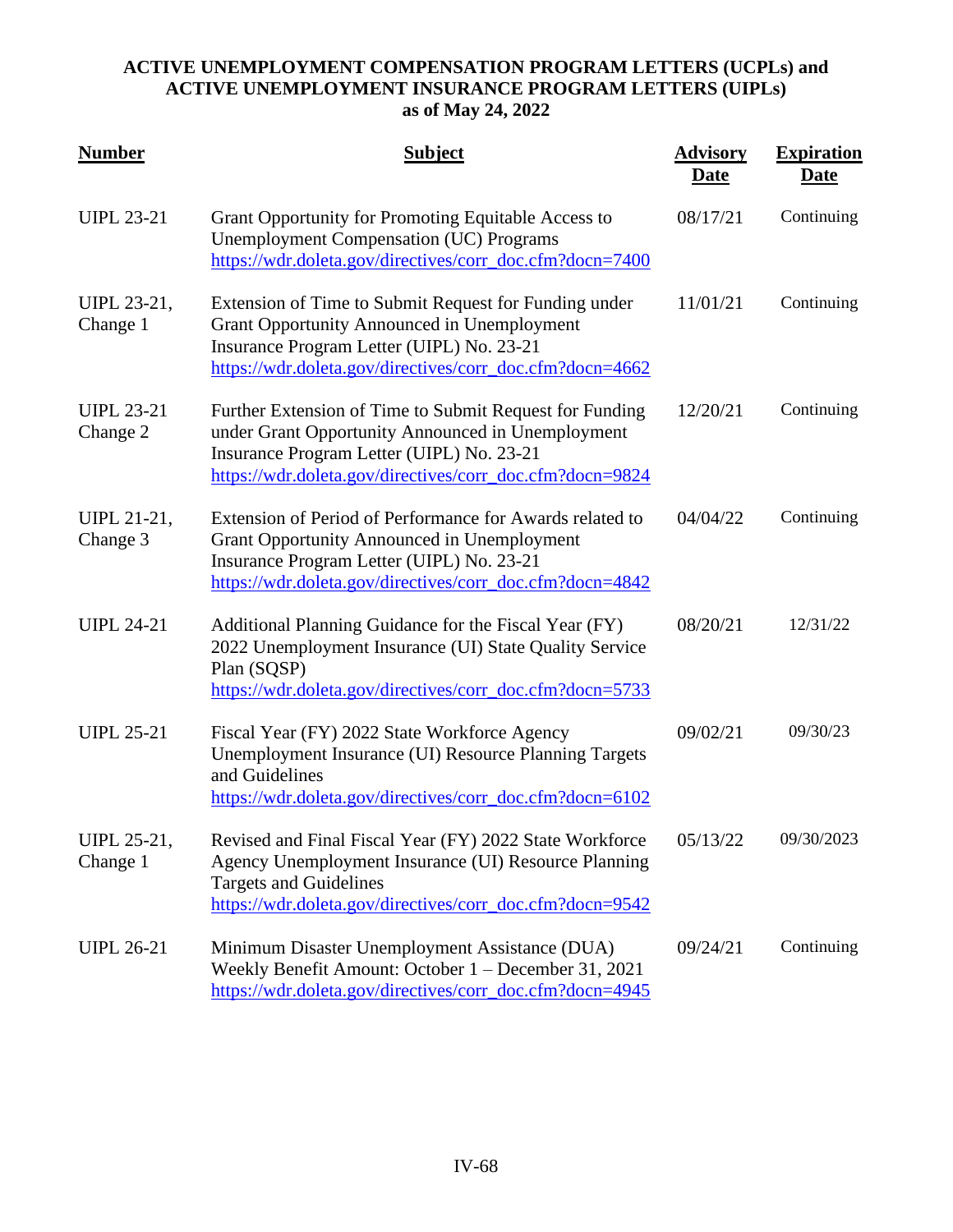| <b>Number</b>                 | <b>Subject</b>                                                                                                                                                                                                                                                                                                                                                                                                                                                                              | <b>Advisory</b><br><b>Date</b> | <b>Expiration</b><br><b>Date</b> |
|-------------------------------|---------------------------------------------------------------------------------------------------------------------------------------------------------------------------------------------------------------------------------------------------------------------------------------------------------------------------------------------------------------------------------------------------------------------------------------------------------------------------------------------|--------------------------------|----------------------------------|
| <b>UIPL 1-22</b>              | Announcing the Availability of an Incarceration Data<br>Exchange and Instructions to Access the Data Exchange<br>between the Unemployment Insurance (UI) Interstate<br>Connection Network (ICON) and the Social Security<br>Administration (SSA) Prisoner Update Processing System<br>(PUPS)<br>https://wdr.doleta.gov/directives/corr_doc.cfm?docn=4115                                                                                                                                    | 10/29/21                       | Continuing                       |
| <b>UIPL 2-22</b>              | Grant Opportunity to Support States Following a<br><b>Consultative Assessment for Fraud Detection and</b><br>Prevention, Promoting Equitable Access, and Ensuring the<br>Timely Payment of Benefits, including Backlog Reduction,<br>for all Unemployment Compensation (UC) Programs<br>https://wdr.doleta.gov/directives/corr_doc.cfm?docn=6683                                                                                                                                            | 11/02/21                       | Continuing                       |
| <b>UIPL 2-22,</b><br>Change 1 | Extension of Time for States to Express Interest in the<br><b>Grant Opportunity Announced in Unemployment</b><br>Insurance Program Letter (UIPL) No. 2-22 to Support<br><b>States Following a Consultative Assessment for Fraud</b><br>Detection and Prevention, Promoting Equitable Access,<br>and Ensuring the Timely Payment of Benefits, including<br>Backlog Reduction, for all Unemployment Compensation<br>(UC) Programs<br>https://wdr.doleta.gov/directives/corr_doc.cfm?docn=8539 | 02/16/22                       | Continuing                       |
| <b>UIPL 3-22</b>              | Impacts of Lapses in Federal Appropriations on State<br>Administration of Unemployment Insurance (UI) Programs<br>and Federal Agencies<br>https://wdr.doleta.gov/directives/corr_doc.cfm?docn=5874                                                                                                                                                                                                                                                                                          | 11/22/21                       | Continuing                       |
| <b>UIPL 4-22</b>              | Minimum Disaster Unemployment Assistance (DUA)<br>Weekly Benefit Amount: January 1 – March 31, 2022<br>https://wdr.doleta.gov/directives/corr_doc.cfm?docn=8317                                                                                                                                                                                                                                                                                                                             | 12/17/21                       | Continuing                       |
| <b>UIPL 5-22</b>              | Implementation of Sequestration under the Budget Control<br>Act of 2011 (BCA) for Mandatory Unemployment<br>Insurance Programs for Fiscal Year (FY) 2022<br>https://wdr.doleta.gov/directives/corr_doc.cfm?docn=9859                                                                                                                                                                                                                                                                        | 12/20/21                       | 9/30/22                          |